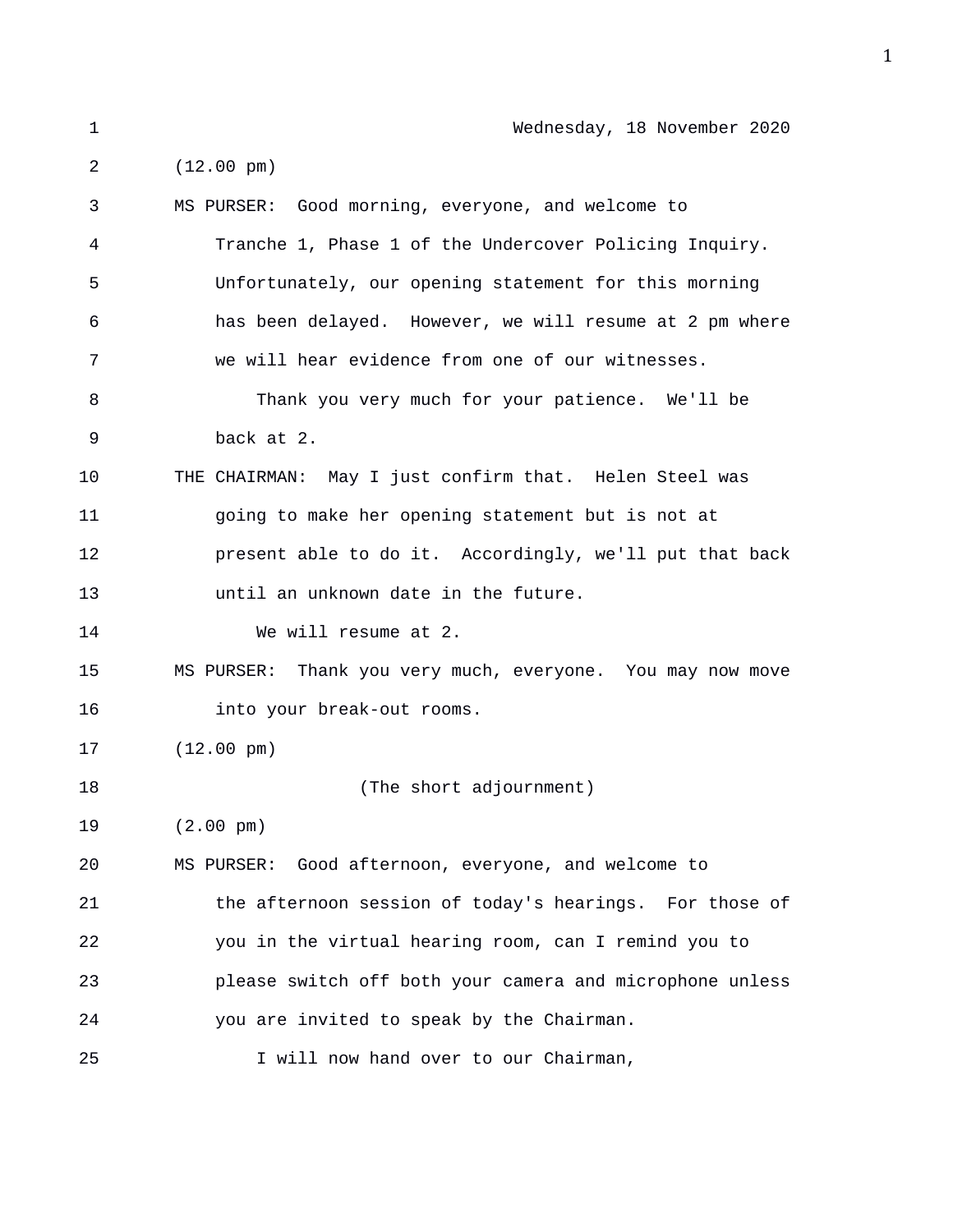1 Sir John Mitting, to continue proceedings.

2 Chairman.

3 THE CHAIRMAN: Thank you.

4 Good afternoon. As at the beginning of every 5 evidential session, a recording made earlier by me is 6 going to be played. Would those listening to it for 7 the first time please listen carefully.

8 "I am conducting this Inquiry under a statute, 9 the Inquiries Act 2005, which gives me the power to make 10 orders regulating the conduct of the Inquiry, including 11 its hearings. In the exercise of that power, I have 12 made a number of orders which affect what you may and 13 may not do in the hearing rooms and after you leave 14 them. Breach of any of the orders is a serious matter 15 and may have serious consequences for you.

16 "If I am satisfied that a person may have breached 17 an order, I have the power to certify the matter to 18 the High Court, which will investigate and deal with it 19 as if it had been a contempt of that court. If 20 satisfied that a breach has occurred and merits 21 the imposition of a penalty, the High Court may impose 22 a severe sanction on the person in breach, including 23 a fine, imprisonment for up to two years and 24 sequestration of their assets.

25 "Evidence is going to be given live over screens in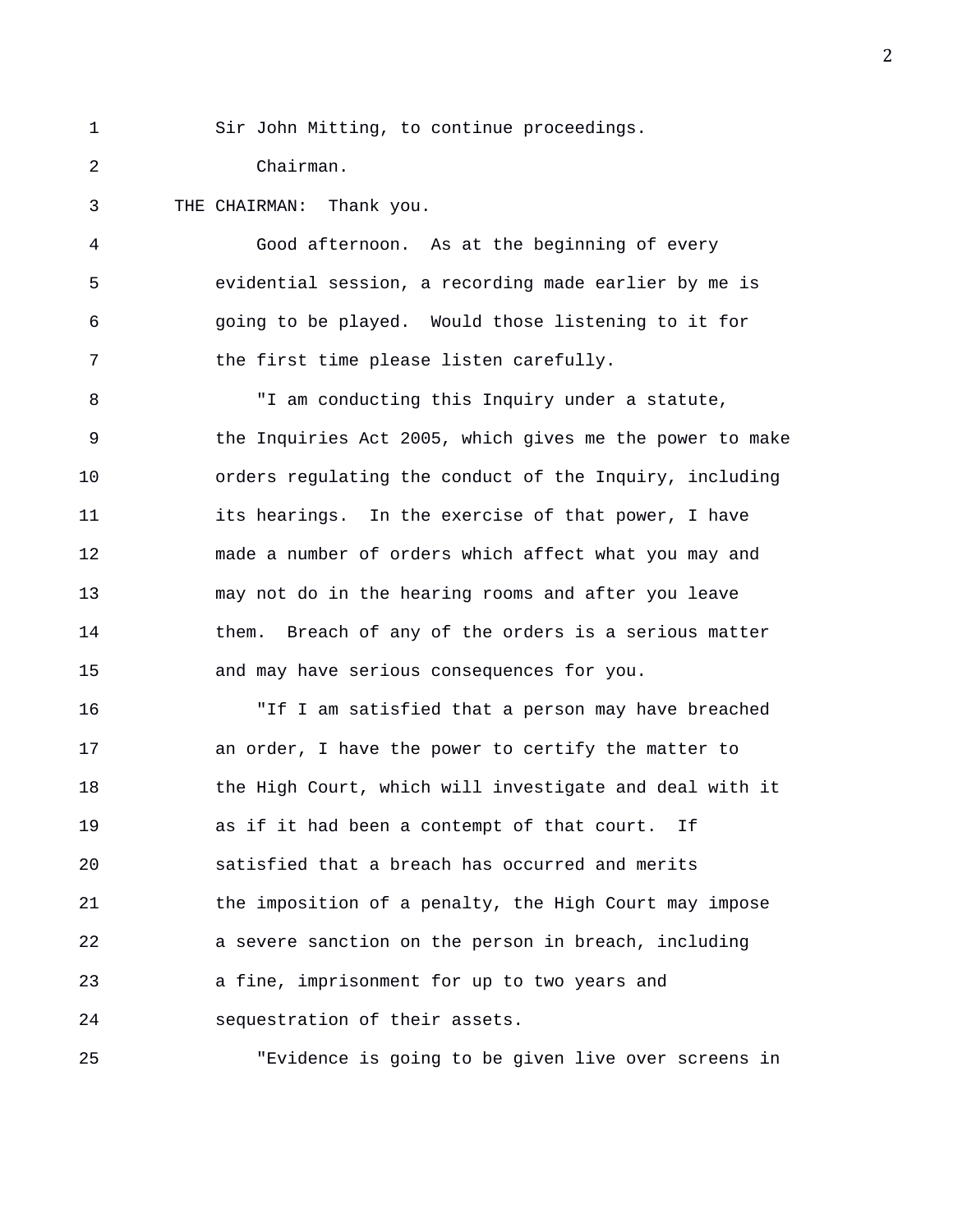1 the hearing rooms. It is strictly prohibited to 2 photograph or record what is shown on the screens, or to 3 record what is said by a witness or anyone else in 4 the hearing rooms. You may bring your mobile telephone 5 into the hearing rooms, but you may not use it for any 6 of those purposes. You may use it silently for any 7 other purpose. In particular, you may transmit your 8 account of what you have seen and heard in a hearing 9 room to any other person, but only once at least ten 10 minutes have elapsed since the event which you are 11 describing took place.

12 "This restriction has a purpose. In the course of 13 the Inquiry, I have made orders prohibiting the public 14 disclosure of information, for example about 15 the identity of a person, for a variety of reasons. 16 These orders must be upheld. It is inevitable that, 17 whether by accident or design, information which I have 18 ordered should not be publicly disclosed will sometimes 19 be disclosed in a hearing.

20 "If and when that happens, I will immediately 21 suspend the hearing and make an order prohibiting 22 further disclosure of the information outside 23 the hearing rooms. The consequence will be that no 24 further disclosure of that information may be made by 25 mobile telephone or other portable electronic device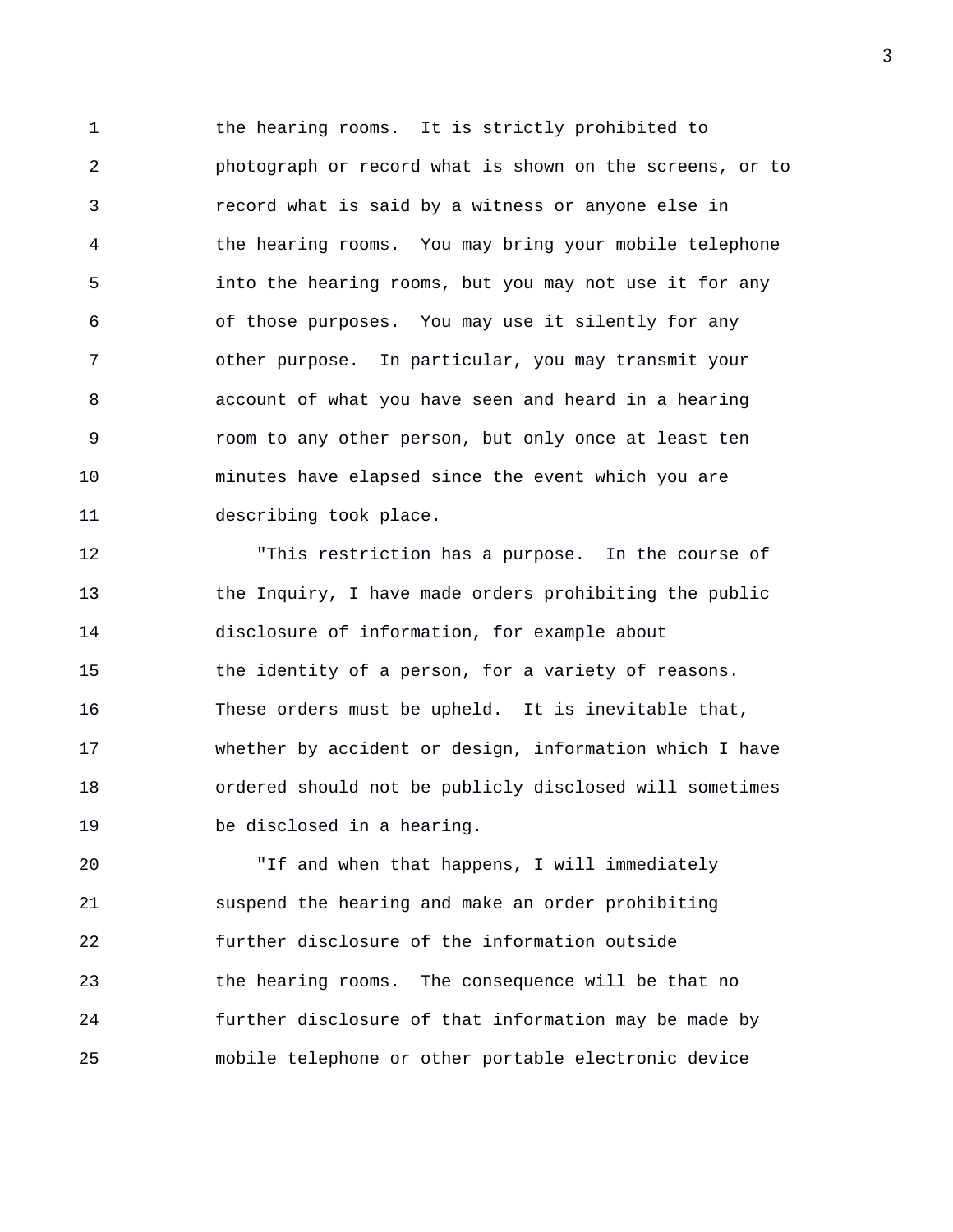1 from within the hearing room, or by any means outside 2 it.

3 "I am sorry if you find this message alarming; it is 4 not intended to be. Its purpose is simply to ensure 5 that everyone knows the rules which must apply if I am 6 to hear the evidence which I need to enable me to get to 7 the truth about undercover policing. You, as members of 8 the public, are entitled to hear the same public 9 evidence as I will hear and to reach your own 10 conclusions about it. The Inquiry team will do their 11 best to ensure that you can. If you have any doubt 12 about the terms of this message, or what you may or may 13 not do, you should not hesitate to ask one of them and, 14 with my help, if necessary, they will provide you with 15 the answer." 16 May witness HN348 please be sworn or affirmed, at 17 her wish. 18 HN348 19 MS PURSER: Good afternoon, HN348. Can you see and hear me? 20 A. Yes, I can. 21 MS PURSER: Thank you. I understand that you would like to 22 swear on the Bible? 23 A. That's correct. 24 (Witness sworn) 25 MS PURSER: Thank you very much.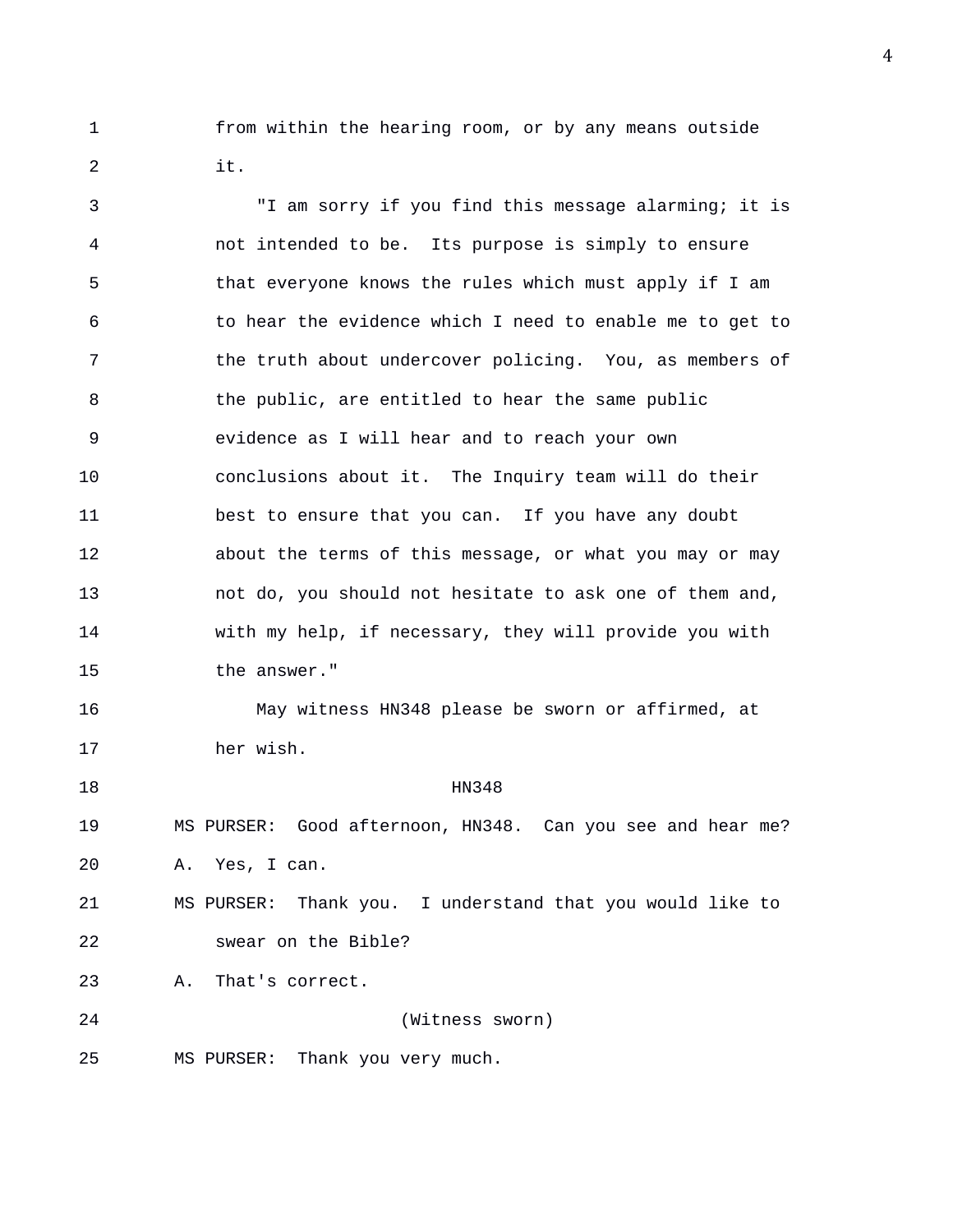| 1  |    | Chairman.                                                    |
|----|----|--------------------------------------------------------------|
| 2  |    | Thank you. Is there anyone else in the room<br>THE CHAIRMAN: |
| 3  |    | with you?                                                    |
| 4  | Α. | No.                                                          |
| 5  |    | THE CHAIRMAN: Thank you.                                     |
| 6  |    | Ms Wilkinson?                                                |
| 7  |    | Questions by MS WILKINSON                                    |
| 8  |    | Thank you, sir.<br>MS WILKINSON:                             |
| 9  |    | HN348, you made a statement for the Inquiry which is         |
| 10 |    | dated 14 October 2019. Have you had a chance to read         |
| 11 |    | and check that statement?                                    |
| 12 | Α. | Yes, I have.                                                 |
| 13 | Q. | And is it true to the best of your knowledge and belief?     |
| 14 | Α. | Yes, it is.                                                  |
| 15 | 0. | As far as your cover name was concerned, you recall          |
| 16 |    | using the name "Sandra"; that's right, isn't it?             |
| 17 | Α. | That's right.                                                |
| 18 | Q. | And by a process of elimination, having looked now at        |
| 19 |    | a number of the reports, given that there were no other      |
| 20 |    | Sandras that you recall attending the groups, you think      |
| 21 |    | it's possible that you used the name "Sandra Davis" when     |
| 22 |    | you attended the meetings?                                   |
| 23 | Α. | That's possible, but I can't remember it.                    |
| 24 | Q. | Well, we'll look a little bit later at the reports.          |
| 25 | Α. | Okay.                                                        |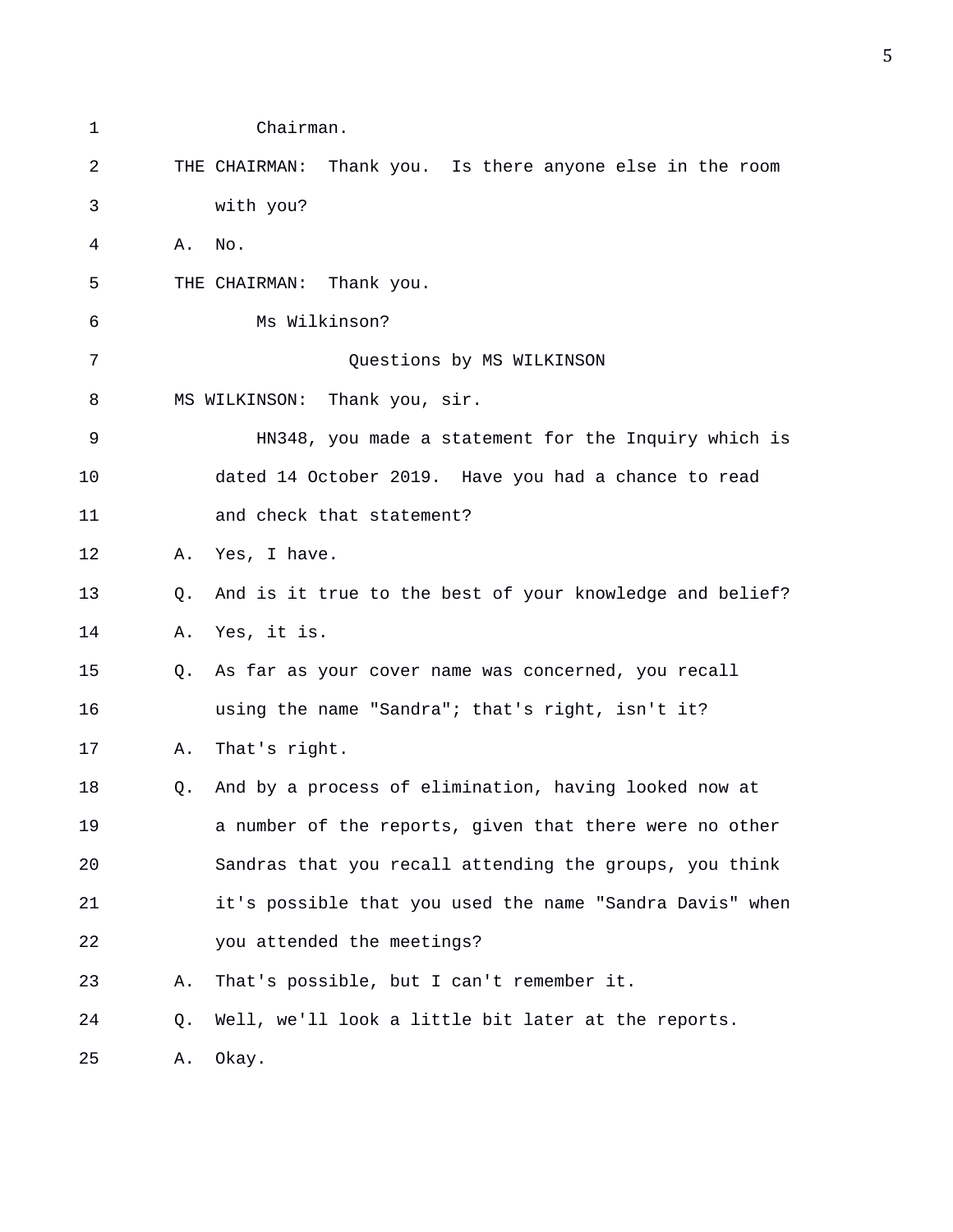| 1  | О. | On the topic of names on the reports, at the bottom of   |
|----|----|----------------------------------------------------------|
| 2  |    | the reports -- and we'll be looking at some today -- we  |
| 3  |    | often see the signatures of a chief inspector and        |
| 4  |    | a chief superintendent; and although we see your real    |
| 5  |    | name appearing as a cipher in the reports as we look at  |
| 6  |    | them today, your real name is typed underneath with your |
| 7  |    | rank of "WDC" next to it, isn't it?                      |
| 8  | Α. | Yes.                                                     |
| 9  | O. | It might be obvious, but can you confirm why your name   |
| 10 |    | appears at the bottom of these reports?                  |
| 11 | Α. | Is it because I've written them?                         |
| 12 | O. | That, on the face of it, seems to make sense. Is that    |
| 13 |    | correct?                                                 |
| 14 | Α. | Yes.                                                     |
| 15 | O. | 348. Thank you.                                          |
| 16 |    | Did you actually type them yourself?                     |
| 17 | Α. | No, I didn't.                                            |
| 18 | Q. | How did you supply the information?                      |
| 19 | Α. | In the form of a written report.                         |
| 20 | Q. | And where did you write your reports?                    |
| 21 | Α. | At our cover house.                                      |
| 22 | Q. | Is that one of the two safe houses you referred to in    |
| 23 |    | your statement?                                          |
| 24 | Α. | Yes.                                                     |
| 25 | Q. | How often did you write your reports?                    |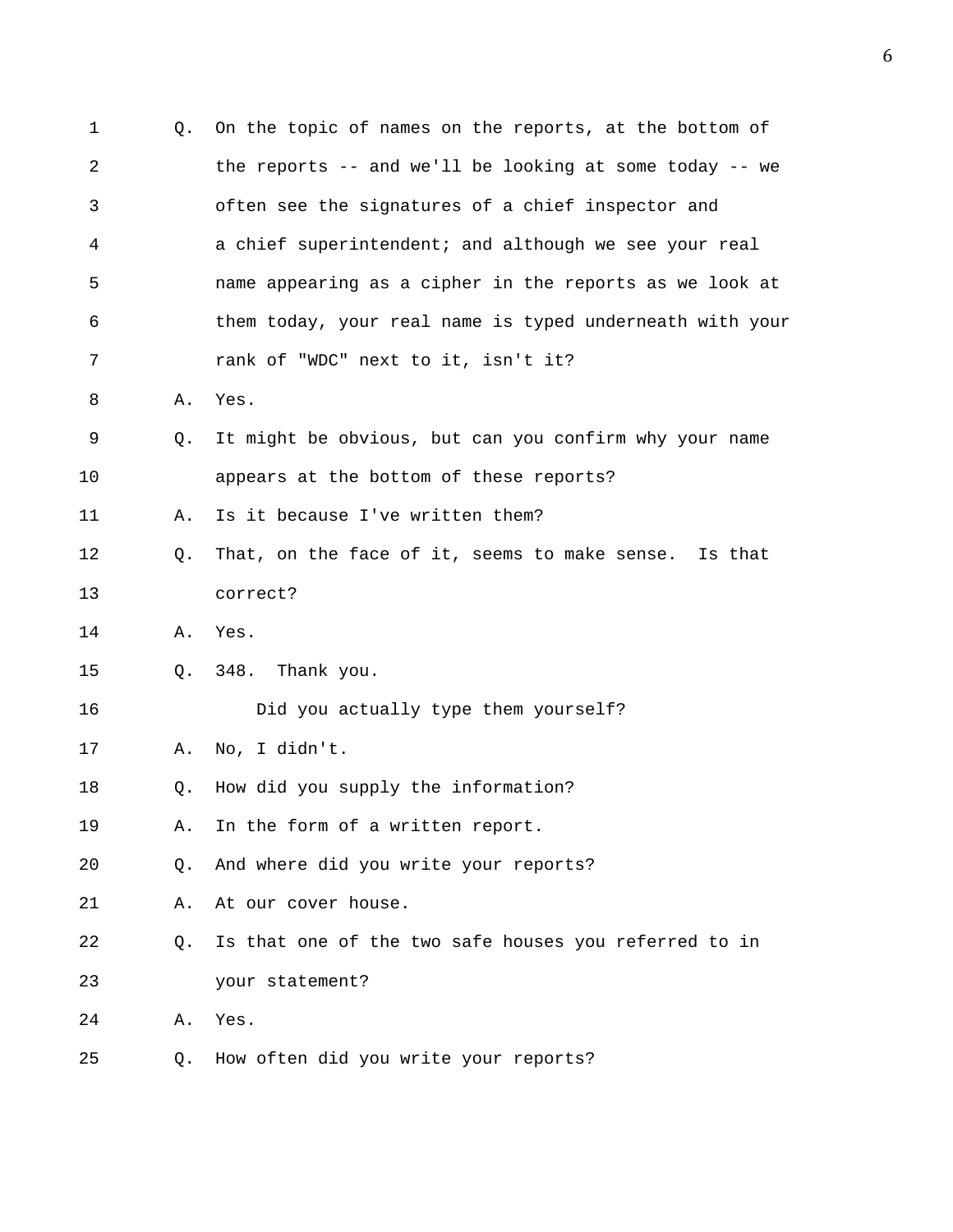- 1 A. Each event that I attended was then followed by
- 2 a report.
- 
- 3 Q. Sometimes we see -- and if you'd like to see an example 4 on the screen we can pull one up. But sometimes we see 5 a difference in dates, between the date of the report 6 and the event, of something like a matter of days, three 7 or four days. Would you be writing the notes on 8 the date of the report or at some point in between 9 the event and the date on the report? 10 A. I might well have written some notes on the day then 11 followed it up with a full report. 12 Q. And the full reports were always written in the safe 13 houses. Where would you keep your notes? 14 A. I would have kept them on my person. 15 Q. What information did you understand you should include 16 in your reports? 17 A. The date and time and location of the meeting, who was 18 present, and the main reason and the outcome of 19 the meeting, in essence, yeah. 20 Q. Was there anything you understood you should not include 21 in your reports? 22 A. No. 23 Q. So, in terms of any training or experience you'd had of 24 writing the sorts of reports that you were writing when 25 you were in the Special Demonstration Squad or the SDS,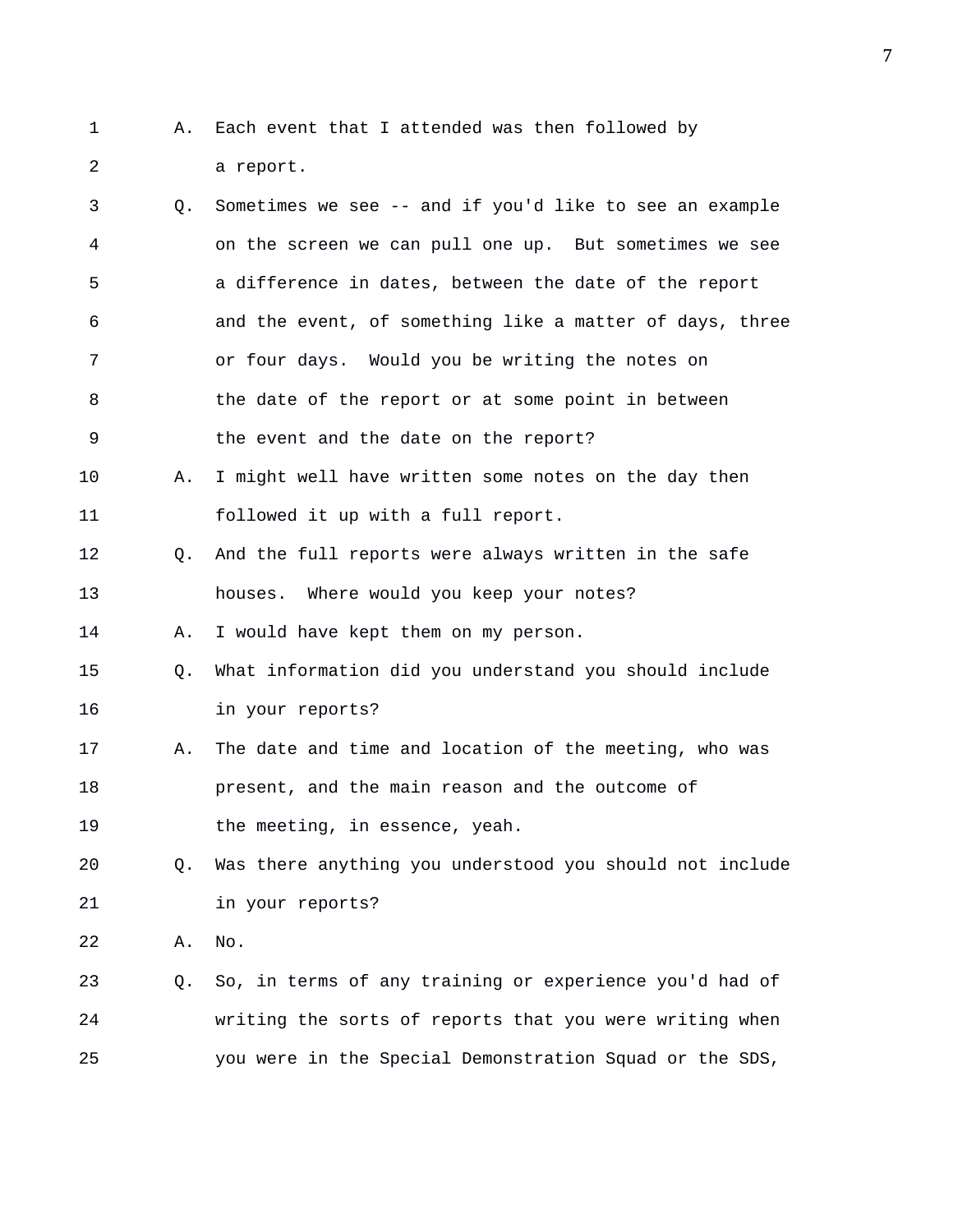1 had you had any previous experience of writing those 2 kinds of reports?

3 A. No. No, not as such.

- 4 Q. Were you given any specific guidance about what it was 5 that Special Branch, who received your reports, were 6 interested in?
- 7 A. Yes. The formation of the squad was based on the lack 8 of evidence in the past relating to demonstrations where 9 the police were not prepared for the numbers and 10 the outcome of the demonstrations, particularly what 11 happened in Grosvenor Square back in the 60s. And 12 I think, it's my understanding, that that's why the --13 the squad was formed, so that the police could be 14 prepared for incidents like this and building up on 15 intelligence so that they could prepare for what might 16 occur.
- 17 Q. Did that include building up personal information about 18 people that you interacted with?
- 19 A. Yes, to a degree. Building up a picture of the people 20 that were involved in these various groups for an 21 understanding of, you know, what their motives were 22 really.
- 23 Q. Can we have a look at, on the screen, report 24 {UCPI0000026387}, please. If you wait there, it will 25 come up on the screen, 348.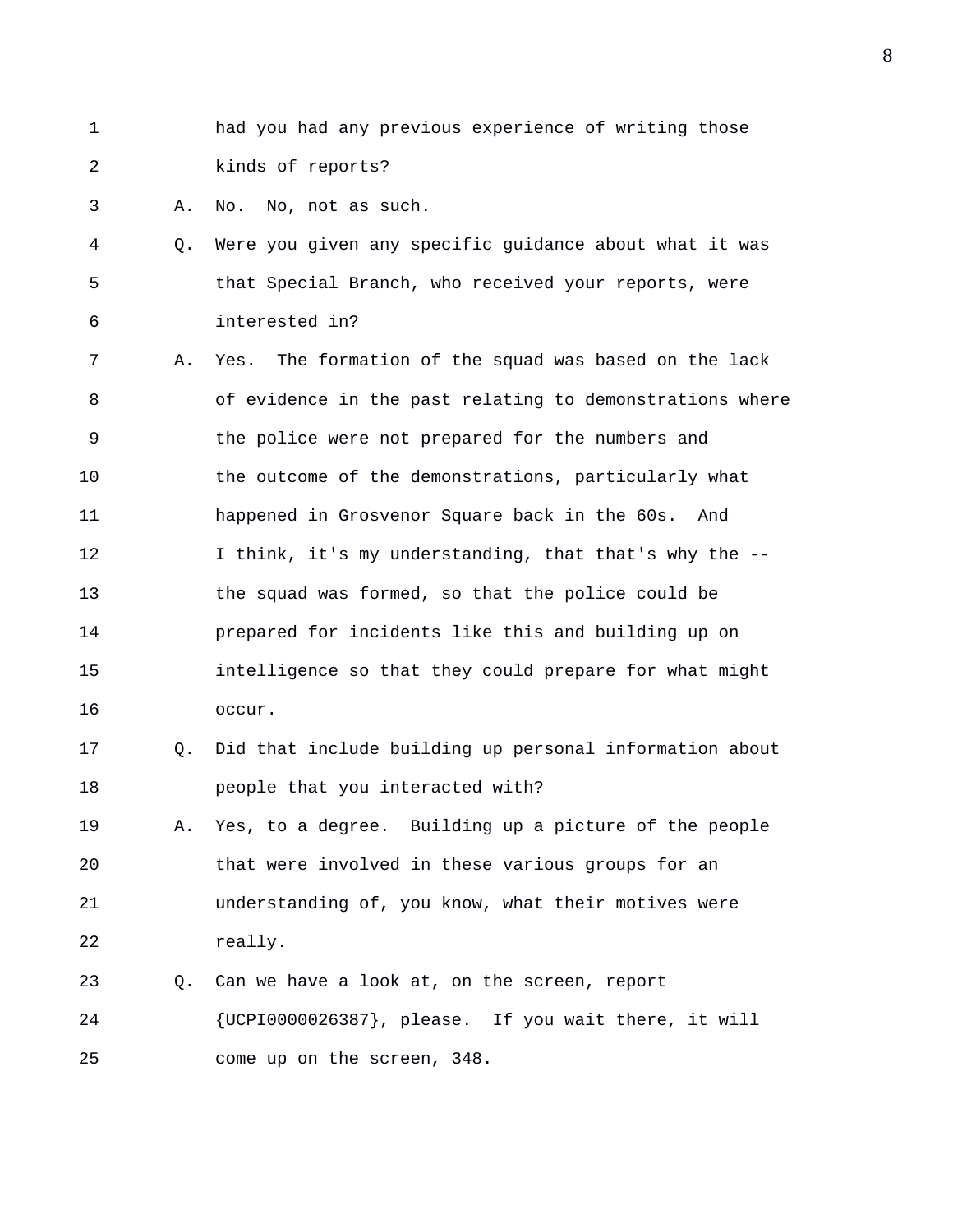1 A. Okay.

| 2  | 0. | Is this an example of a report where you are passing on |
|----|----|---------------------------------------------------------|
| 3  |    | information solely about an individual that you've come |
| 4  |    | into contact with?                                      |
| 5  |    | If we just scroll down, we can see, underneath,         |
| 6  |    | where your cipher is there, and your rank appears at    |
| 7  |    | the bottom right. Do you see that, 348?                 |
| 8  | Α. | Yeah.                                                   |
| 9  | Q. | Thank you.                                              |
| 10 |    | If we just look a little bit further up at              |
| 11 |    | the content --                                          |
| 12 | Α. | Yeah.                                                   |
| 13 |    | Q. -- do you see that it says:                          |
| 14 |    | "The following information has been received from       |
| 15 |    | a reliable source "                                     |
| 16 |    | You're the reliable source here, aren't you?            |
| 17 | Α. | That's correct, yeah.                                   |
| 18 | Q. | "[ $\text{privacy}$ ] "                                 |
| 19 |    | And on the face of it a name appears underneath         |
| 20 |    | that:                                                   |
| 21 |    | " of the Women's Liberation Front and the North         |
| 22 |    | London Alliance in Defence of Workers' Rights left this |
| 23 |    | country on 14.8.71 en route for a holiday in Albania.   |
| 24 |    | She apparently travelled by sea/coach, although her     |
| 25 |    | route was not known.                                    |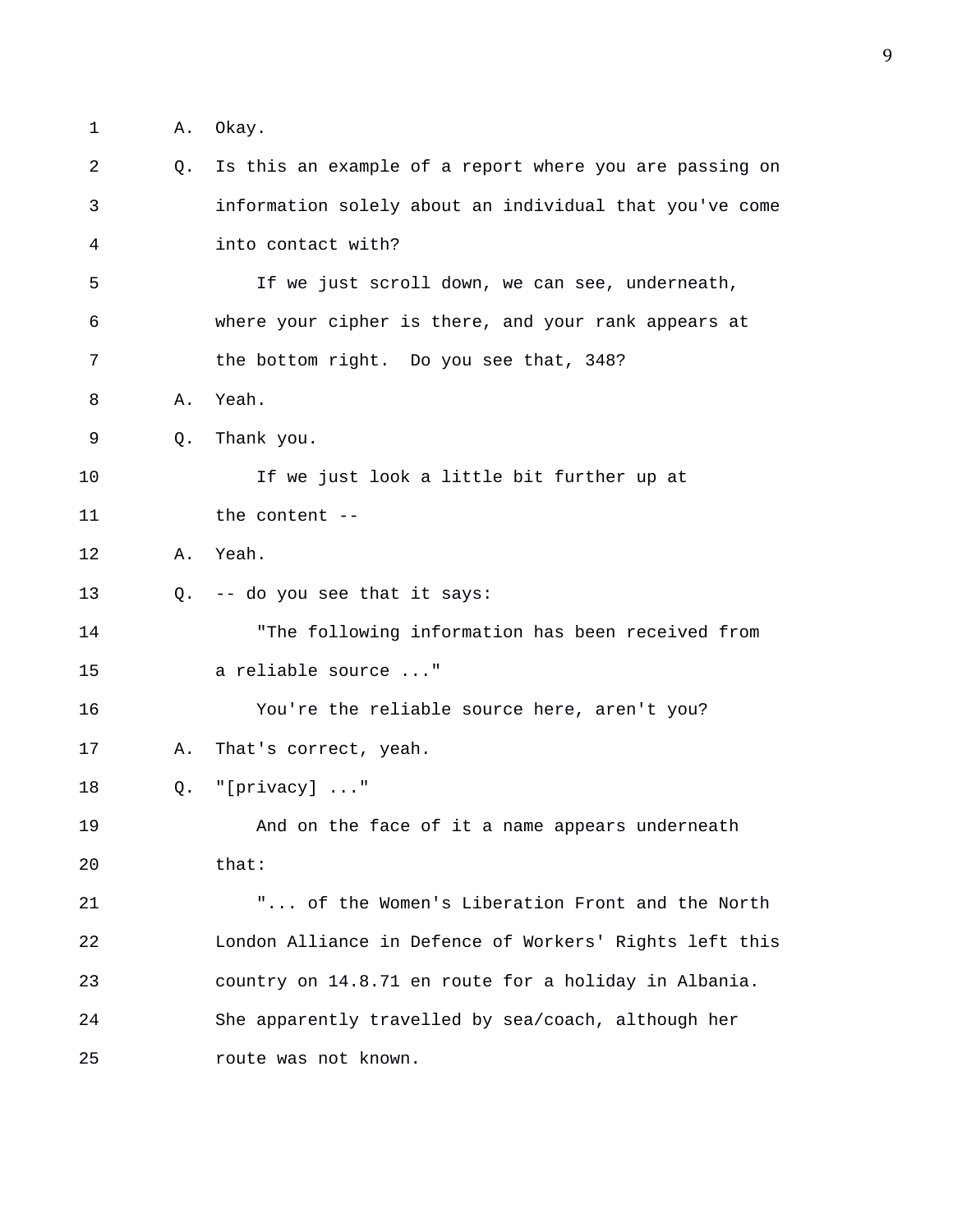1 "On her return she plans to cease her present 2 employment and intends working for [privacy] in a 3 bookshop he hopes to open in the Portobello Road 4 shortly." 5 And you submit that with a copy of the photograph of 6 the person during an Indian Workers Association 7 demonstration, and confirm it's a good likeness of her. 8 Why did you understand it necessary to provide that 9 sort of personal information about that character to 10 the Special Branch? 11 A. I think it's to do with the link with the -- with 12 the bookshop in -- in North London and the links with 13 other extreme groups associated with that bookshop and 14 other groups, as far as I can remember. I -- I think 15 that's why that might have been relevant. 16 Q. Are you suggesting that the groups that you've listed in 17 this report are extreme in their nature, or are you 18 suggesting that other groups that attended the bookshop 19 might have been extreme? 20 A. I think, because of the way that the members of this 21 Women's Liberation Front were expressing themselves and 22 their links, more information was required to see 23 the relevance of them. 24 Q. So that's a -- that's a report about an individual -- 25 a particular individual; and there are other examples of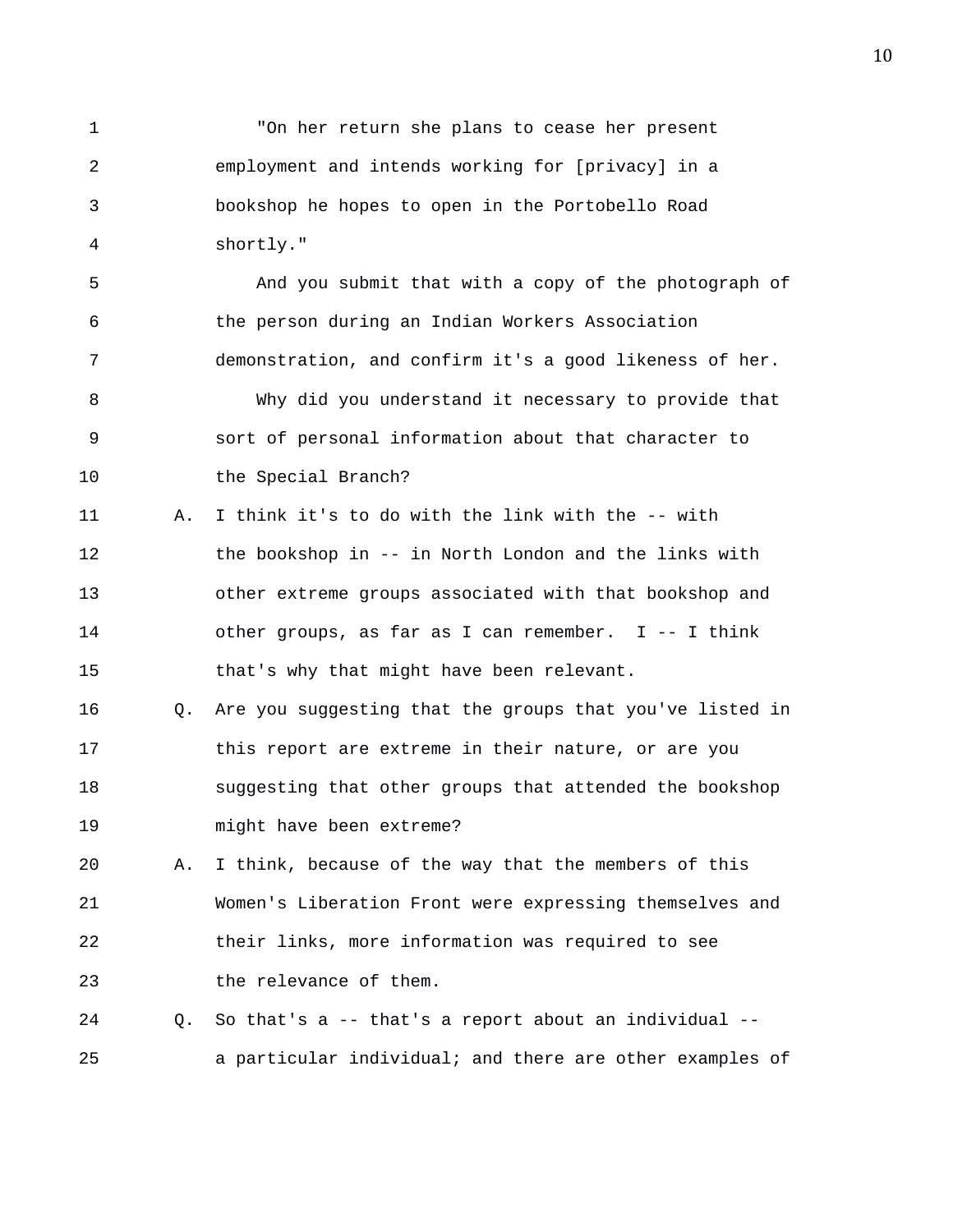1 that sort of reporting.

2 A. Yeah.

|    | Q. But having looked at your report, would you agree that |
|----|-----------------------------------------------------------|
| 4  | by far the majority of the reporting that you provided    |
| -5 | was in relation to your attending at regular meetings in  |
| -6 | people's homes, actually?                                 |

7 A. Yes, that and at public meetings.

8 Q. Yes, some public meetings, but we'll look in a little 9 bit more detail about -- the sort of regular weekly 10 meeting, I think, was set up in a couple of homes; and 11 we'll look at that in a little bit more detail.

12 A. Right.

13 Q. But when you were attending meetings in people's homes, 14 **just concentrating on what you were reporting back -- we** 15 can take this example down from the screen now, please. 16 Thank you.

17 Concentrating on what you understood you needed to 18 report back, were you ever given guidance about 19 the balance of the private information that should 20 appear in your reports and what was actually needed by 21 Special Branch for effective policing? 22 A. I think there's so much of an overlap between 23 the personal behaviour and the behaviour that they were

24 involved in, it's difficult to separate one from 25 the other, really.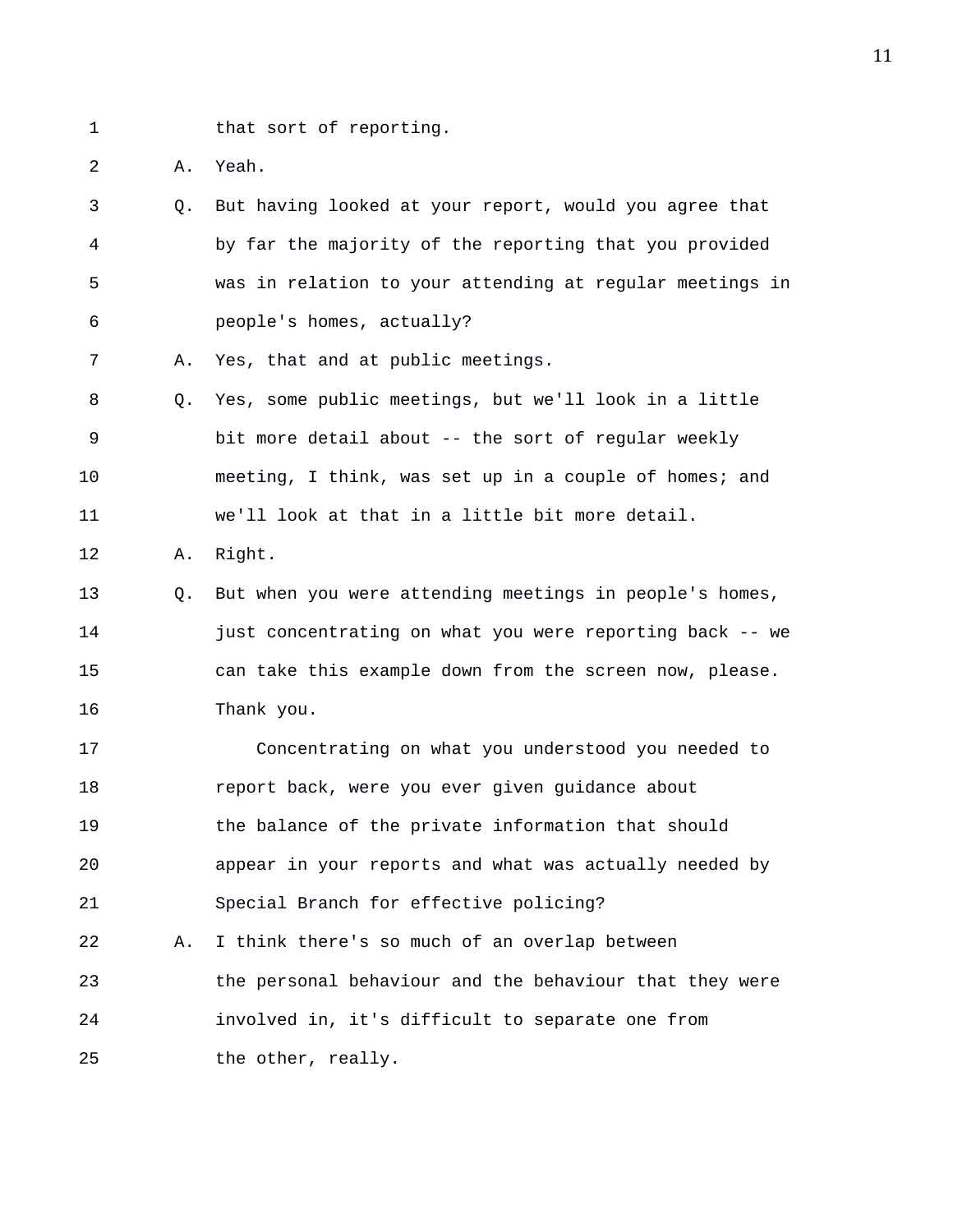1 Q. But were you given guidance, when you began attending at 2 people's home addresses for meetings within their 3 kitchen or somewhere else in their home, were you given 4 guidance by anybody as to how you should approach what 5 you should and shouldn't report about what you saw and 6 heard in their homes?

7 A. What I do remember being told was that I was there as an 8 observer not as a participant, and that I was told 9 about "agent provocateur", that I should avoid that 10 short of involvement. I was just recording what was 11 said and planned at these meetings.

12 Q. Beyond that, on the face of what you're saying, you 13 received no guidance about whether, if you picked up 14 some private or personal information about what was 15 going on in the home, whether you should include that in 16 your reports?

17 A. Not as such, because if I'm writing a report, my senior 18 officer would be there with me reading it, and probably 19 would have told me at the time, "Well, that's not 20 necessary; that's not what we want." So I'm writing 21 the report and giving it to him. And at that point, 22 you know, he would accept it and say, "Well" -- you know 23 -- "continue doing what you're doing." 24 Q. And when that report had been written -- handwritten by

25 you and given to your superior --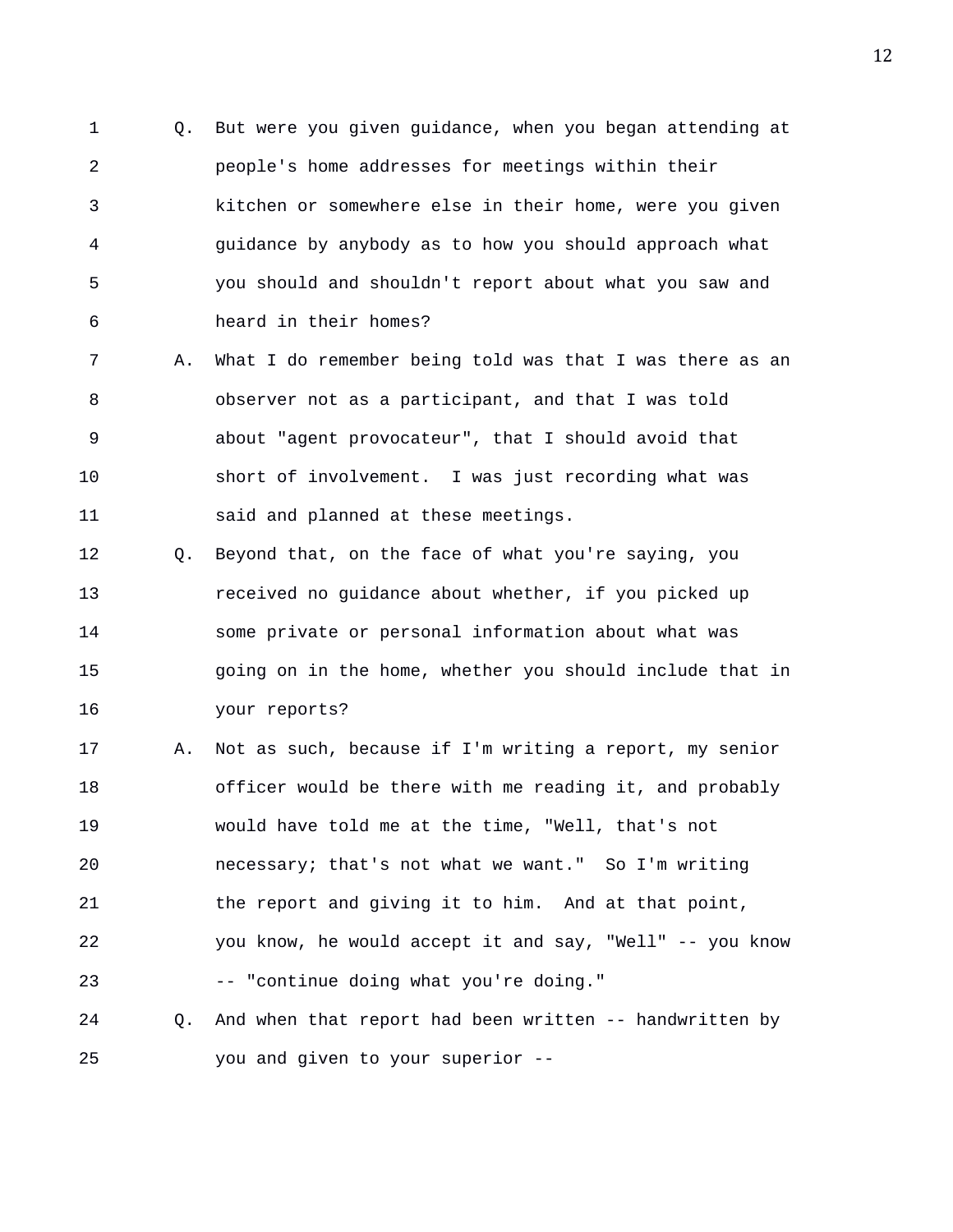- 1 A. Yeah.
- 2 Q. -- did you then see what happened next? How did it come 3 to be a typed report, with editing or not from your 4 superior?
- 5 A. I don't know where it went. It was handed to my senior 6 officer, who then dealt with it. I don't know who typed 7 it, or what happened to it.
- 8 Q. And when he -- do you recall any occasions when what you 9 had handwritten in a report was pointed out to be 10 irrelevant by one of your superiors?
- 11 A. I can't -- I can't recall. I can't remember.
- 12 Q. Do you recall an occasion when any of your superiors 13 said, "Don't include this amount of detail," or, "Don't 14 -- please don't feed back this sort of information"?
- 15 A. No.
- 16 Q. Where did you understand your intelligence was
- 17 ultimately sent on to?
- 18 A. I assumed it went to senior police officers and possibly 19 the security services.
- 20 Q. Did you know at the time it was being sent to 21 the Security Service?
- 22 A. No, I don't think I really thought about that at the 23 time, no.
- 24 Q. Is that something that you've picked up from reading 25 the material during this Inquiry?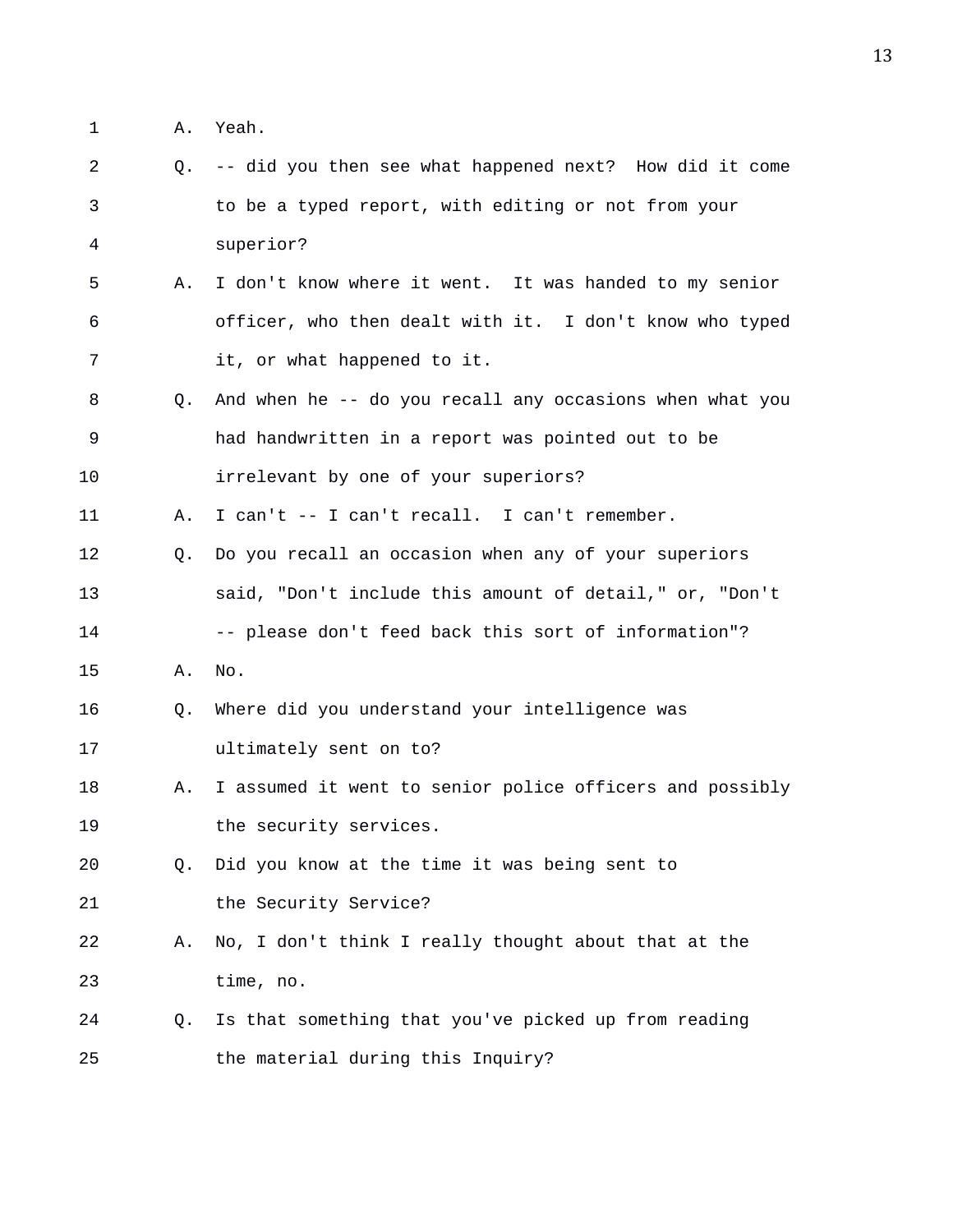1 A. Yeah, yeah.

| 2  | Q. | Could we just have a look at $\{UCP10000014736\}$ , please. |
|----|----|-------------------------------------------------------------|
| 3  |    | If we just scroll down to the bottom and confirm that       |
| 4  |    | this is your identity. Thank you, there's 348,              |
| 5  |    | your cipher, and your rank appearing there.                 |
| 6  |    | If we just scroll back up again.                            |
| 7  |    | Can we see there this is a report dated                     |
| 8  |    | 2 February 1973. It's actually quite close, I think,        |
| 9  |    | towards the end of your deployment, 348. But this is        |
| 10 |    | a letter, or it refers to a letter from Box 500. Did        |
| 11 |    | you know that at the time to be the shorthand for           |
| 12 |    | the security services?                                      |
| 13 | Α. | No, I don't think I did. I might have done. I can't         |
| 14 |    | remember.                                                   |
| 15 | Q. | This is:                                                    |
| 16 |    | "Box 500 letter [blank] of 15.1.73 "                        |
| 17 |    | That's being referred to. And the report says:              |
| 18 |    | " refers to recent correspondence concerning                |
| 19 |    | the move of [privacy] and [privacy] asks whether            |
| 20 |    | the London Alliance in Defence of Workers' Rights has       |
| 21 |    | also changed its address and if the [privacy] have a        |
| 22 |    | telephone at their new address."                            |
| 23 |    | So on the face of it, this is a question that's             |
| 24 |    | being raised by the Security Services; they want to find    |
| 25 |    | some information out about a change of address and          |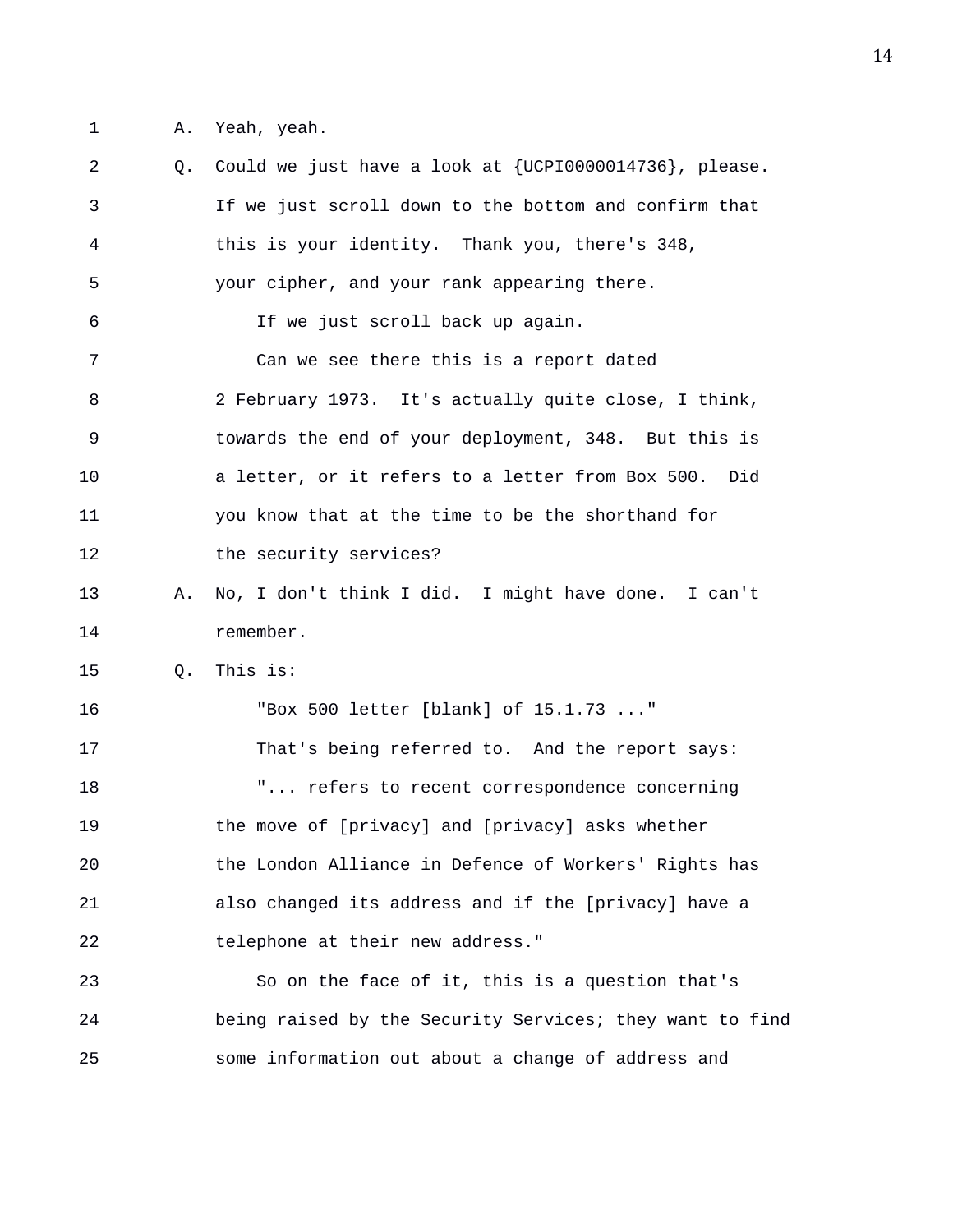1 a telephone. Do you see that, 348? 2 A. Yeah. 3 Q. And then at paragraph 2 of the report: 4 "The following information has now been received 5 from a reliable source." 6 And then at paragraph 3, do we see the -- can we 7 just scroll a little bit further down, please -- that 8 you are able to report back: 9 "'Although [privacy] are now living at [privacy] 10 they are still using their former address [privacy] 11 for ..." 12 And that's the initials of that London Alliance 13 group: 14 "... and Revolutionary Women's Union purposes. 15 Their new address is supposed to be "a secret" and they 16 have said they have no intention of holding political 17 meetings there until they are 'well-established'." 18 "There is no telephone at [privacy] and the number 19 [privacy] remains printed on all correspondence. 20 "[privacy] are the subject of [privacy]." 21 So, on the face of it, intelligence you have 22 gathered has been specifically used to answer questions 23 there that the Security Service raise. 24 Do you recall being tasked specifically at the time 25 to answer questions that have been raised by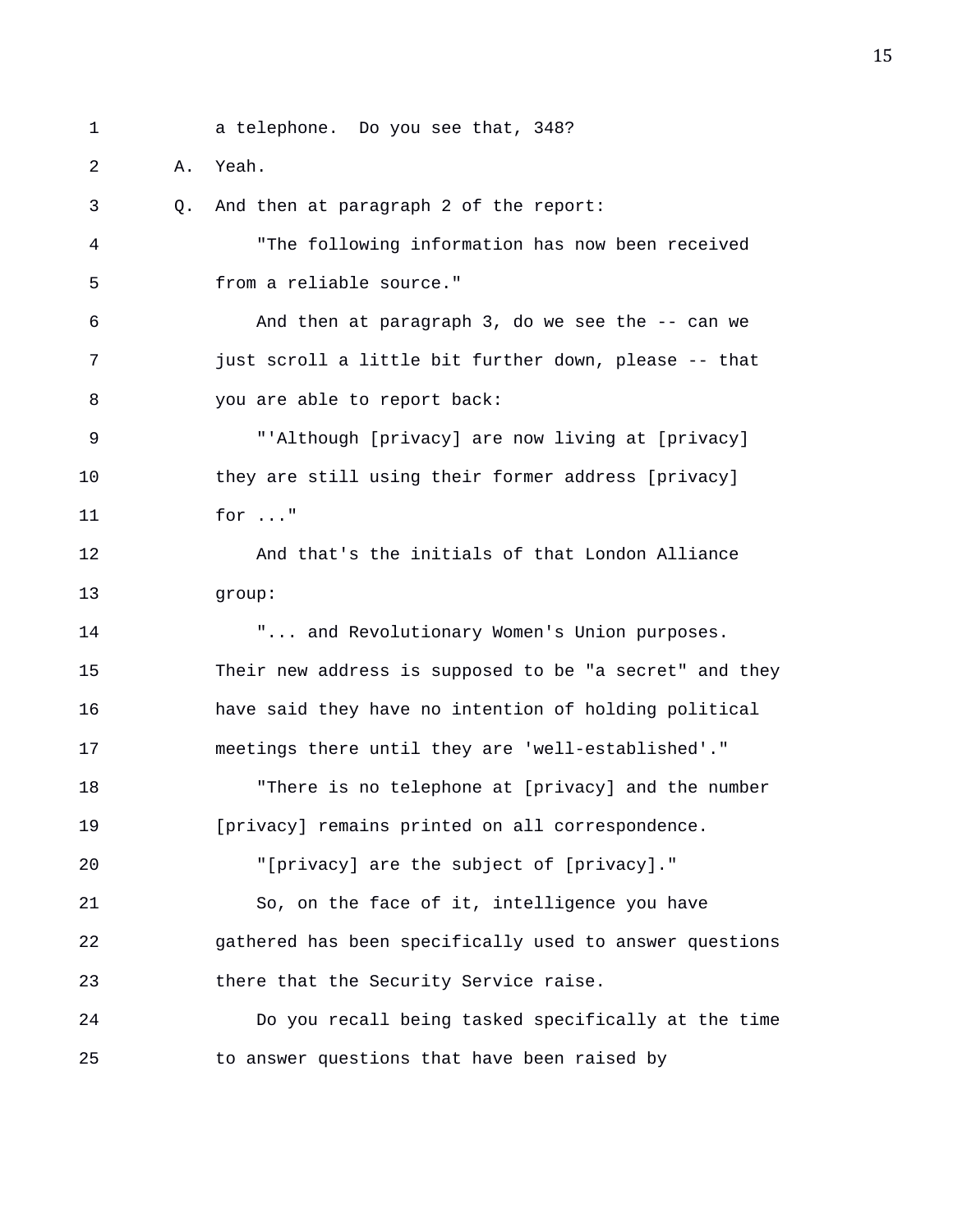- 
- 1 the Security Service?

2 A. No, I -- I don't recall that at all. 3 Q. And is that an example of a report typed up afterwards 4 based on information from you which appears to be in 5 quotations in the middle? 6 A. That's how it seems. 7 Q. I'll ask this question in case you're able to help us 8 with it. Do you know what the notation "copy to dummy 9 file" means? Does that help -- does that mean anything 10 to you at all? 11 A. No, I don't know what that means. 12 Q. Can I move on now -- and we can take this report off 13 the screen, please -- to your selection and training, 14 please. 15 Had you been security vetted before you joined 16 the police force? 17 A. Yes. 18 Q. And you joined the police service and had several years' 19 experience, some in another force and some in 20 the Metropolitan Police Service, before joining 21 Special Branch in January 1971; is that right? 22 A. That's correct. 23 Q. From that joining in January '71, you were then 24 recruited very quickly to the SDS, and we'll see your 25 early reports are as soon as 17 February 1971. Does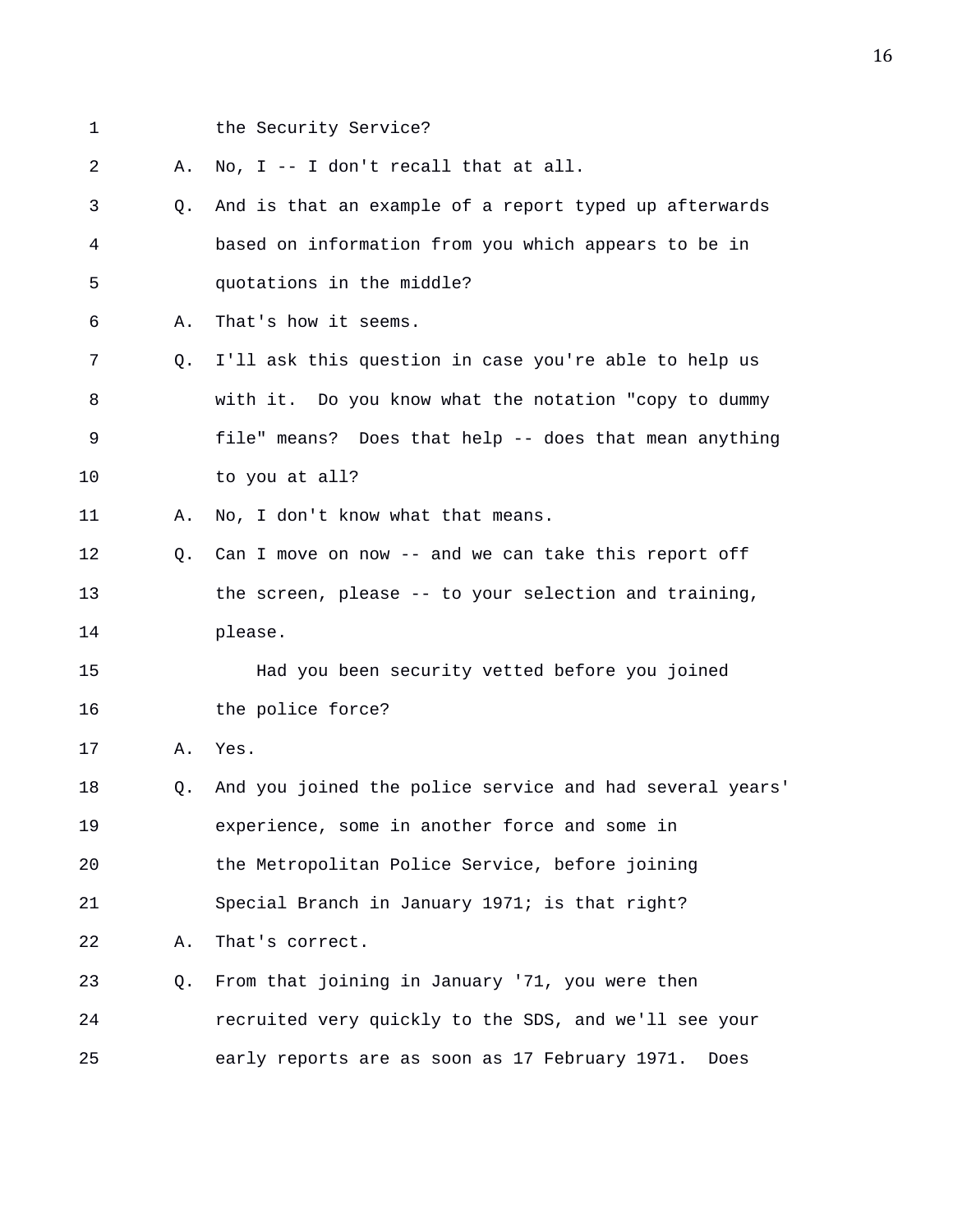1 that time frame sound right to you? 2 A. Yeah, that seems right, yeah. 3 Q. Had you done any undercover policing or work using 4 a cover identity before joining the Special 5 Demonstration Squad? 6 A. No. 7 Q. How were you selected to join Special Branch? 8 A. I was invited to apply. 9 Q. Was there a procedure that you had to undergo? 10 A. Yes. I had to sit a written examination, and I had 11 several interviews. 12 Q. And as far as training once you had been offered 13 the role in Special Branch, was there any training 14 before -- once you secured your place? 15 A. No. 16 Q. Was it as short as three or four weeks between joining 17 Special Branch and ultimately being recruited to join 18 the Special Demonstration Squad? 19 A. I think it was more than weeks, but it was definitely -- 20 perhaps months. I can't remember. It was -- it was 21 quite a short period of time, but it might have been 22 just a few months, I think. 23 Q. What had you hoped to do in Special Branch when you 24 applied to join them? 25 A. At the time, I was considering the police force as my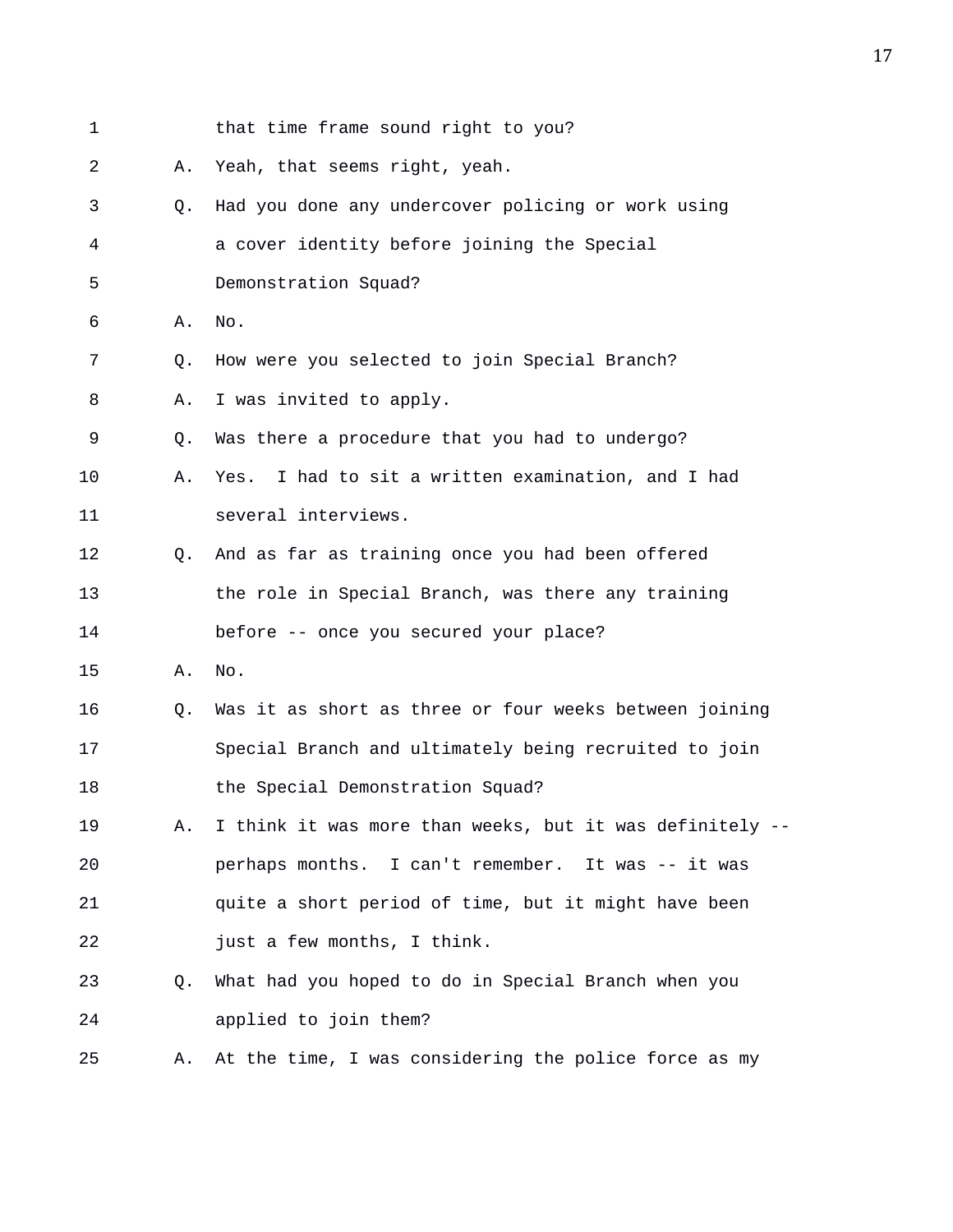1 long-term career; and I saw it as a way of expanding my 2 experience, really; because I was due to take my 3 Sergeant's exam, and I thought the experience in 4 the branch would, you know, extend my knowledge and give 5 me better grounding for further development.

6 Q. And presumably, with that in mind, when you were spoken 7 to, as we understand, by Peter Imbert, who later became 8 the Commissioner for the Metropolitan Police Service, 9 and he explained there was this opportunity to work at 10 the Special Demonstration Squad, did that -- did that 11 fit with your aspirations?

12 A. Yes, I think so. I mean, I don't really think I quite 13 understood what I was getting into at the time; but 14 I thought it was, again, a part of my career 15 development; because at the time, the way that 16 the police service operated was as one got promoted, 17 you know, once you'd taken exams, etc, then you would be 18 promoted and transferred perhaps to another department. 19 They moved police officers around a lot more; they don't 20 leave them into one place these days. Yeah, so that was 21 kind of part and parcel of it, I think. That was my 22 thinking at the time.

## 23 Q. How did you -- how did it happen that he came to speak 24 to you?

25 A. I've got no idea. Perhaps they were just looking for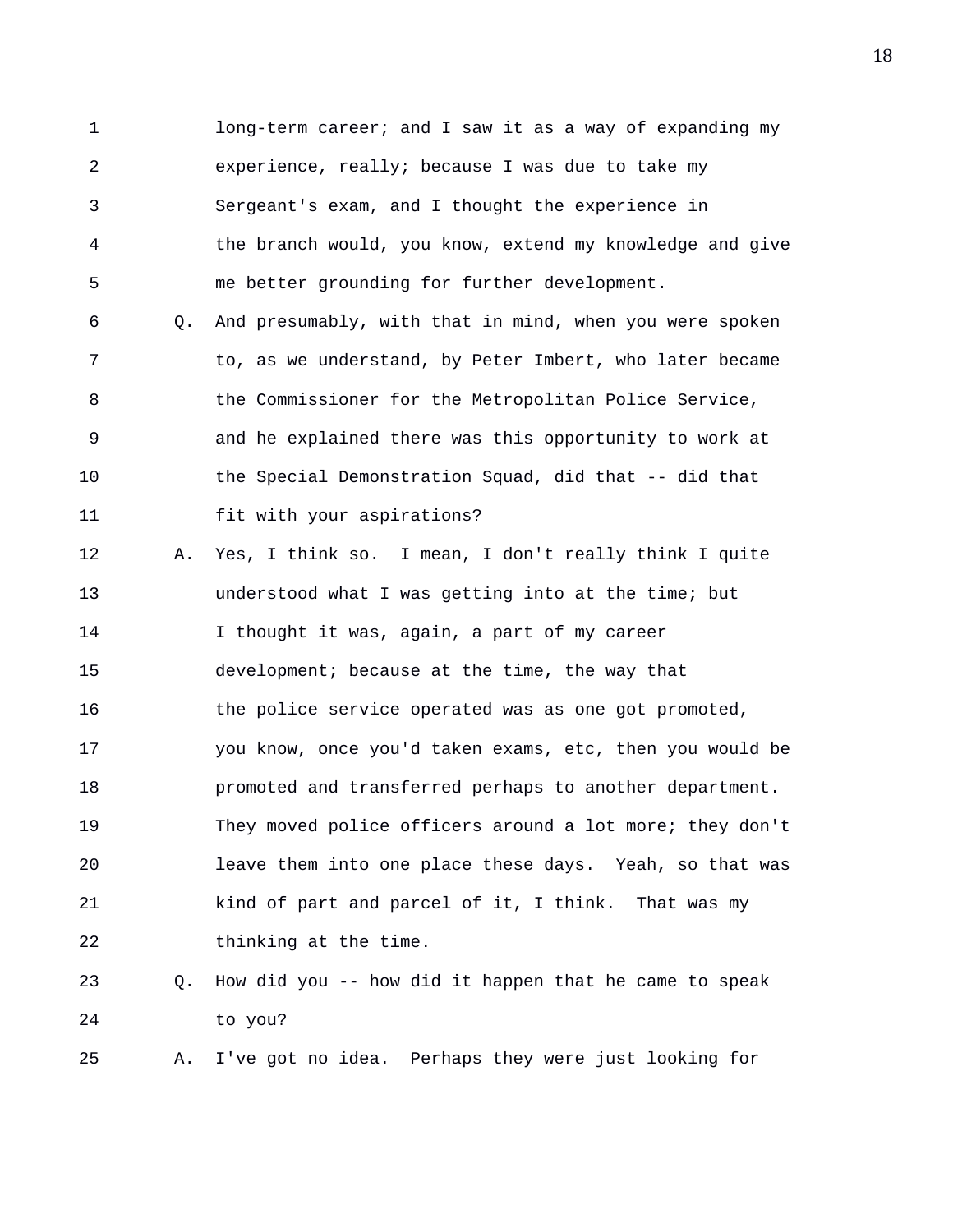| 1  |    | a woman. And, you know, women in those days, there        |
|----|----|-----------------------------------------------------------|
| 2  |    | weren't that many of us --                                |
| 3  | Q. | Had you $--$                                              |
| 4  | Α. | Perhaps there was nobody else.                            |
| 5  | Q. | Had you heard -- had you heard about the Special          |
| 6  |    | Demonstration Squad before?                               |
| 7  | Α. | No, I didn't know about it.                               |
| 8  | Q. | Or special duties section I think at one stage; the SDS   |
| 9  |    | in any event. You hadn't heard about it.                  |
| 10 |    | Did Peter Imbert explain that it was a secret unit?       |
| 11 | Α. | He said it was undercover, to collate and disseminate     |
| 12 |    | information about anti-social behaviour, I think.<br>That |
| 13 |    | was the essence of it, yeah.                              |
| 14 | Q. | And did you understand -- I think you helped us with      |
| 15 |    | this a little earlier -- that it had been set up because  |
| 16 |    | the police had felt that they hadn't been prepared        |
| 17 |    | enough for the demonstrations in the past?                |
| 18 | Α. | That's right -- well, they were really inadequately       |
| 19 |    | prepared for the Grosvenor Square, you know, for an       |
| 20 |    | example -- that particular demonstration.                 |
| 21 | Q. | What did he explain your role would be as an              |
| 22 |    | undercover officer?                                       |
| 23 | Α. | I don't think he explained the role as such. As I said,   |
| 24 |    | you know, he talked about "agent provocateur" and not     |
| 25 |    | getting too deeply involved, to be more of a bystander,   |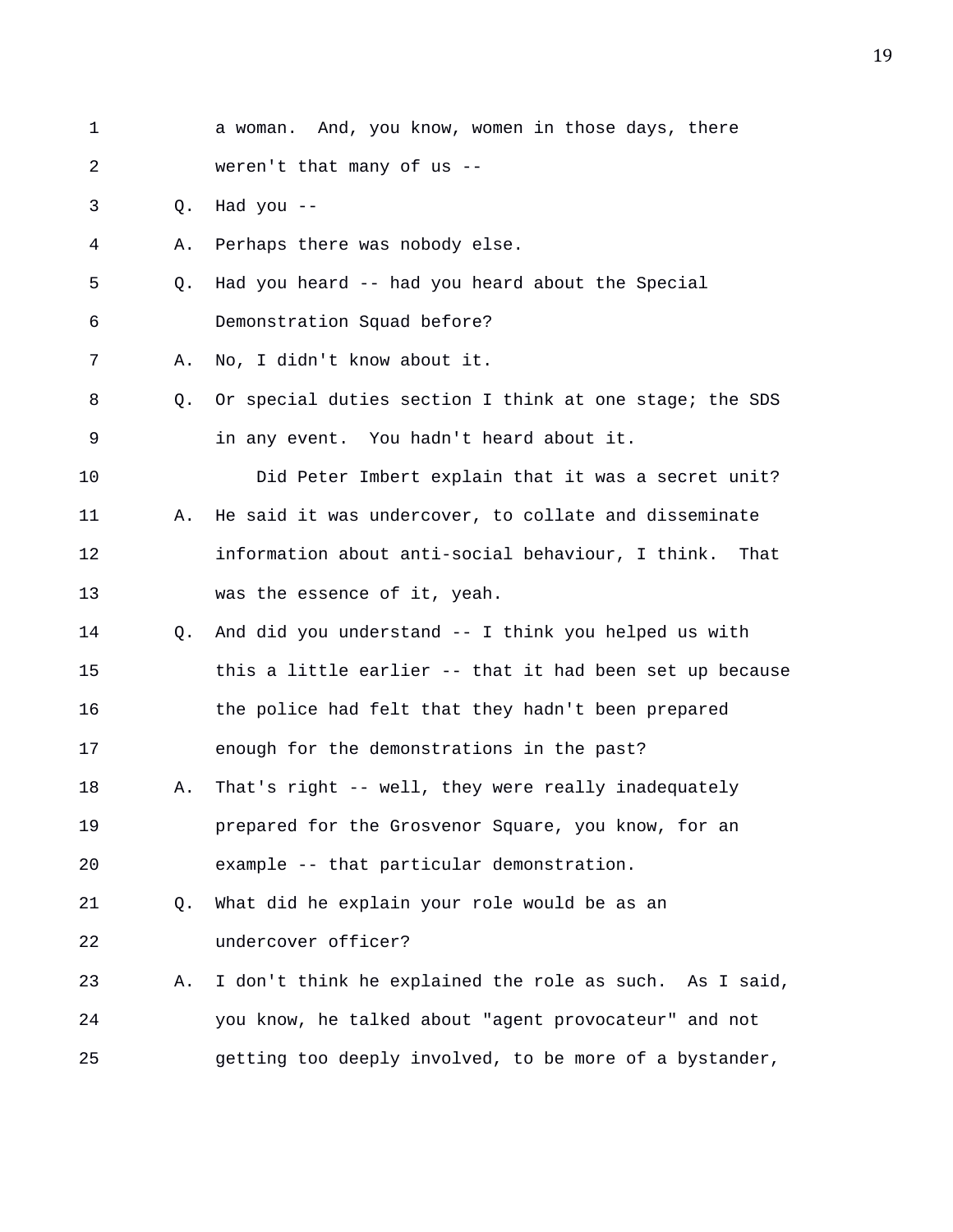| 1  |    | an observer; and to report back, you know, with any      |
|----|----|----------------------------------------------------------|
| 2  |    | intelligence relating to public order.                   |
| 3  | О. | Using the term "agent provocateur", what did you         |
| 4  |    | understand that to mean?                                 |
| 5  | Α. | Well, to get very involved, I suppose, or to be          |
| 6  |    | provocative and to promote, you know, the wrong sort of  |
| 7  |    | behaviour then.                                          |
| 8  | Q. | And what was the wrong sort of behaviour?                |
| 9  | Α. | Well, violent behaviour, anything that was aimed at      |
| 10 |    | undermining our democracy. Yeah, I think not getting     |
| 11 |    | too involved, I think, is -- is what he meant.           |
| 12 | Q. | Did he at that stage -- and we will just -- we'll look   |
| 13 |    | at the annual report which deals with the fact that your |
| 14 |    | entry to the unit doubled the number of female officers  |
| 15 |    | in the unit and what that meant for the unit. But did    |
| 16 |    | he explain at the time, when he was talking to you, that |
| 17 |    | he envisaged that you would be deployed into             |
| 18 |    | the Women's Liberation Movement?                         |
| 19 | Α. | No, he didn't specify any of that at the -- at that      |
| 20 |    | meeting I had with him.                                  |
| 21 | Q. | Let's just look, then, at that record of your entry to   |
| 22 |    | the -- to the unit and what it meant for them.<br>If we  |
| 23 |    | pull up {MPS-0728971}, please, and we'll go to page 5,   |
| 24 |    | ${MPS-0728971/5}.$ Thank you.                            |
| 25 |    | Paragraph 9, right there for us in the middle of         |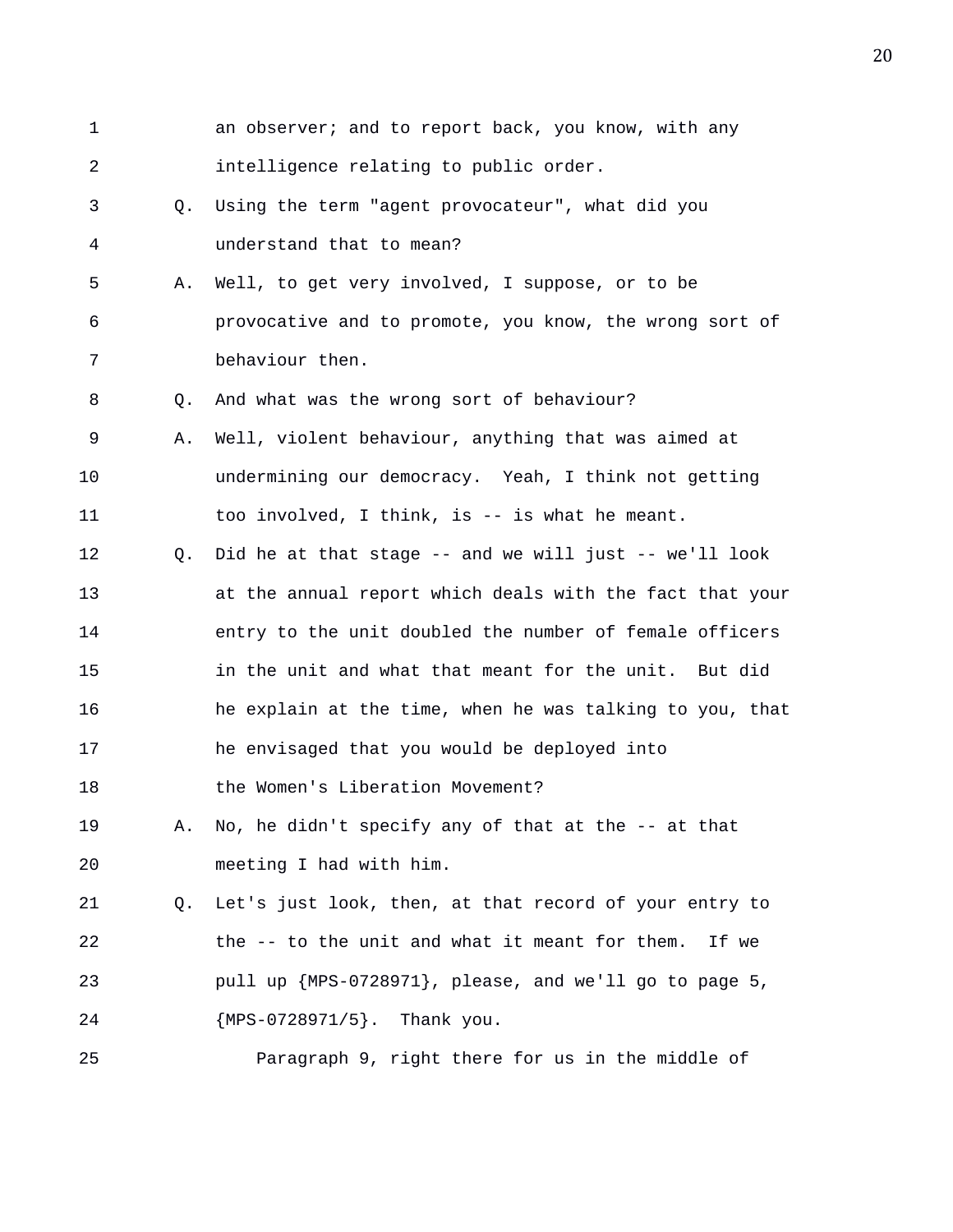1 the screen, appears to refer to your entry into the unit 2 because it says: 3 "The arrival of a second woman officer has added 4 considerably to the Squad's flexibility, and has proved 5 invaluable in the comparatively recent field of 'Women's 6 Liberation'." 7 Did you understand that there was already a lady 8 officer in the unit by the name of Jill Mosdell when you 9 joined? 10 A. I didn't know at the time, but I did get to know Jill 11 once I started work there, yes. 12 Q. You can take that down now. Thank you. 13 How long did you understand your deployment would 14 last for? 15 A. I didn't know. 16 Q. Was any expression mentioned to you that it would -- it 17 should not last any longer than a year? 18 A. No, that wasn't -- that wasn't laid down to me at all, 19 no. 20 Q. Did anyone discuss with you the impact it might have on 21 your home life? 22 A. No. 23 Q. Did anyone make a home visit to meet you, or -- I think 24 ultimately you were married during the course of your 25 deployment -- to meet you or your husband in due course?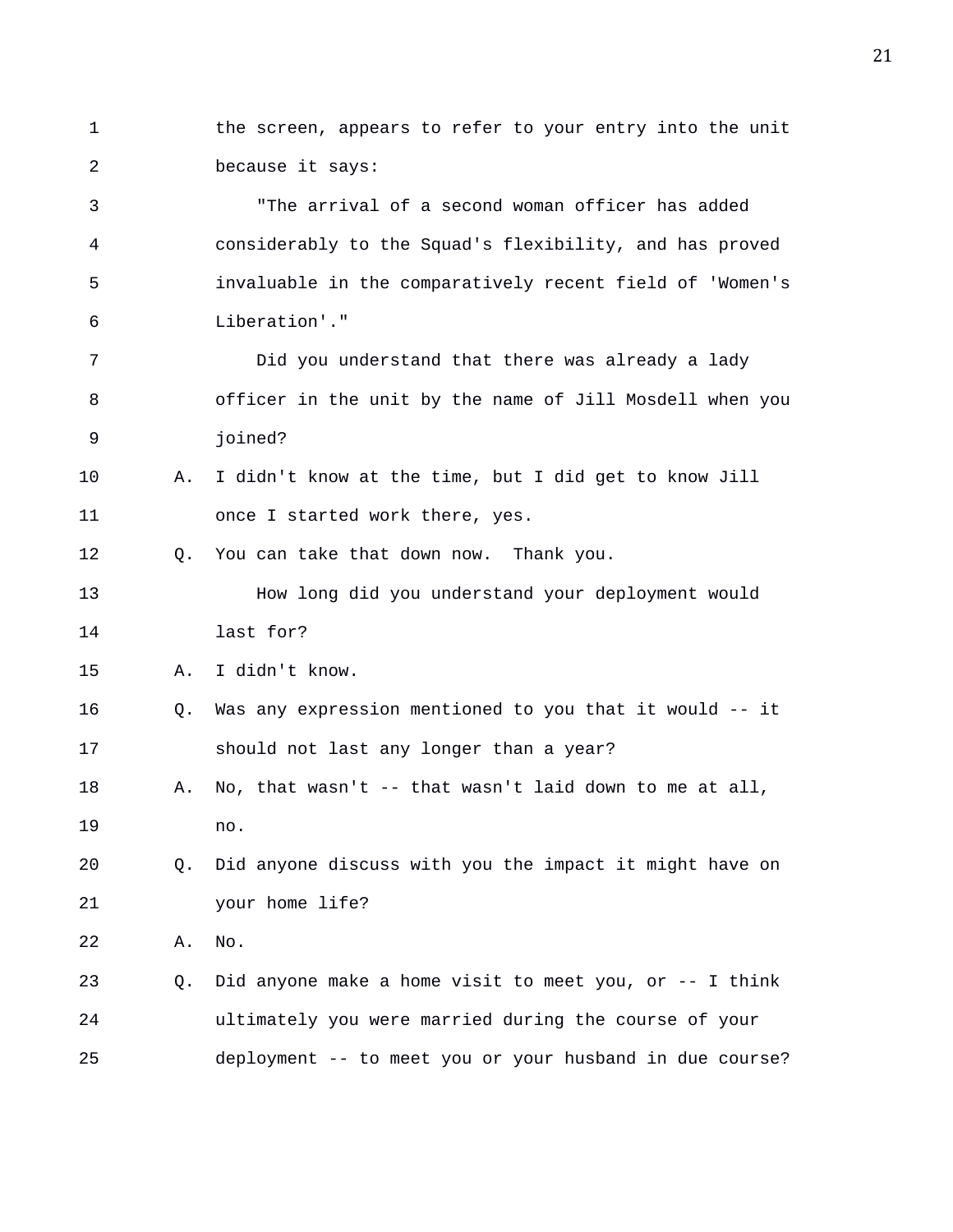- 1 A. You mean any senior officer?
- 2 Q. Yes. 3 A. No. 4 Q. The other female detective constable was Jill Mosdell, 5 wasn't it, in the unit with you at the time? 6 A. That's right, yes. 7 Q. She was deployed, I think, into a different field? 8 A. That's right, yes. 9 Q. I think we'll hear that her area was 10 the Stop the Seventy Tour and the Anti-Apartheid 11 Movement. And she was in the movement from 1970 to 12 1973; so very much overlapping with your time frame, 13 1971 to 1973? 14 A. That's right, yes. 15 Q. Did she become a good friend? 16 A. She did. 17 Q. And did she offer her view or any knowledge that she'd 18 picked up about how long deployments should last for? 19 A. I don't think we ever discussed that, no. 20 Q. The cover identity or legend that you used was that you 21 portrayed yourself as a student at the Goldsmiths 22 College; is that right? 23 A. That's right. 24 Q. And you had a cover address in a house share in 25 Paddington, and you chose to wear no make up and took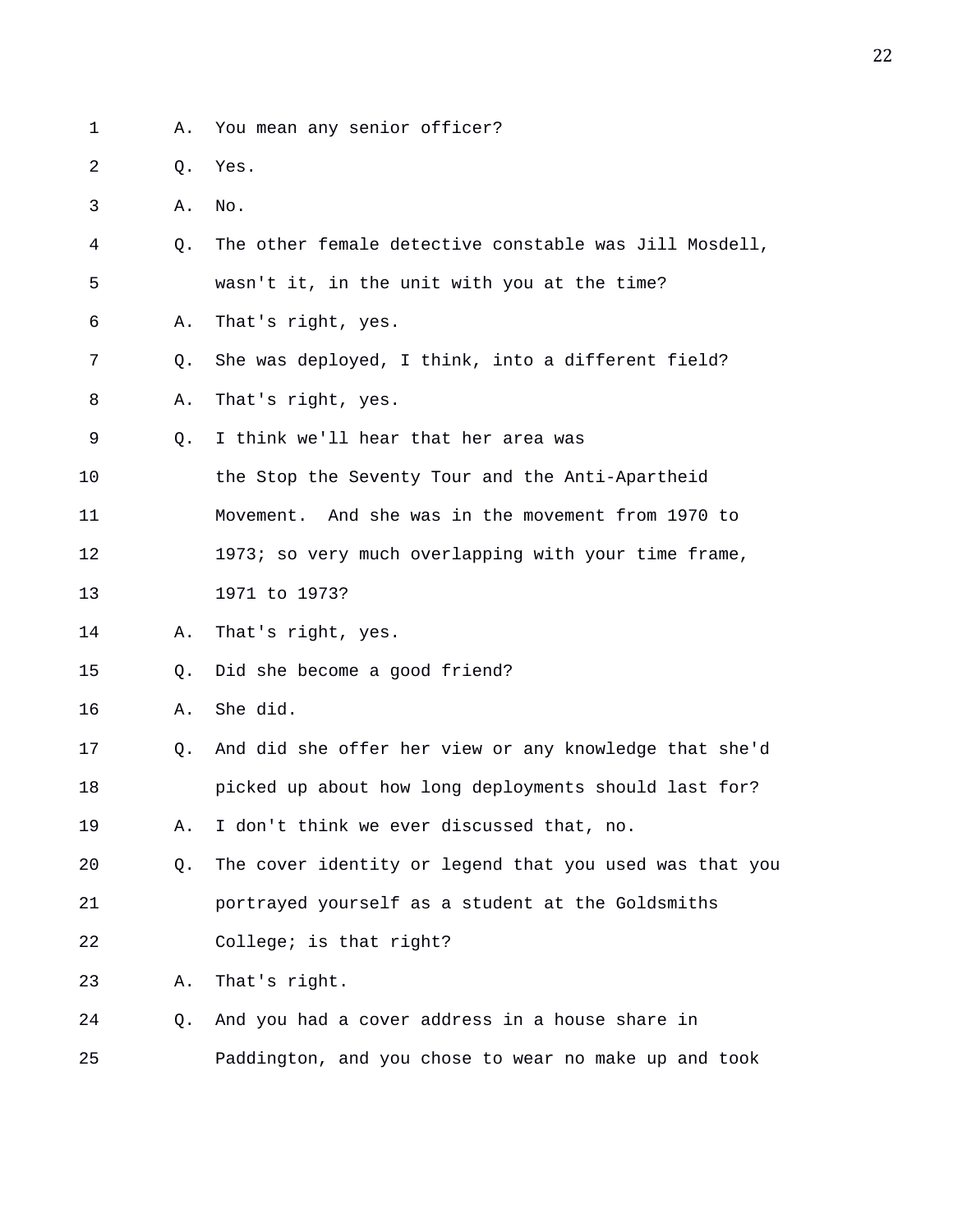1 off your wedding and engagement rings. What -- what 2 training had you had to prompt you to do -- to take 3 those sorts of steps and to have that sort of back story 4 in place? 5 A. I didn't have any formal training. I might have been

6 advised to remove my -- my rings. And my style of dress 7 was just very simple, no particular style. I think 8 I describe it as "worn and washed" in my statement. 9 Q. Yes. When you say you were "advised", did that take 10 the form of a meeting in the police offices and 11 information shared with you, or was there something in 12 writing that helped you to understand that you would 13 have this identity and address?

- 14 A. As far as I recall, it was not in writing. It would 15 have been in conversation with the senior officers at 16 the time.
- 17 Q. Did you visit the address in Paddington?
- 18 A. Yes.
- 19 Q. How frequently, do you think?
- 20 A. I think I'd call in there perhaps once a week. I can't 21 remember exactly. Dropped in there periodically.
- 22 Q. And was this a bedroom in a big house?
- 23 A. That's right, yes. Just one room.
- 24 Q. Can you remember how many other people were in 25 the house?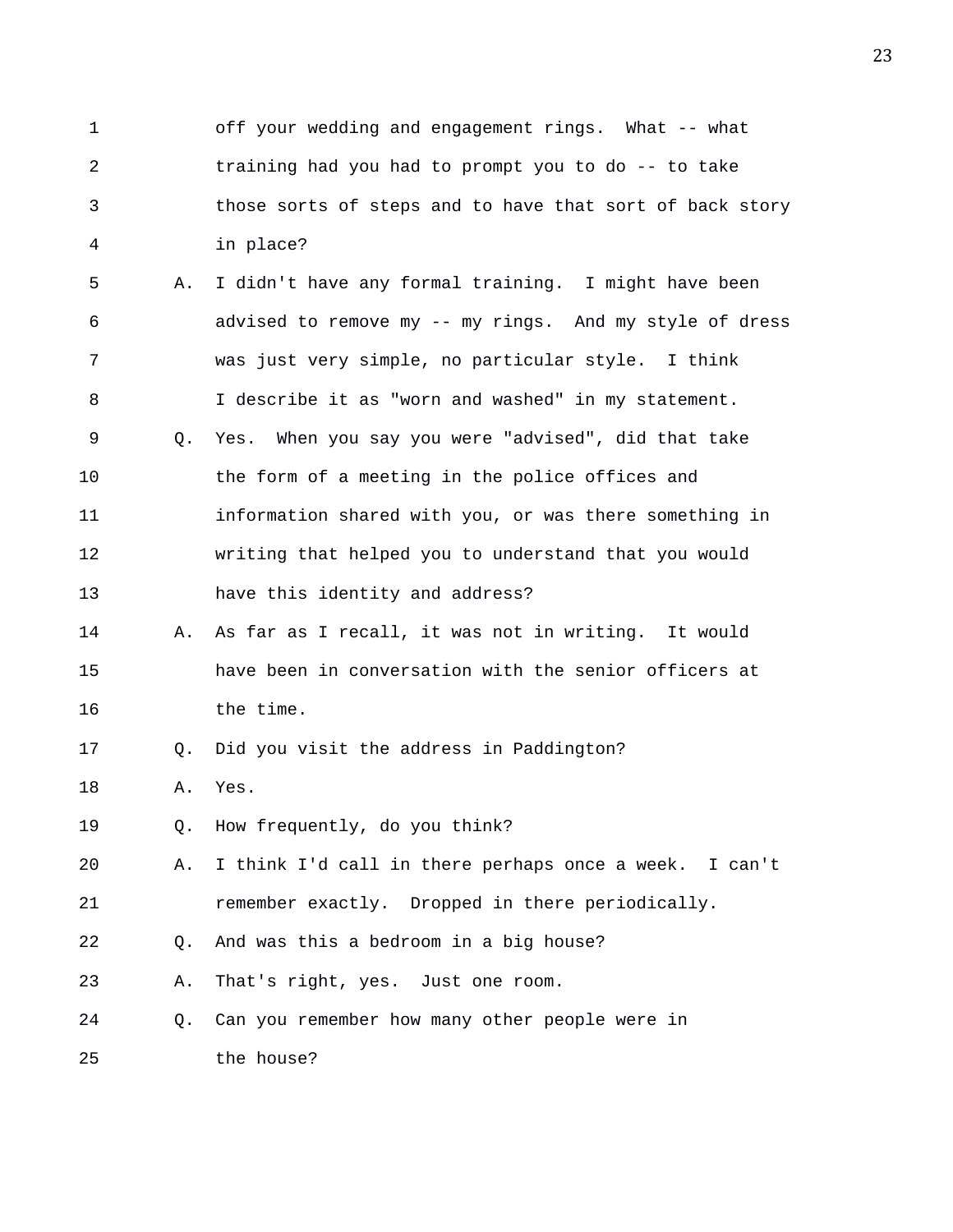1 A. No. It was a big house. I never got to know any of 2 the other people in the house. There was a lot of toing 3 and froing. It was sort of -- yeah, no, I -- I never 4 got to know anybody there. In fact, I think that 5 whenever I went there, there was never anybody there -- 6 or that I ran into at least. 7 Q. To the extent that you ever had to introduce yourself to 8 anybody, was it that you were prepared to give a name to 9 those people, the same name that you were giving to your 10 -- to the group you were infiltrating?

- 11 A. I would have thought so, if that had been necessary, but 12 I don't think I ever did.
- 13 Q. We see that you first -- and again, we'll come on to 14 looking at the reports in due course, to the extent we 15 need to. But do you recall that you first attended 16 a public meeting in a public house where 17 the Women's Liberation Front were having a meeting, and 18 then moved into, by invitation, smaller meetings at 19 people's homes?

20 A. Yes. No, I can't remember exactly the sequence of that, 21 but the first meeting that I would have attended would 22 have been a big public meeting under the umbrella of 23 the Women's Liberation Movement. And within that 24 meeting there were all sorts of different groups, each 25 with varying philosophies. And it would have been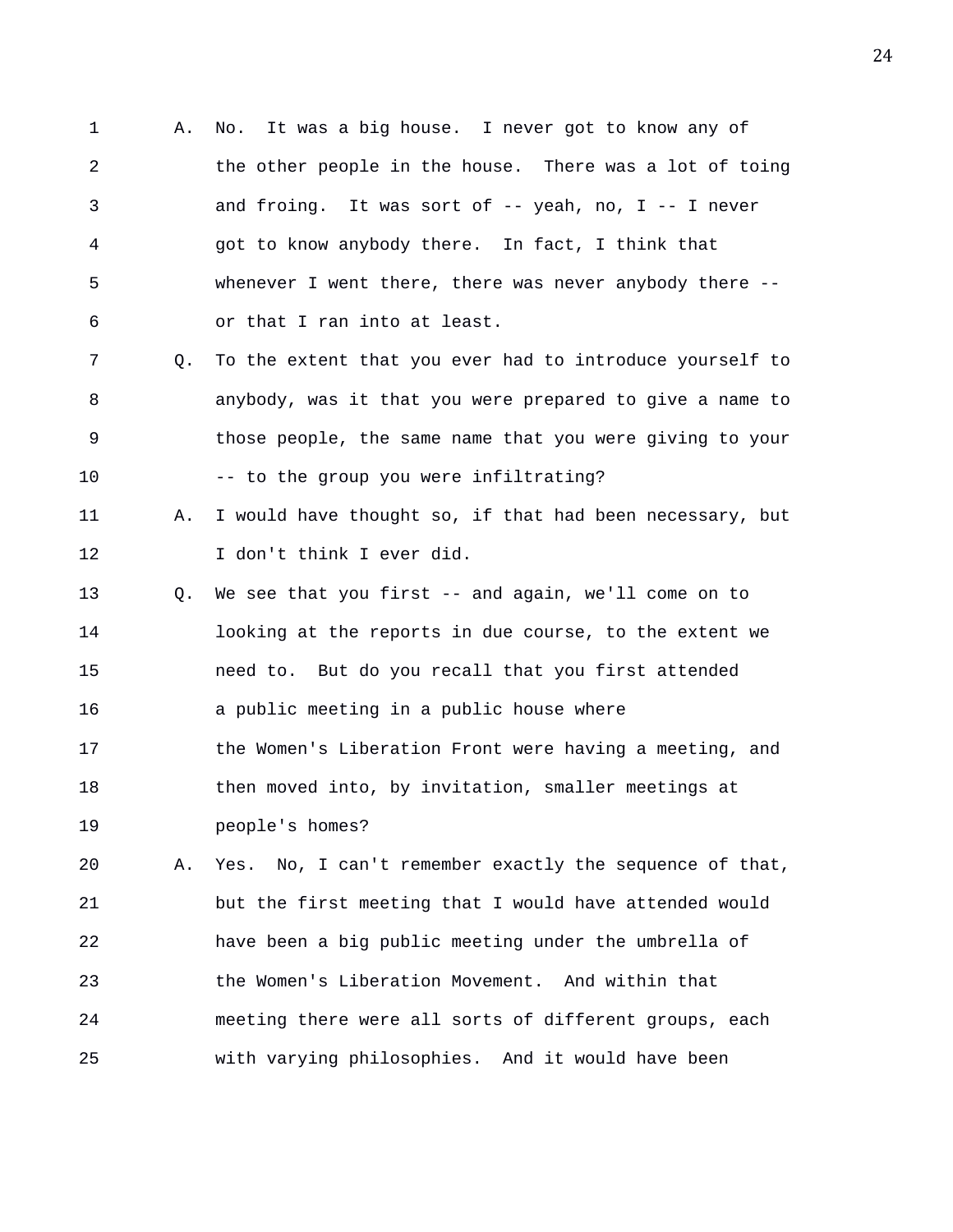1 probably during that public meeting that I would have 2 been approached by this -- this group and invited, then, 3 to one of their meetings. 4 Q. And you recall it that way round, do you, that you were 5 approached by them, rather than you approaching? 6 A. Yes. Yeah, yeah. 7 Q. How many -- how many people were at these meetings, 8 these big meetings? 9 A. Well, at some of the big meetings, there were hundreds 10 of women there, from all different walks of life and 11 **11** representing different groups, different bodies. There 12 was usually a public platform at the big public 13 meetings. And then the various groups, you know, would 14 be invited to comment or ask questions. And they would 15 ask it in a way that would -- putting forward their 16 philosophies, really. I always thought they were using 17 the movement -- the wider movement as a way of 18 expressing their own particular views. 19 Q. And how -- how did it happen that these groups within -- 20 that had all attended such a large public meeting -- 21 A. Yeah. 22 Q. -- would come to approach a lone woman attending, like 23 you? 24 A. Well, I think they had different stands with leaflets. 25 They were doing a lot of leafletting. And they were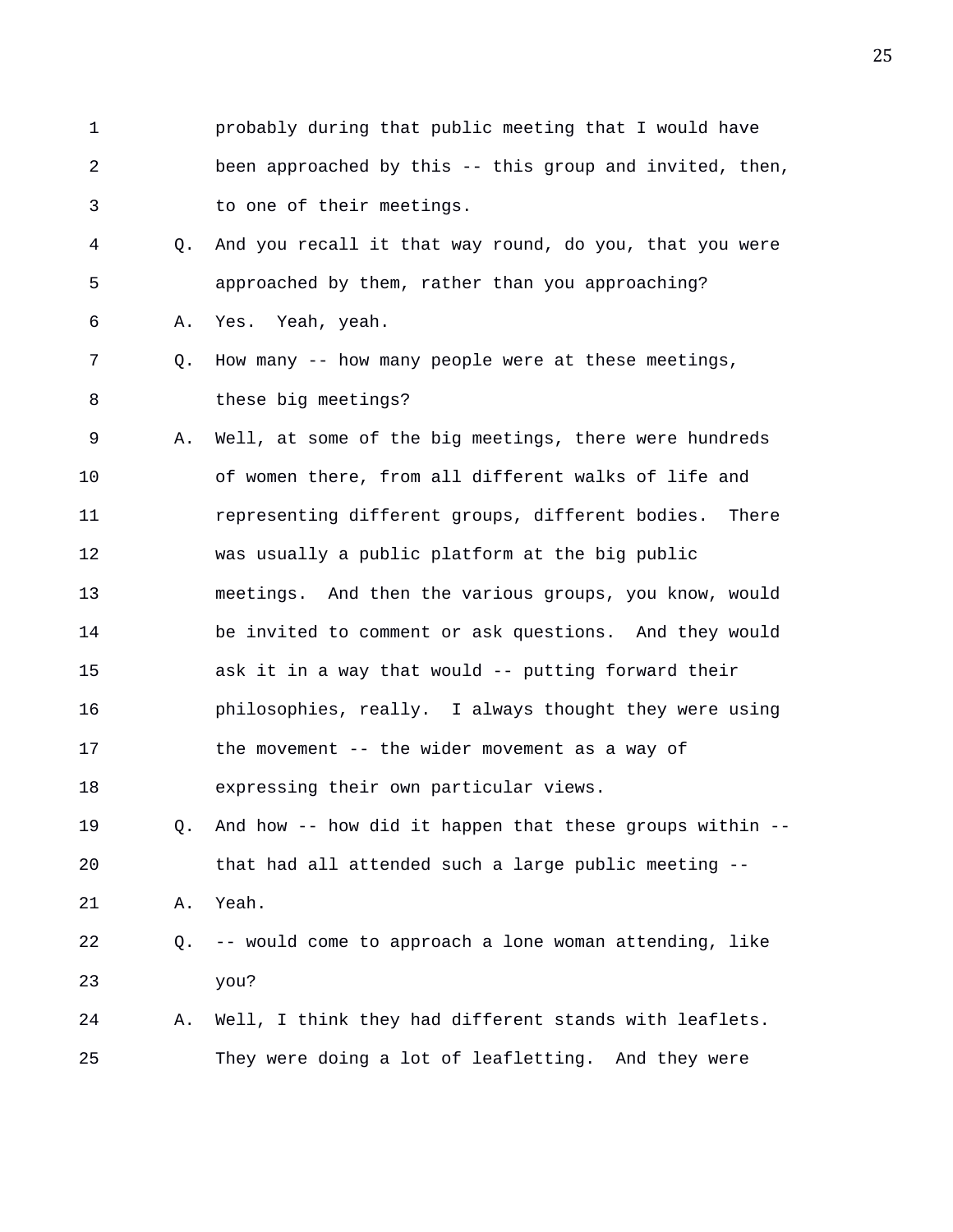1 handing out the leaflets. And probably that would have 2 triggered a conversation to the effect that, you know, 3 if I was interested in, you know, women's issues, would 4 like to come to this meeting, and "literature about our 5 group". Along those lines, in any case. The different 6 political factions.

7 Q. Who told you that that was the way to start infiltrating 8 a group?

9 A. Nobody told me. I would just attend a meeting, report 10 back, tell my superior officer at the time, "I've been 11 given this leaflet, I've been invited to this meeting, 12 what do you think?", and, you know, at their direction, 13 on their advice, I would go to that meeting, or not. 14 Q. Was that pattern repeated after every meeting, so that 15 you would have prior authority, effectively, to go? 16 A. Yes, yeah. Before I would go to any of these meetings, 17 I would discuss it with my -- my senior officer at the 18 time, yeah.

- 19 Q. Now, HN45 --
- 20 A. Yes.

21 Q. -- was somebody who was deployed into a similar field. 22 If we have a look at a report of his that 23 chronologically may have triggered the beginning of your 24 deployment, it may help. If we look at HN-- sorry, 25 forgive me {UCPI0000010567}, please.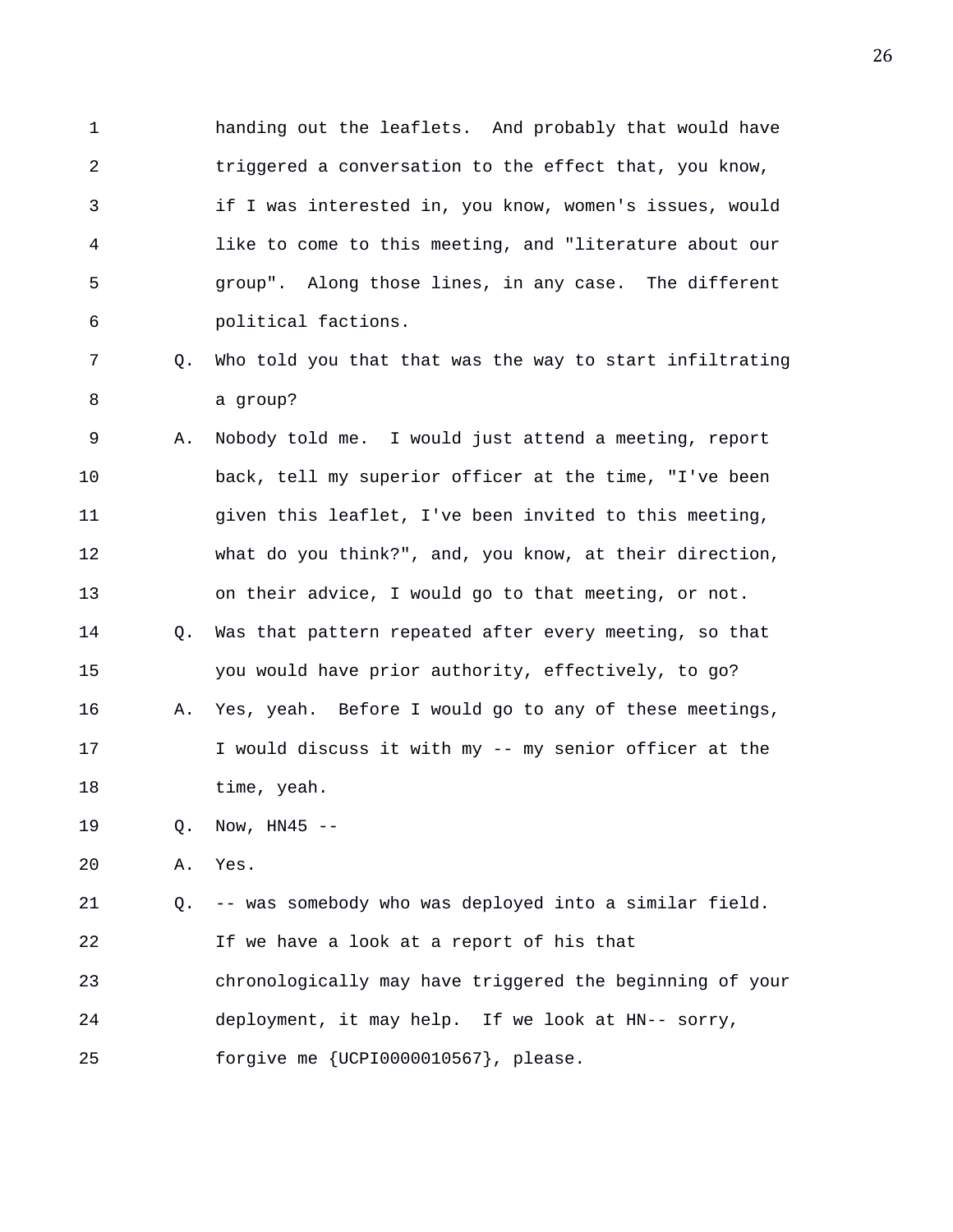| 1  |    | It will come up on the screen for you.                |
|----|----|-------------------------------------------------------|
| 2  | Α. | Oh, okay, right.                                      |
| 3  | Q. | Don't worry. I know that you have a bundle of hard    |
| 4  |    | copy, but we'll look on the screen.                   |
| 5  | Α. | Okay.                                                 |
| 6  | Q. | This is a report dated 22 January, and we see at      |
| 7  |    | paragraph 3 that -- well, we'll start at the top.     |
| 8  |    | This is a meeting that has been -- that is being      |
| 9  |    | recorded by a reliable source, in this instance HN45. |
| 10 |    | So not you, but your colleague HN45. Did you know him |
| 11 |    | well?                                                 |
| 12 | Α. | Yes, I did.                                           |
| 13 | Q. | Did you know him before joining the SDS?              |
| 14 | Α. | No.                                                   |
| 15 | Q. | So, given this is January 1971, this is still quite   |
| 16 |    | early $--$                                            |
| 17 | Α. | That's right.                                         |
| 18 | Q. | -- in -- in terms of your exposure.                   |
| 19 |    | He records that:                                      |
| 20 |    | "'On Wednesday 20 January 1971 "                      |
| 21 |    | At an address there in north-west London, there was:  |
| 22 |    | " a meeting of the Revolutionary Marxist-Leninist     |
| 23 |    | League "                                              |
| 24 |    | And it:                                               |
| 25 |    | " was held from 7 pm to 10.30 pm. The chairman        |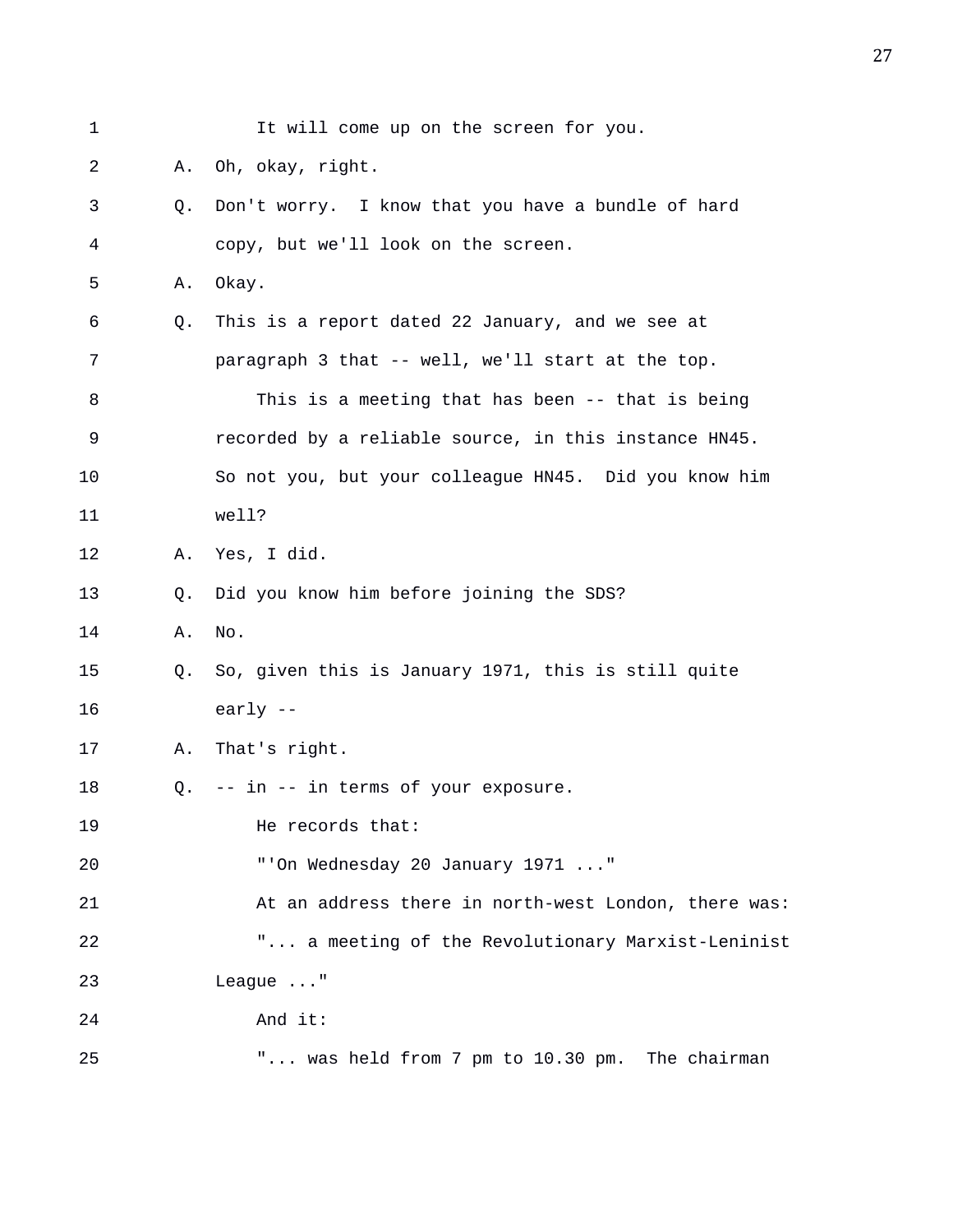1 was Abhimanya Manchanda and fourteen persons were 2 present." 3 And he goes on to say that: 4 "The object of the meeting was to plan ..." 5 And there's the shorthand for the group: 6 "... activities for 1971, including 7 the Women's Liberation Front, British 8 Vietnam Solidarity Front and Friends of China." 9 If we scroll down a little further on the screen, 10 please. At paragraph 5, do we see there that there is 11 reference to: 12 "The Women's Liberation Front hoped to extend its 13 activities in the same sphere. Two new branches had 14 been formed, one in South London and another in North 15 London, which was in the Palmers Green area and would be 16 run by [privacy] and [privacy] [privacy]. This location 17 has been carefully chosen so as to be close to a factory 18 of the Metal Box Co, on the North Circular Road which 19 employed a large number of women. [privacy] said she 20 would end her present employment in order to take 21 employment with the Metal Box Co." 22 HN45 -- we can just scroll down to the bottom to 23 confirm that's who wrote this report, please -- perhaps 24 we don't need to. But HN45 was -- thank you very much, 25 there we are -- was somebody who was familiar with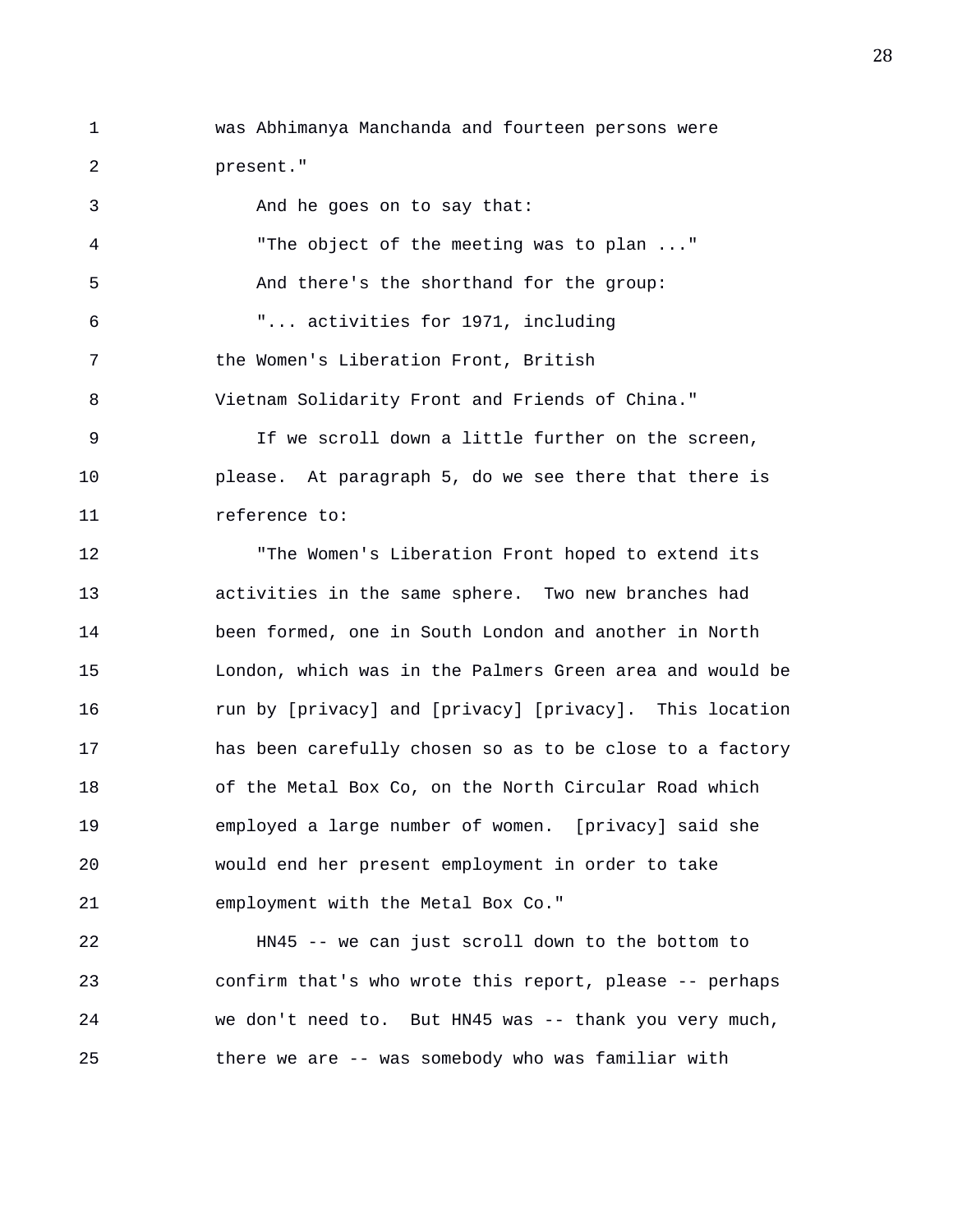1 the politics in that area -- in this particular area; is 2 that right?

3 A. Yes, yes, he was.

4 Q. And did he give you a presentation about the relevant 5 politics that were involved in the Women's Liberation 6 Front?

7 A. Yes, he did.

8 Q. What was that presentation about?

9 A. It was mainly to do with the Maoist movement.

- 10 Q. And what did he explain there of the Maoist movement and 11 perhaps the thinking behind the name -- the man -- or 12 the principles enunciated by Mr Manchanda; what did you 13 understand those to be about?
- 14 A. Well, I can't remember one word of that presentation but 15 it was really a group that was opposed to our form of 16 democracy. But I can't remember the details of any of 17 the Maoist policies.
- 18 Q. Were you familiar with the identity Chairman Mao? 19 A. Yes.
- 20 Q. And had he -- did he have some quite extreme views to 21 express about how you go about changing democracy or 22 government if you disagree with it?
- 23 A. I think so, yes. I think that was -- that was 24 the reasoning behind, you know, this -- these groups 25 being looked at more closely.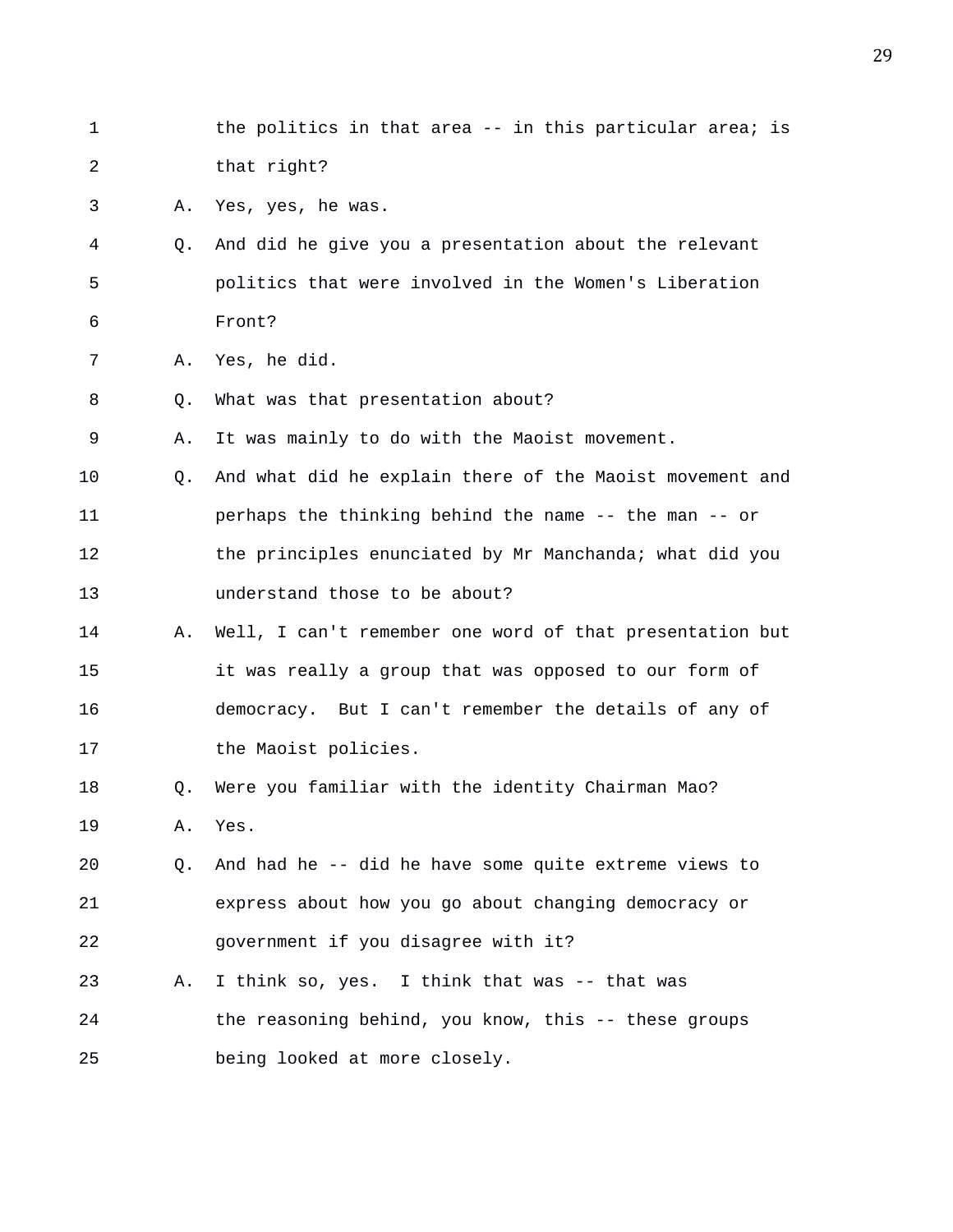| 1  | 0. | Did you ever -- apart from that presentation, were you   |
|----|----|----------------------------------------------------------|
| 2  |    | ever given any other advice about how to conduct         |
| 3  |    | yourself in these meetings, or about the background      |
| 4  |    | political situation?                                     |
| 5  | Α. | Well, apart from keeping a low profile, no, not really.  |
| 6  | Q. | Did you ever ask for access to any Special Branch files  |
| 7  |    | on anyone during your deployment for researching, or for |
| 8  |    | any other reason?                                        |
| 9  | Α. | No.                                                      |
| 10 | Q. | Were you ever given guidance on the definition of        |
| 11 |    | the term "subversion"?                                   |
| 12 | Α. | No.                                                      |
| 13 | Q. | What about the definition of the term "extremism"?       |
| 14 | Α. | Well, I think we all understood that these groups were   |
| 15 |    | working against our form of democracy.                   |
| 16 | Q. | How did you understand that they were carrying out that  |
| 17 |    | "work against"? What in your mind was extremism?         |
| 18 | Α. | Well, I think that's what we were looking at. That was   |
| 19 |    | the purpose of our job, to see whether or not they were  |
| 20 |    | going to take direct action, or whether it was just      |
| 21 |    | words.                                                   |
| 22 | Q. | And do I understand from that distinction in your mind   |
| 23 |    | that direct action was a problem but just words weren't? |
| 24 | Α. | Well, in our society, you know, we were entitled to our  |
| 25 |    | opinions, you know? We can say what we like,             |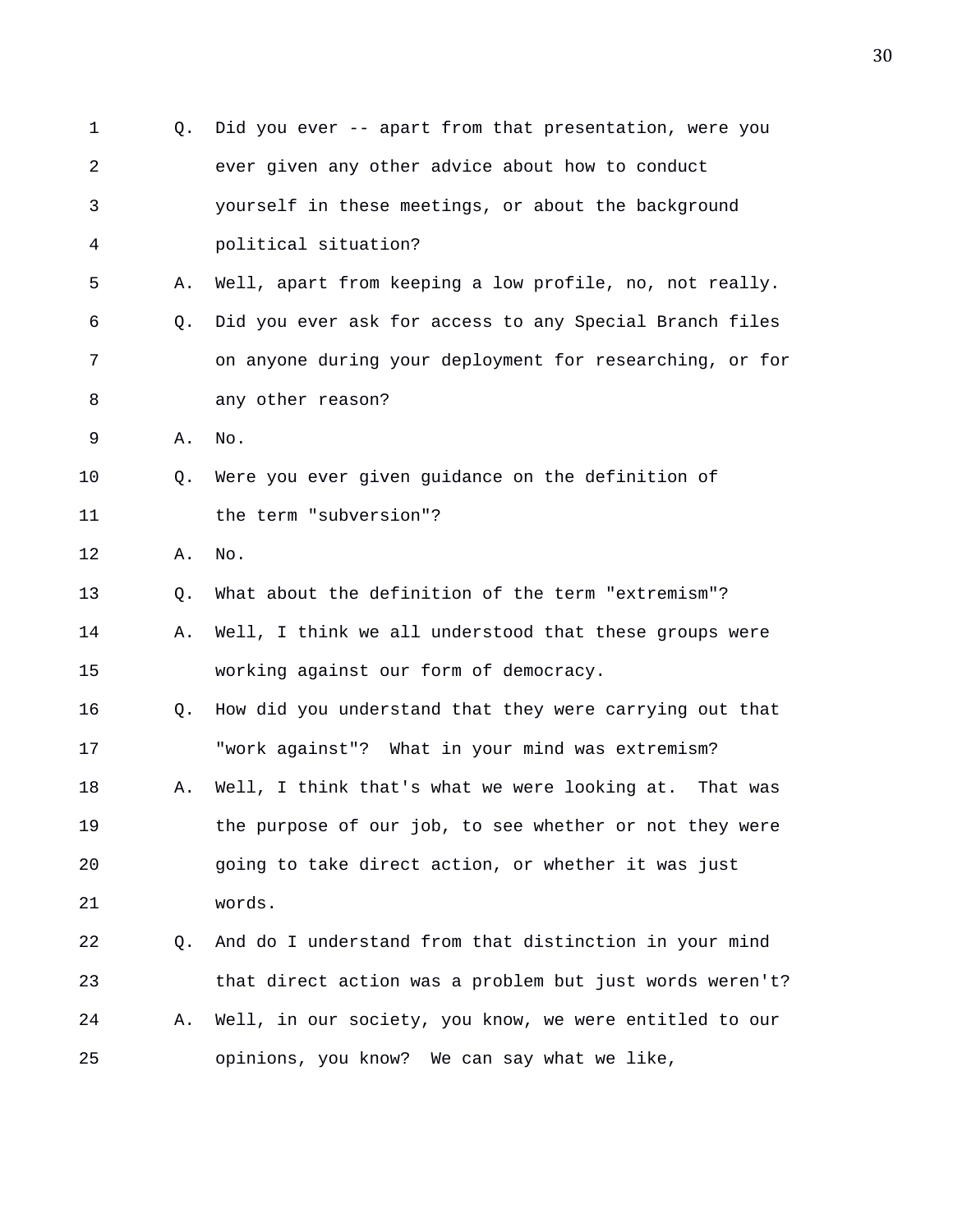1 basically -- well, no, we can't say exactly what we 2 like, of course. But we've got Speakers' Corner, where 3 people do stand up. And as long as they're -- just 4 don't go too far, they can express their views. 5 Q. You were -- again, just looking at the guidance and 6 the sort of understanding of the remit that you had 7 before you started your deployment, you were spoken to 8 about the extent to which you could participate in 9 crime, and I think you -- this is where you referenced 10 the phrase "agent provocateur". 11 Could we just bring up your statement to see 12 a particular expression you use at paragraph 18. 13 The reference for the screen is MPS -- and we'll bring 14 it up for you, 348 -- {MPS-0741698}. 15 We need page 8, please. {MPS-0741698/8}. 16 This is a question you were asked in your statement 17 about a Home Office circular, entitled "Informants who 18 take part in crime". And in this question of your 19 statement you were asked whether you had seen it. And 20 you explain that you don't recall being shown 21 the circular, but you would say you were made aware of 22 the principles. This is where you explain that: 23 "Peter Imbert certainly referred to the term agent 24 provocateur." 25 And it was explained to you as meaning not to be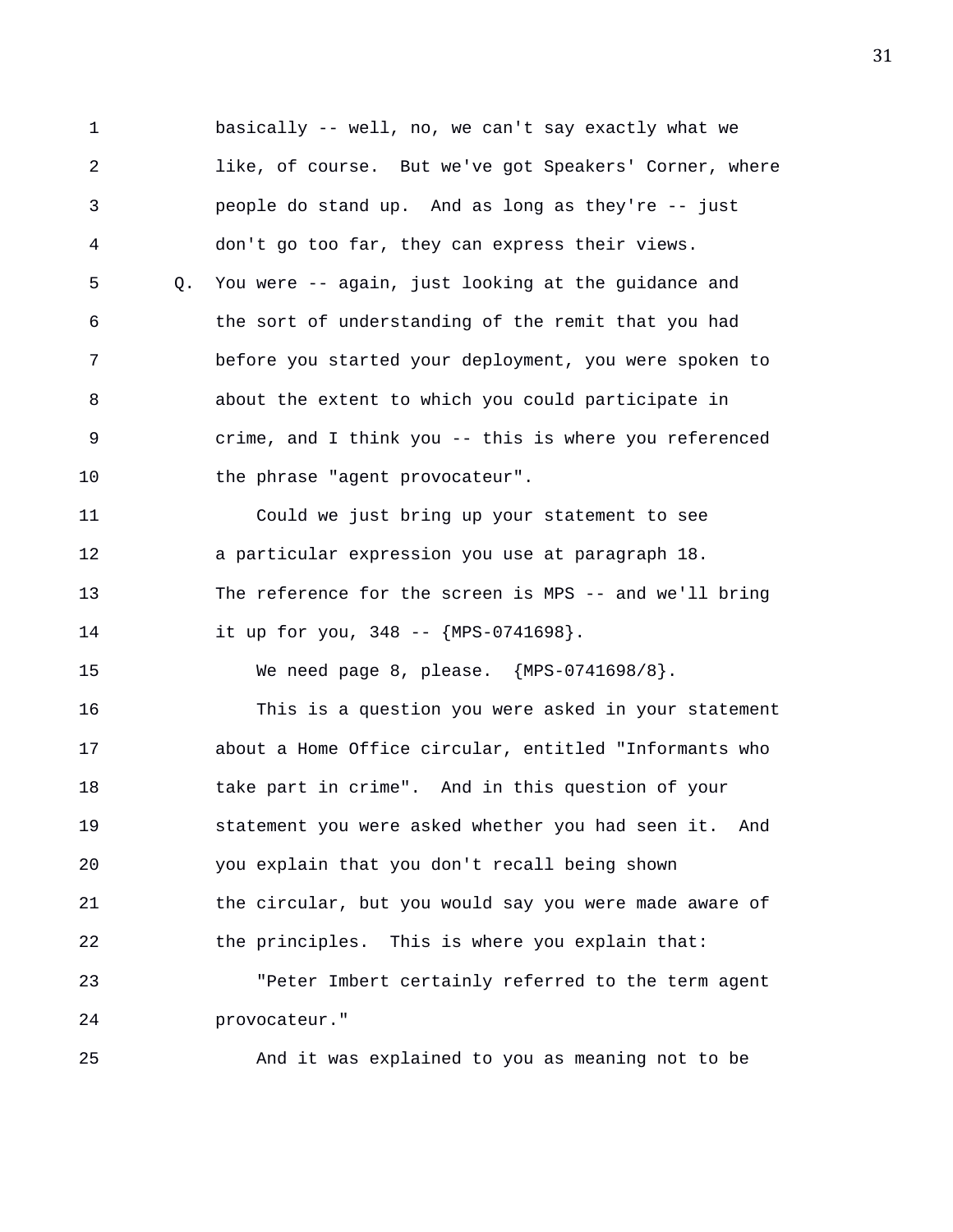1 involved in any illegal activities. You go on to say: 2 "Being arrested, going to court and issues of legal 3 privilege were never discussed explicitly. I think 4 the assumption was that we were protected ..." 5 And you go on to say: 6 "... but personally I would never have been involved 7 in any criminal activities." 8 What did you mean by that expression "I think 9 the assumption was that we were protected"? 10 A. I -- I'm not sure what that means. 11 As an individual, I would not get involved in any 12 criminal activities. That's the sort of person I am. 13 As a police officer, that is part of what you are. 14 You're there to uphold the law, not to -- not to break 15 it and get involved in criminal activities, regardless 16 of what role you're playing. And I think that was 17 understood without question, that even as an 18 undercover officer, you're still a police officer, 19 you're still an individual, and that's -- that's not 20 what you do. 21 Q. The document that was being referred to was titled 22 "Informants who take part in crime", and I think was

23 designed to cover a situation where, if you are, for 24 the sake of gathering further information or important 25 intelligence, in a situation where you might have to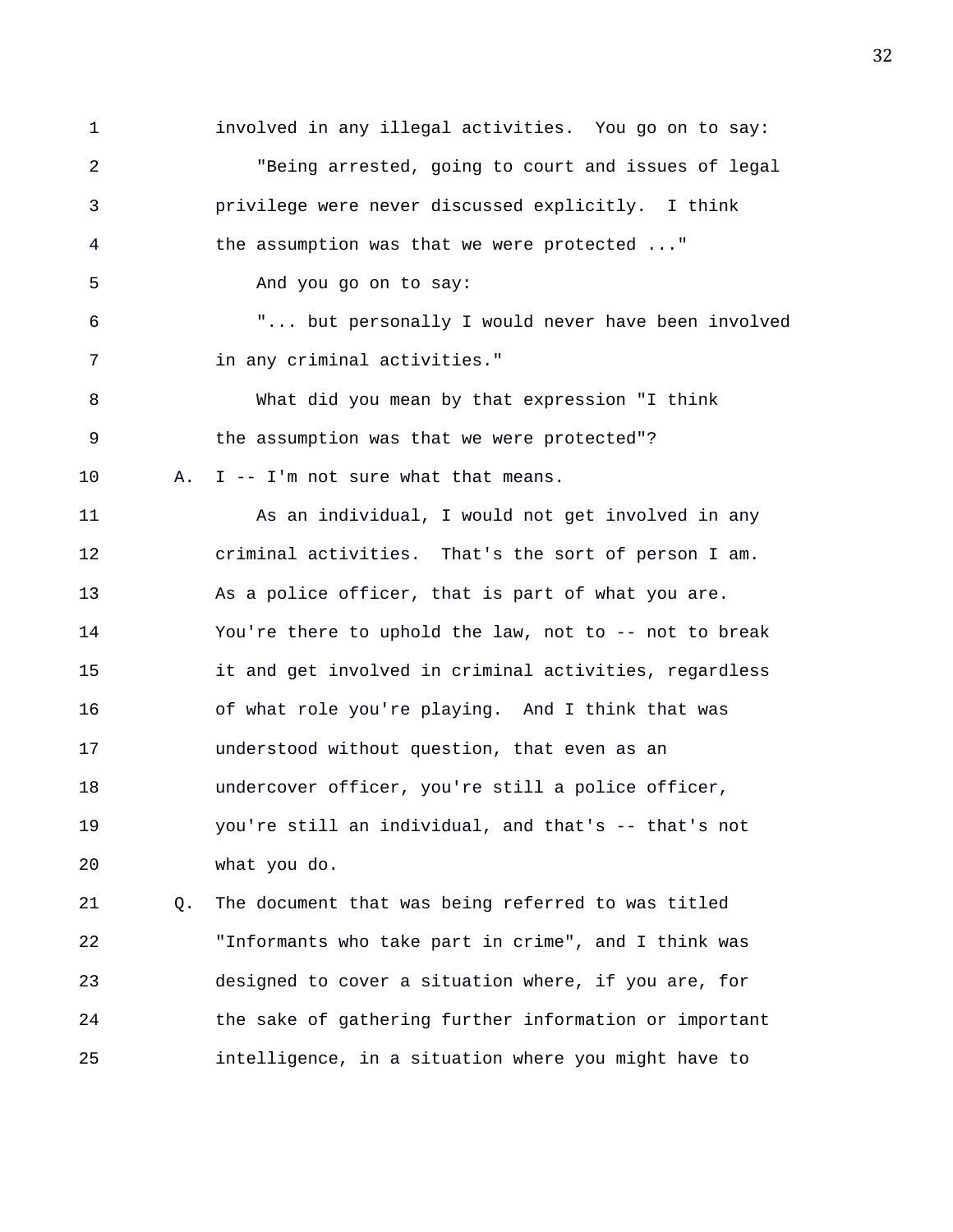1 commit a criminal offence, what might happen then. Does 2 that help with what you were expressing there in terms 3 of your thinking that you would be protected if you had 4 had to get involved in something that you -- that 5 crossed the line into criminality? 6 A. No. As an individual, I would not cross the line. 7 I think, when you talk about "informants" generally in 8 the police service, they do use informants that are 9 involved in criminality for information. But not police 10 officers get involved in criminality. 11 Q. That's then your understanding as it was during your 12 deployment? 13 A. Yeah. 14 Q. Were you aware of the SDS ever using civilian informants 15 anybody other than using undercover police officers? 16 A. I don't know -- I mean, it might have been possible, but 17 mot in my experience. 18 Q. What did you understand the rules were about forming 19 close relationships with activists, or being involved in 20 their private lives? 21 A. As I understood it, you know, we were not briefed to get 22 involved closely with these people, that we kept a 23 distance. We were there as observers and to listen, 24 learn and report back on any activities that, as I've 25 already said, public order and aimed at undermining our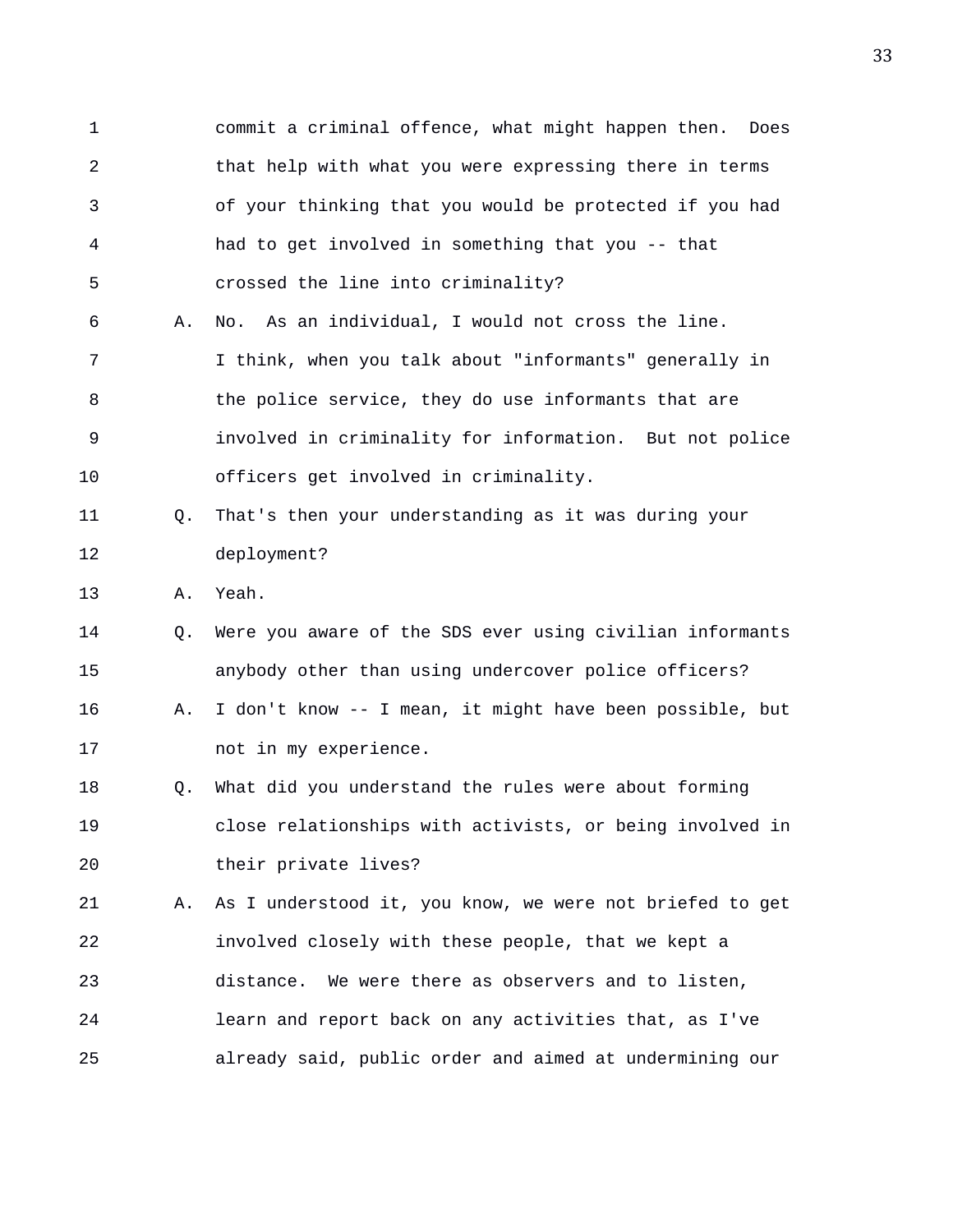1 democracy.

2 Q. Do I take it from that answer that your understanding 3 was that you shouldn't form such relationships? 4 A. Absolutely. 5 Q. Did you ever form such a relationship with one of 6 the people that you were -- became involved with or not? 7 A. No. 8 Q. In your statement -- and we don't need to bring it up if 9 you remember this particular phrase -- you said that you 10 knew sexual relationships were not allowed, although it 11 was never discussed explicitly. How did you know they 12 weren't allowed if it was never discussed explicitly? 13 A. I think it was -- it didn't need to be discussed 14 specifically, it was something that didn't happen. 15 Q. By that, do I understand your answer to the next 16 question will be a no: were you ever aware of any of 17 your colleagues having intimate or sexual relationships 18 with anyone in their target group? 19 A. No. Within the group that I worked with at that time, 20 as far as I am aware -- and I'm -- just I can really say 21 no, that none of them were involved with the -- 22 the groups in that way. 23 Q. In your statement at paragraph 17, you have said that 24 once you were in the field, "we supported each other as 25 UCOs when we had our meetings". Were these the meetings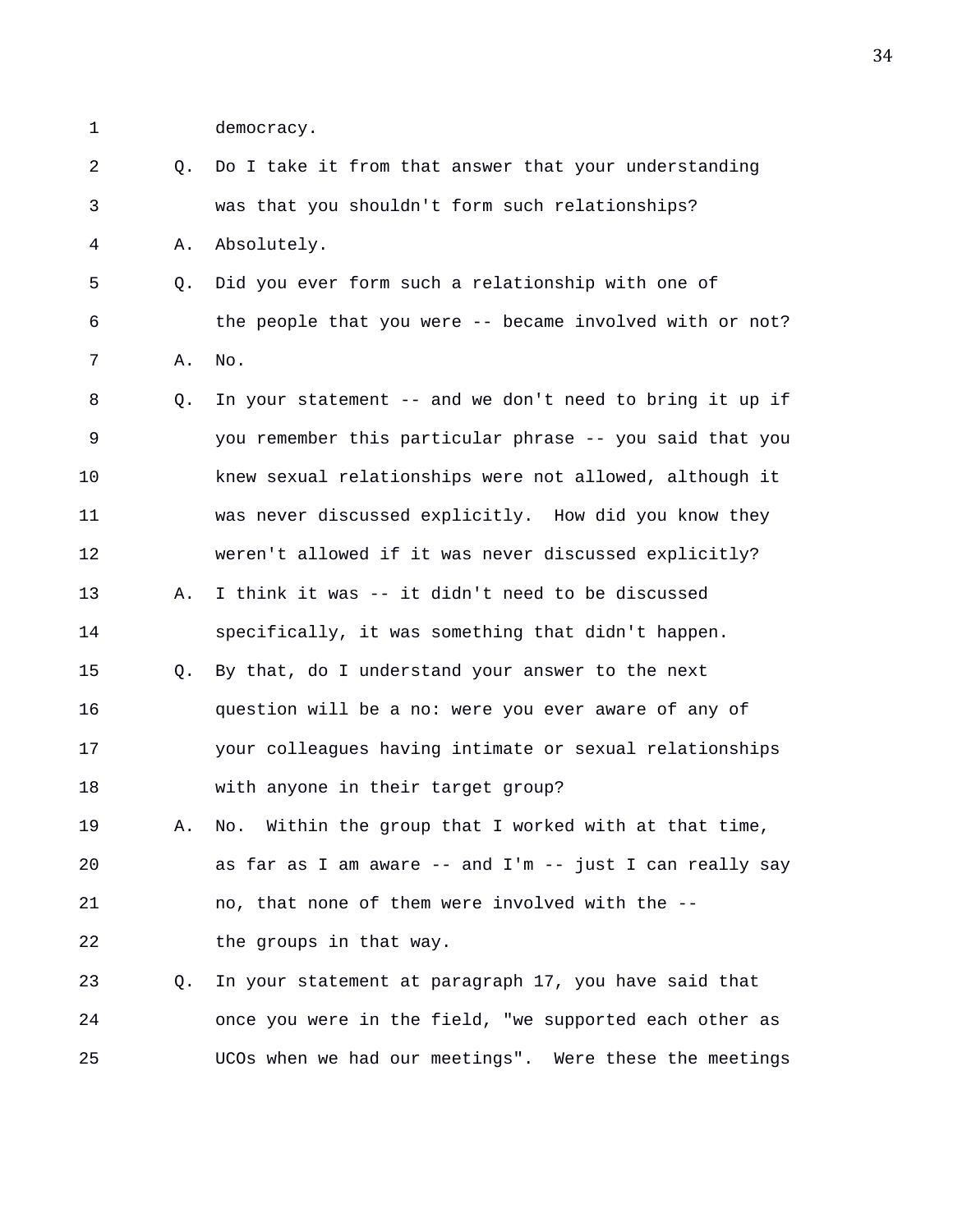- 
- 1 in the safe houses?

| $\overline{a}$ | Α. | That's right, yes, yeah.                                |
|----------------|----|---------------------------------------------------------|
| 3              | Q. | How often did you have these meetings?                  |
| 4              | Α. | Oh, quite a few times a week. Sometimes, you know,      |
| 5              |    | every day -- week day. I can't remember exactly.        |
| 6              | Q. | Were all the deployed officers there at the same time?  |
| 7              | Α. | Most of them were most of the time, yeah.               |
| 8              | Q. | How $--$ (overspeaking) $--$                            |
| 9              | Α. | (inaudible) -- within the group that I was working with |
| 10             |    | at the time.                                            |
| 11             | Q. | Yes. Within the group of the unit, do you mean?         |
| 12             | Α. | Yeah.                                                   |
| 13             | Q. | Or within the group of your field of expertise?         |
| 14             | Α. | No, within all -- all of the group, although they were  |
| 15             |    | with -- working in -- with different groups.            |
| 16             | Q. | Right. So all of the deployed undercover officers from  |
| 17             |    | the SDS would meet at the same time?                    |
| 18             | Α. | Yes, together with the senior officers.                 |
| 19             | Q. | And about how many were there, roughly?                 |
| 20             | Α. | At the time that I was there, I think there were about  |
| 21             |    | 12 of us, excluding the senior officers.                |
| 22             | Q. | And how long would these meetings last?                 |
| 23             | Α. | Oh, it varied really. A good part of the day. They're   |
| 24             |    | usually during -- during the daytime; and, you know,    |
| 25             |    | perhaps from 10 to 4, something like that.              |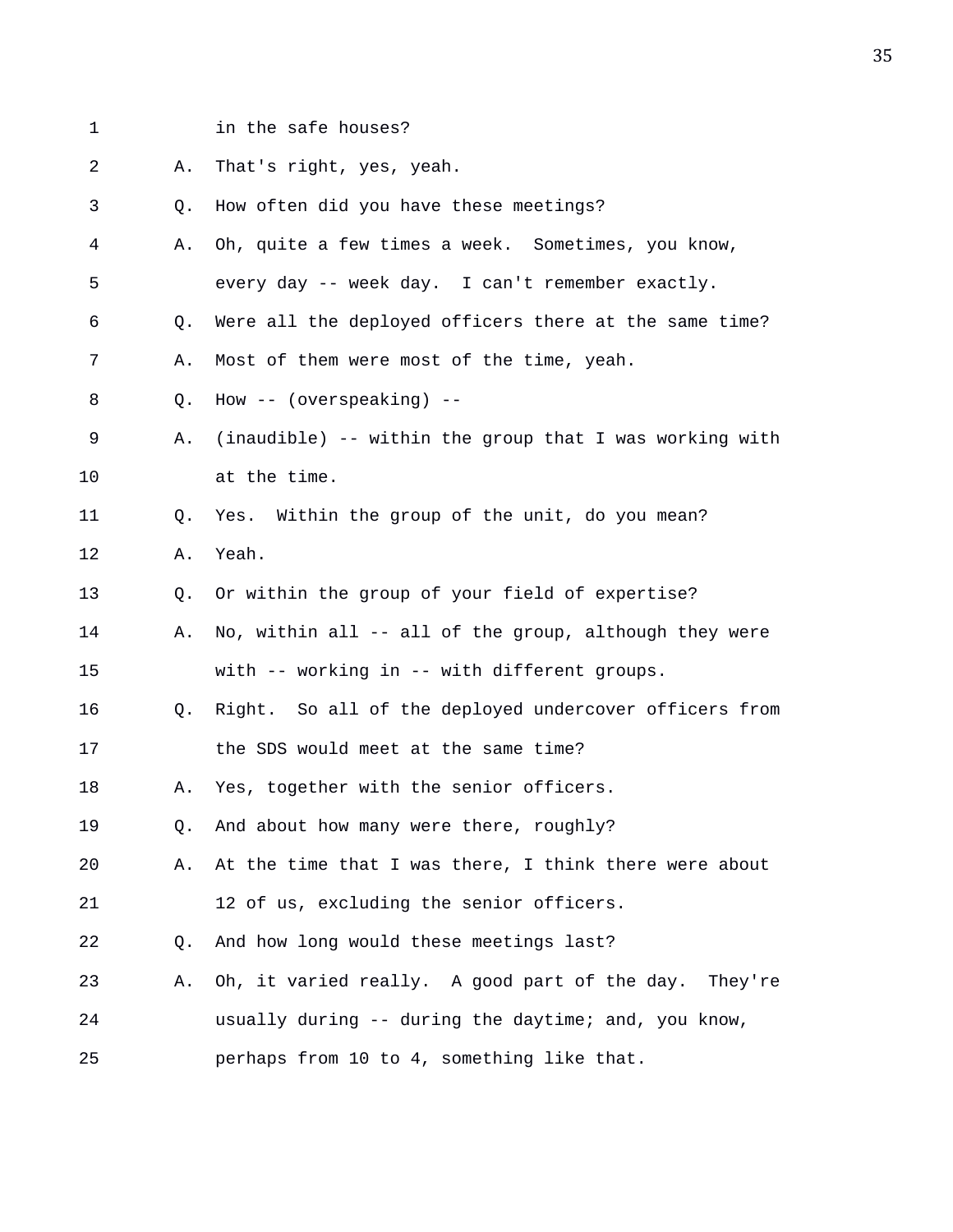- 1 Q. The figure of 12 included senior officers. About how 2 many senior officers would be there? 3 A. There were -- I think it was two superintendents, 4 the chief inspector and two sergeants, but I'm not 5 absolutely sure. 6 Q. Were any administrative staff there to type anything up? 7 A. No, no. 8 Q. And when you were at these meetings and you offered 9 support to each other, help us to understand what you 10 mean by that. What sort of things would you discuss in 11 a way that offered support to each other? 12 A. I think we didn't discuss the detail of what we were 13 involved in even with each other. We just, I think, 14 generally talked about perhaps some of the outrageous 15 things that we'd heard, but we didn't go into too much 16 detail of what we were doing. The detail of our 17 meetings was just shared with my senior officer and my 18 written report. 19 Q. What sort of outrageous things are you thinking of when 20 you say that? 21 A. Well, some of them were quite small groups, and their 22 thoughts of how they would overthrow, you know, our 23 government.
- 24 Q. And these would be reported back by your colleagues as 25 having been heard about the group that they were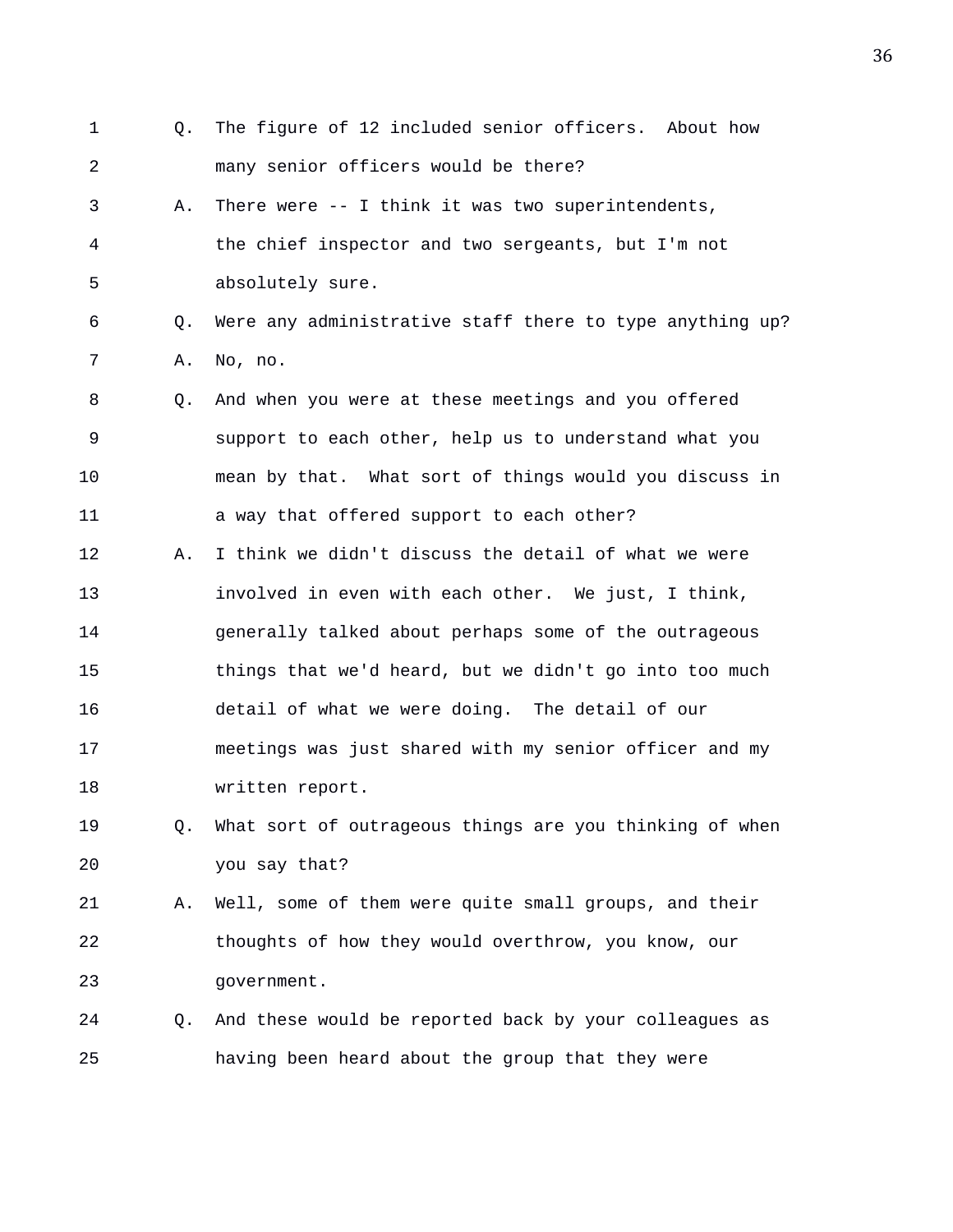- 1 infiltrating?
- 2 A. I can't remember the detail of it, to be honest.
- 3 Q. That's the sort of example you are able to help us with? 4 A. Yeah.
- 5 Q. Does it -- does it follow from that -- was there no rule 6 against sharing what you had picked up from other 7 people's groups?
- 8 A. I don't know if you can say "a rule". It's just that we 9 didn't share. That was only shared in our -- our 10 written reports and with our one-to-one with our senior 11 officer.
- 12 Q. The one-to-one with the senior officer, may I just 13 explore a bit further. Who -- which of the senior 14 officers? You said two detective sergeants, a chief 15 inspector and a superintendent would be there at your 16 meetings?
- 17 A. Yeah.
- 18 Q. And this could be every weekday on some occasions -- on 19 some weeks?
- 20 A. Yeah.
- 21 Q. Who was the person that you would have your one-on-one 22 with?
- 23 A. You want me to name his name?
- 24 Q. Well, no, tell us the rank, actually, please.
- 25 A. Okay, well, I think at that time he was either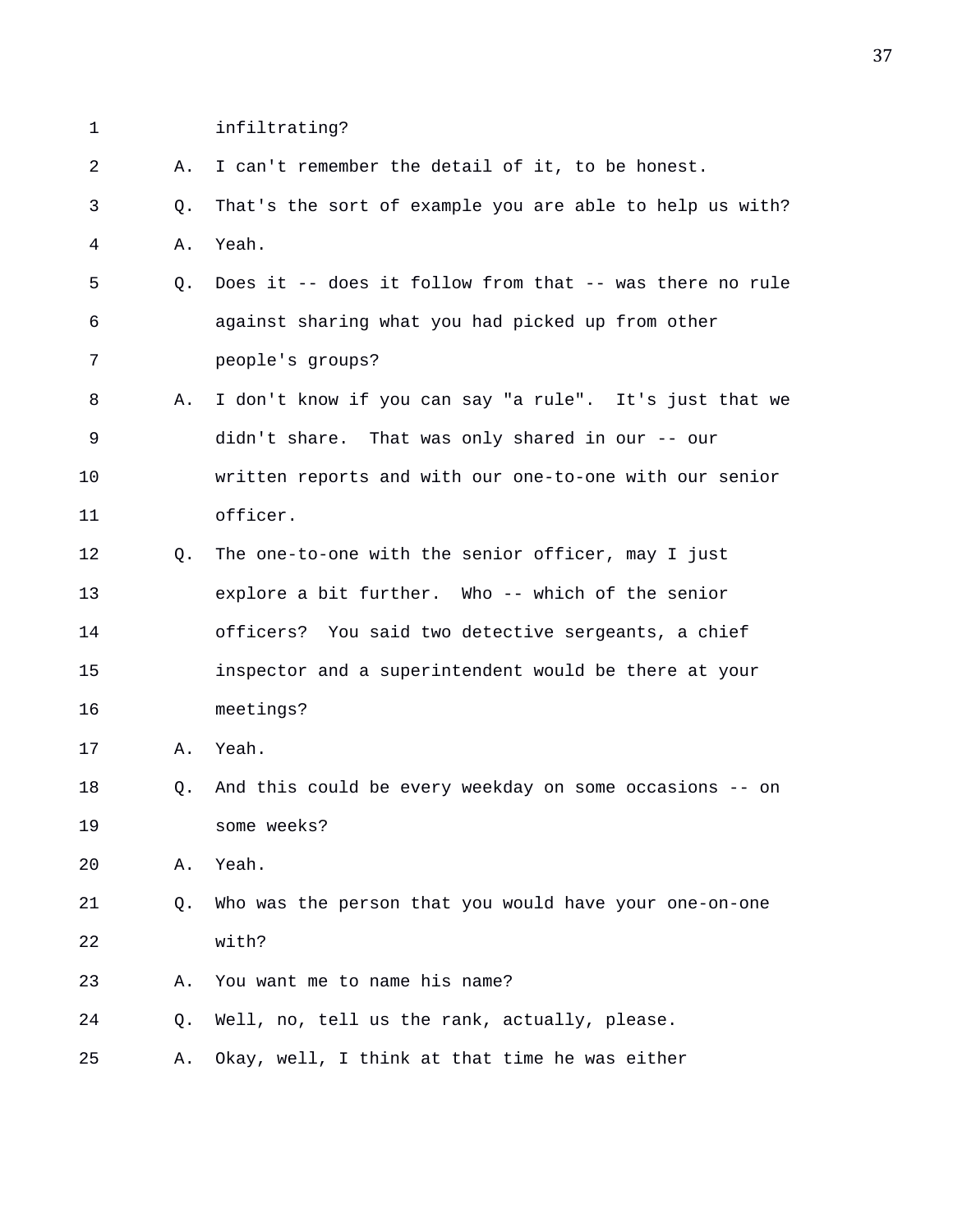| $\mathbf 1$ |    | superintendent or chief superintendent; but I can't      |
|-------------|----|----------------------------------------------------------|
| 2           |    | remember, because I think he was promoted.               |
| 3           | Q. | All right.                                               |
| 4           |    | Do you have a cipher key next to you there, 34 --        |
| 5           | Α. | Yes. Do you want me to see if I can find it?             |
| 6           | Q. | If you can, yes, please.                                 |
| 7           | Α. | (Pause)                                                  |
| 8           |    | Sorry about this.                                        |
| 9           | Q. | It's all right.                                          |
| 10          |    | I can help with -- I think I can help with a chief       |
| 11          |    | inspector name, which I know is a name that I can reveal |
| 12          |    | that does not have a cipher?                             |
| 13          | Α. | Yeah.                                                    |
| 14          | Q. | Chief Inspector Phil Saunders?                           |
| 15          | Α. | That's right.                                            |
| 16          | 0. | Was it him, or was it one of the others? There was also  |
| 17          |    | -- (overspeaking) --                                     |
| 18          | Α. | It was Phil Saunders, yes, yeah.                         |
| 19          | Q. | There was also HN294, I think, at the same sort of rank? |
| 20          | Α. | 294  294, yes, he was one of the -- so what rank was     |
| 21          |    | he at that time? Yes, 294 was the other senior officer.  |
| 22          |    | But in the main, together with the previous -- with      |
| 23          |    | Phil Saunders, yeah.                                     |
| 24          | Q. | And then was there also HN332 in your management         |
| 25          |    | structure?                                               |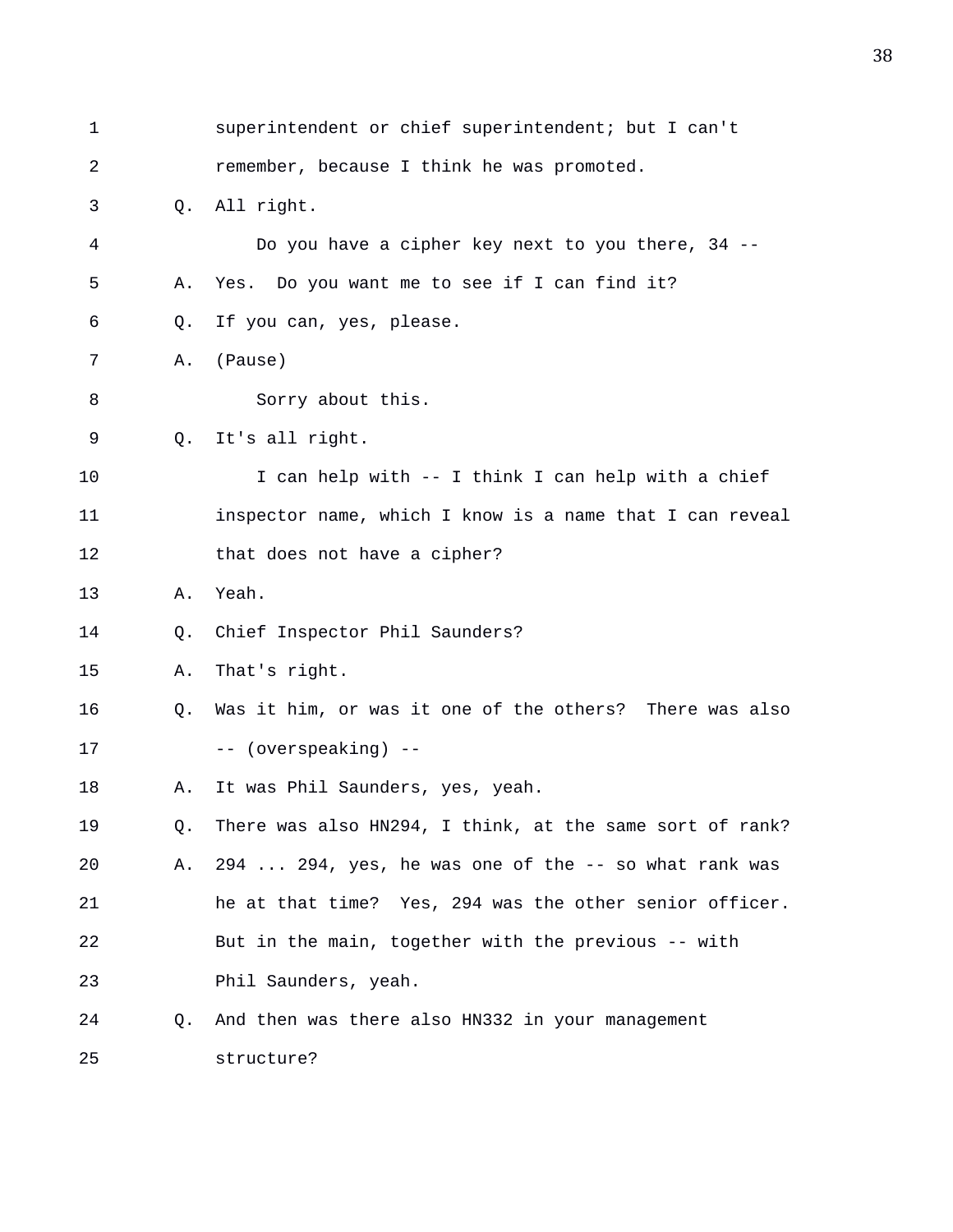| 1              | Α. | 332  HN332  now, I do remember his name, but               |
|----------------|----|------------------------------------------------------------|
| $\overline{a}$ |    | I don't think he came -- if he did, he didn't come on      |
| 3              |    | a regular basis to our -- our safe house, yeah.            |
| 4              | Q. | So Phil Saunders did, 294 did?                             |
| 5              | Α. | Yes.                                                       |
| 6              | Q. | Was an officer by the surname "Cunningham" at any of       |
| 7              |    | those meetings -- (overspeaking) --                        |
| 8              | Α. | (inaudible).                                               |
| 9              | Q. | And you would have a one-on-one with either -- with your   |
| 10             |    | senior officer, Phil Saunders?                             |
| 11             | Α. | Yes.                                                       |
| 12             | Q. | Might that alternate to HN294 some days, or was it         |
| 13             |    | always the same senior officer you reported to?            |
| 14             | Α. | It was -- it was mainly with Phil Saunders.                |
| 15             | Q. | And did he have a one-to-one with each of the officers     |
| 16             |    | in your unit at these meetings?                            |
| 17             | Α. | Yes, that's right.                                         |
| 18             | Q. | And how long were you in -- you've referenced a sort of    |
| 19             |    | six-hour period that these meetings might last for.<br>How |
| 20             |    | long did you end up speaking to your senior officer for?   |
| 21             | Α. | Oh, it could have been half an hour, 20 minutes.           |
| 22             | Q. | And then for the rest of the time, what would you and      |
| 23             |    | your colleagues do?                                        |
| 24             | Α. | Well, sometimes we were -- I mentioned the occasion that   |
| 25             |    | -- oh gosh -- HN45 gave his presentation about             |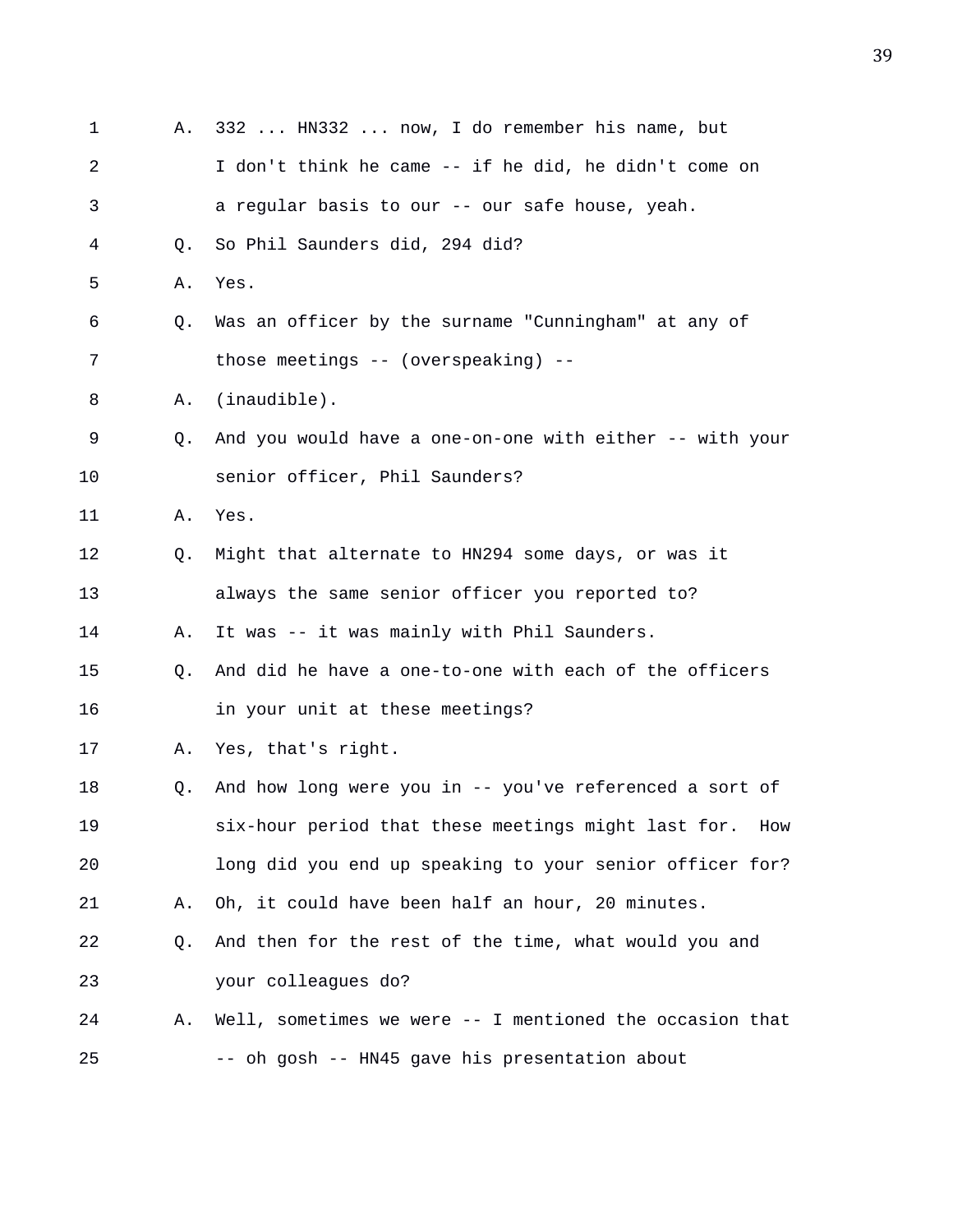1 the Maoist; and there might be some other presentations 2 about other political groups, to educate us a little bit 3 more about their philosophies. I can't remember 4 the details. There was usually something like that 5 during the course of the day, then writing our reports 6 up.

7 Q. And had you -- if somebody had been having a difficulty 8 in their deployment, or had found themselves in 9 a compromising situation with an activist, would that 10 have been the sort of environment and the occasion to 11 share it with you or with your other colleagues?

12 A. Yes, I think if somebody really was having a difficult 13 time, they -- I mean, the first instance, they probably 14 would have shared it with Phil Saunders.

## 15 Q. Were you supervised on a day-to-day basis when you went 16 out to your meetings?

17 A. No.

18 Q. And I think, in fact, at paragraph 17 of your statement, 19 you said you had no back-up and no support, it was just 20 you attending meetings on your own?

21 A. That's right, yes.

22 Q. And I think you went on to explain that sometimes when 23 the meetings finished late and you were travelling home 24 on public transport, it was your husband that used to 25 pick you up?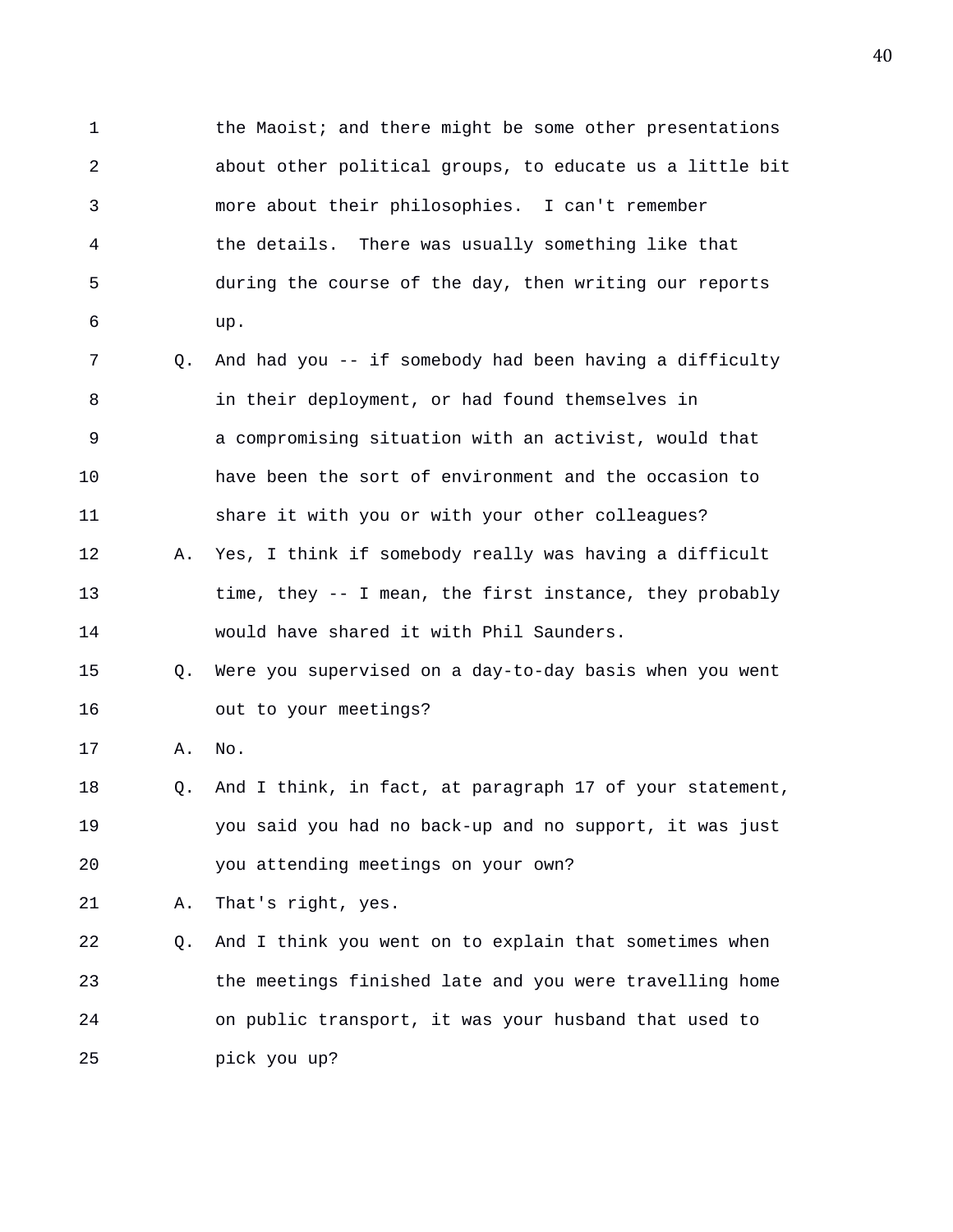- 1 A. That's right, yes.
- 2 Q. And that was an arrangement you had to make; nothing was 3 arranged through your police unit?
- 4 A. No, no.
- 5 Q. Did you ever attend any of the SDS reunion events that 6 ever happened over the years?
- 7 A. No.
- 8 Q. When did you first come to learn that some
- 9 undercover officers working within the SDS had had
- 10 relationships -- intimate relationships with the people 11 that they'd been targeting?
- 12 A. Well, it wasn't until I received the telephone call from 13 the Met Police back -- is it over three years ago now -- 14 is it three years ago?
- 15 Q. So in the recent -- in the recent years --

16 A. Yes. They contacted me and -- I didn't know anything 17 about it. And I did find it quite shocking at the time. 18 And then they suggested that I look at -- I think there 19 was a World In Action programme about it all -- some 20 other investigative documentary. And there had been 21 a book written as well by one of the officers, and they 22 suggested that I -- I read that. But I didn't know, 23 you know, truth from lies at that time, what was fiction 24 or any of it.

25 So, yeah, this is what this Inquiry's about, seeing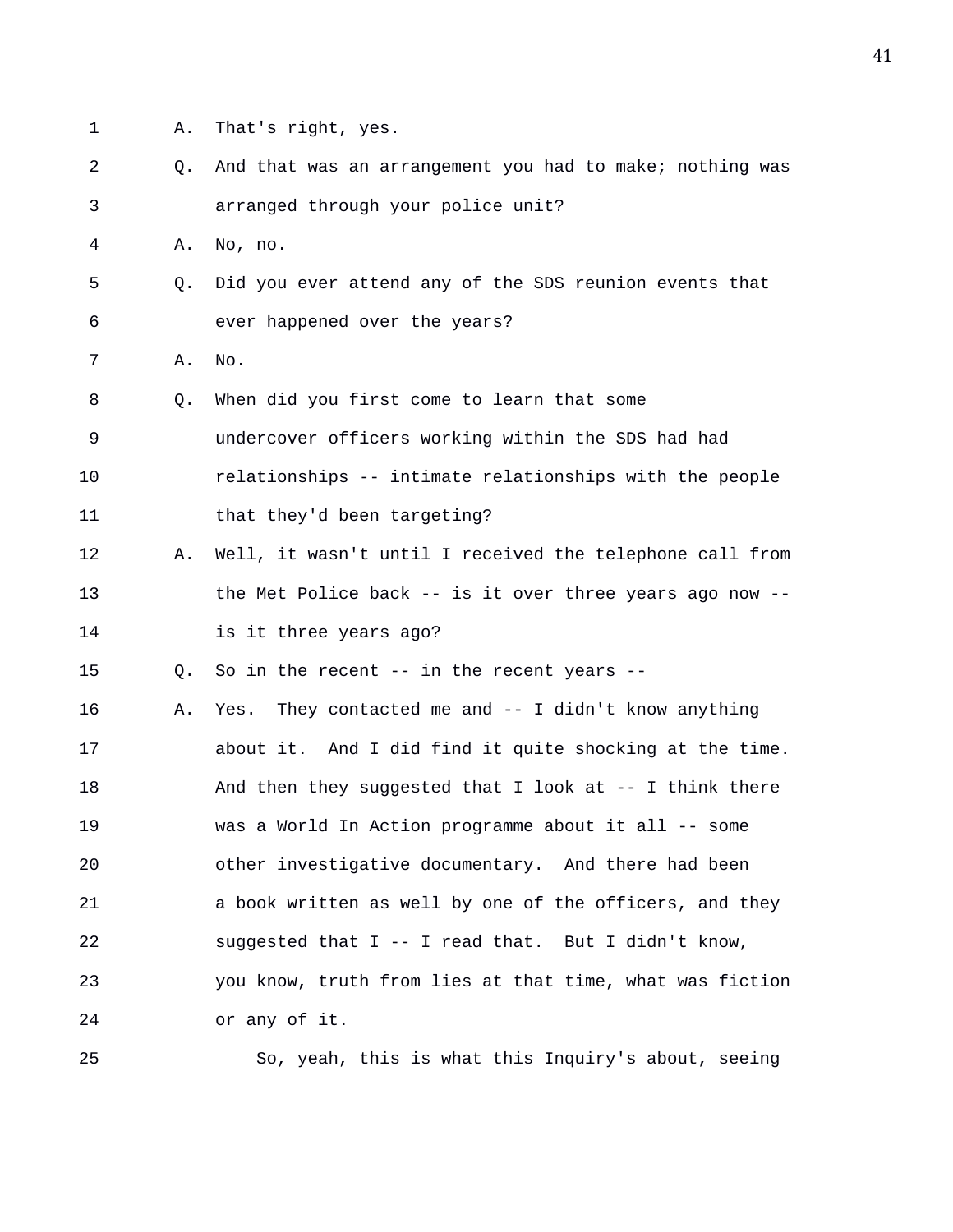- 1 where the truth and the lies begin and end. So, no, 2 I knew nothing about it at all.
- 3 Q. Looking now at your deployment, moving on from training 4 and guidance that you had received, you were deployed 5 ultimately into the Women's Liberation Movement. And 6 from your earlier answers, does it sound like it was 7 coincidence or your choice ultimately that you collected 8 flyers for the Women's Liberation Front?
- 9 A. I think I collected quite a lot of literature, not -- 10 not just from the -- because there was -- at these 11 meetings there was a lot of literature flying around. 12 So yes, I picked up all sorts. And all of that would 13 have been submitted with my report.
- 14 Q. Can we look at your statement again. The reference 15 again is {MPS-0741698}, and it will come up on 16 the screen. At page 18, please, {MPS-0741698/18}. I'm 17 going to look at paragraph 42.

18 Just look at the latter part of that paragraph, 19 where -- this is a reference in fact to that part of 20 the annual report we'd looked at, about the fact that 21 your addition to the unit had proved invaluable in 22 the comparatively recent field of Women's Liberation, 23 and you say:

24 "Again, I was not aware that I was specifically 25 recruited for this purpose, but it is possible."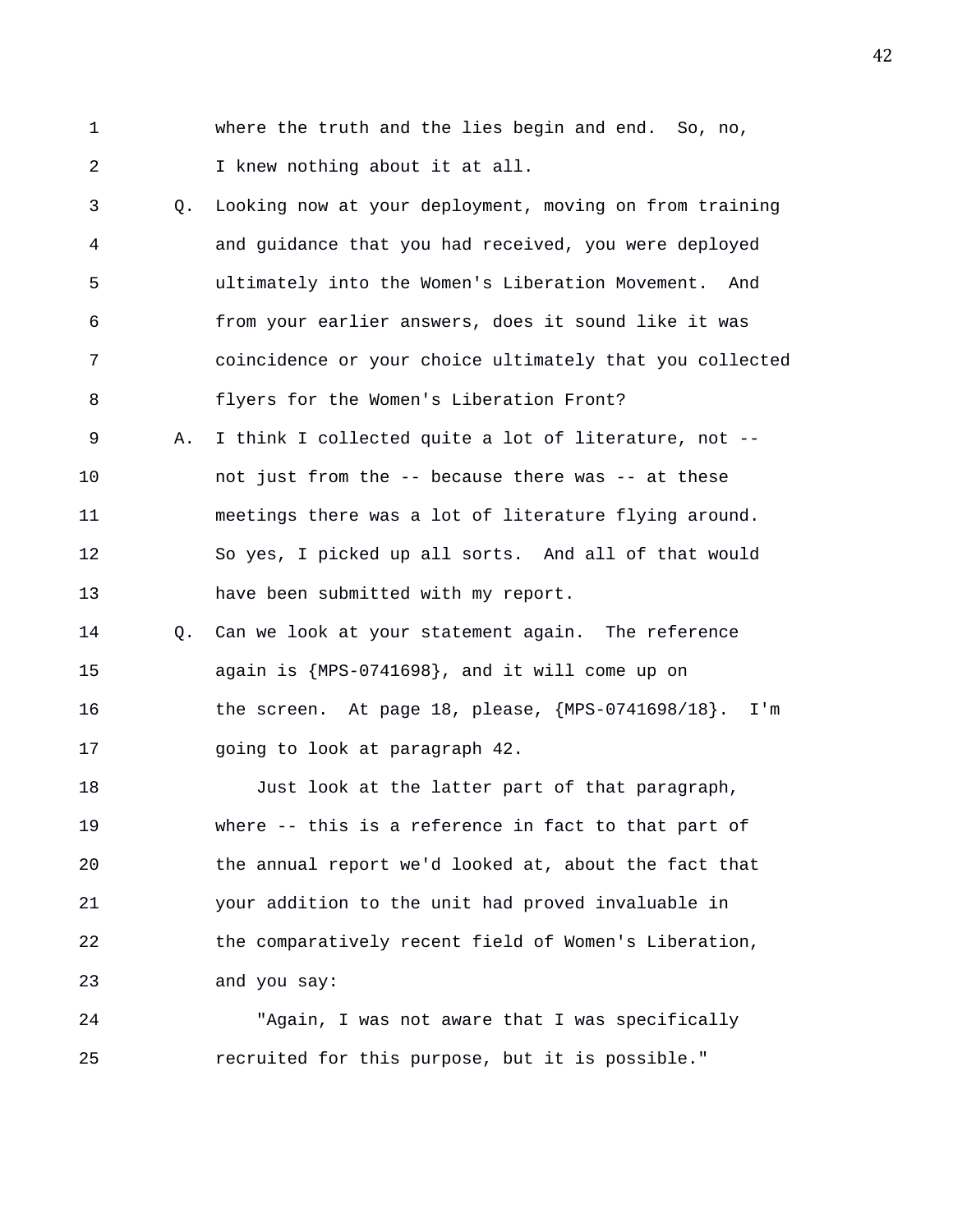1 A. Yeah. 2 Q. "Women's Liberation was viewed as a worrying trend at 3 the time ..." 4 Was how you put it. 5 A. Yeah. 6 Q. By whom? 7 A. By whom? Yeah, that's right. By all sorts of people. 8 Q. Who did you mean when you wrote that? 9 A. I think it wasn't just the -- the whole -- I think it 10 was factions within the movement that were worrying at 11 the time, not the whole of the Women's Liberation 12 Movement. 13 Q. You were a woman in the Metropolitan Police force in 14 1971, and I think you've already alluded to the fact 15 that there weren't many of you? 16 A. Yes. 17 Q. On the same document, can we go to page 6, please, 18 {MPS-0741698/6}. Paragraph 11. 19 Did you have, as a woman in the Metropolitan Police 20 Service, the same police powers as your male colleagues? 21 A. Yes, I did. 22 Q. But were you paid the same? 23 A. No, we were not. 24 Q. How much were you paid? 25 A. We were paid 90% of the men's salary.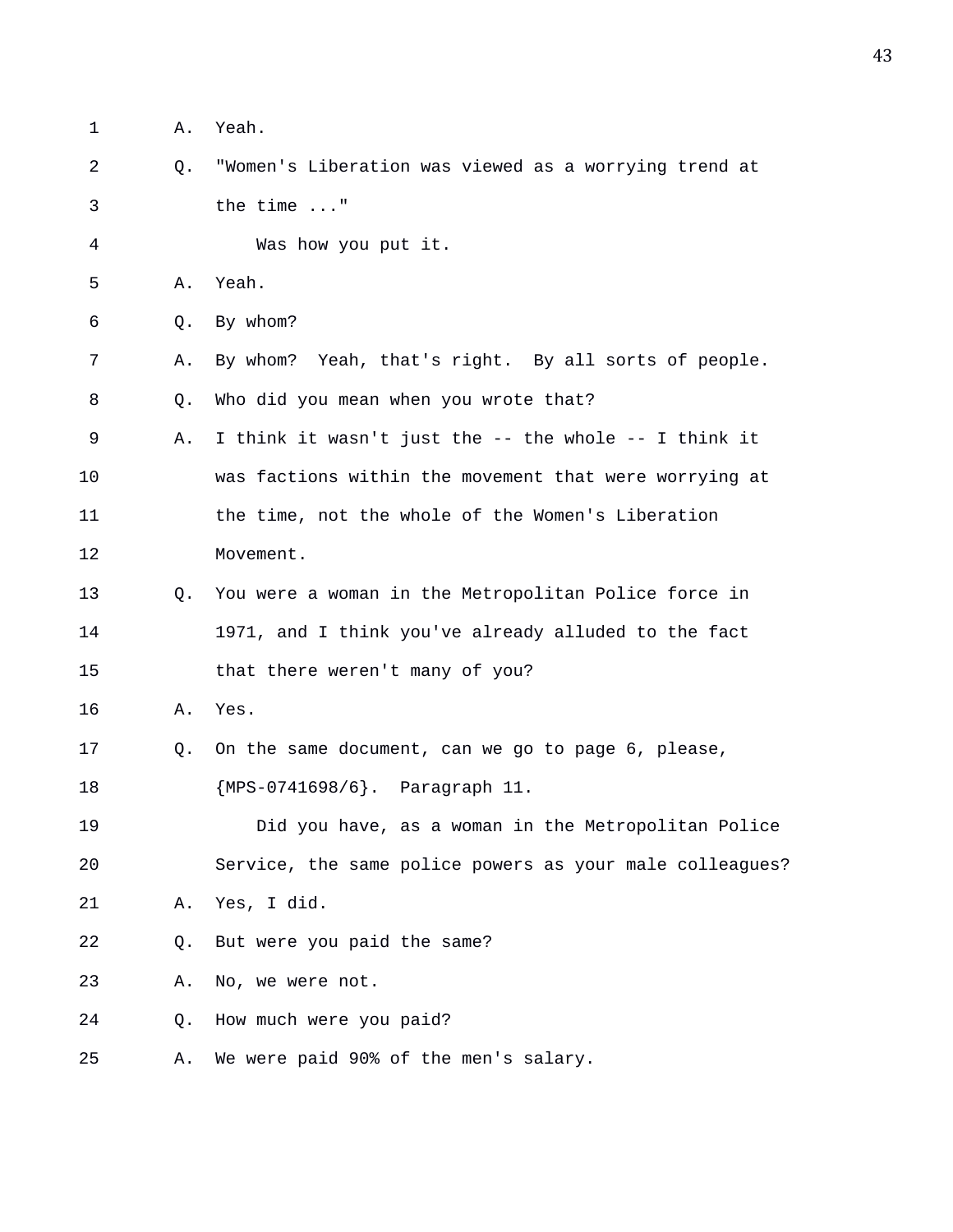1 Q. Page 47, please, of the same document, {MPS-0741698/47}. 2 Paragraph 130.

3 You are there recounting an incident which helps 4 give a flavour of the -- of that attitude I think you're 5 alluding to when you talk about the views that were held 6 by certain people. This was an incident when you were 7 a uniformed police officer. And you were here 8 explaining how you were not expected to show weakness. 9 This was a demonstration. We can tell from the timings 10 of other information that this was a demonstration in 11 the London area. Can you recall this from your 12 statement, 348?

13 A. Yes, yeah.

14 Q. And you had been sitting on a police bus operating 15 the radio and other officers were walking outside. You 16 said that:

17 "There must have been a sort of incident for them to 18 have left the bus. We got trapped in a narrow street 19 and detached from the rest of the other police vehicles. 20 The crowds were throwing rocks from skips at the side of 21 the road. They started rocking the bus and trying to 22 set fire to it. I had to pull injured officers off 23 the street and back onto the bus. Eventually we got 24 some support and managed to got away from there. When 25 I got back to the station I was covered in blood. I was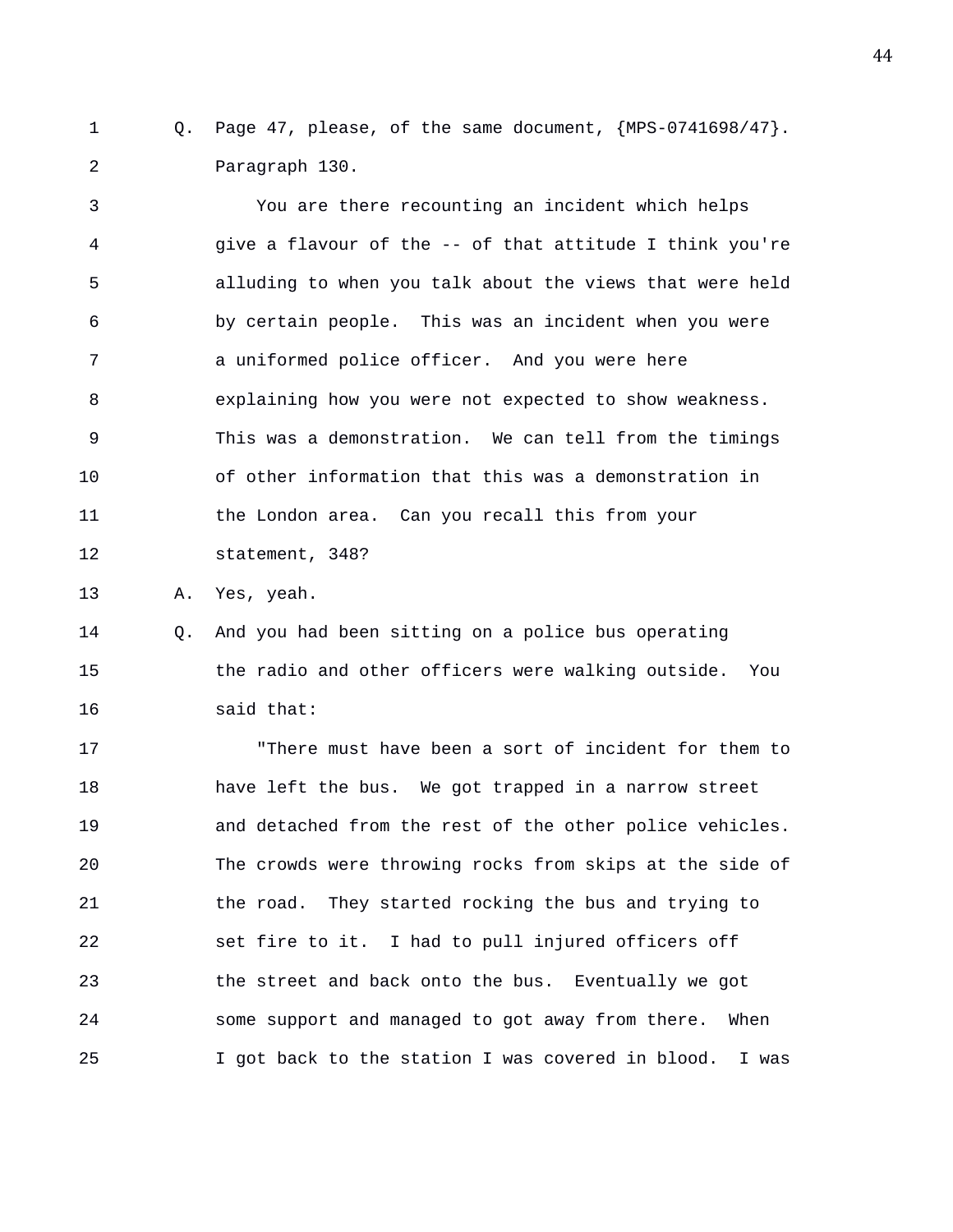1 really quite frightened but there was no counselling. 2 The men used to say: 'you joined a man's job so get on 3 with it'."

4 Is that a flavour of your experience in the police 5 force as a woman at the time?

- 6 A. At that time, I think, yes, yes. There were -- I mean, 7 not all policemen, but that was a general feeling, 8 I think, amongst many officers.
- 9 Q. That incident was a demonstration in the London area. 10 Does that help us tie in a broad time frame for the time 11 period, certainly before 1971 when you were deployed 12 into Special Branch and the SDS, and certainly after 13 the late 60s which we're concerned with. Does that help 14 us tie that time frame down?
- 15 A. Yes, I think so, yeah.

16 Q. Now, we can take that document down.

17 The main issues that were being campaigned for by 18 the Women's Liberation Movement at the time, according 19 to your statement, were equal pay, free contraception to 20 enable women to choose whether to have children or not, 21 and free nursery provision, to enable women to go to 22 work, and those were issues that you had genuine 23 interest in; is that right?

24 A. Yes, yeah.

25 Q. Was campaigning on those issues considered subversive or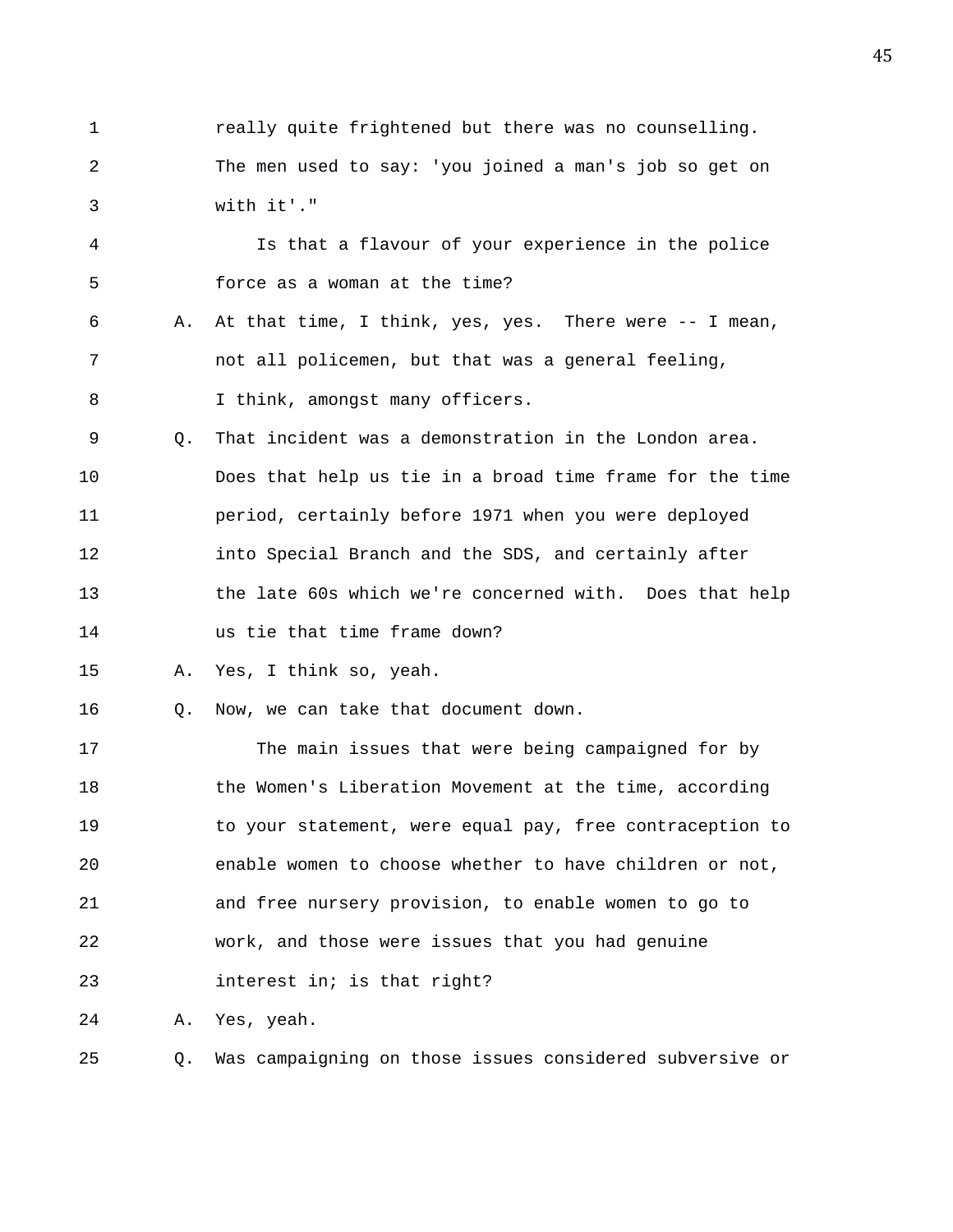- 
- 1 unlawful at all?

2 A. No, I don't think -- so, no.

- 3 Q. So why did you understand that you had been deployed to 4 infiltrate this movement?
- 5 A. Well, because of the links with other, more extreme 6 groups, where women were involved.
- 7 Q. Were you given the names of the groups that you -- that 8 were more extreme that you had to look out for?
- 9 A. I think at the time there was a lot of unrest in many 10 areas, and I think the -- the "Angry Brigade" were 11 mentioned. And there were all sorts of links to Irish 12 extremists, because the Irish situation was very 13 volatile at that -- I think we were all mindful of that 14 as well.
- 15 Q. Did you in fact see any subversive or disruptive or 16 violent extremist behaviour in the group that you 17 infiltrated?
- 18 A. No, I didn't.

19 Q. If I just deal with two aspects of your statement on 20 this point and then it may be a convenient moment for 21 a break.

22 Can we have a look at, again the same document 23 again, your statement, {MPS-0741698}, please. Page 9, 24 please, {MPS-0741698/9}. Paragraph 19, third line down: 25 "The activists were not breaking any laws by meeting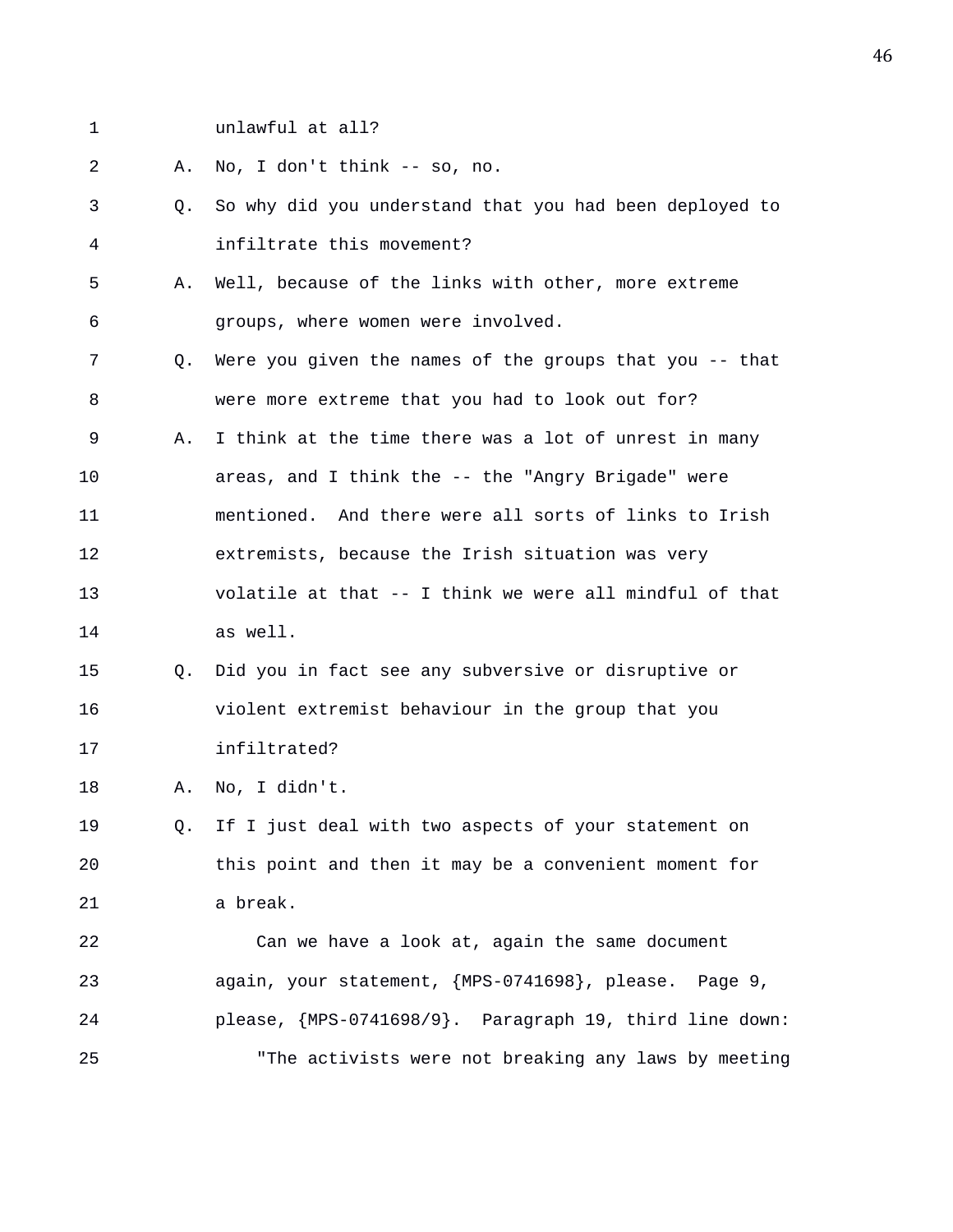1 and demonstrating unless they took a further step and 2 broke the law. The activities the groups I infiltrated 3 were involved in were hosting meetings, leafletting and 4 demonstrations. They were all within the bounds of 5 the law. The political ideology they were promoting did 6 not spill over into what they were doing. They were 7 just very vocal. Of course, the MPS were concerned 8 about whether it would spill over. The Irish situation 9 was very bad at the time and there were links between 10 Ireland and some of the groups we were infiltrating." 11 In the two years you infiltrated the groups that you 12 were reporting on, did you ever see it spill over? 13 A. No. No, not that I can recall. I had no knowledge of 14 it in any case. 15 Q. Page 38 of the same document, please, {MPS-0741698/38}. 16 Paragraph 93: 17 "I did not witness or participate in any public 18 disorder whilst serving with the SDS. I do not even 19 recall going on any marches or demonstrations. I did 20 not witness nor was I involved in any violence." 21 And further down, paragraph 94, third line down: 22 "The WLF ..." 23 The Women's Liberation Front: 24 "... was involved in influencing people's thinking, 25 but I do not know if this could be considered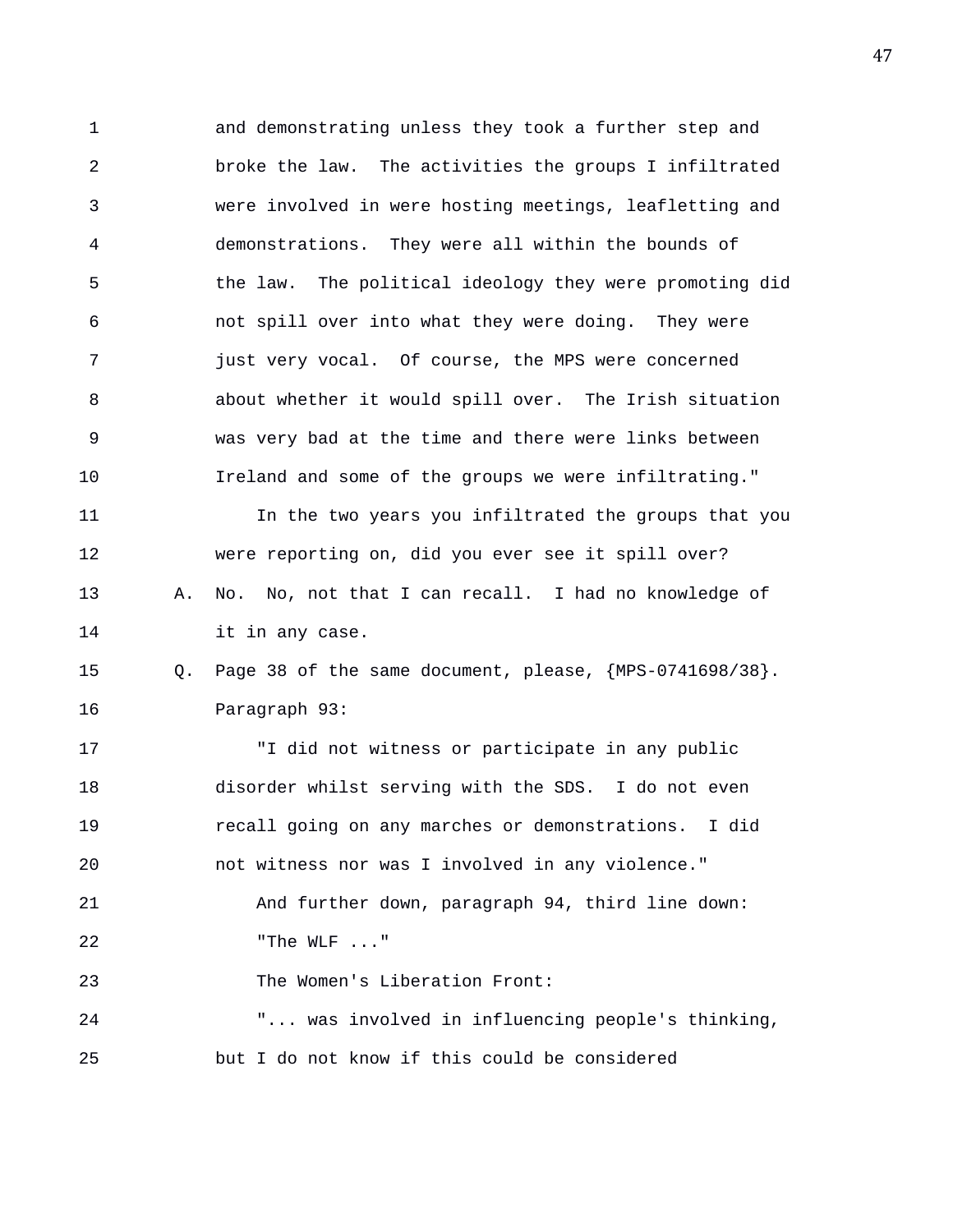1 subversive. The WLF was much more talk than action. 2 I was tasked to observe them because Special Branch did 3 not know much about them and wanted to find out what was 4 really happening." 5 Is that the situation of your entire two-year 6 deployment: you were just finding out what was going on? 7 A. Yes. That's -- that's probably right, yes, yeah. 8 MS WILKINSON: If we pause there, sir, if it's a convenient 9 moment for a break, and we'll come back to look at a few 10 example reports after the break. 11 THE CHAIRMAN: Indeed it is. Can we resume at 25 to? That 12 will give you just over 15 minutes' break. Is that 13 enough? 14 Sorry, HN348? 15 A. Yes, yes. 16 THE CHAIRMAN: We're having just over a 15-minute break. 17 I wondered whether that was enough for you. You can 18 have longer if you prefer. 19 A. No, that's fine. Thank you, sir. 20 THE CHAIRMAN: Thank you. Then 25 to. 21 A. Okay. 22 MS PURSER: Thank you, everyone. We will now take a short 23 break until 25 to. Please return to your break-out 24 rooms in the meantime.

25 Thank you.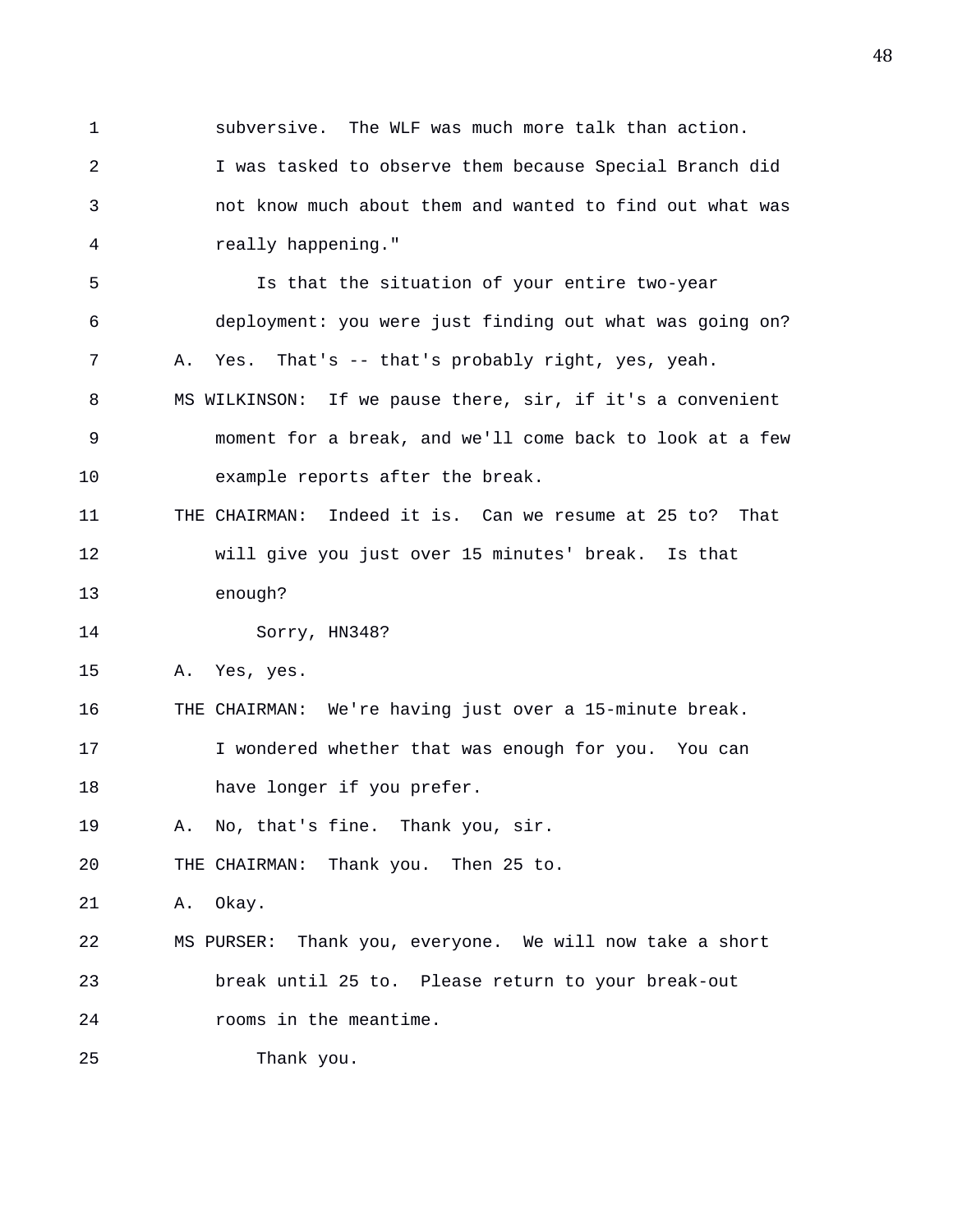1 (3.18 pm) 2 (A short break) 3 (3.35 pm) 4 MS PURSER: Welcome back, everyone. I will now hand over to 5 the Chairman to continue proceedings. 6 Chairman. 7 THE CHAIRMAN: Thank you. 8 Ms Wilkinson. 9 MS WILKINSON: Thank you, sir. 10 348, we had been looking at a part of your statement 11 which explains that it was the links and particularly 12 the Irish connections that were of concern to 13 Special Branch that were linking from the groups that 14 you were meeting with. 15 So can we just have a look now at some example 16 reports to help demonstrate the sort of links and 17 attitudes that Special Branch were particularly 18 concerned about. 19 Can we bring up, please, {UCPI0000026692}. 20 Did I say that wrongly? {UCPI0000026992}. I think 21 it should be just be two pages, and I'm interested in 22 the first page. 23 This is a report dated 15 March about an event on 24 11 March. So is this an example of you having attended 25 something and then writing it up at a meeting a few days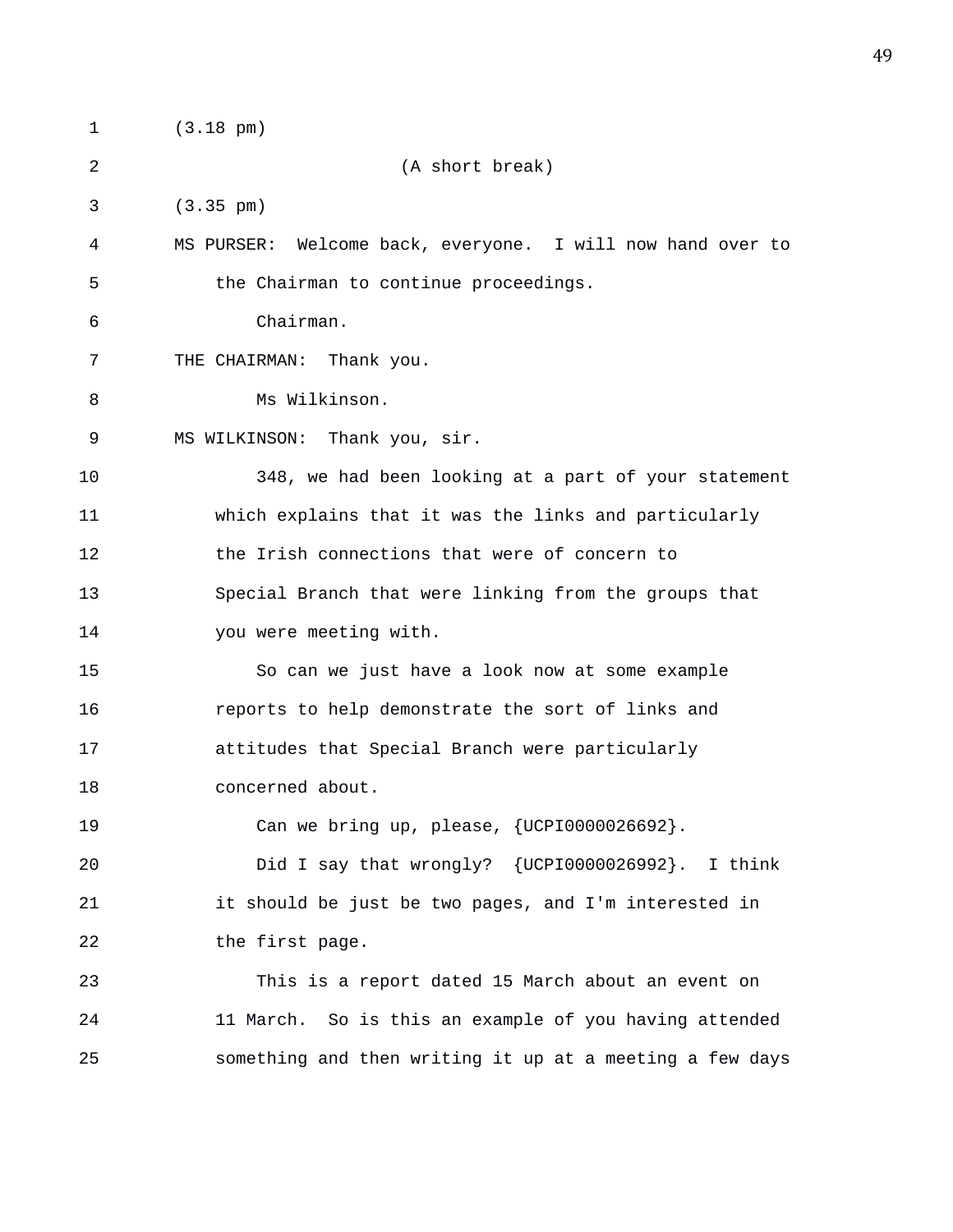1 later?

2 A. (inaudible).

3 Q. Do we see that this is a report of a meeting on 11 March 4 between 7.30 and 9.30. It was a meeting held by 5 the Women's Liberation Front, and it was titled "a study 6 group"; it was at somebody's home and there were seven 7 people present.

8 Can we scroll down, further down that page, please. 9 There was discussion of -- about the fact that 10 the speakers had not been of very good quality. And 11 ultimately there was various discussion about other 12 campaigns that could be supported.

13 Then finally this:

14 "On Ulster, [privacy] praised the recent actions of 15 the IRA, which she described as 'a good way to start 16 a revolution'."

17 And then you list who else was present. Did you 18 note that down specifically using quotes in your report 19 because you felt that was important for Special Branch 20 to know precisely the sort of concern that you 21 understood you were being tasked to find out about? 22 A. Yes, that's probably right, yes. 23 Q. Two more reports, please. This is {UCPI0000026996},

24 please. This is 21 April 1971, a report where you are 25 attending a meeting of the North London branch of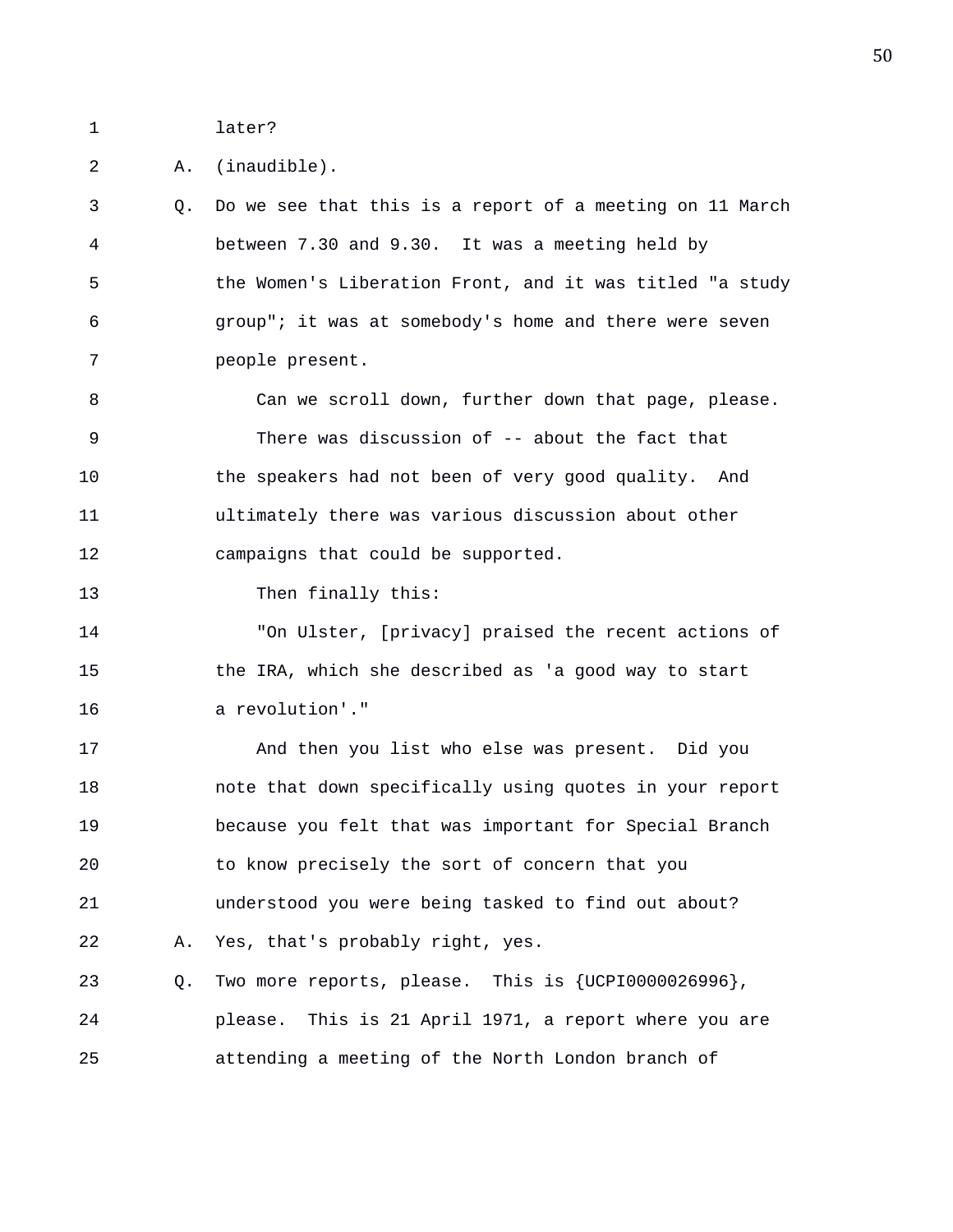1 the Women's Liberation Front. It's a study group again, 2 taking place in someone's home, and there were 11 people 3 present.

4 Just towards the bottom of that, that we can see on 5 the screen, do we see that what you were discussing that 6 evening was that there was a general discussion 7 regarding the Chinese Revolutionary Film called 8 "The East is Red"? That film was going to be screened 9 at the community hall. And indeed we'll see another 10 report where it was.

11 Do you recall that that was a film supporting 12 the Maoist approach and agenda? 13 A. I'm assuming that that's what that was, yes. 14 Q. The next report deals with the same film. This is 15 {UCPI0000026997}, please. 16 This was a meeting, I think, a couple of weeks later 17 in -- on 4 May, about a meeting of the Friends of China 18 that was held at the home of Diane Langford. Did you 19 know her to be the partner of Abhimanya Manchanda? 20 A. No, I don't think so. I don't know. I don't remember. 21 If I haven't included it in my report, then I wouldn't 22 have known. I certainly don't remember. 23 Q. Do you recall why you were attending a meeting of 24 the Friends of China?

25 A. No, I must have been directed to go to it.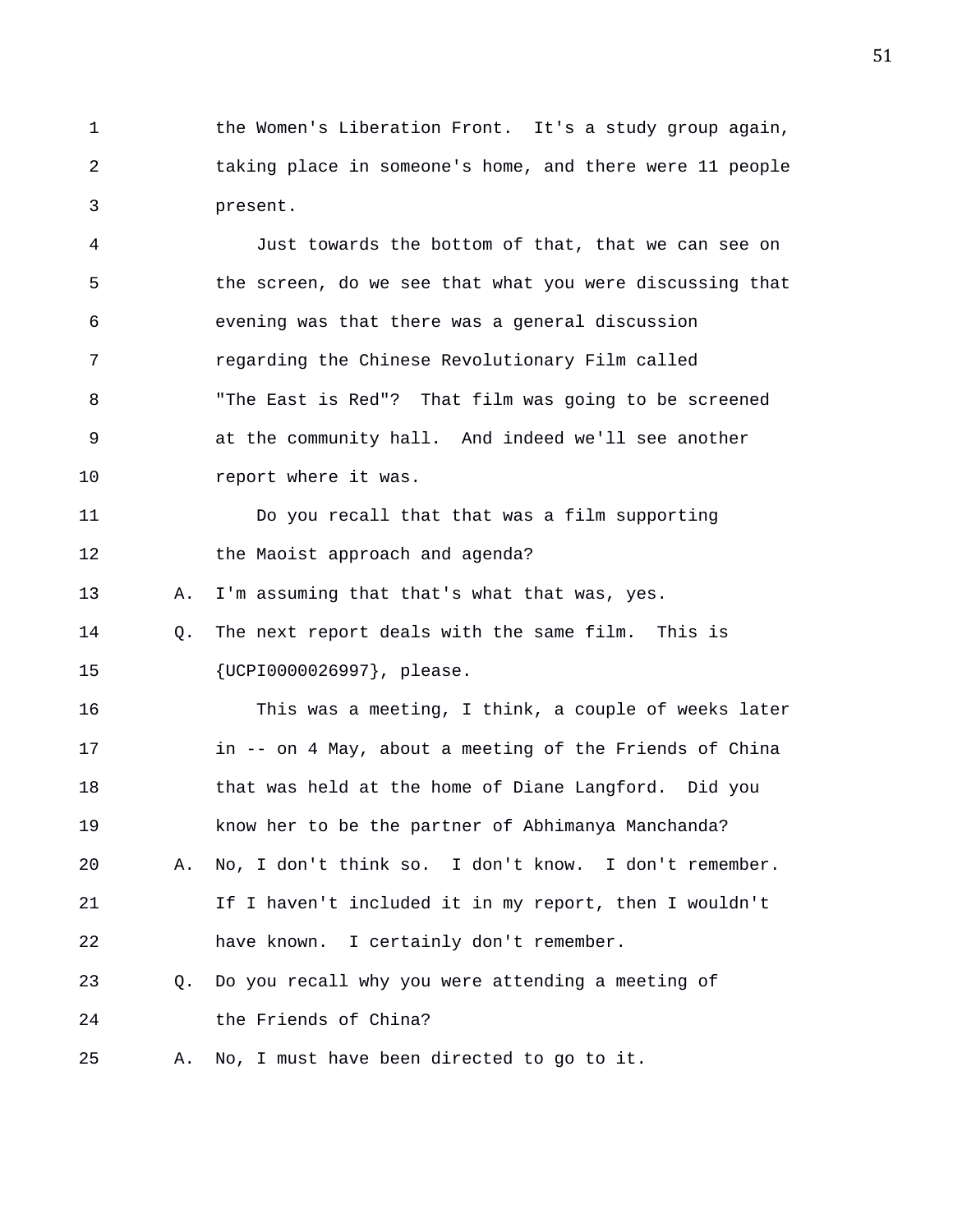1 Q. Was Diane Langford somebody involved in 2 the Women's Liberation Front? 3 A. I can't remember. 4 Q. The third paragraph demonstrates that: 5 "[privacy] opened the meeting by discussing 6 the Women's Liberation Front Magazine." 7 So obviously there is some overlap here, but that: 8 "[privacy] denigrated the WLF and the publication, 9 claiming that too much time and money had been used in 10 the production." 11 If we scroll down, please, to paragraph 5 -- thank 12 you. There was then: 13 "A discussion then took place on the film, 'The East 14 is Red', most members had seen the film at the Cameo 15 Poly Theatre, Regent Street ... During the discussion, 16 [privacy] said the film had portrayed too much violence. 17 [privacy] [privacy] however, felt that not enough 18 violence had been displayed in the film." 19 Were you aware of a contingent of the group that you 20 were infiltrating who was keen on advocating violence? 21 A. If I've written anything to that effect in my reports, 22 then that must have been what I thought at the time. 23 Q. {UCPI0000027026}, please, another report. 24 This is a meeting on 8 December 1971. It's 25 a meeting of the Women's Liberation Front and there were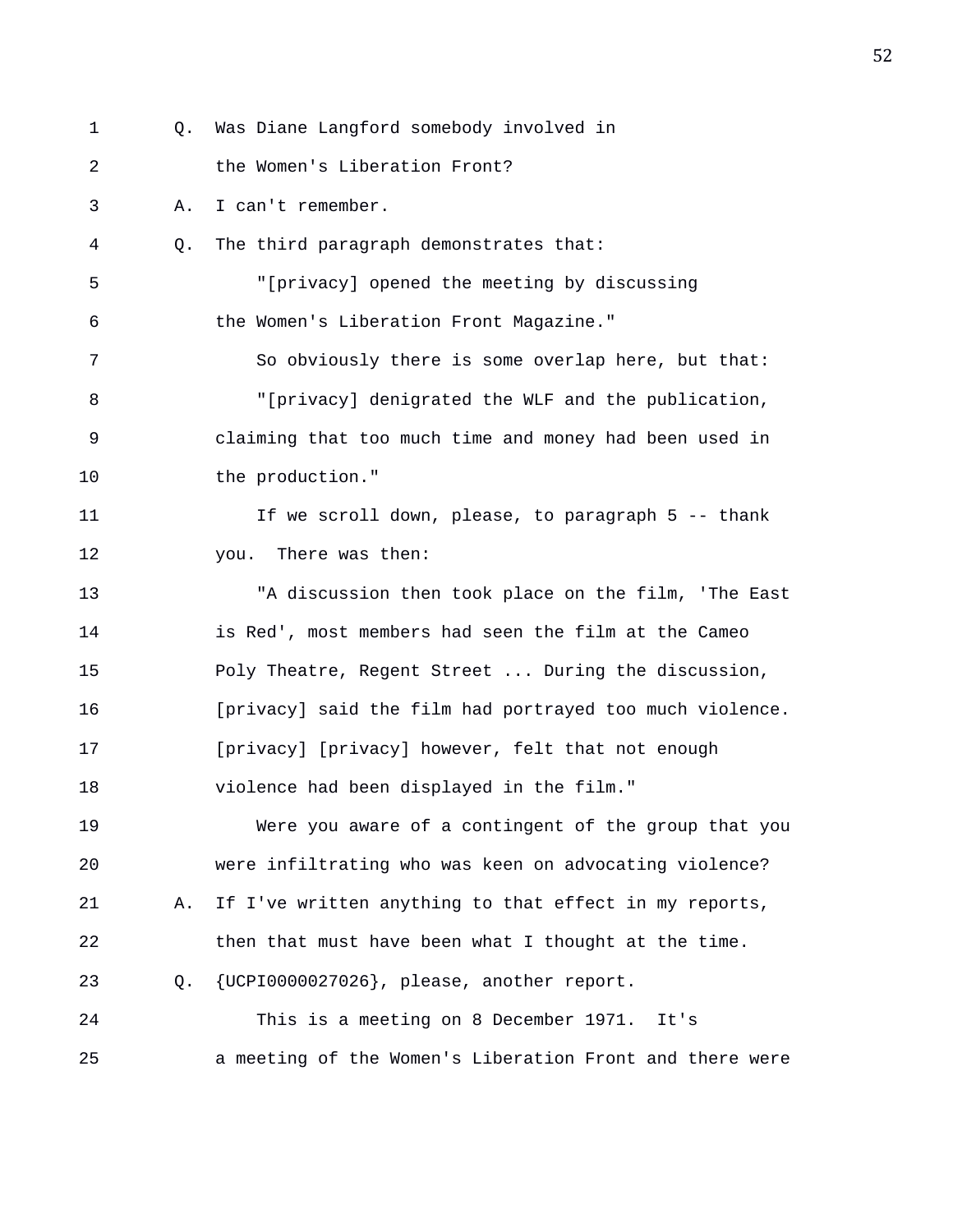1 18 people present.

| 2  | If you just scroll down again further, please.             |
|----|------------------------------------------------------------|
| 3  | "The meeting was chaired by [privacy] who opened           |
| 4  | the meeting at 7.30pm by introducing the speaker,          |
| 5  | [privacy]                                                  |
| 6  | "[privacy] who had recently returned from China            |
| 7  | having visited there on several previous occasions,        |
| 8  | began with an outline of recent Chinese history up to      |
| 9  | the present day."                                          |
| 10 | And there was then discussion further about what           |
| 11 | the group -- how the groups were running themselves in     |
| 12 | China.                                                     |
| 13 | Scroll down please to paragraph 5:                         |
| 14 | "[privacy] was clearly very impressed by the Chinese       |
| 15 | The group was then invited to ask questions and<br>system. |
| 16 | the meeting developed into a discussion on                 |
| 17 | the day-to-day lives of the Chinese in every aspect, in    |
| 18 | particular on the new medical methods, especially          |
| 19 | acupuncture. [privacy] mentioned that he had visited       |
| 20 | many hospitals, schools, factories and communes in         |
| 21 | various cities and had taken photographs of these which    |
| 22 | he then showed to the group on a projector."               |
| 23 | Next page, please:                                         |
| 24 | "[privacy] asked [privacy] if our society needed           |
| 25 | change and whether the Chinese methods would work here.    |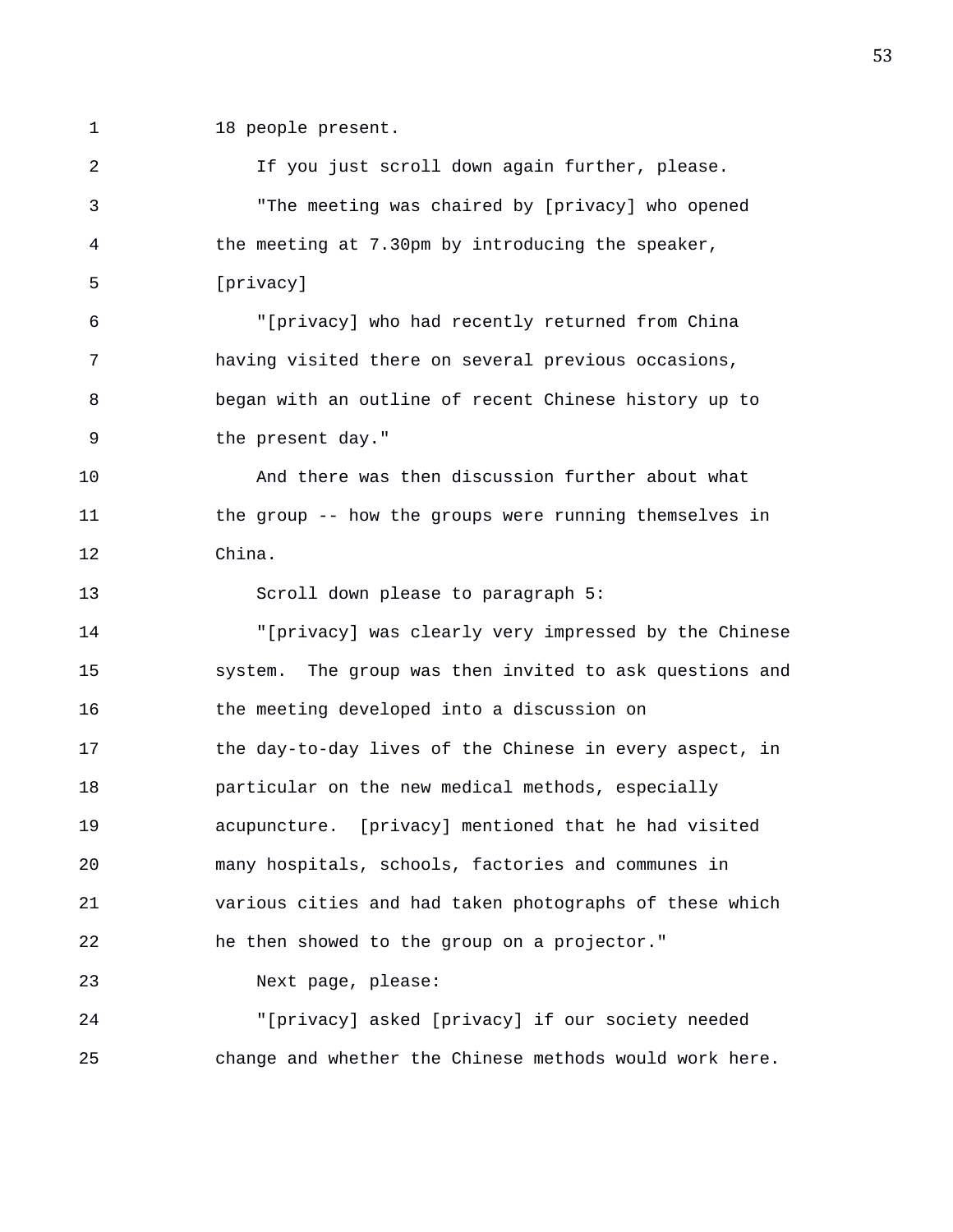1 [privacy] felt our society was in desperate need of 2 change and that the Chinese methods would work here. He 3 then asked [privacy] how he would achieve the change to 4 which [privacy] replied 'by violent revolution'. 5 [privacy] agreed." 6 Is that another example of you using quotations to 7 highlight to your superiors the views of some of 8 the group that you were reporting on of exactly 9 the sorts of things that Special Branch were concerned 10 to monitor and follow? 11 A. I've tried to -- if I've included it in the report, yes. 12 Q. {UCPI0000010905}. 13 This is the annual general meeting in February 1972, 14 and that you are reporting on the events that took place 15 at that meeting of the Women's Liberation Front's first 16 general meeting -- annual general meeting. 17 If we scroll down to see the agenda, please, 18 paragraph 3: 19 "The proposed agenda was as follows: 20 The "Acting Secretary' report ... 21 Treasurer's report ... 22 "Adoption of new aims and constitution. 23 "Election of officers and committee. 24 "Future Activities. 25 "Any other business."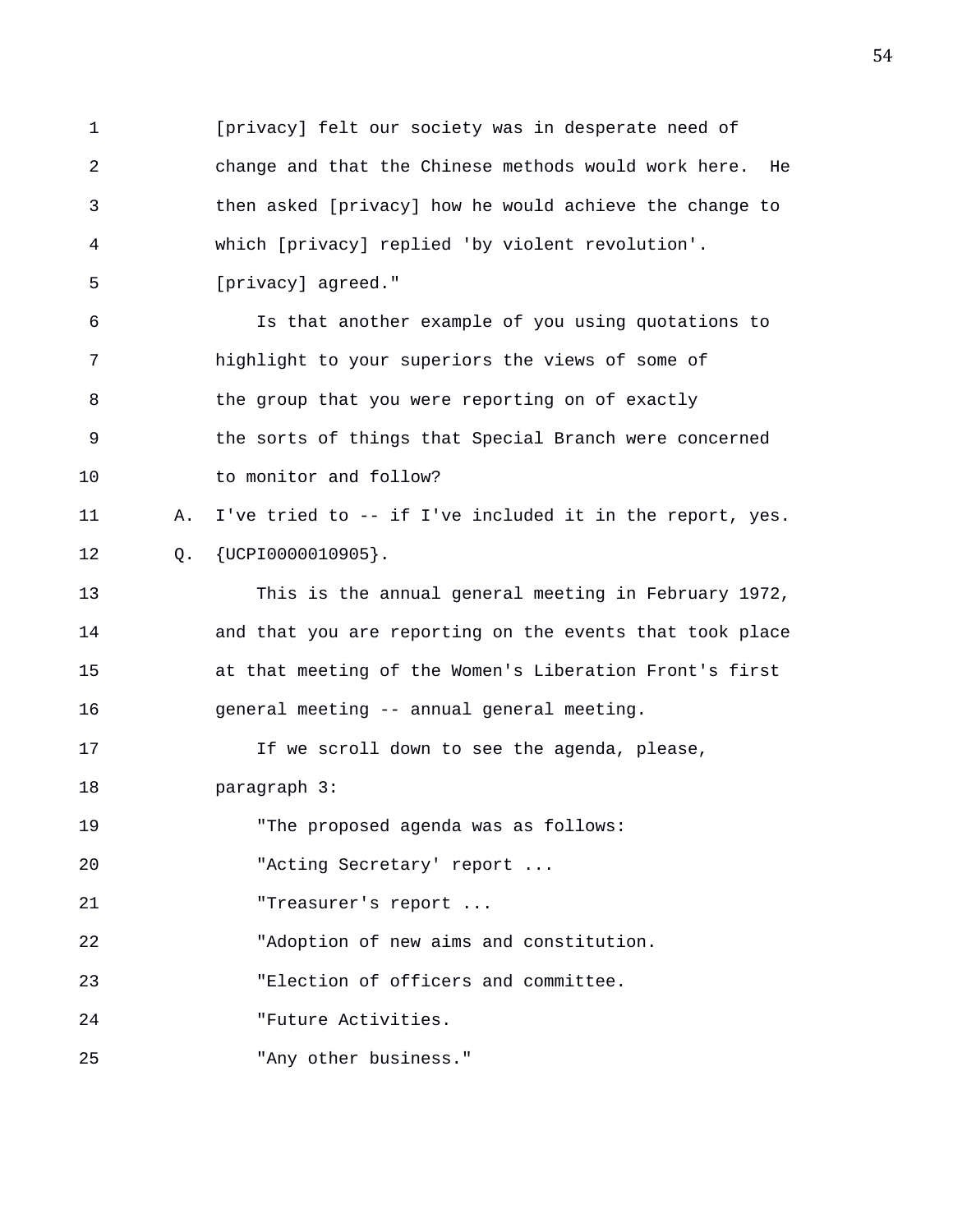1 Could we move to paragraph 9 on the next page, 2 please, {UCPI0000010905/2}:

3 "[privacy] suggested that the 'Women's Liberation 4 Front' should change its name and it was proposed that 5 the organisation be known as the 'Revolutionary Women's 6 League'. It was decided that this could not be 7 implemented until there was further discussion ..." 8 And then matters of administration were dealt with. 9 But did that indicate a shift at all in your experience 10 of the group, a shift in the attitude or the aims of 11 the group for them to want to rename to include 12 the word "revolution" in their title? 13 A. Yeah. Yeah, that would appear so. 14 Q. You append with this report the documents that were 15 handed out at the meeting. And we see that if we scroll 16 down to page 4, {UCPI0000010905/4}. 17 THE CHAIRMAN: Forgive me. My emergency telephone operated. 18 It was nothing more than a request to you, HN348, 19 please, to speak up a bit, because people are having 20 difficulty hearing you. 21 A. Oh right, sorry. 22 THE CHAIRMAN: Not at all. 23 MS WILKINSON: This, 348, is the first page of a lengthy

25 the AGM of the Women's Liberation Front's meeting. Do

24 document that was supplied and you collected from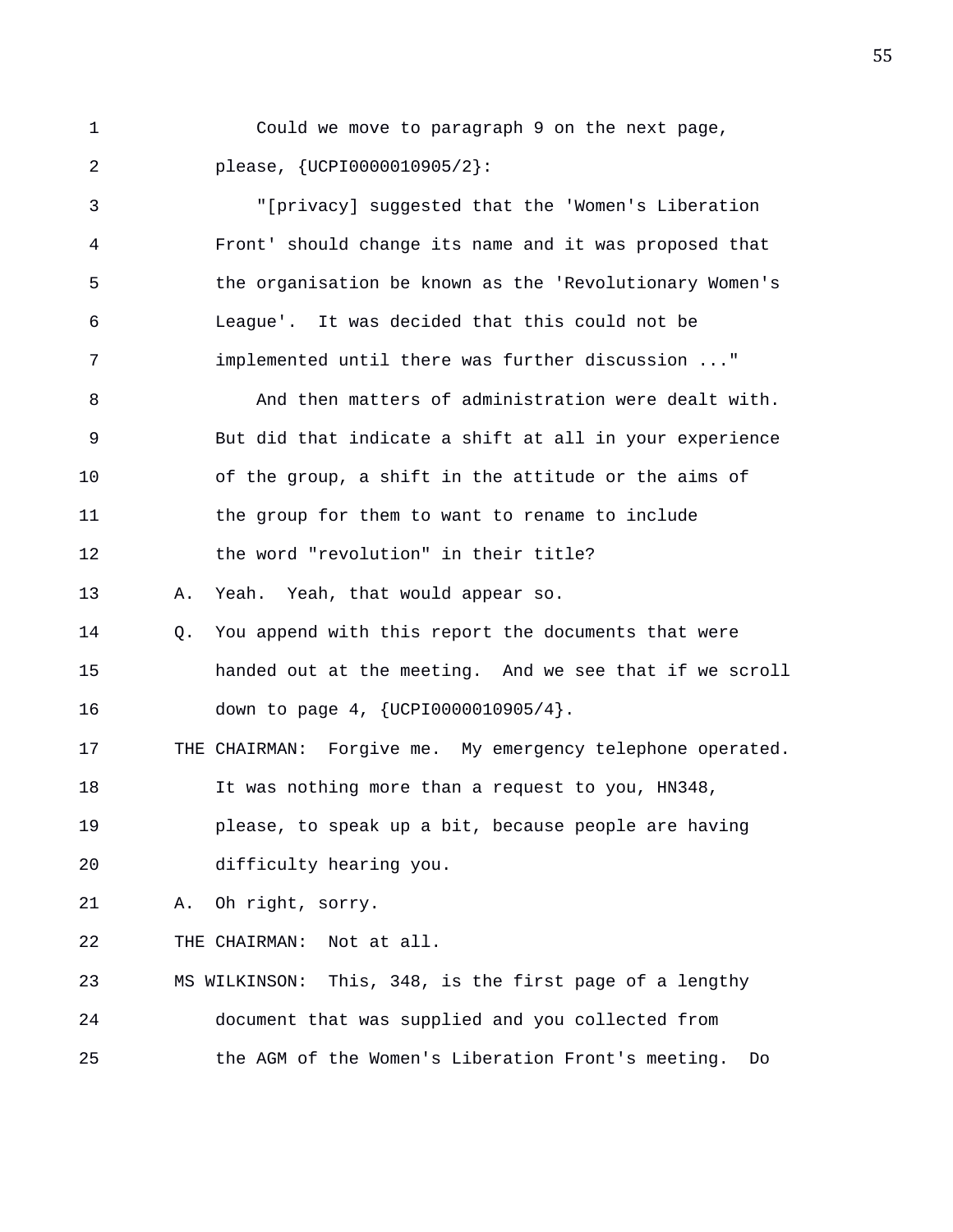1 you recall collecting that and submitting that with your 2 report?

3 A. I don't recall any of it, but if it's been submitted 4 with my report and my name's next to it, I must have 5 done it, yes.

6 Q. Thank you.

7 Do we see there at the second paragraph, with some 8 numbers slightly obscured, but that the aims of this new 9 group, with the direction heading towards revolution if 10 the name change is an indication of their intentions -- 11 let's have a look at what their aims are:

12 "To organise women in general, working class women 13 in particular, to fight for the elimination of all 14 exploitation and oppression and for a socialist society.

15 "To expose the oppression suffered by women and to 16 relate this to capitalist society and to oppose those 17 who confuse the effects of women's oppression for 18 the real cause, ie the private ownership of the means of 19 production.

20 "To demand equal opportunities in employment and 21 education.

22 "To fight for equal pay for work of equal value. 23 "In order that women have real opportunities to take 24 part in social production, we demand that crèches and 25 nurseries are installed at the place of work, education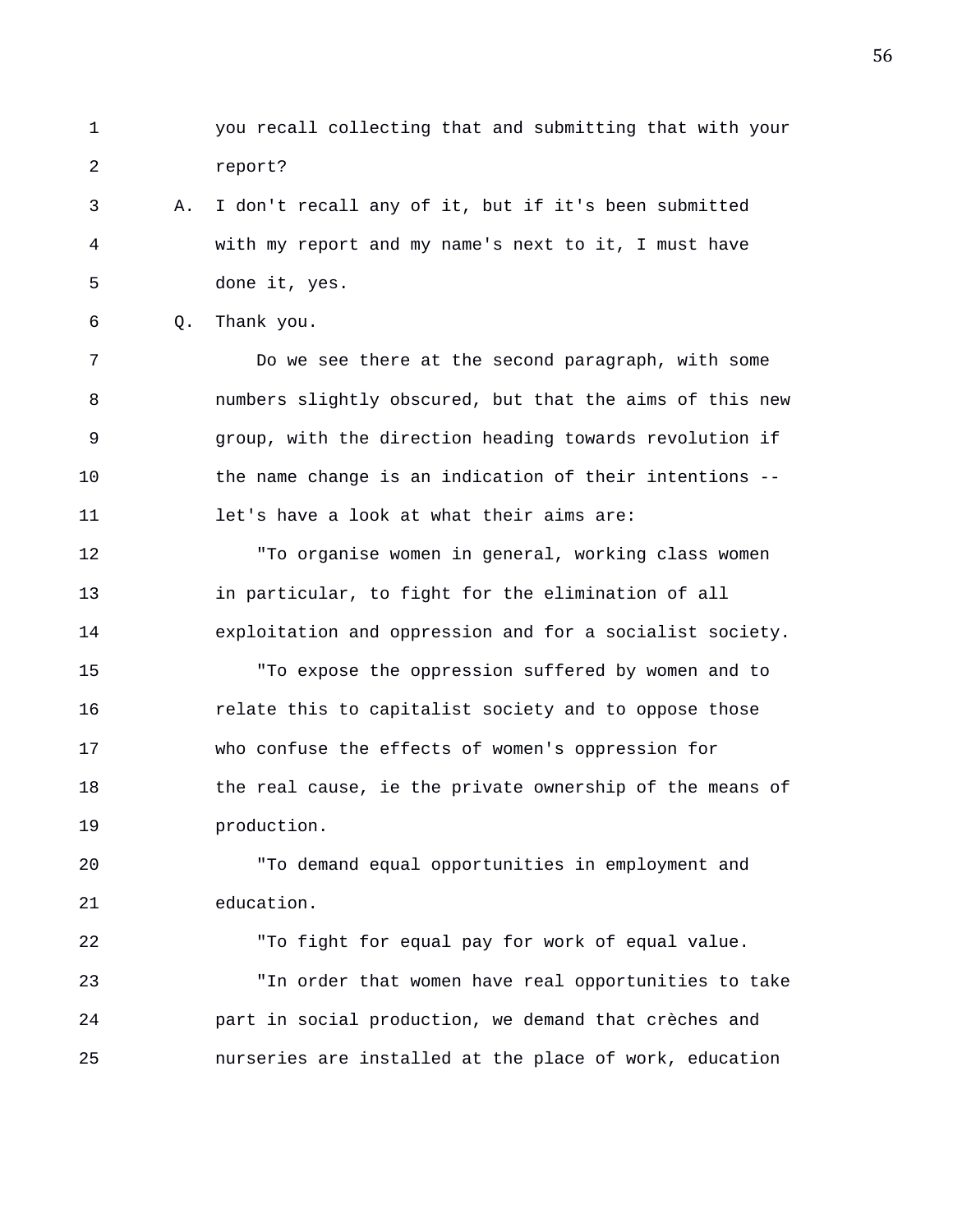1 and in the community, wherever there is a need.

2 "All women should have the right to have children or 3 not. In order to make this right effective, alongside 4 child-care facilities, adequate contraceptive and 5 abortion information and facilities should be made 6 available free on the NHS.

7 "To demand maternity leave for a definite period 8 with no loss of pay, in the pre-natal and post-natal 9 periods, and the right to return to the same job, 10 guaranteed by law.

11 "To fight against all discrimination and injustice 12 suffered by women in all realms of society, in laws as 13 regards marriage and divorce, in the superstructure; 14 customs and culture.

15 "To fight against the discrimination suffered by 16 unmarried mothers and their children.

17 "To wage a consistent struggle against male 18 chauvinism and to strive to educate and encourage men to 19 participate in all our activities.

20 "To take our full part in the struggles against 21 the growing attacks on our standard of living and our 22 democratic rights and against the growing racism and 23 fascist policies of the ruling class.

24 "To mobilise women to support the anti-imperialist 25 struggles of all oppressed peoples for the realisation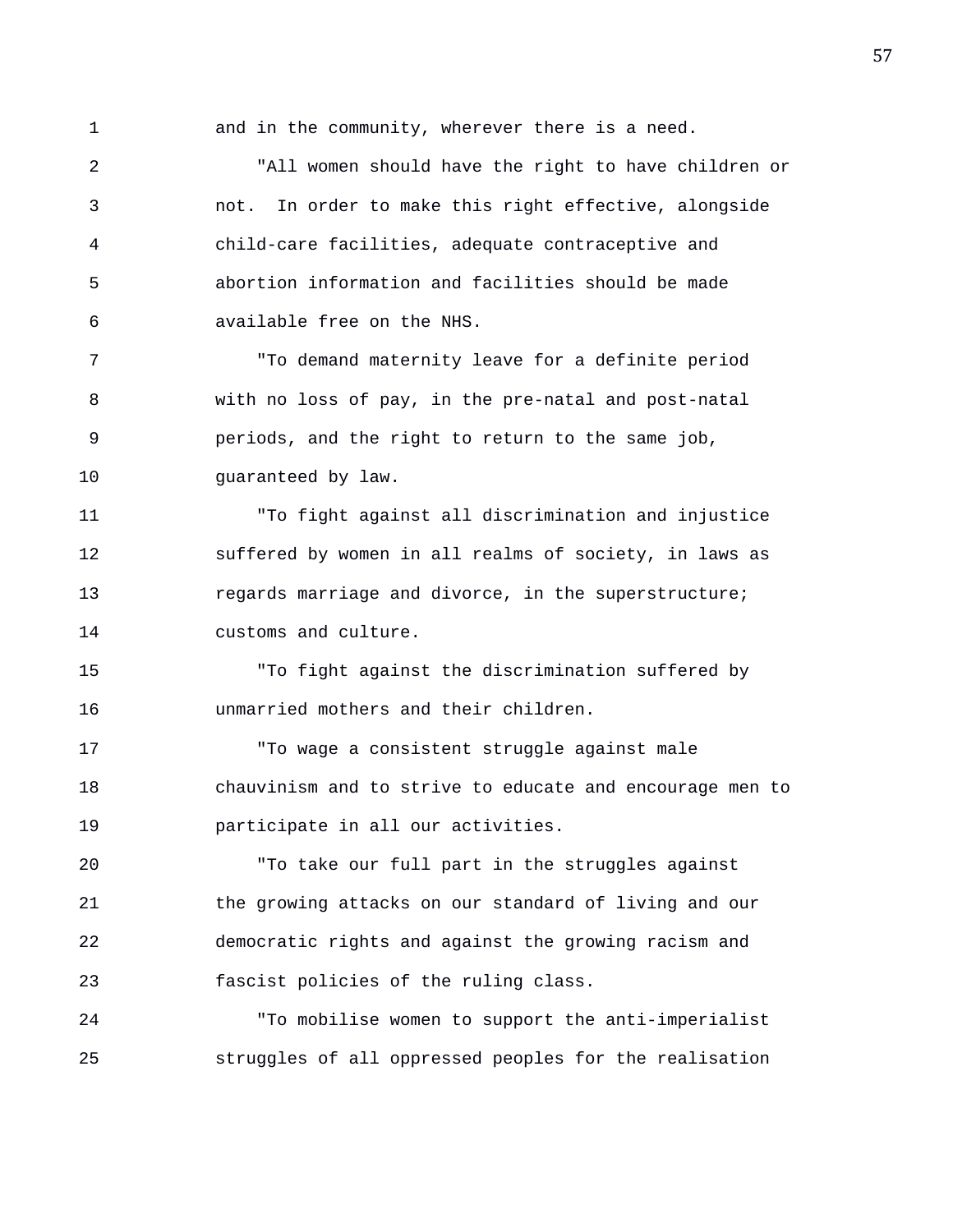1 of our common aim, the ending of the system of 2 exploitation and oppression." 3 Did that list of items there, the aims set out 1 to 4 12 there, 348, represent the core aims of the group 5 whether it was called -- well, as it became known, 6 the "Revolutionary Women's Union"? 7 A. Well, that's what's written down in their constitution, 8 and that's what their aims were. 9 Q. Finally on this topic, {UCPI0000008274}. This is 10 a little difficult to read, but it's better on 11 the screen. 12 This is a meeting in April 1972. It is 13 the Women's Liberation conference that was held at 14 the student union building. And, here, you reference 15 the links to and people that were attending that had 16 links to the "Angry Brigade" and I think 17 the Stoke Newington 8. Were those the sort of groups 18 that you were particularly tasked -- yes, it's 19 paragraph 31, which is at page 6 of this report, as an 20 example, {UCPI0000008274/6}. 21 Do we see there at the top: 22 "Several women asked that the next conference should 23 have a firm agenda and a more rigid format. These 24 suggestions were subjected to the usual heckling by 25 the many ..."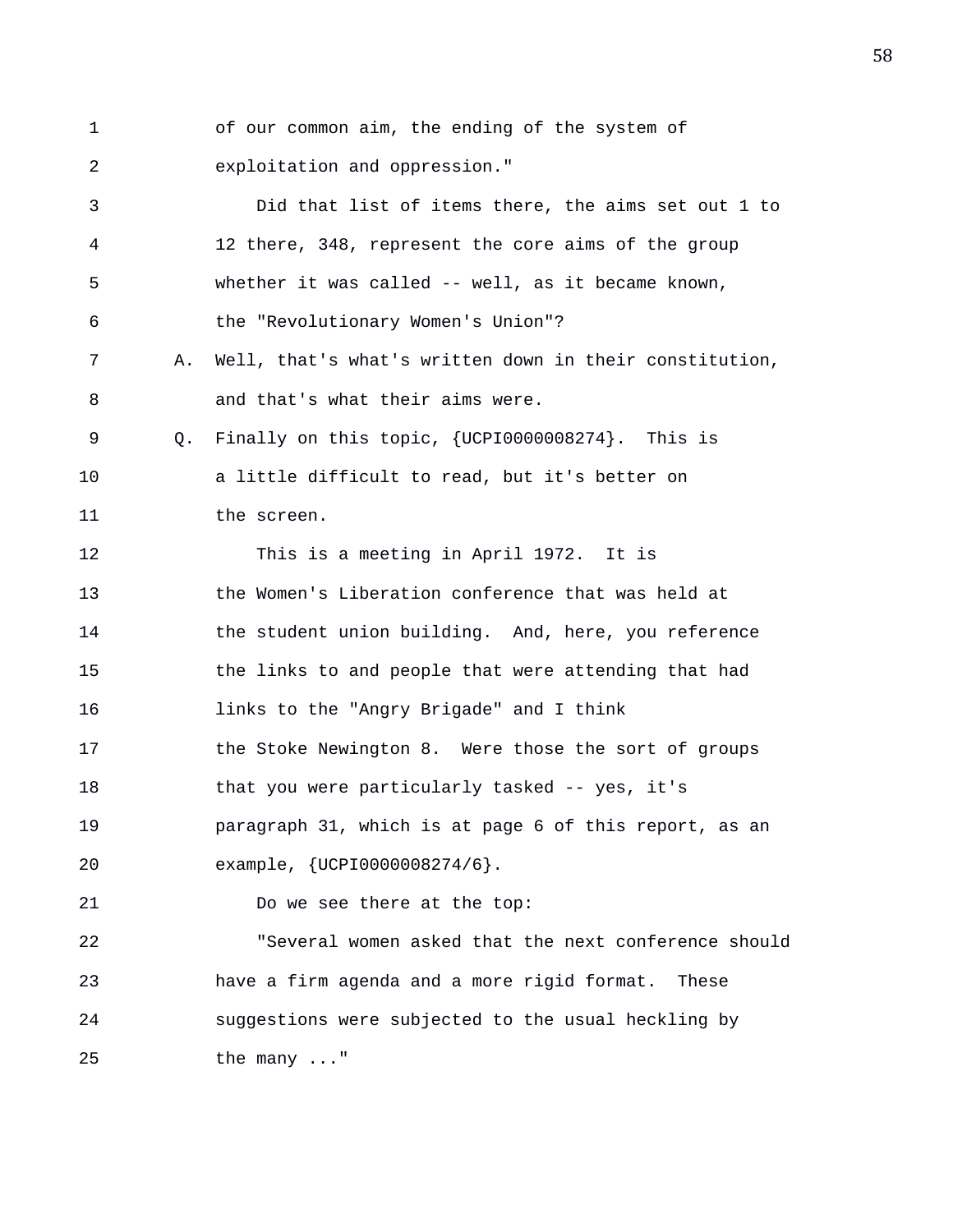1 It's difficult to read this part: 2 "... and ..." 3 I think that's: 4 "... many GLF ..." 5 Who were the Gay Liberation Front members, I think: 6 " ... and 'Angry Brigade' members." 7 And then at paragraph 31: 8 The maidentified female, associated with 9 the 'Angry Brigade' gave out copies of 'Conspiracy 10 Notes' ... and made a short statement on the ..." 11 And it's difficult to determine what that --: 12 T... on the necessity for groups to organise 13 against 'growing oppression in society'." 14 She explained where she could be contacted, and: 15 "She said that the 'Stoke Newington 8' had been 16 charged with very serious offences and asked for 17 assistance from any groups prepared to work with them." 18 Were you aware whether assistance was given to this 19 lady connected with the "Angry Brigade" or 20 the Stoke Newington 8 by the Women's Liberation Front or 21 the Revolutionary Women's Union, as it became known? 22 A. I can't remember, but not to my knowledge, if I haven't 23 reported on it, because I can't remember any of this. 24 Q. But these were the sorts of links that you understood 25 you were expected to report back as being of particular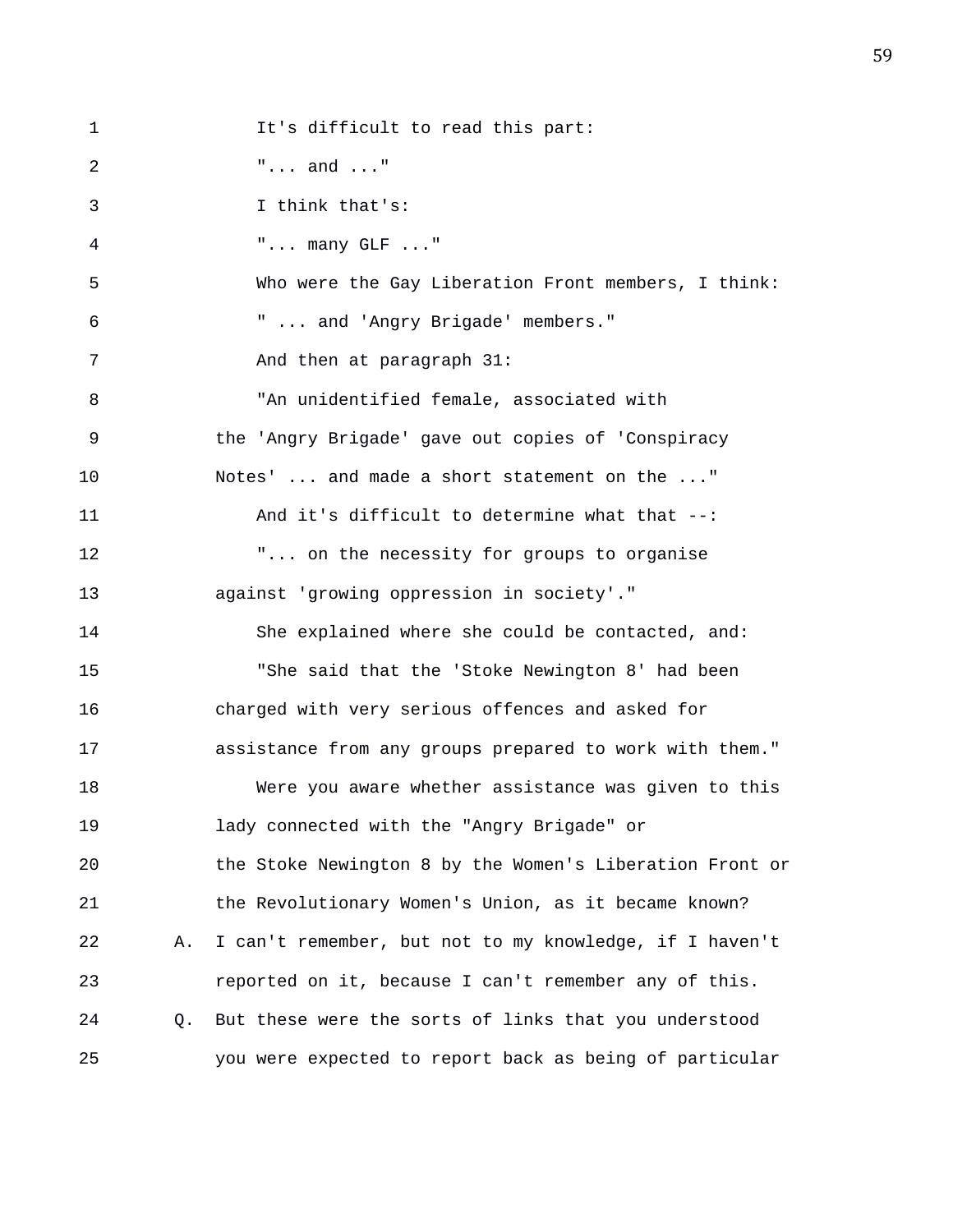1 interest to Special Branch?

2 A. That's correct.

3 Q. One further group I'd like to ask you about in terms of 4 the reporting. Please could we have up 5 {UCPI0000027028}. This is a report dated 6 23 November 1971. It's a report about 7 the Women's Liberation Front. It's recording your 8 attendance at a meeting on 18 November. It's a weekly 9 meeting in someone's home, and there were 15 people 10 present. 11 If we can scroll down, please. Thank you. 12 At paragraph 3 we can see that: 13 "The meeting was opened by [privacy] who chaired 14 the meeting. She announced that the evening would be 15 devoted to a talk from Leila Hassan of the Black Unity 16 and Freedom Party ... Women's Action Group, on 17 the oppression of Black Women." 18 Was this group a group that you had been asked to 19 pay particular attention to by Special Branch at all? 20 A. Not to my knowledge, no. 21 Q. Were you aware at the time of a significant trial that 22 was ongoing of a number of people called the Mangrove 9, 23 who were being tried for inciting riot? 24 A. No. I have got no -- no recollection of that. 25 Q. Were you aware of the Mangrove 9, who were a number of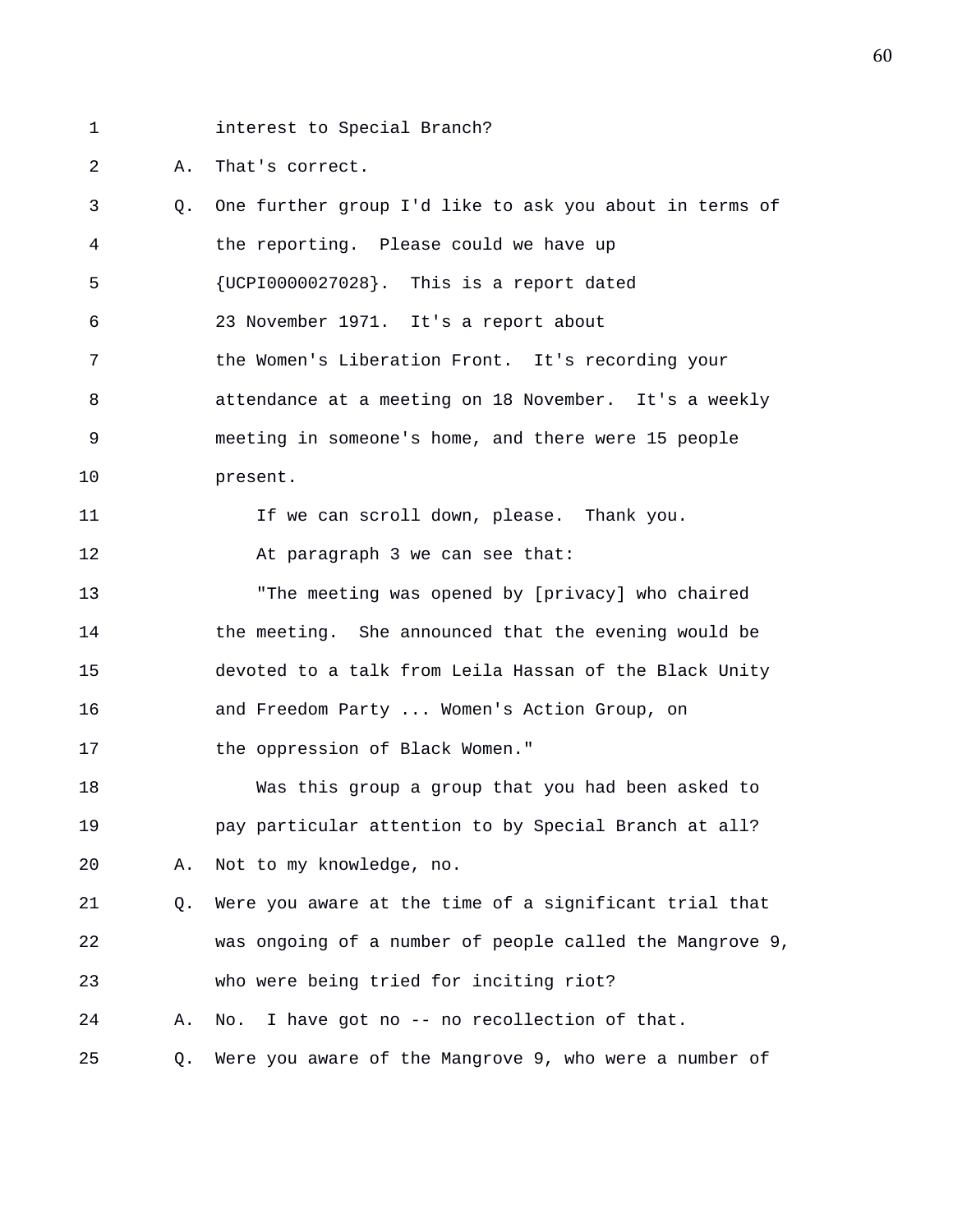1 people being prosecuted. They had been arrested 2 following an incident at a restaurant known as 3 The Mangrove, which was frequented by the black 4 community and had been often raided by the police? 5 A. No, I'd never heard of that group until now, until 6 you've mentioned it. 7 Q. So it follows that you wouldn't have known of this lady 8 Leila Hassan's connection with that group? 9 A. No. 10 Q. The Mangrove 9? 11 A. No. 12 Q. Can we take this report down, please. 13 Can we now examine quite how it was that you carried 14 out your role in terms of your reporting and chart your 15 entry into the group and try and summarise its 16 development during your infiltration. 17 If we have open -- sorry, if we have up on 18 the screen the report {UCPI0000026988}, please. 19 This is a report dated 17 February 1971. And it is 20 the first report that we've been able to find with your 21 name typed on it, 348. You'll recall we saw a little 22 earlier that report from HN45 that had returned to 23 the fact that a new branch of the Women's Liberation 24 Front was going to be opening in North London and one in 25 South London. That was on 22 January. And here on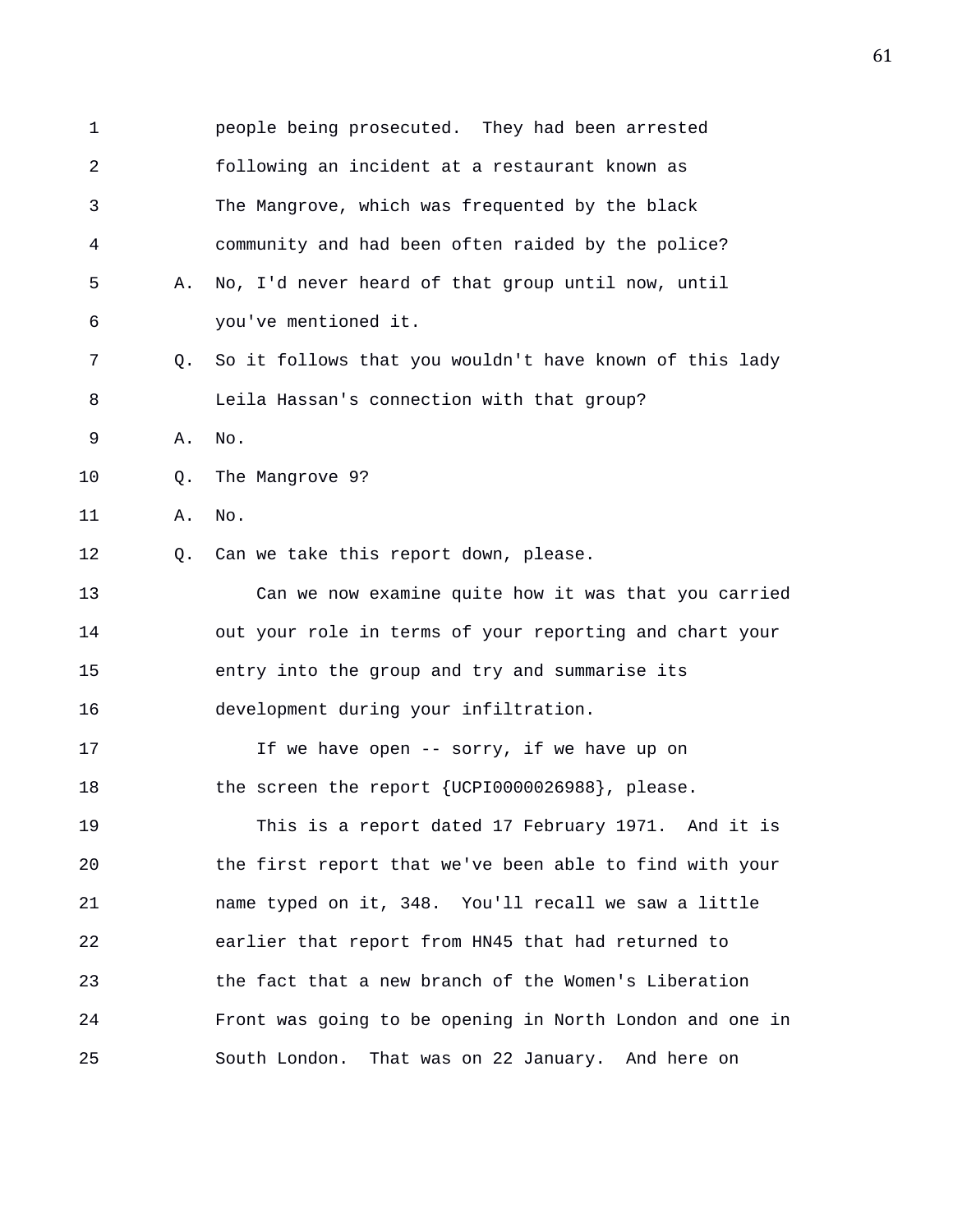1 17 February, so three weeks later, you are attending 2 a meeting of the Women's Liberation Front in a pub. 3 Does that help you with the timing of your start date of 4 the deployment and why you were targeting this 5 particular group? 6 A. No, not really -- 7 Q. -- (overspeaking) -- 8 A. -- (inaudible) -- I can't remember this at all. 9 Q. This was a meeting in the Duke of Clarence public house 10 in South-east London. It was a public meeting. If we 11 **just scroll down a little, please.** 

12 There were 20 people present and the speakers were 13 Myra Childs, Roberta Farr, Jack somebody and Mary Spurr. 14 And the chairman was Diane Langford. Some individuals 15 had been identified and they're marked there, including 16 Abhimanya Manchanda. Does this sound like the sort of 17 public meeting that you recalled as being the beginning 18 of your deployment, or were you referring to something 19 different?

20 A. I don't recall this meeting in a public house at all. 21 The public meetings that I went to were larger, in 22 bigger public buildings.

23 Q. Just scroll down, because we do see your cipher and 24 therefore your typed name at the bottom.

25 A. Yeah, that -- if that's the case, then it must be right,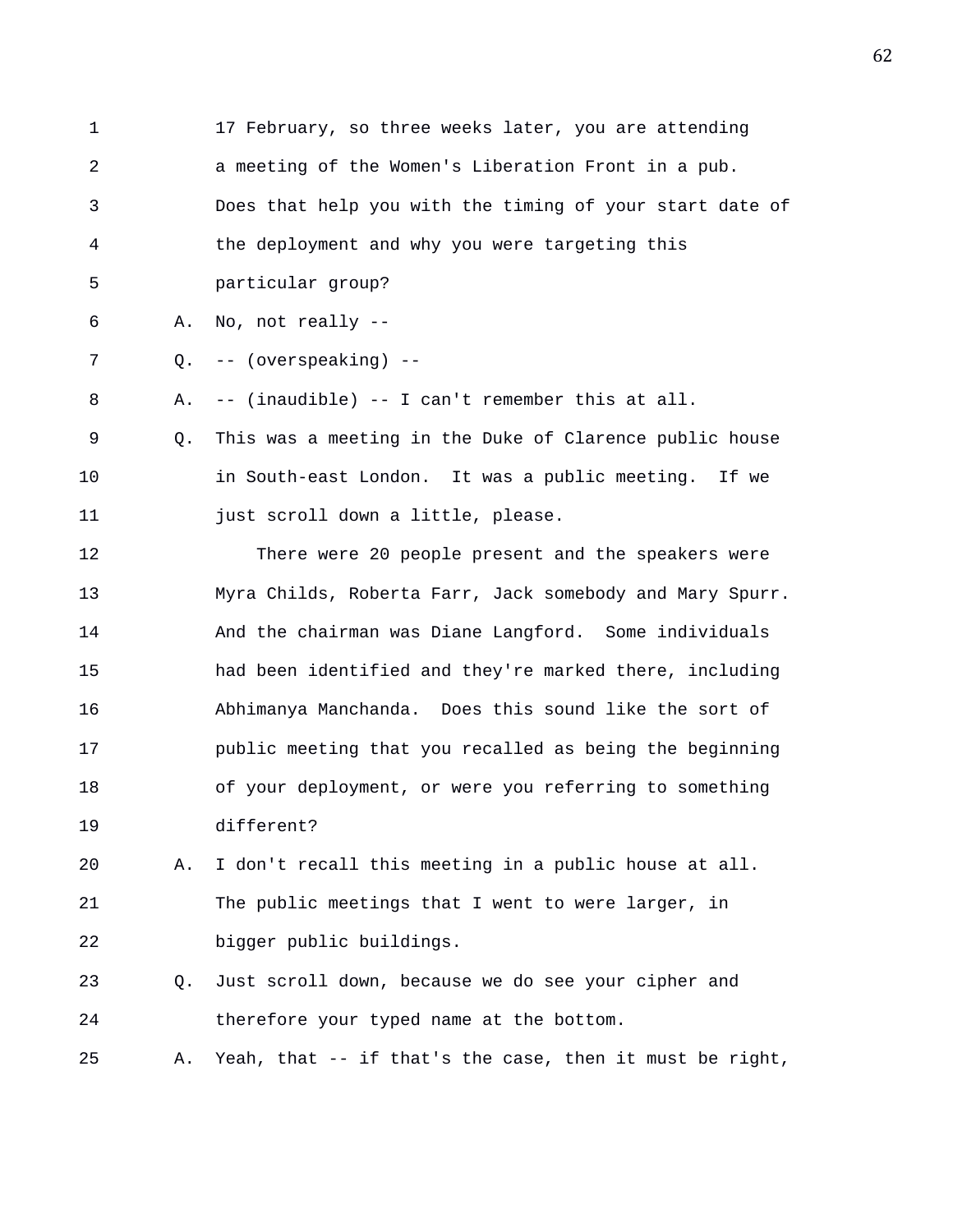1 but I've got no recollection at all.

2 Q. I think it's on the next page that we would see your ... 3 there we are. {UCPI0000026988/2}.

4 Then, let's move to the next report on 25 February, 5 so a week later. This is {UCPI0000026989}.

6 And here, it's again at the meeting of 7 the Women's Liberation Front, but the source of 8 the information stems from a personal invitation from 9 former Women's Liberation meeting. Again, your name 10 appears at the bottom. Would it make sense if you had 11 been invited during the course of the meeting in 12 the Duke of Clarence pub to attend this meeting? 13 A. Yeah, that would follow, but -- I'm sorry, but I can't 14 **remember** any of this at all. 15 Q. This was in a "private flat occupied by [privacy]" and 16 the subject is "Women's Liberation 'study group'". 17 If we just scroll down, please, to the top of 18 page 2, {UCPI0000026989/2}. Thank you. 19 "The study group commenced with [privacy] reading 20 from a booklet relating to a conversation between

21 Lenin and Clara Zetkin ..."

22 And on the face of it, it appears to be discussions 23 as titled, a study group, and your name appears at 24 the bottom.

25 Do you recall how many meetings of a public nature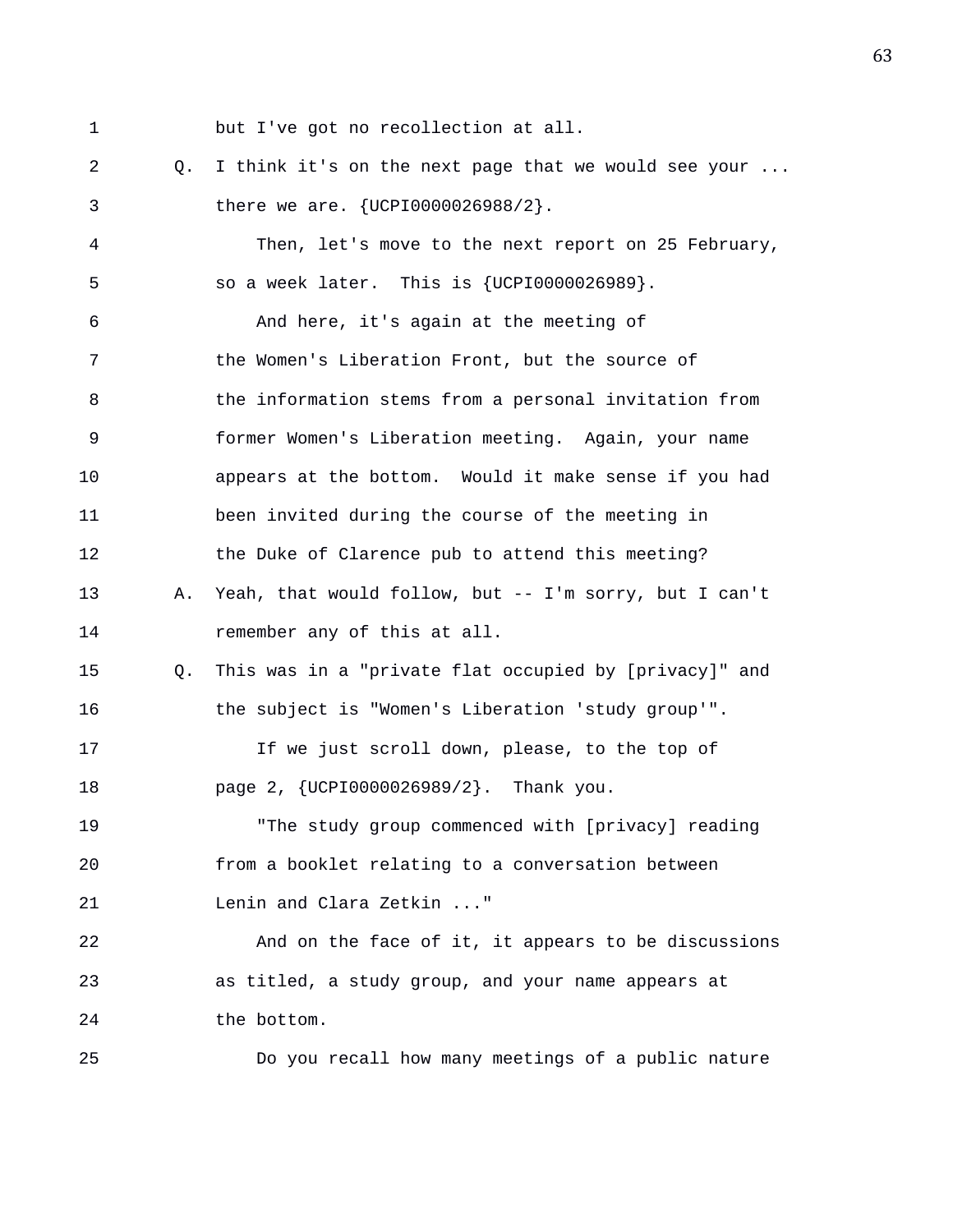1 you went to before being invited into people's private 2 homes? 3 A. No, I can't recall numbers. 4 Q. We can see one example. Do you think there were many 5 more? 6 A. I think I went to more than one, yes. 7 Q. What we then see in the reporting is a pattern of weekly 8 meetings in people's homes. Can we have a look at 9 the next report {UCPI0000026990}, please. 10 The last report had been of a meeting on 11 25 February, and this is the meeting of 4 March. So on 12 the face of it, a week later. Again, it was in 13 a private location, and again it was by personal 14 invitation. Again, a study group. 15 Does this help you with remembering the pattern of 16 the meetings that you were attending during your 17 deployment? 18 A. No, it doesn't. I don't recognise the format of this 19 report at all. 20 Q. If we scroll down to the bottom of the page -- sorry, 21 the next page, forgive me, page 2, {UCPI0000026990/2}. 22 Your name and rank appear right at the bottom, and your 23 signature is there. 24 A. Well -- (overspeaking) -- if that's the case, then that 25 would have been my report. But I don't recognise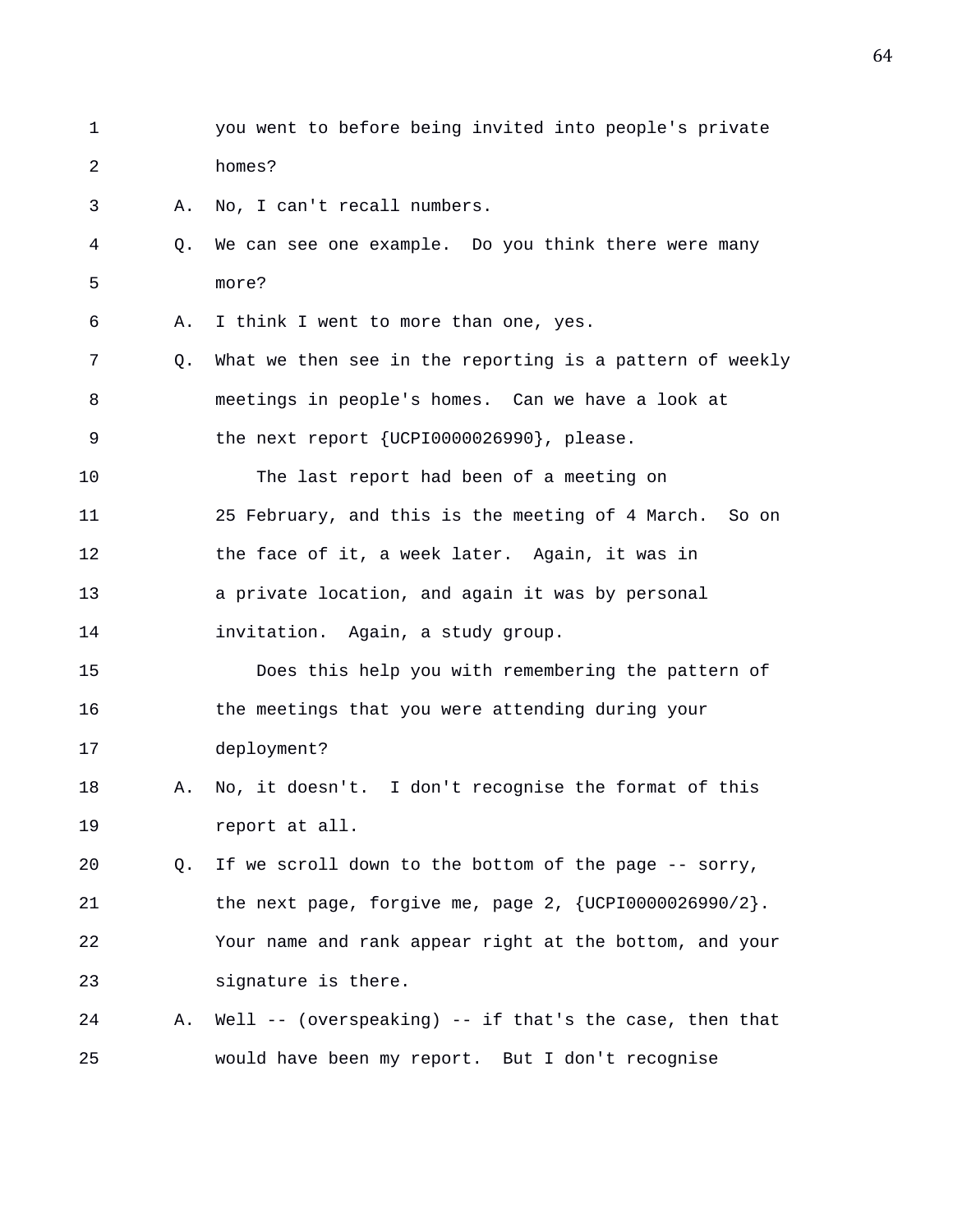1 the way that that's been formatted.

2 Q. Well, then, let's look at the next one in sequence, and 3 perhaps that will be enough for this point, because you 4 may be more familiar with the format. 5 The next one in sequence is a week later. It's 6 {UCPI0000026992}. 7 It's 15 March. The last meeting had been the 4th. 8 And this is the 11th and it's a -- it's a meeting 9 between 7.30 and 9.30 in the evening. Do you recall 10 that the meetings in people's homes tended to be in 11 the evenings, 348? 12 A. Yes. 13 O. And it was: 14 "... the Women's Liberation Front study group at 15 [privacy], the home of [privacy] ..." 16 There were seven people present. 17 You again are reading out from extracts of 18 the booklet entitled "Lenin Conversation with 19 Clara Zetkin", and studying, as in the earlier meeting 20 reports; a study group. 21 Does that help? Does that format seem a little bit 22 more familiar, if we scroll down the page to see your 23 signature -- or your name typed at the bottom? Does 24 that help? Does that format look a bit more familiar to 25 you?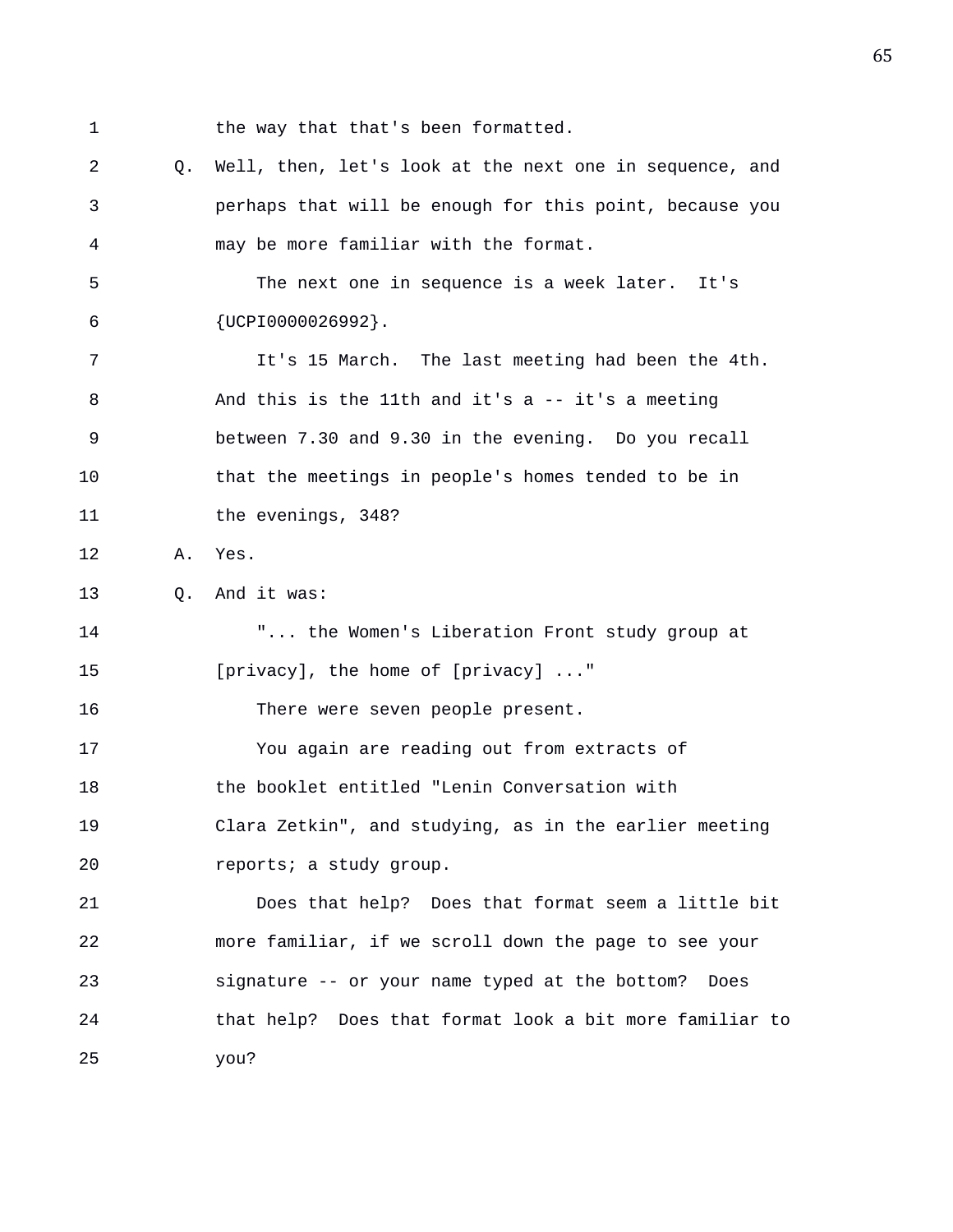- 1 A. Yes. That looks more familiar, but if my signature is 2 on it, then I must have written it.
- 3 Q. Thank you.
- 4 A. But I can't recall it, sorry.

5 Q. Recalling now your deployment overall, the meetings -- 6 the meetings reveal a pattern of week frequency; that 7 you were attending these meetings every week. And they 8 were at two home addresses. The first one initial -- 9 there was the initial host, whose home you attended 10 every week, by and large, between February 1971 and 11 February 1972. Does that accord with your recollection 12 of your deployment?

13 A. As far as I can recall, yes.

14 Q. There came a time, however, in February 1972 where there 15 was quite some disagreement internally within the group 16 and ultimately the direction of the group and which 17 direction it should be taking was not agreed. And there 18 was a change of leadership, and that led in turn to 19 a change of host for these weekly meetings. And they 20 then began to take place at somebody else's home, on 21 a fairly frequent basis, from February 1972. Does that 22 accord with your recollections of your deployment? 23 A. I can't remember, I'm sorry.

24 Q. If we look at what happened in February 1972, we can 25 see, at the AGM, that on the face of it, you began being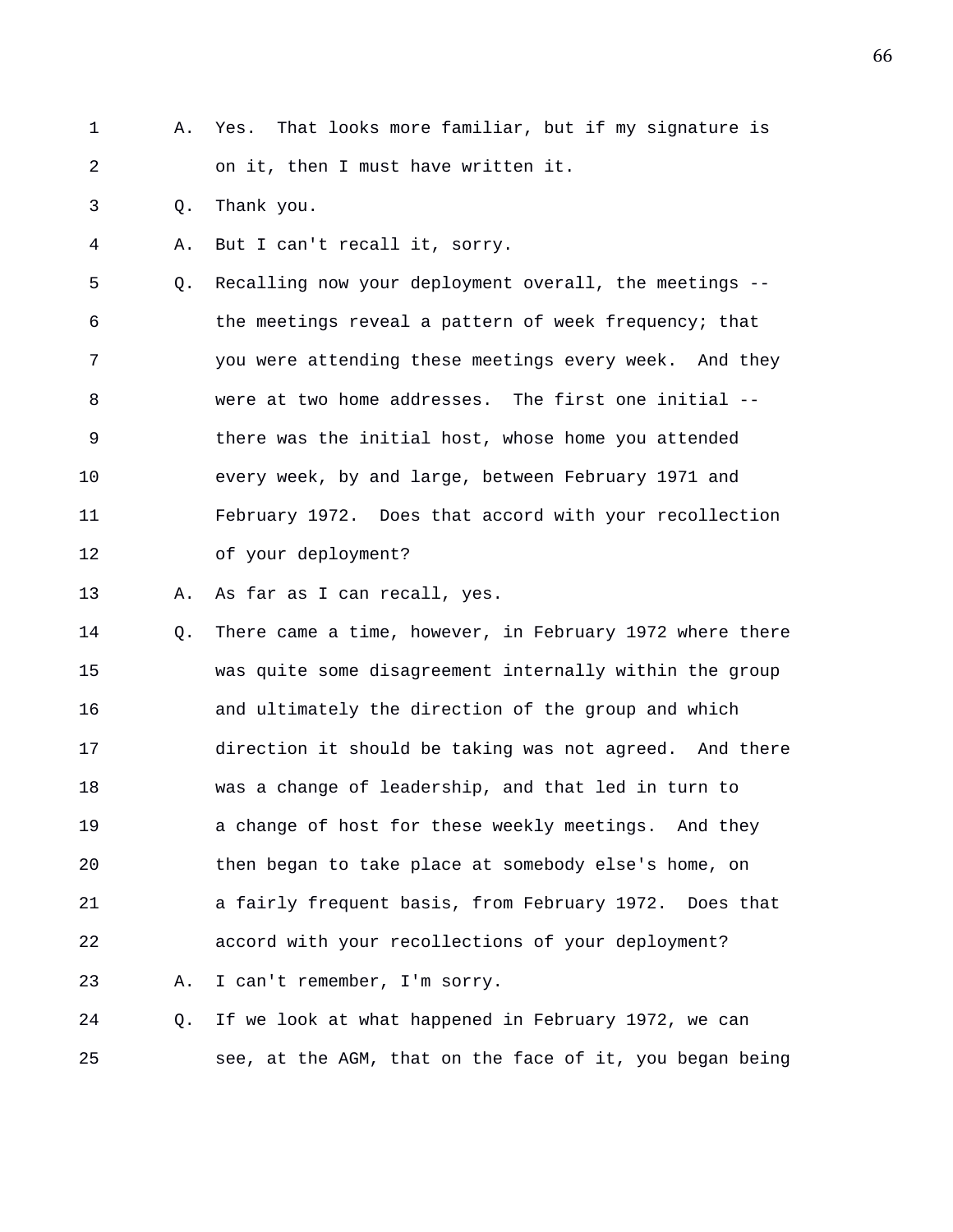| $\mathbf 1$ |    | able to report on different information, because you        |
|-------------|----|-------------------------------------------------------------|
| 2           |    | secured access to the executive committee by becoming       |
| 3           |    | treasurer of the group. Can you remember that?              |
| 4           | Α. | I don't remember it at all, no.                             |
| 5           | Q. | Let's have a look to see the reports that you were able     |
| 6           |    | to submit.                                                  |
| 7           | Α. | Yeah.                                                       |
| 8           | Q. | {UCPI0000010908}, please.                                   |
| 9           |    | This is the Women's Liberation Front. And in                |
| 10          |    | the left-hand side there's also the reference to known      |
| 11          |    | as the "Revolutionary Women's Union". And it's              |
| 12          |    | a meeting that takes place on 17 February 1972.             |
| 13          |    | If we scroll to item 3, please, or paragraph 3, we          |
| 14          |    | can see that the meeting was chaired and the following      |
| 15          |    | agenda was proposed.                                        |
| 16          |    | There was a discussion of the previous meeting.             |
| 17          |    | There was a discussion of the anti-apartheid                |
| 18          |    | demonstration held on Sunday, 6 February. There was         |
| 19          |    | the film show "Red Detachment of Women". There was then     |
| 20          |    | reference to a jumble sale required for fundraising, and    |
| 21          |    | then discussion of future activities and the change of      |
| 22          |    | the name of the organisation.                               |
| 23          |    | If we look to the minutes of that meeting that were         |
| 24          |    | appended, or minutes of the AGM that were appended at       |
| 25          |    | page 4 of this document, $\{UCP10000010908/4\}$ , and if we |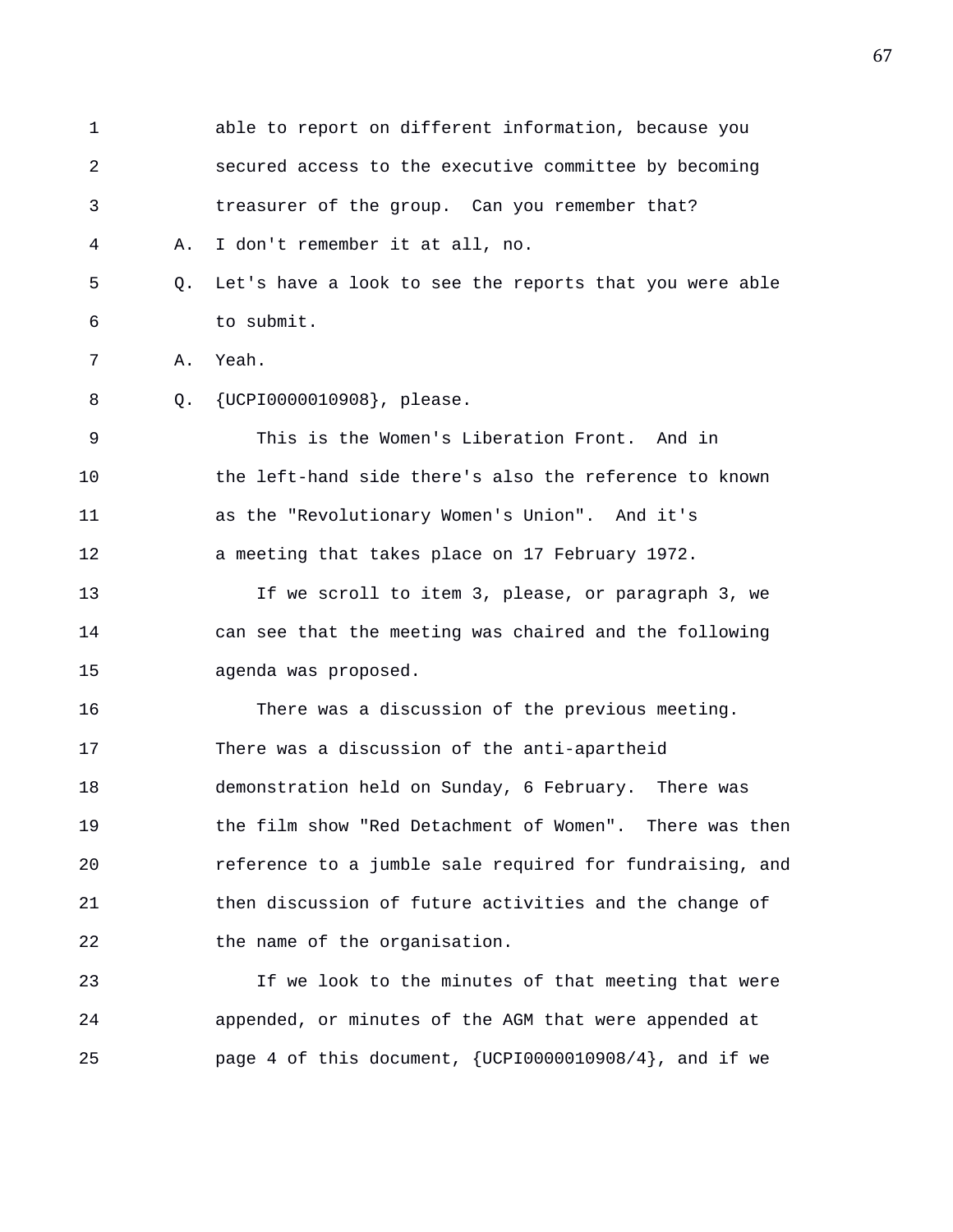1 zoom in. Do we see there that there is a reference to 2 the fact that a number of officers had been elected at 3 the recent AGM. [privacy] and [privacy] were elected as 4 secretary and president. And then Sandra Davies was 5 elected as treasurer. Given you recall no other Sandras 6 in the group, is it possible that that was you? 7 A. I don't recall this but it possibly could be me. But 8 I have no recollection of taking up that post as 9 treasurer. 10 Q. Would you agree that those posts appear to be the posts 11 that would comprise the executive committee of 12 the Women's Liberation Front, who'd changed their name? 13 A. Yeah, yeah, that would be it. 14 Q. And so, from the month of February on, if you had been 15 elected to treasurer, it would have enabled you to 16 report on the executive committee, as we in fact see 17 that you did. 18 Can we see {UCPI0000010906}, please. 19 16 February 1972: 20 "On Wednesday 9 February 1972, the Executive 21 Committee of the Women's Liberation Front hold a meeting 22 at the home of [privacy]. The following persons were 23 present." 24 If we pan out, we can see that your cipher, and 25 therefore typed name, appears at the bottom. Does that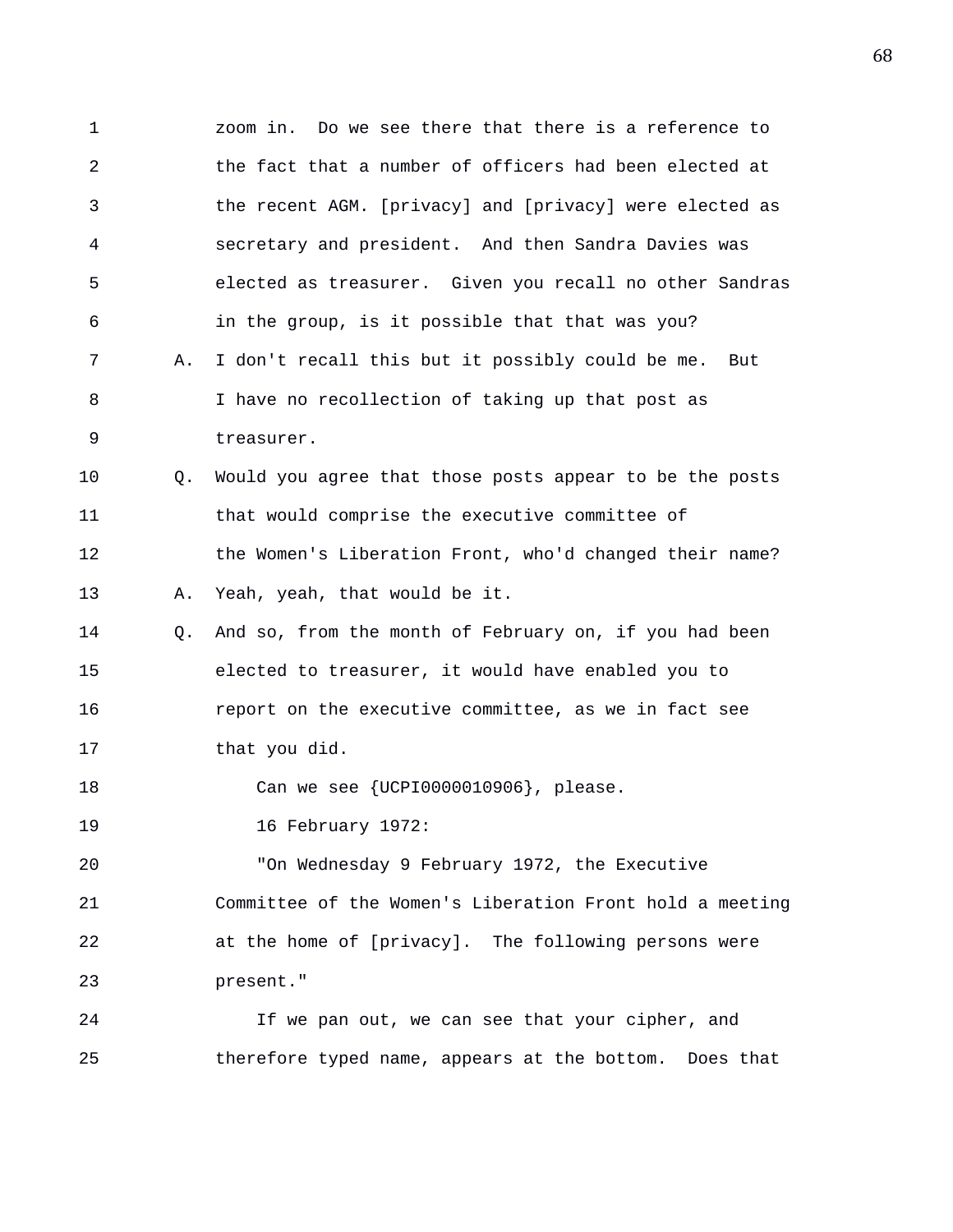1 help with your recollection?

- 2 A. If my -- if I've signed that, then I must have submitted 3 it, but I've got no recollection.
- 4 Q. You wouldn't then recall that -- as we see the reporting 5 from the executive committee, it's a very small number 6 of people that attend these meetings, rarely more than 7 five, and you are amongst them, meeting in people's 8 homes. Does that accord with your recollection of your 9 deployment that spanned over two years -- nearly two 10 years?
- 11 A. Are you questioning the -- the number of people that 12 were ... I -- I think beforehand, one wouldn't have 13 known how many people would have attended these 14 meetings, whether they're small or large.
- 15 Q. Well, helpfully, you record every time how many people 16 are there, and record a list of names of the people that 17 are there. And for the weekly meetings in people's 18 homes, it's right to say that there were rarely more 19 than 15, often more like 10 or 11 people attending in 20 these two homes that you frequented every week. Does 21 that help with your recollection?
- 22 A. If I've written it and signed it, then it must have been 23 what's happened. But now I don't recall it.
- 24 Q. Then, when you secured greater access to the executive 25 committee, in that there was a smaller number of people,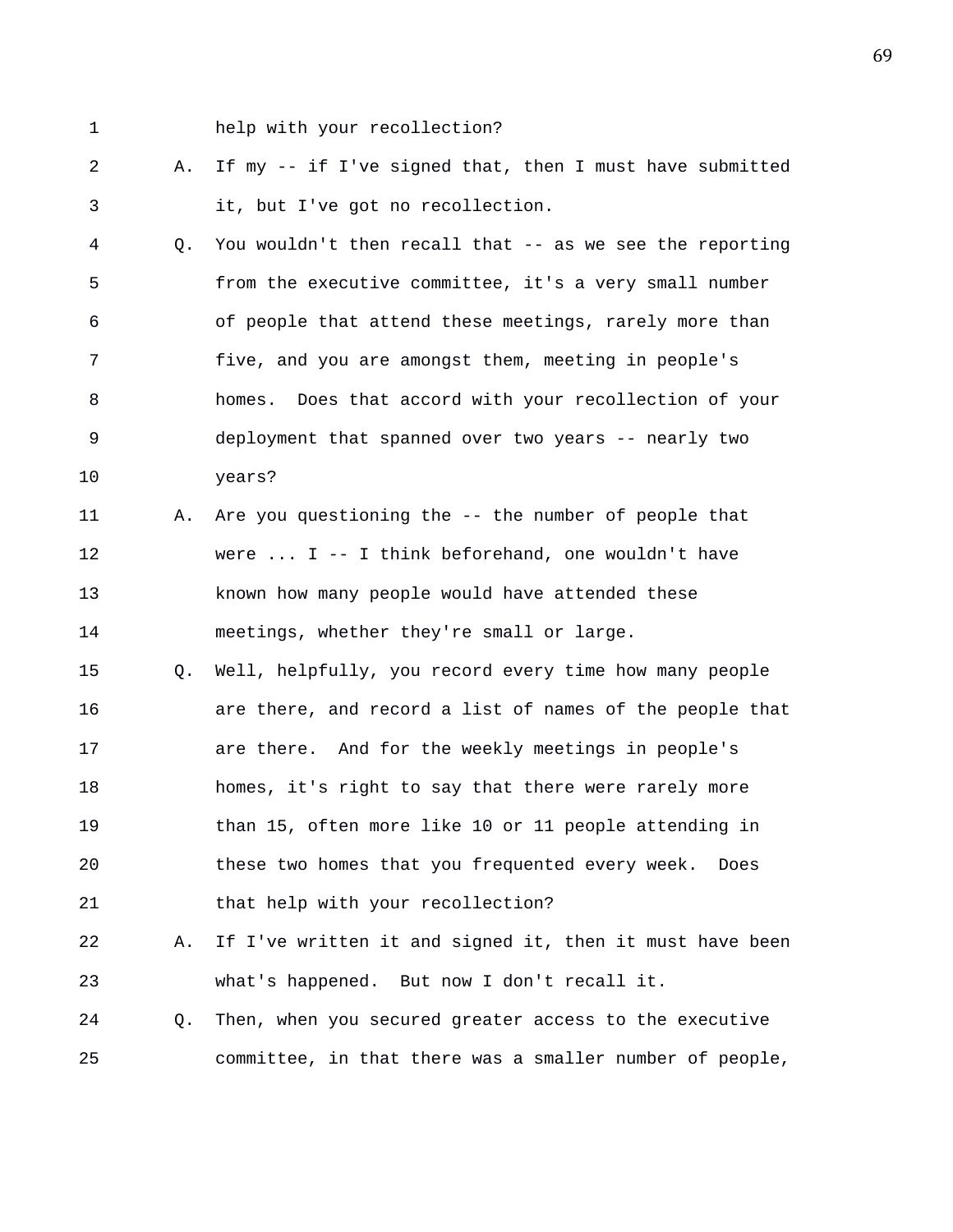1 there, there were about five or so that would routinely 2 meet as part of the executive group; do you remember 3 that? 4 A. No, not really. 5 Q. Can you just help us picture these meetings in people's 6 homes. They began at sort of 7/7.30 in the evening and 7 would often last to about 10/10.30 at night; is that 8 right? 9 A. If that's what I've written, yes, yes. 10 Q. Where were they in the home? Which room? 11 A. They were in -- in a lounge, I think, with just 12 comfortable seating and a table -- 13 Q. Would the hosts -- would the hosts offer you food or 14 drink? 15 A. Not that I recall, no. 16 Q. Would you have eaten then before you went? 17 A. Probably, yes. 18 Q. Did people all arrive at the same time, or did people 19 arrive bit by bit? 20 A. I can't remember. 21 Q. Were there general discussions before the formal meeting 22 began? 23 A. I can't remember. 24 Q. Did people naturally discuss or reveal information about 25 how their day had been, or what was going on in their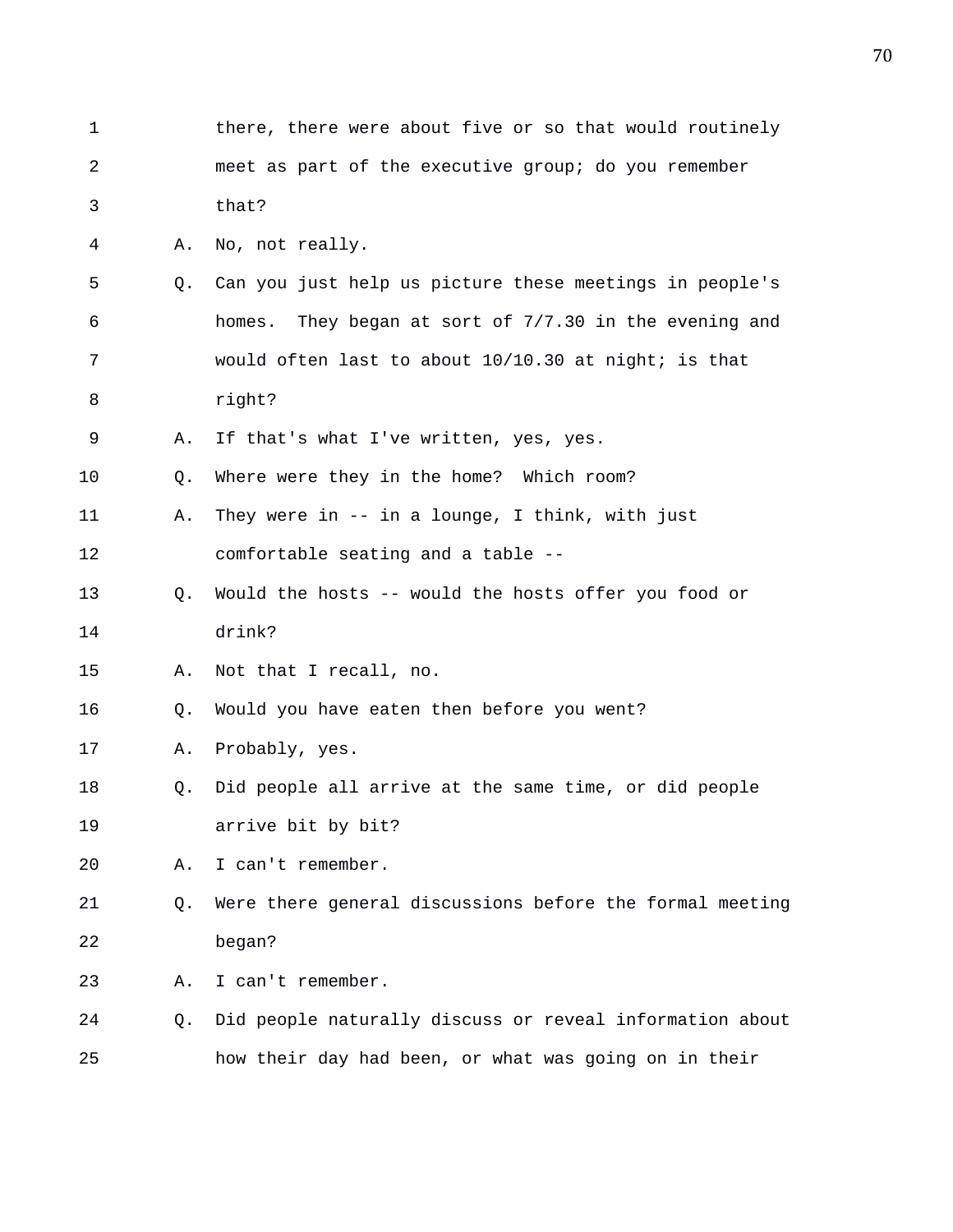- 
- 1 lives when they would meet you every week?

2 A. No, not that I recall.

- 3 Q. Did you ever reveal any information about yourself 4 during these many hour meetings every week?
- 5 A. No, I didn't.
- 6 Q. How did you avoid that?
- 7 A. I was never asked. These people were very vocal; they 8 did a lot of talking. And I think they were quite happy 9 to have some ears to listen to.
- 10 Q. You told us that you informed your senior managers about 11 the fact that you were attending meetings in people's 12 homes. Did those senior managers ever indicate to you 13 that they had given any consideration of whether you 14 should be doing this?
- 15 A. No. I was told to continue on with what I was doing. 16 Q. Did you ever get the impression that there was any 17 balance operating in the minds of the senior managers 18 about how involved you should be in attending these 19 close-knit meetings in people's homes?
- 20 A. I discussed with them the meetings, the numbers, what 21 went on, I submitted a written report; and the feedback 22 that I had from my senior officers was that I should 23 continue doing what I was doing.
- 24 Q. Did you ever feel uncomfortable seeing these women week 25 in week out when they didn't know that you were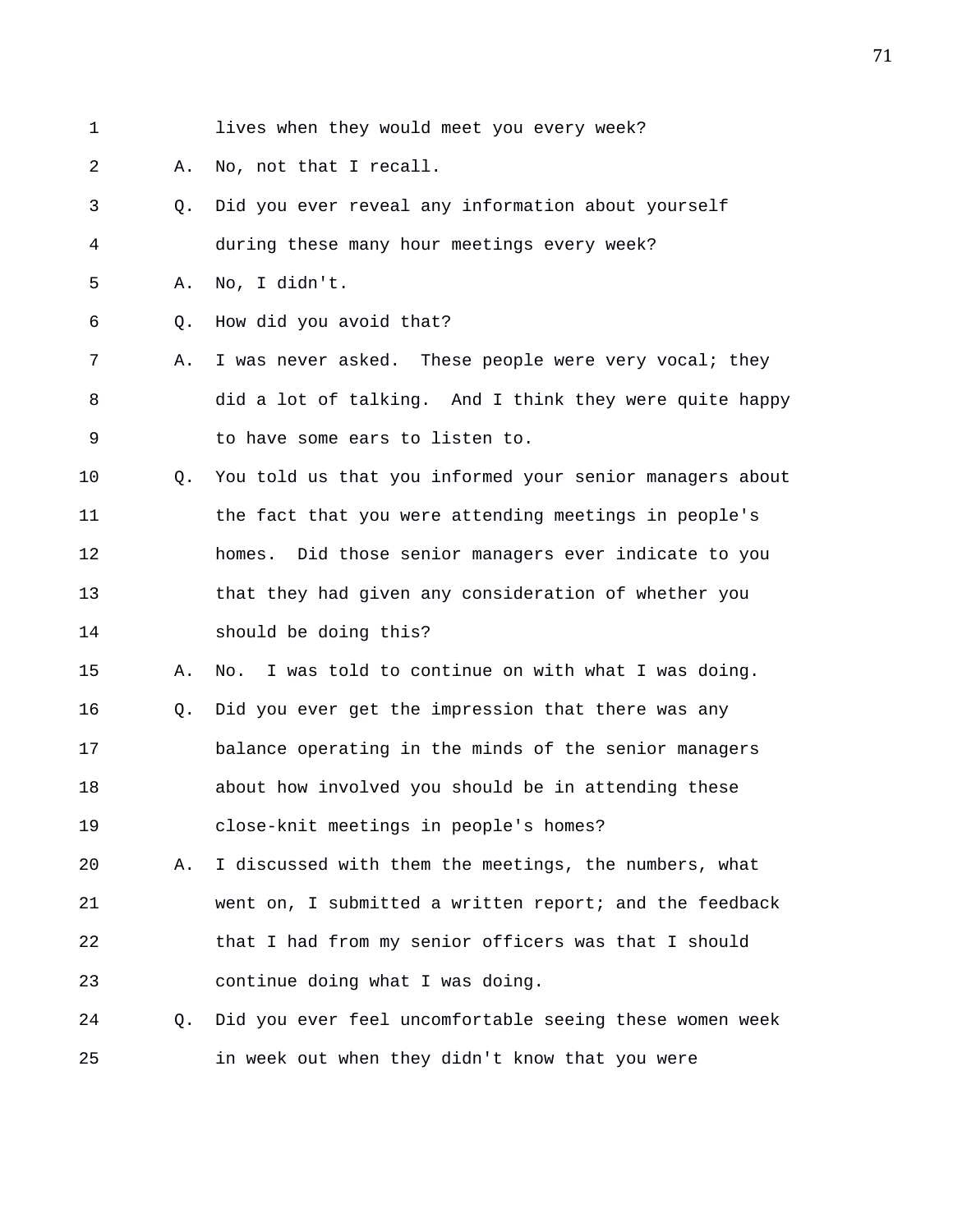1 a policewoman and were reporting their discussions back 2 to Special Branch? 3 A. Did I feel uncomfortable about that ... I -- I was doing 4 a job at the time, so I wasn't -- I don't think 5 I considered that, no. I was just doing my job. 6 Q. Some of the things that you reported back to 7 Special Branch were of a different nature from links to 8 6 the IRA, and included information about what the group 9 was going to do in relation to, for example, baking. 10 Can we see {UCPI0000010932} on the screen, please. 11 If we look, this was a meeting in December --12 mid-December 1971. 13 If we go to the top of the second page, please, at 14 paragraph 5, {UCPI0000010932/2}, can we see at 15 paragraph 5 there that: 16 "[privacy] stated that the BUFP intended to hold 17 a children's Christmas party on Saturday 18 18 December 1971 at Stoke Newington ..." 19 And the Women's Liberation Front members were being 20 asked: 21 "... for contributions in the form of homemade 22 sweets and cakes." 23 Why did you think that Special Branch needed to know 24 that? 25 A. I don't think the information itself, it's just the fact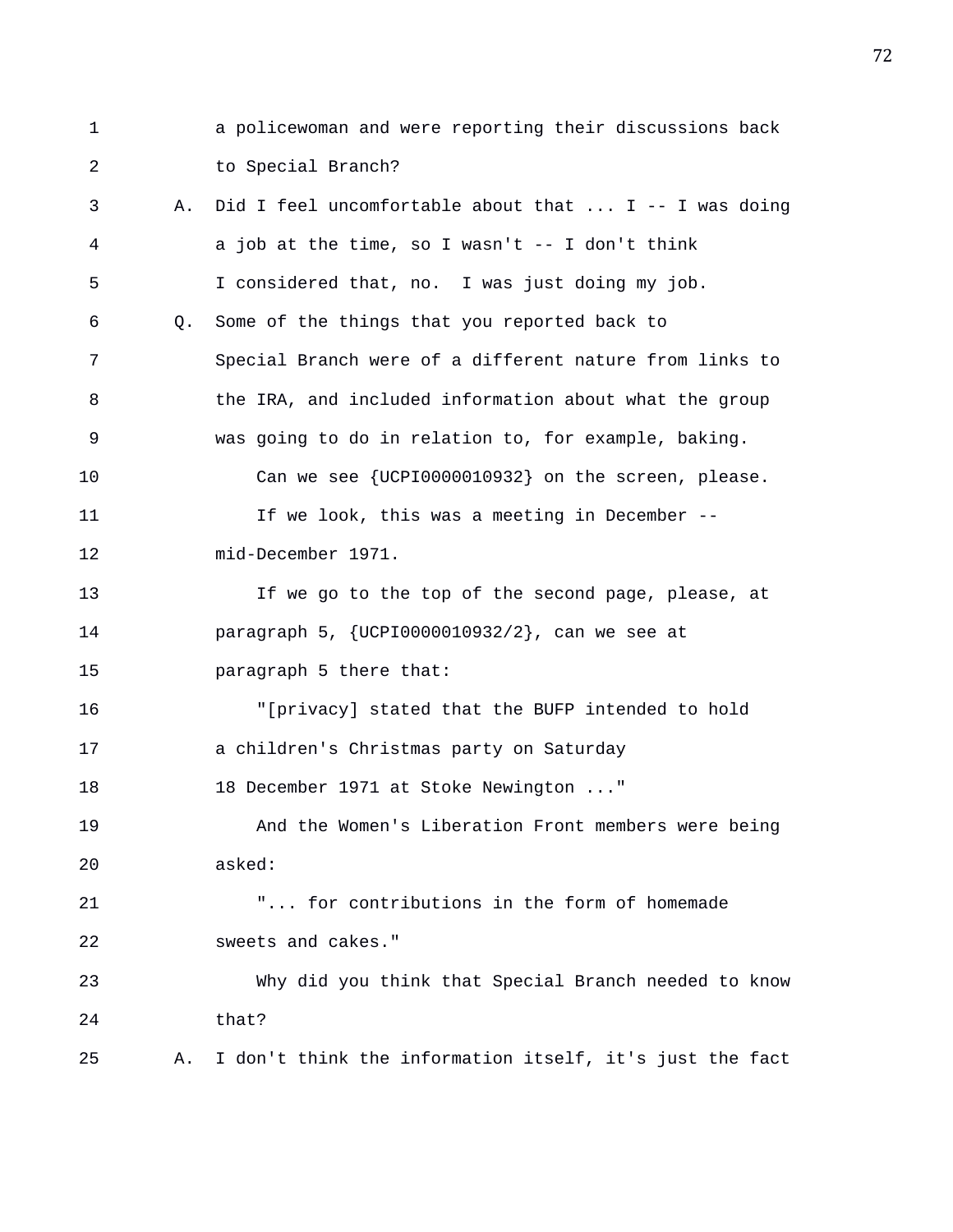1 that they were involving themselves with children, and 2 the sweets and the cakes were an addition to that. What 3 they wanted to do was to get their philosophy across to 4 as many groups as they could. That -- that was their 5 aim.

6 Q. The next report {UCPI0000010907}. If we scroll down, 7 please, to paragraph 5. You have included there in your 8 report that:

9 "The provisional date for the fund-raising Jumble 10 Sale was set as 25.3.72 but the venue was not arranged." 11 Why did Special Branch need to know the date of 12 the jumble sale?

13 A. It would have been a group activity, I imagine. There's 14 no details of where it was being held, but I think they 15 would have used it as another opportunity to advertising 16 their -- their aims.

17 Q. And finally on this topic {UCPI0000010931}, please. 18 Now, this is a little more difficult to read. This 19 is a January 1972 report. It's the paragraph that 20 begins that we can see on the screen there: 21 "The meeting was opened by [privacy] ..." 22 Difficult to read there, but it says: 23 "She read a copy of a letter ..." 24 Referencing there the fact that a letter had been 25 sent to somebody of Banner Books -- "[privacy] of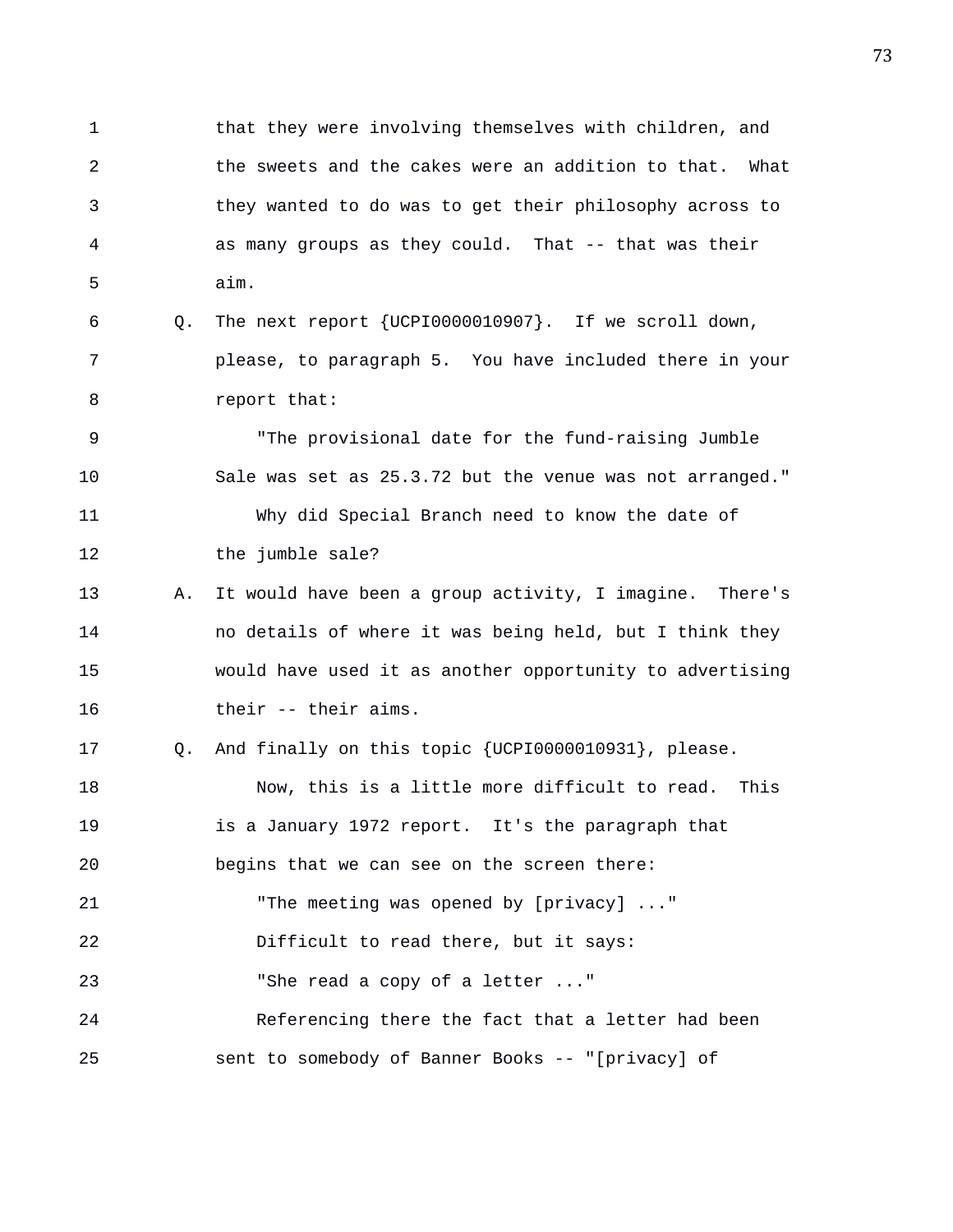1 Banner Books" regarding the -- something to do with 2 the Women's Liberation Front. 3 But then this: 4 "The letter criticised [privacy] for ..." 5 It's difficult to read there, but it appears to be: 6 "... for saying that [privacy] [privacy] of having 7 an affair with [privacy] allegation had prompted 8 [privacy] to [I think] end her employment at 9 Banner Books ..." 10 Do you recall this incident and why you needed to 11 report back about the allegation of an affair amongst 12 the group? 13 A. As I said, I don't recall it. But it's a document 14 signed by me, so therefore I must have written it. And 15 probably this was just showing an example of how this -- 16 this group was functioning. 17 Q. And how would information about whether somebody had had 18 an affair within the group help the effective policing 19 of this group and its movement? 20 A. I think it's just -- gives people an insight into what 21 was happening at that time. 22 Q. Was this ever an example of you reporting to one of your 23 superiors and being told, "Well, that information's 24 irrelevant, we don't need to know that information in 25 the future"? Was this an example?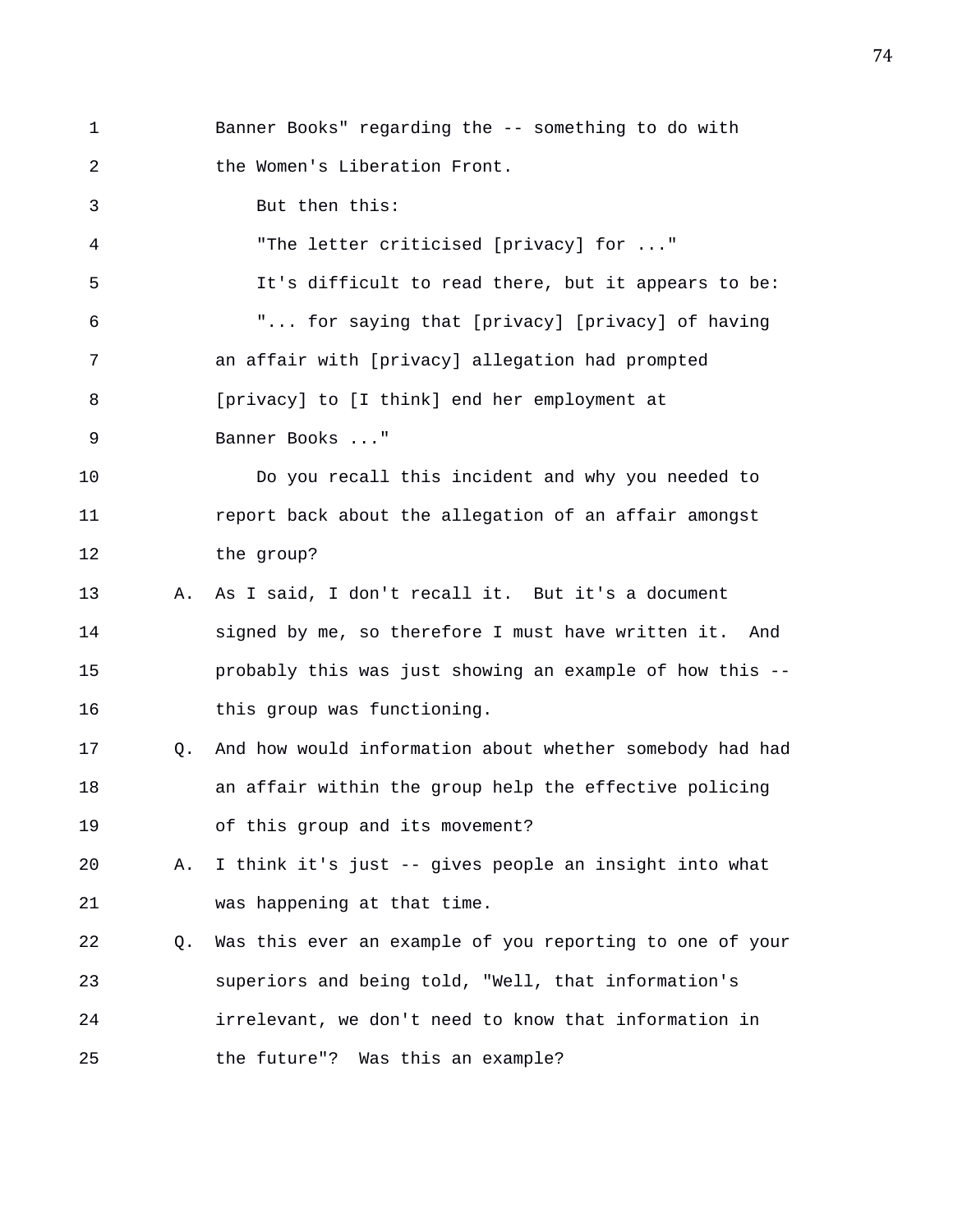1 A. Well, I would have written the report, discussed it with 2 my senior officer. If at the time he thought that that 3 was irrelevant, then he would have probably told me to 4 exclude it, and he would have said to me, "Well, we 5 don't need to know that." 6 Q. But given it still remains in the report, obviously that 7 view was not formed? 8 A. That's right. 9 Q. As appears to have been the case, for you to have been 10 reporting on the executive committee, you must have, on 11 the face of it, been elected as treasurer, as the AGM in 12 February 1972 records. Do you agree, is it fair to say, 13 that you must have been trusted by the group? 14 A. Yes, I must -- I was trusted by the group. 15 Q. In that role, did you make some decisions about 16 the direction of the group? 17 A. I didn't make any decisions about the direction of 18 the group. 19 Q. Can we have {UCPI0000010906} up, please. 20 This is a report of 16 February 1972. It's about 21 the executive committee meeting on 9 February 1972 being 22 held in their home address of "[privacy]" and: 23 "The following persons were present ..." 24 Now, if it were necessary, we can confirm that there 25 were five names there under that redaction, that privacy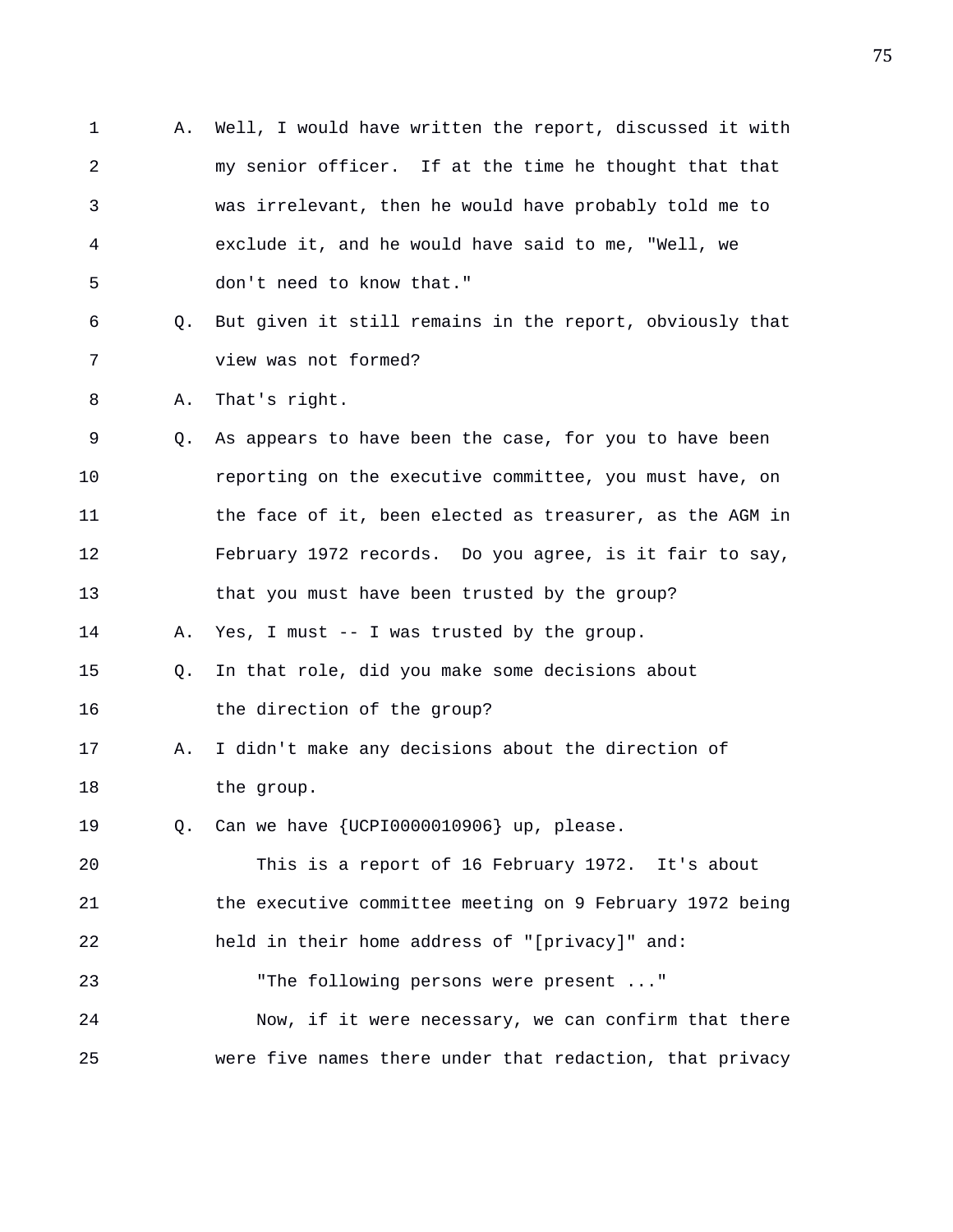1 redaction, revealing who was named to be present at that 2 meeting.

3 If we scroll down, can we see -- I'll just get my 4 copy up -- do we see at item 7 -- forgive me -- item 7 5 on the agenda, {UCPI0000010906/2} -- thank you: 6 "[privacy] proposed that the name of 7 the organisation be changed to 8 the 'Revolutionary Women's Union'. After some 9 discussion this too was agreed." 10 The discussion could only have been amongst 11 the executive committee, 348; is that right? 12 A. I assume so. 13 Q. And so you were one of a group, including yourself, of 14 six who made the decision to change the name of 15 the group to include the word "revolution"; do you 16 recall that? 17 A. No, I don't recall making any decisions about how 18 the group would be run. 19 Q. {UCPI0000010911}, please. 20 Again, this is a meeting now a month later in 21 March 1972. It's the executive committee again. 22 The name has changed and it's 23 the "Revolutionary Women's Union" now. There's an 24 "emergency meeting at the home of [privacy]" and: 25 "Those present included ..."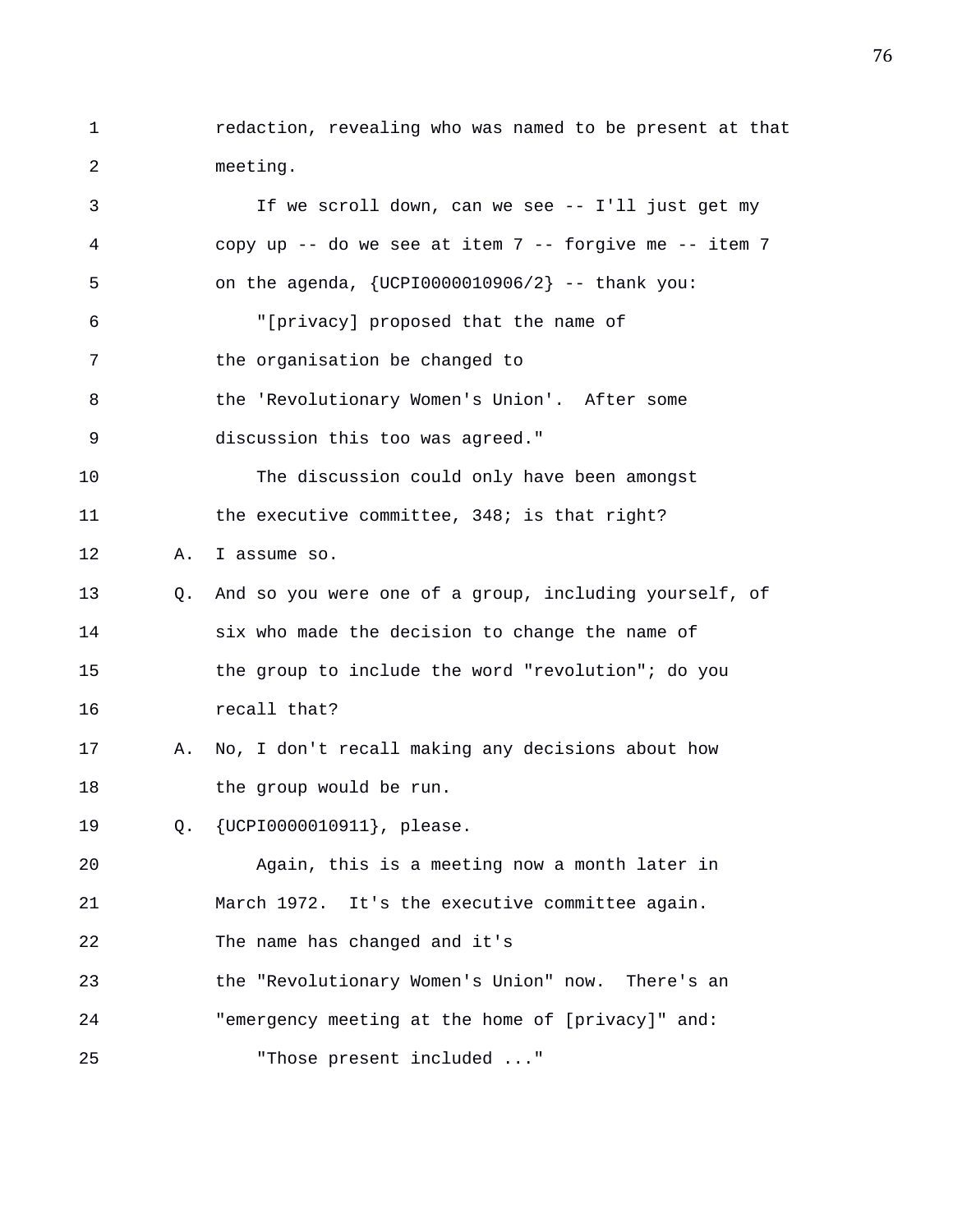1 And those names are blacked out for privacy reasons. 2 Can I just help you with your recollections. Again, 3 do you recall that there were only five names listed as 4 present at that meeting of the executive committee, six 5 of you, include you? 6 A. If that's what I've written, that's correct. But 7 I don't recall it. 8 Q. And if we scroll to paragraph 4. 9 Did the meeting disrupt -- discuss the various 10 incidents at length that had happened recently, some 11 disruptive behaviour that had been going on, and was it 12 decided eventually: 13 "... that the three offending members should be 14 served with an official written suspension from the 15 organisation. This document ... would take some three 16 weeks to compile [and], would outline many of their 17 disruptive tactics and a copy would be circulated to all 18 members ..." 19 And then the meeting concluded at 11.30 pm with your 20 name typed at the bottom. 21 Do you recall you were amongst a group of six who

22 decided to suspend three members of the Revolutionary 23 Women's Union?

24 A. No, I don't recall any of this, but I accept that my 25 name is at the bottom of that report.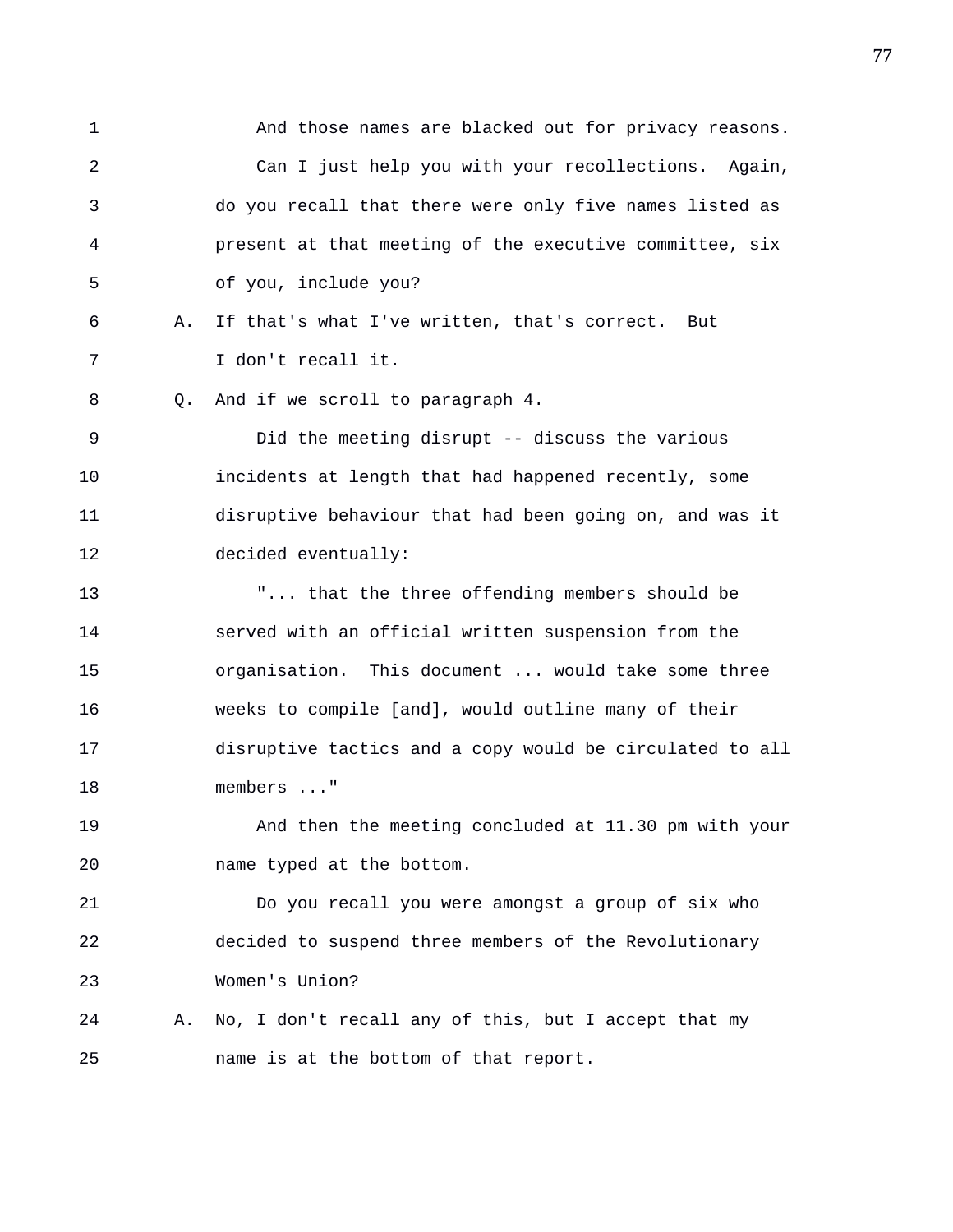1 Q. Do you recall that this internal division led to reduced 2 enthusiasm and drive within the group? 3 A. I can't comment on that. I've got no idea. 4 Q. {UCPI0000010913}, please. 5 Do we see in that report, dated 8 May 1972, that 6 the meeting having been held at the home of somebody 7 there was opened with a statement of the current 8 position of the Revolutionary Women's Union: 9 "She felt that the organisation was not functioning 10 as it should and that there was a general lack of 11 enthusiasm toward activities. She also commented on 12 the lack of new membership and the falling off of old 13 members." 14 Does that fit with internal division and 15 the suspension of members, which you'd had a hand in? 16 A. That seems to be the case, yes. 17 Q. Ultimately, 348, did you -- were you withdrawn from 18 the field in February 1973? 19 A. That's correct. 20 Q. To the extent that you reported on activities of other 21 groups, was that as those other groups and activities 22 occurred on the periphery of the main group, 23 the Women's Liberation Front, that later became known as 24 the Revolutionary Women's Union? 25 A. I'm sorry, could you -- I don't understand the question.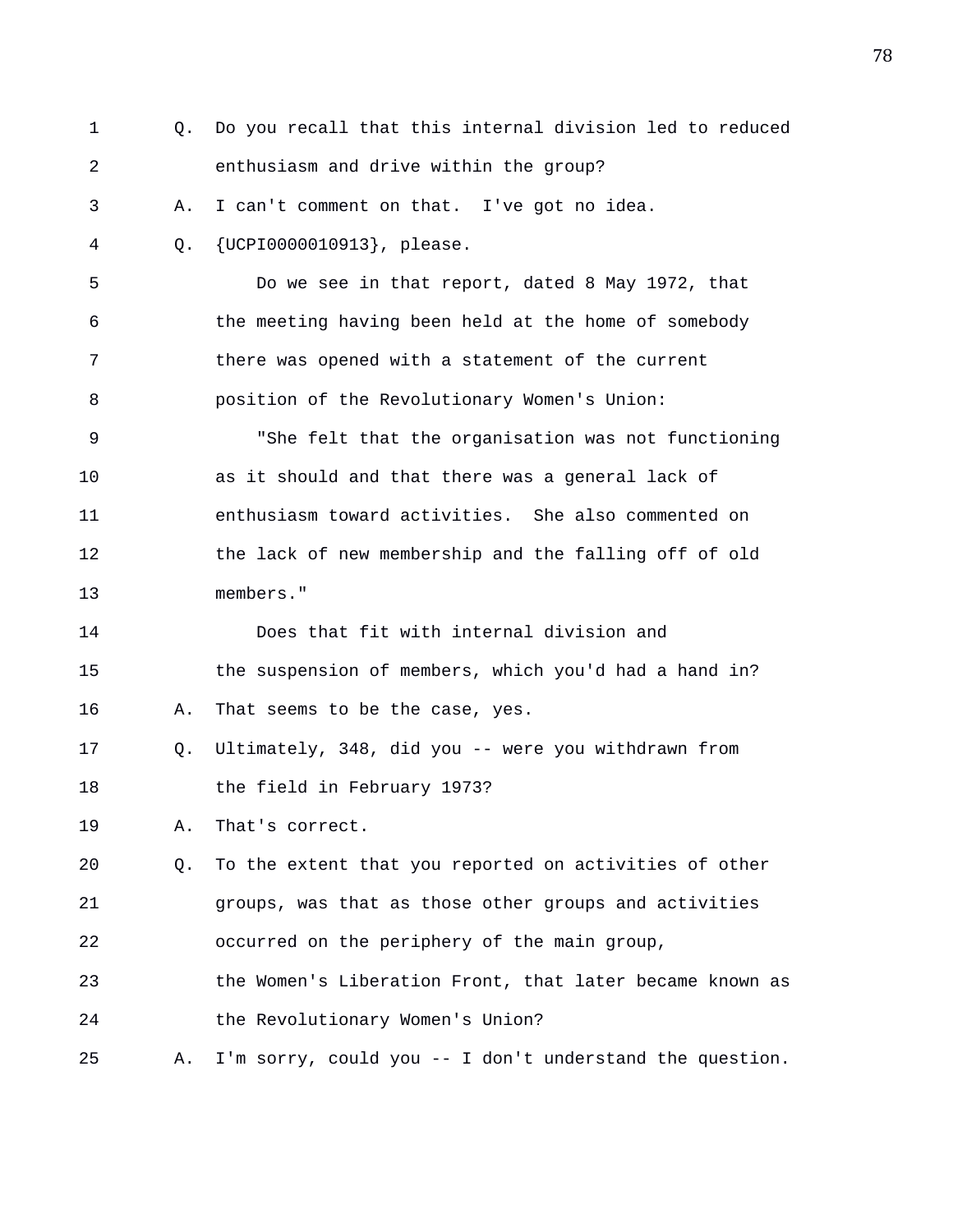1 Q. You reported on other groups. We saw an example earlier 2 of the -- I think there was a -- the Friends of China 3 group that had a report title. Those groups or meetings 4 you attended, were they a specific -- specifically 5 because they were operating on the periphery of your 6 main target group, hence you were tasked to attend? 7 A. You're -- you're referring to my withdrawal from my 8 work? 9 Q. I'm trying to sort of deal with your deployment as 10 a whole. Your main target group was 11 the Women's Liberation Front, which later changed its 12 **name;** would you agree with that? 13 A. Yes. 14 Q. And to the extent that you reported on other groups, was 15 that because they were spinoffs, or there had been 16 a reason, prompted by your infiltration of the main 17 group? 18 A. Yes. 19 Q. You attended a number of conferences. Again, was that 20 because you were a trusted member of the Women's 21 Liberation Front? 22 A. I think those larger meetings were public meetings, 23 weren't they? 24 Q. And you -- and you gathered the materials and reports 25 that were handed out at those meetings and passed them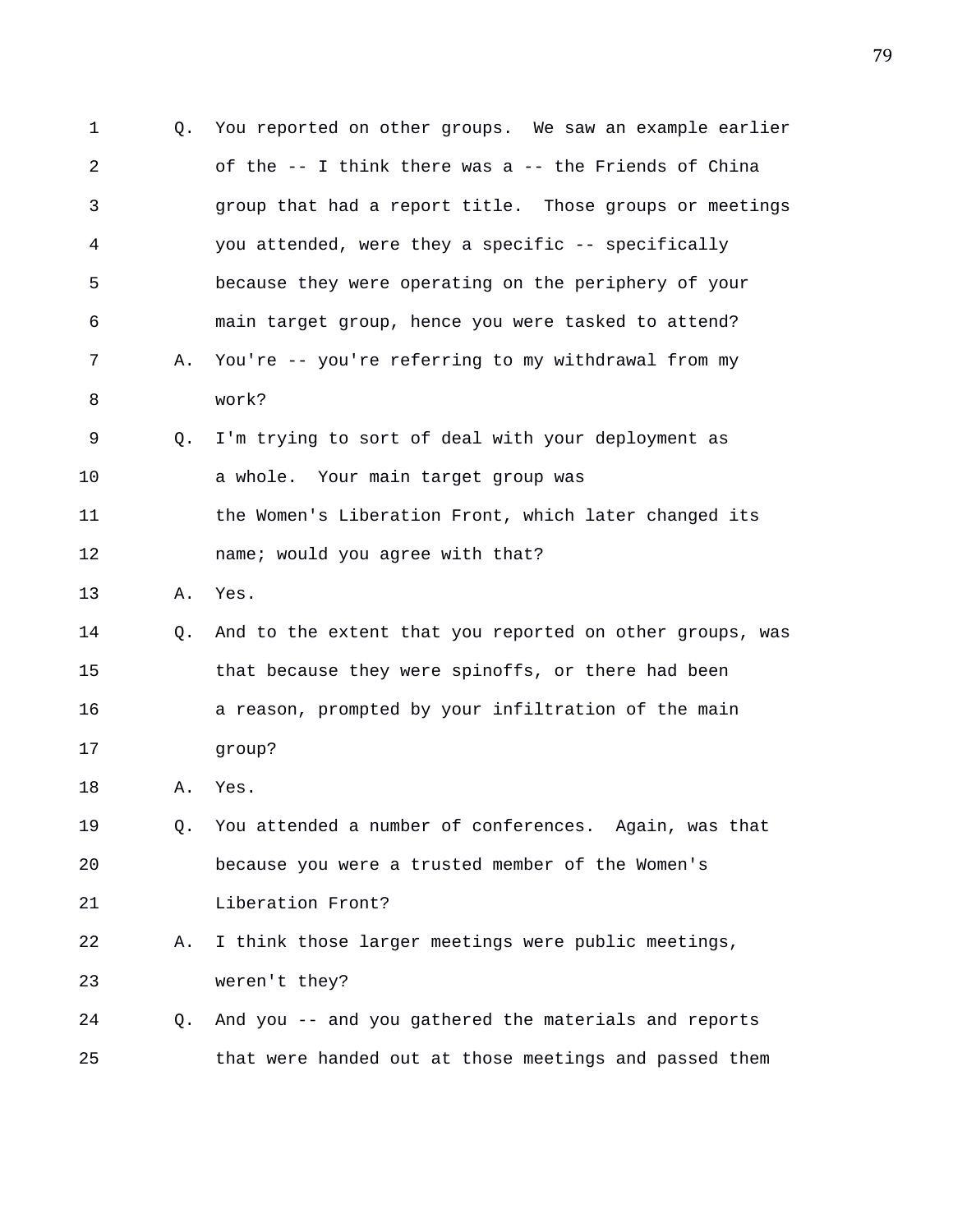1 back to Special Branch?

2 A. Yes, that's correct.

- 3 Q. You were withdrawn because of some matter connected with 4 another undercover officer; is that right?
- 5 A. That's right, yes.
- 6 Q. And I think you say at paragraph 34 of your statement,
- 7 if we just bring that up, it's page 15,

8 paragraph 34 {MPS-0741698/15} --

- 9 A. Excuse me, I need to put the light on.
- 10 Q. Oh, has it got dark? Yes, of course.
- 11 We're nearly there.
- 12 A. That's better.
- 13 Q. Can you see now?
- 14 A. Yes.
- 15 Q. Paragraph 34, we see on screen there. You said, halfway 16 through that paragraph:

17 "It was not until the SDS got involved that we knew 18 if it was worthwhile to infiltrate a group. I do not 19 think my work really yielded any good intelligence, but 20 I eliminated the [Women's Liberation Front] from public 21 order concerns."

22 When do you think you had done that? 23 A. It's difficult to judge really. Probably up until 24 the time that I -- I finished working there, you know, 25 until the time I was withdrawn. I can't be -- I can't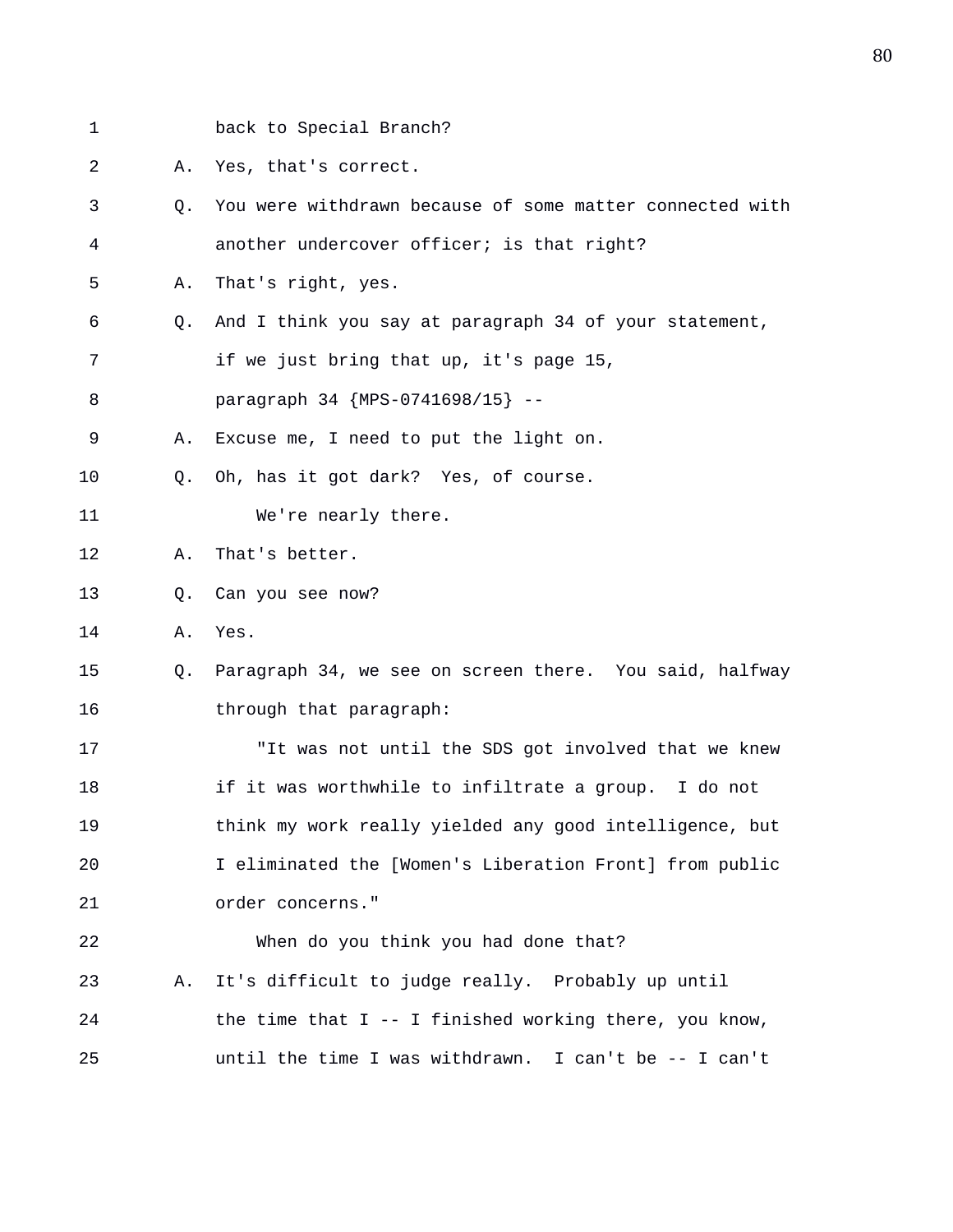1 pin it down. I find it very difficult, the sequencing 2 of these events, as it's nearly 50 years ago. 3 Q. I fully understand that you're being asked to recount 4 events a long time ago. I'm asking about the phrase 5 that you chose to use in your statement there, thinking 6 that you hadn't "really yielded any good intelligence". 7 Given you were withdrawn from your deployment for 8 a reason connected with a different officer, do you 9 understand whether you would have continued to be 10 deployed in the Women's Liberation Front if it weren't 11 for that incident? 12 A. As I understood it, I -- I probably would have been, 13 yes. There was no indication that I was going to be 14 withdrawn otherwise. 15 Q. Did you raise the view that, certainly by February 1973, 16 you'd concluded that the Women's Liberation Front didn't 17 pose any public order concerns? 18 A. Well, I was submitting my reports to my senior officer 19 and was guided by -- by him really. 20 Q. Page 44 of the same document, please, paragraph 116 21 {MPS-0741698/44}. 22 The last line of that paragraph: 23 "In hindsight, I would not have joined the SDS as 24 I was putting myself too much at risk and there were 25 more worthwhile things I could have been doing."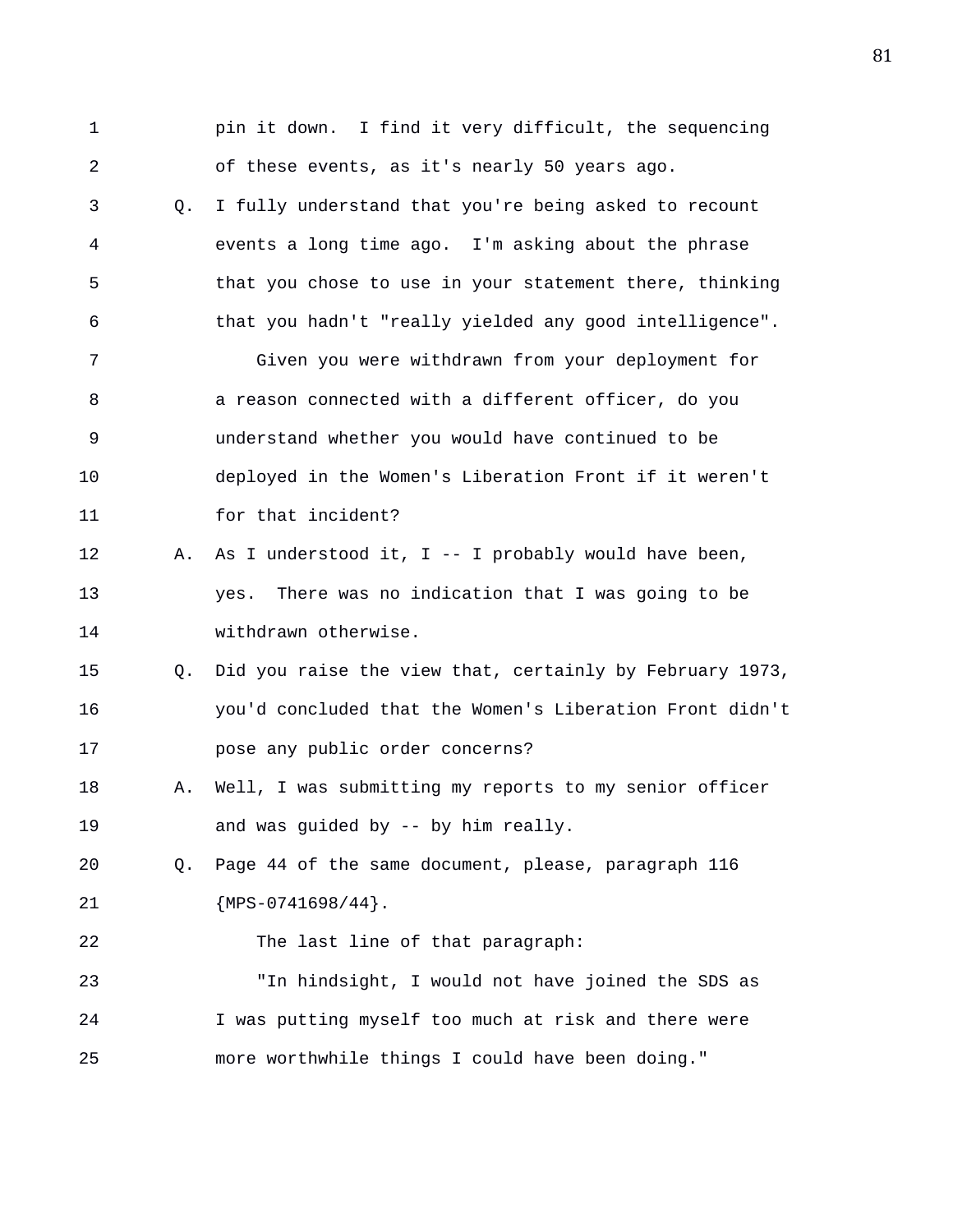1 Does that indicate that, in your view, your 2 infiltration of the Women's Liberation Front, which 3 later changed its name, was not worthwhile? 4 A. I think, you know, I wrote this statement over a year 5 ago, and 50 years on from when -- so that statement is 6 made with a much older head, and therefore, hindsight is 7 a wonderful thing and I stand by what I say. I could 8 have been doing much more worthwhile things with my time 9 than doing my work with the SDS. 10 Q. Did you also offer in your statement an opinion as to 11 undercover policing by policemen at all at page 49 of 12 your statement and paragraph 133? 13 It's right at the top of -- actually, bottom of 14 page 48 of the same document, please {MPS-0741698/48}. 15 Right at the bottom: 16 "I question whether police officers should be 17 undercover at all." 18 Going on to the next page {MPS-0741698/69}: 19 "It seems to me that perhaps undercover work should 20 all be dealt with by the Security Service, simply with 21 **1inks** to senior police officers." 22 A. Yes, that's my view now. 23 Q. Having done the job for two years, that's your view now? 24 A. Yeah, and 50 years on, yeah. 25 MS WILKINSON: 348, if you wait there, please, there will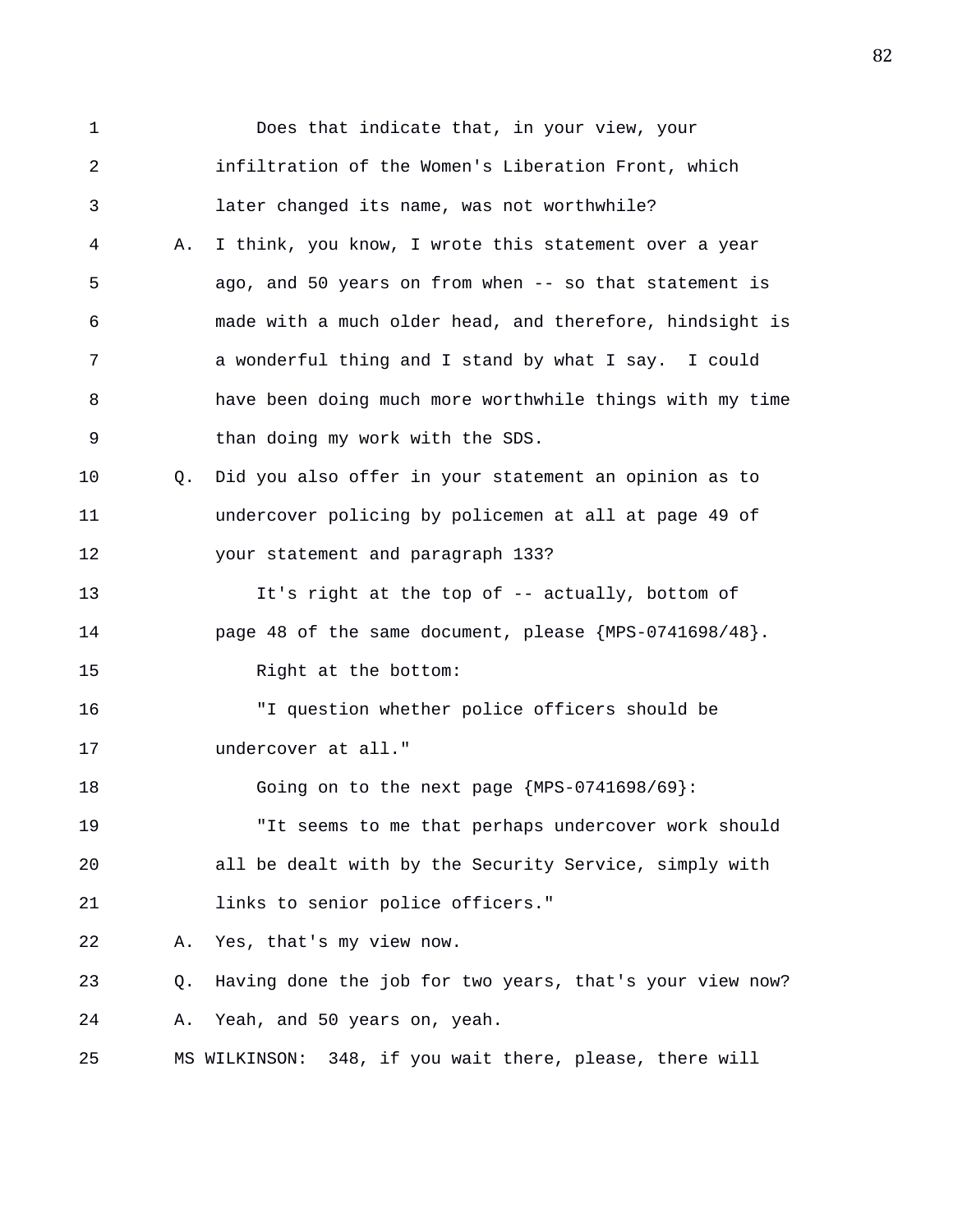1 follow, I think, a pause for about 10 minutes or so, and 2 then I think the Chairman will come back and we'll see 3 if there are any further questions to be asked of you. 4 THE CHAIRMAN: Would you bear with us for another 10 minutes 5 while those who may have questions they wish to ask you 6 reflect on whether or not they need to do so? Your 7 giving of evidence will be over very soon; that, 8 I promise. Would you bear with us for that 10 minutes? 9 A. Right. 10 THE CHAIRMAN: Thank you. 11 MS PURSER: Thank you, ladies and gentlemen. We will take 12 a short pause for 10 minutes. 13 (4.42 pm) 14 (A short break) 15 (4.52 pm) 16 MS PURSER: Welcome back, everyone. I will now hand over to 17 the Chairman to continue proceedings. 18 Chairman. 19 THE CHAIRMAN: Thank you. 20 Ms Brander, is there any question that you want to 21 ask arising out of that evidence? 22 MS BRANDER: Sir, there are three topics. If I could very 23 briefly ask questions on those. 24 The first is the SDS meetings and what was 25 discussed.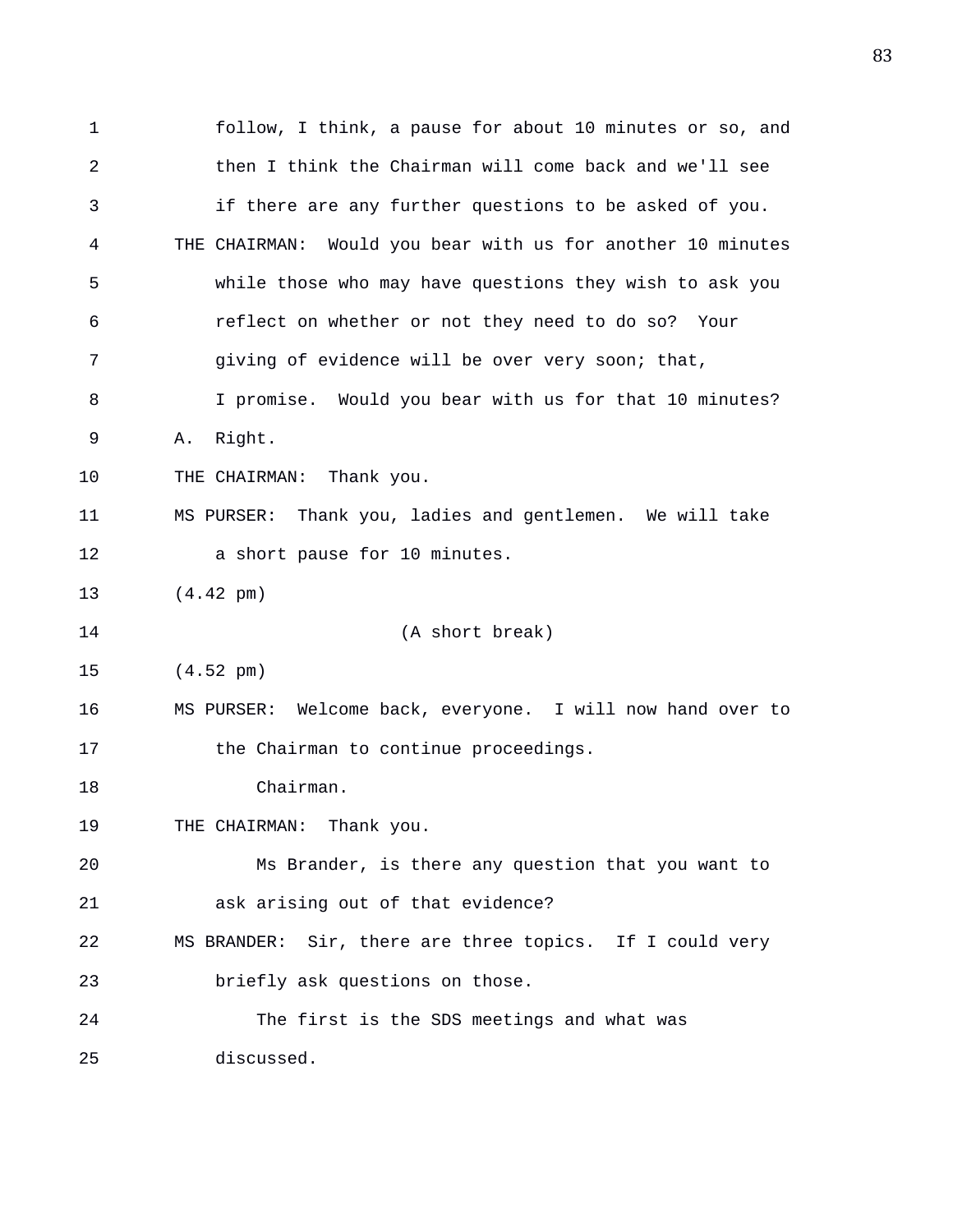1 The second is whether this witness was aware of any 2 activity falling below the level of sexual relationships 3 but of the nature that we've heard. So for example, 4 going out for a drink with a member of the opposite sex 5 from a group. 6 And the third issue is just really one question, or 7 possibly two, in relation to the Schools Action Union. 8 THE CHAIRMAN: You may ask questions about all three topics. 9 Questions by MS BRANDER 10 MS BRANDER: I'm grateful, thank you, sir. 11 HN348, I'm sorry, I can't yet see you on screen. 12 Can you see and hear me okay? 13 A. Yes, I can see and hear you. 14 Q. Thank you. I'm hoping that you'll pop up next time, 15 when I ask the question. 16 You were asked by Ms Wilkinson about the SDS 17 meetings, the regular meetings you had at the cover 18 flat, and I think you said that they took up a good part 19 of the day but that you didn't discuss the detail of 20 deployments, just if there was anything really unusual, 21 and sometimes there would be a briefing like the one 22 you'd received from HN45. 23 I just wondered, given that they took up a good part 24 of the day, what was it that was discussed at those 25 meetings?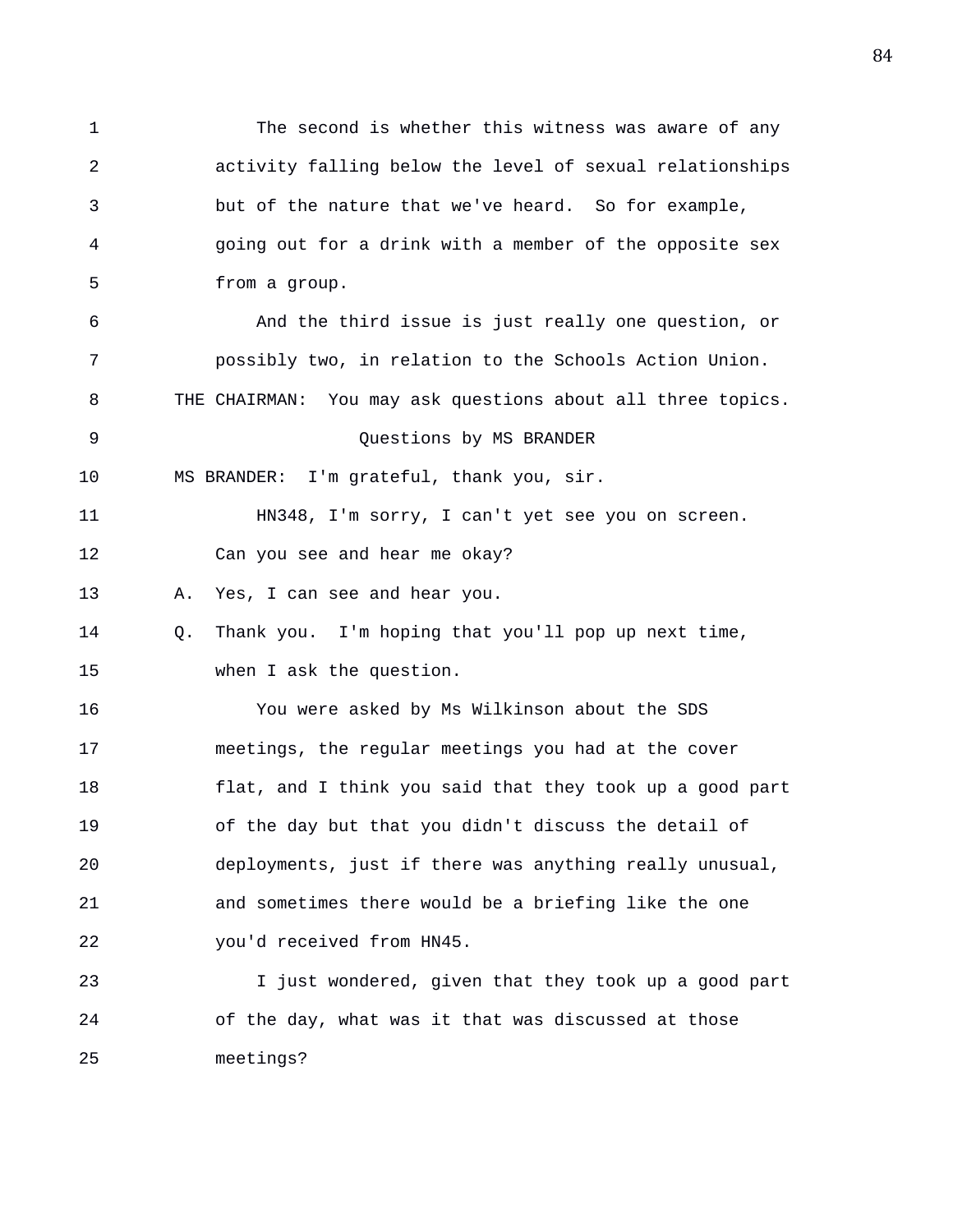| $\mathbf 1$ | Α. | Well, each individual officer would spend time writing     |
|-------------|----|------------------------------------------------------------|
| 2           |    | their feedback reports and then have a one-to-one          |
| 3           |    | session with the senior officer, and that would be in      |
| 4           |    | another area away from the main group. So, we would be     |
| 5           |    | just waiting for our turn really to go and talk to         |
| 6           |    | a senior officer, so that usually took quite a bit of      |
| 7           |    | time.                                                      |
| 8           | Q. | And were you all together when you were waiting?           |
| 9           | Α. | Yes.                                                       |
| 10          | Q. | So would you be chatting to one another?                   |
| 11          | Α. | Yes, yes.                                                  |
| 12          | Q. | I mean, what was the atmosphere like? Was it friendly?     |
| 13          | Α. | Yes, it was.                                               |
| 14          | Q. | And, I mean, would there be sort of office banter          |
| 15          |    | between you, that sort of thing?                           |
| 16          | Α. | Yes, yes, to a degree, yeah.                               |
| 17          | Q. | And what about the atmosphere? I mean, we heard from       |
| 18          |    | you it was quite unusual for you to be a female officer    |
| 19          |    | in the force in general, but in that unit I think there    |
| 20          |    | was just two of you.                                       |
| 21          | Α. | That's right.                                              |
| 22          | Q. | How did that feel?                                         |
| 23          | Α. | Well, because there were two of us, we got on very well,   |
| 24          |    | and we supported each other, I think, within that group.   |
| 25          | Q. | And what about your relationships with the men?<br>I mean, |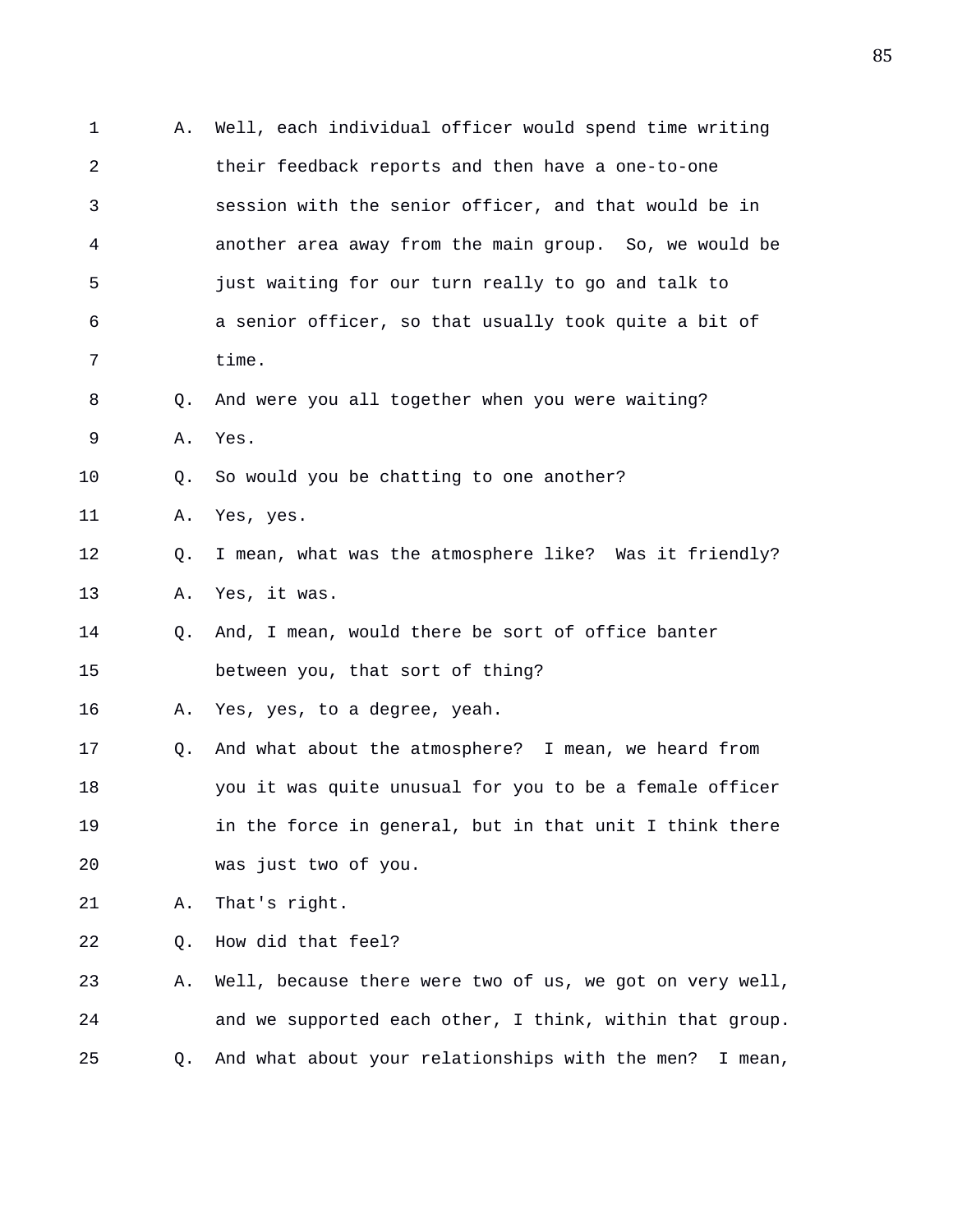1 was there any -- did you feel an air of sexism within 2 the group? 3 A. No, I -- I -- I didn't experience that at all. Yeah, 4 there were quite an amenable group, actually, that I was 5 with. 6 Q. And what about banter? Was there ever any banter within 7 the group? 8 A. Yes, I think there was. You know, all police officers 9 together. But it was -- it was not offensive. 10 Q. And did your fellow officers ever mention individuals in 11 the groups that they were deployed into? 12 A. No, we generally didn't discuss our individual groups 13 amongst the larger groups. 14 Q. And you said that sometimes someone would say something 15 if there was something really unusual. Did that ever 16 involve comments on individuals? 17 A. Not that I can recall specifically. We tended to not 18 talk to each other about the groups that we were 19 involved with. The discussions about our group was only 20 with the senior officer. 21 Q. And so what was the conversation about? What sort of 22 thing would you be discussing? 23 A. Well, I would write my report and submit it, and then 24 I would usually discuss the -- the latest meeting that 25 I'd been to with -- with my senior officer.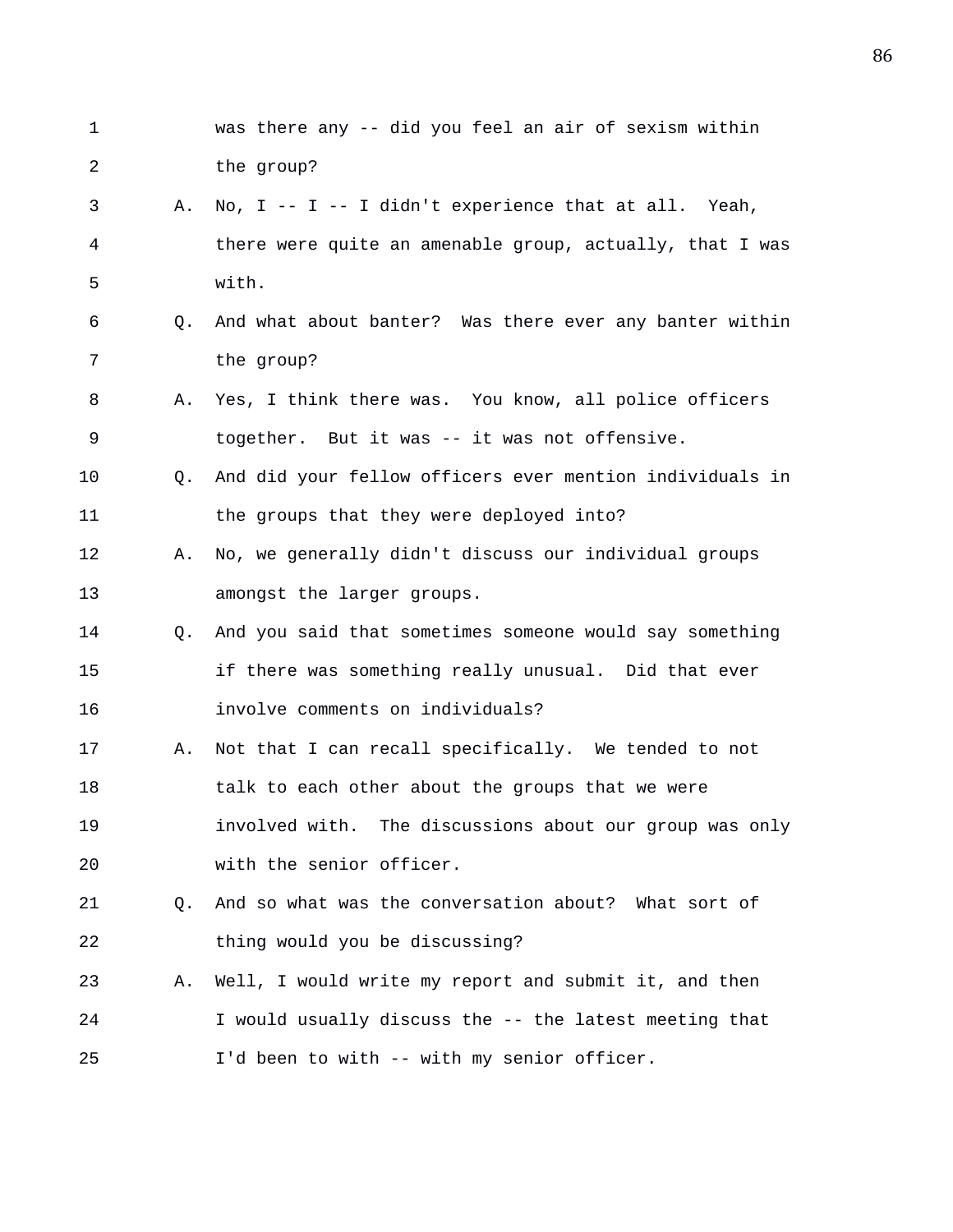1 Q. Oh, sorry, I didn't mean the discussion with the senior 2 officer, I meant in the group. You were saying you were 3 hanging around, basically, for quite a long time waiting 4 to see -- 5 A. Right, yeah. 6 Q. -- the senior officer. If you weren't talking about 7 your deployment, what were you talking about? 8 A. Well, I can't remember, but I suppose we just talked 9 about the things that, you know, people do, holidays, 10 and houses and families. 11 0. Okay. 12 And you said that you weren't aware of any 13 relationships within your group in the sense that, as 14 far as you were aware, no one within your cohort had 15 a sexual relationship with a member of a group that they 16 were deployed into; is that right? 17 A. No, I -- I feel pretty sure that they didn't, no. Not 18 at all. 19 Q. Were you aware of any of your cohort going out for 20 a drink with a member of a group that they were deployed 21 into? 22 A. I wasn't aware of that, no. 23 Q. Or taking a member of a group out to dinner? 24 A. No, not at all. I think their involvement was much -- 25 was much more distant. I mean, I don't know where they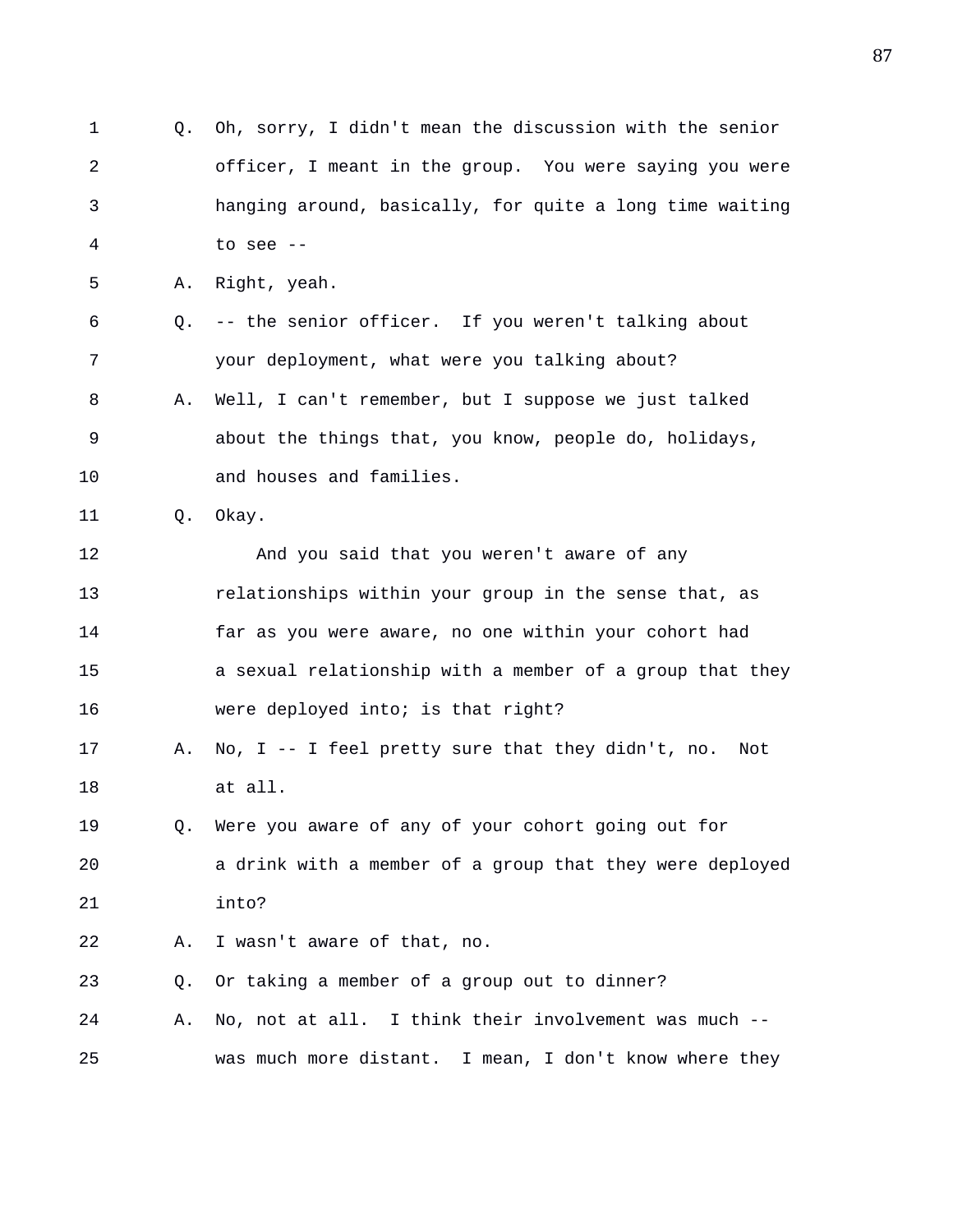| 1  |    | were having their meetings. I mean, if they met in --    |
|----|----|----------------------------------------------------------|
| 2  |    | in a pub as a group, then probably they would have       |
| 3  |    | shared a drink together. But I'm -- I'm just guessing.   |
| 4  |    | I'm surmising that --                                    |
| 5  | Q. | And -- sorry.                                            |
| 6  |    | In terms of building credibility with the group that     |
| 7  |    | you were infiltrating, was there ever a discussion with  |
| 8  |    | your colleagues about ways to do that?                   |
| 9  | Α. | No.                                                      |
| 10 | Q. | So there wasn't any discussion of making friendships, or |
| 11 |    | perhaps taking people out for a drink, was a good way of |
| 12 |    | building credibility with the group?                     |
| 13 | Α. | No, no, not at all.                                      |
| 14 | Q. | I want to ask you -- is it possible to have up on screen |
| 15 |    | {UCPI0000010928}, please.                                |
| 16 |    | Okay, so, this is a report dated 12 May 1972.            |
| 17 |    | And if it's possible to go down to the second page,      |
| 18 |    | the bottom of the second page $\{UCP10000010928\}$ .     |
| 19 |    | And it's redacted, but do you see there it               |
| 20 |    | has "HN348"?                                             |
| 21 | Α. | Yeah.                                                    |
| 22 | Q. | "WDC".                                                   |
| 23 |    | So, does this appear to be a report that has your        |
| 24 |    | name on?                                                 |
| 25 | Α. | That's correct, yes.                                     |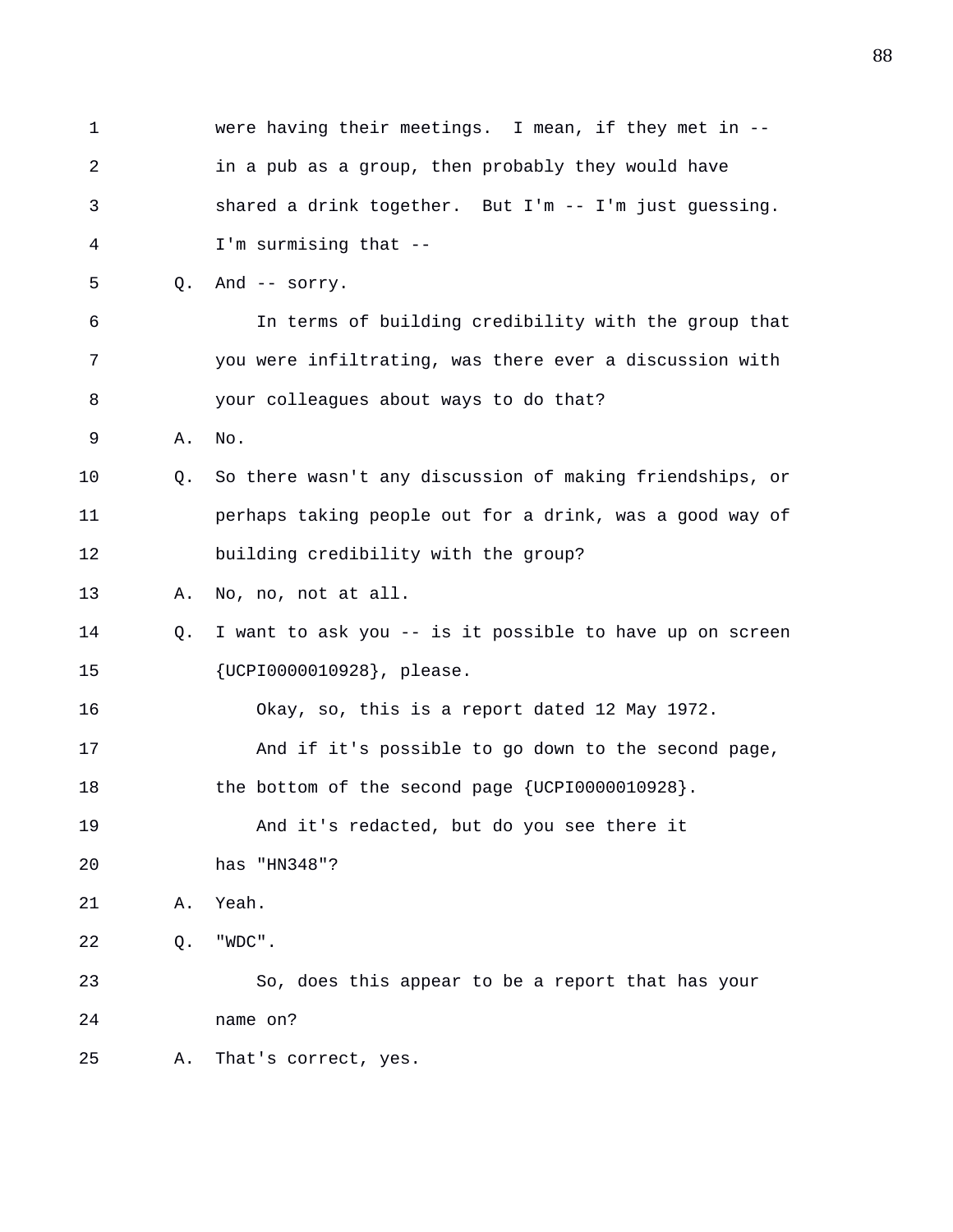1 Q. And, sorry, just going back up to the first page 2 {UCPI0000010928/1}. Thank you. 3 It appears to be a report about a school strike on 4 Monday, 8 May 1972, by the Schools Action Union. Do you 5 recall reporting on that group? 6 A. No, I don't. 7 Q. Just looking down, it says they had: 8 "... organised a school strike which affected 9 several North London schools. They were demanding: 10 "1) Teacher pupil committees to run the schools. 11  $\blacksquare$   $\blacksquare$  No school uniforms. 12  $\blacksquare$   $\blacksquare$   $\blacksquare$   $\blacksquare$   $\blacksquare$   $\blacksquare$   $\blacksquare$   $\blacksquare$   $\blacksquare$   $\blacksquare$ 13 "4) Free school meals and milk. 14 "5) Freedom to leave the school during 15 the lunchtime break." 16 And then in paragraph 2, it says: 17 "Approximately 800 children left their various 18 schools during the mid-morning break and participated in 19 a protest march which was led by [privacy redaction] 20 a member of the Schools Action Union and the London 21 Alliance." 22 Does that ring any bells? 23 A. Well, I obviously reported on what I was told at 24 a meeting. 25 Q. So you think this was a report of something that you had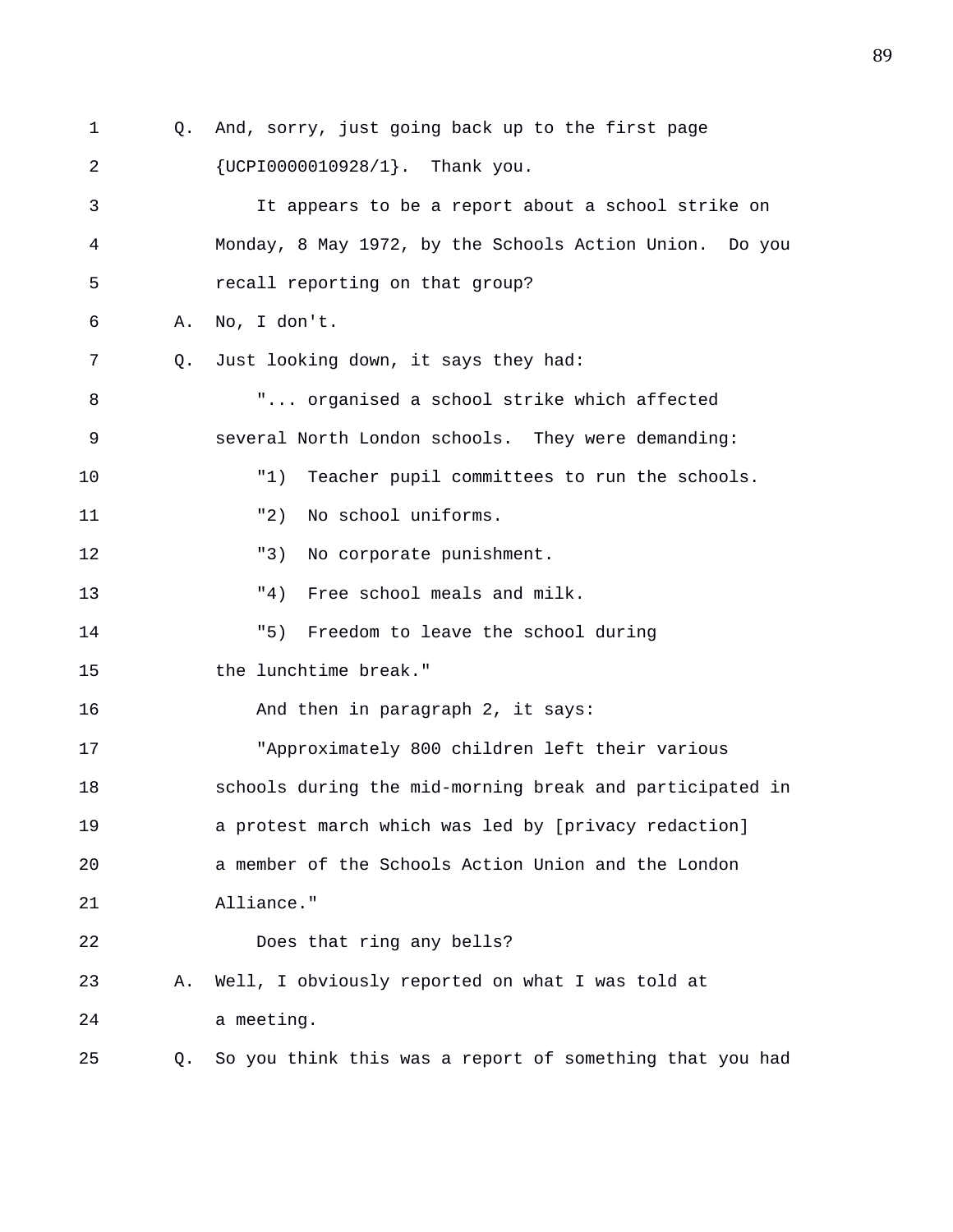1 been told at a meeting?

2 A. Yeah, because I wasn't involved in any of that. 3 Q. So you weren't involved in that group, but you were 4 reporting on it. 5 And just looking in the left-hand side where it says 6 "Reference to papers", and it's not very clearly printed 7 but I don't know if that would be a "4" there -- "400". 8 Does that code there under "Reference to papers", does 9 that indicate it's a Special Branch file? 10 A. I don't know. I don't know what it refers to. 11 Q. I know you were asked previously by Ms Wilkinson about 12 consideration of the groups that you were reporting on, 13 but was any consideration given to the appropriateness 14 of reporting on school children? 15 A. Do you mean by the question the reporting on school 16 children? I was reporting on the action of groups -- 17 Q. -- (overspeaking) -- 18 A. -- (inaudible) what was said to me. I wasn't reporting 19 on children. 20 Q. Well, the report here is about action taken by children, 21 isn't it? 22 A. Yeah. I think -- I'm just surmising that this 23 information is about a report that came out from 24 a meeting that I attended, but I don't know anything 25 about the Schools Action Union; I wasn't involved in any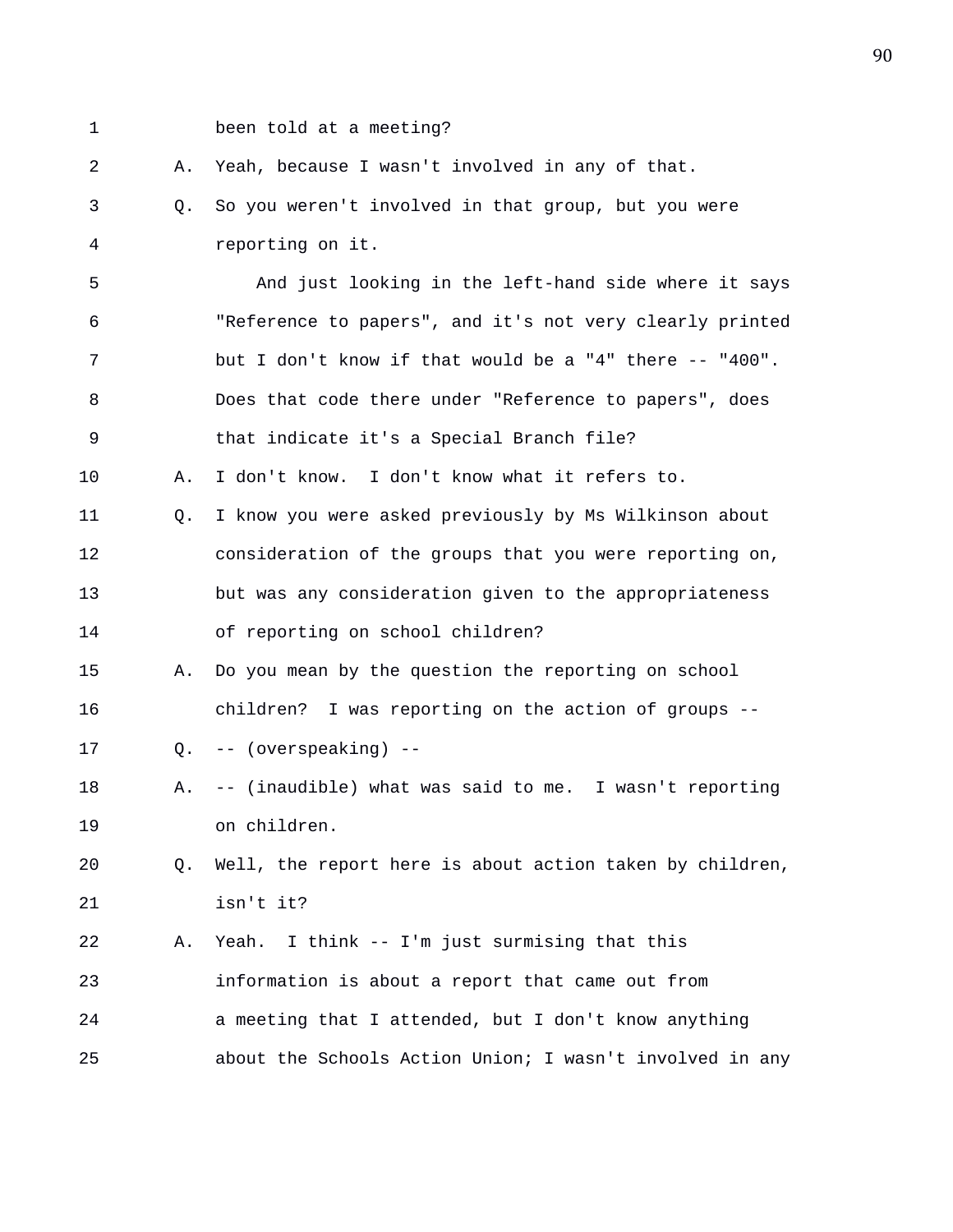1 of that. 2 Q. It's quite a lengthy report, isn't it? 3 A. Yeah. 4 Q. It gives quite a lot of detail about the action that 5 the children were taking. 6 If we scroll down on to the second page 7 {UCPI0000010928/2}. 8 It refers to two arrests there, one of an 9 18-year-old and one of a 16-year old. The fact that 10 they'd been granted bail. Then we've got at 11 paragraph 8: 12 "During Monday evening ..." 13 And then there's a redaction: 14 ".... and four other young boys and girls who had 15 participated in the marched pasted up a number of 16 posters advertising a further strike for the next 17 day ..." 18 A. I think what this report is is me quoting what was said 19 at a meeting. 20 Q. I see. So you think all of this detail was given to you 21 at a meeting? But my question is -- this is information 22 then that was reported back to your senior officers -- 23 did your senior officers express any concern to you 24 about whether it was appropriate to be reporting and 25 recording information about school children?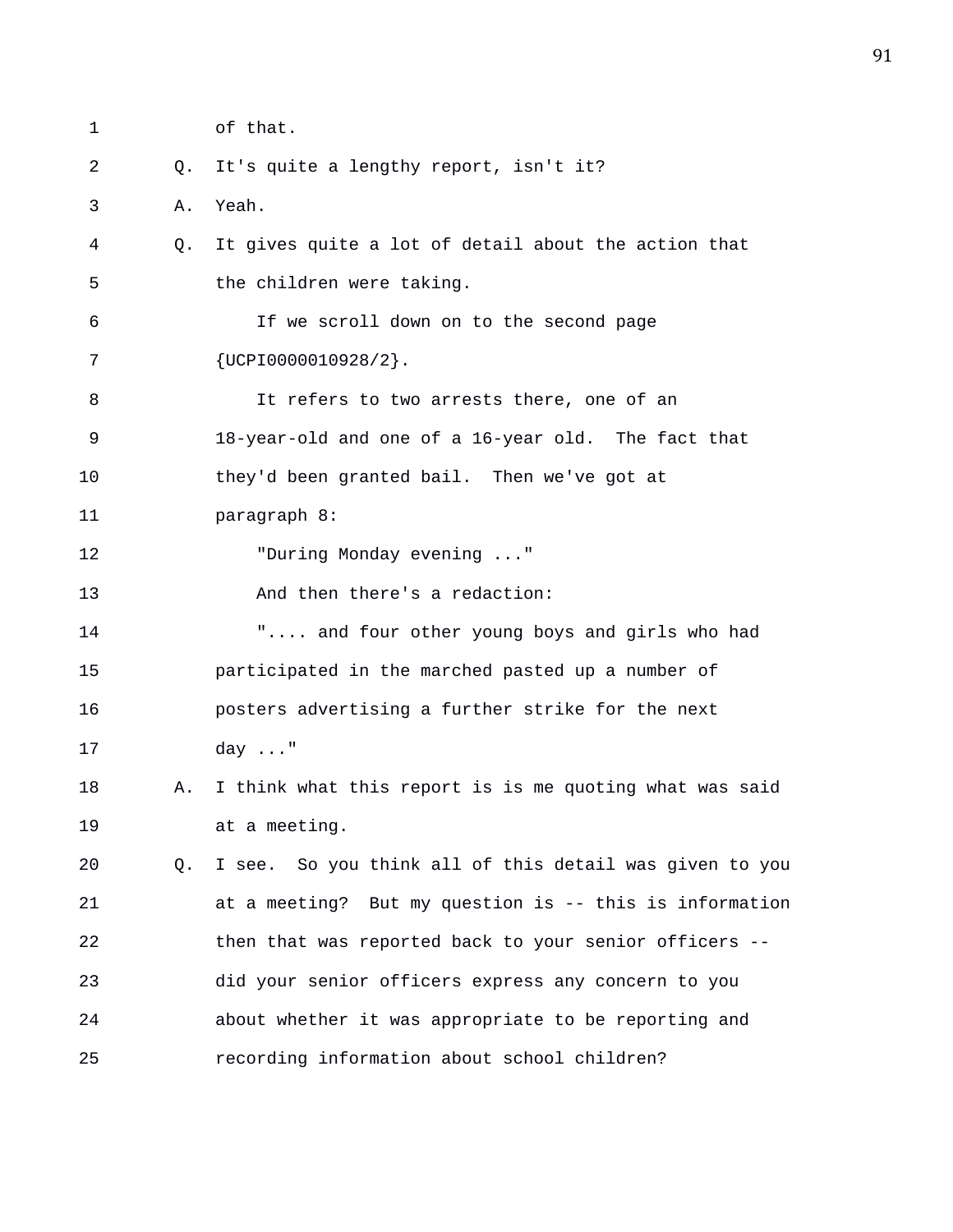1 A. Well, if I've submitted this report, it would have been 2 to my senior officer. I would have had a meeting with 3 him, and if -- if he didn't want to submit it, he would 4 have told me at the time. 5 Q. And can you remember him telling you anything about it? 6 A. No, I don't. Otherwise it wouldn't have been submitted. 7 MS BRANDER: Okay. 8 Thank you, sir, those are all my questions. 9 THE CHAIRMAN: Mr Menon, was there any topic on which you 10 would want to ask questions? 11 MS BRANDER: Mr Menon has just indicated to me that he 12 doesn't have any questions. 13 THE CHAIRMAN: Thank you. 14 Mr Sanders, do you have any what in old-fashioned 15 terms is called "re-examination"? 16 MR SANDERS: No, thank you, sir. 17 THE CHAIRMAN: Thank you. 18 HN348, thank you for bearing with us. Your evidence 19 about all events 49/50 years ago has been very 20 interesting; I'm very grateful to you for coming here 21 and telling us all about it. Your time is now finished 22 with the Inquiry. Thank you. 23 A. Thank you, sir. 24 MS PURSER: Thank you very much, everyone. That concludes 25 today's hearings. We will resume at 11.00 am tomorrow.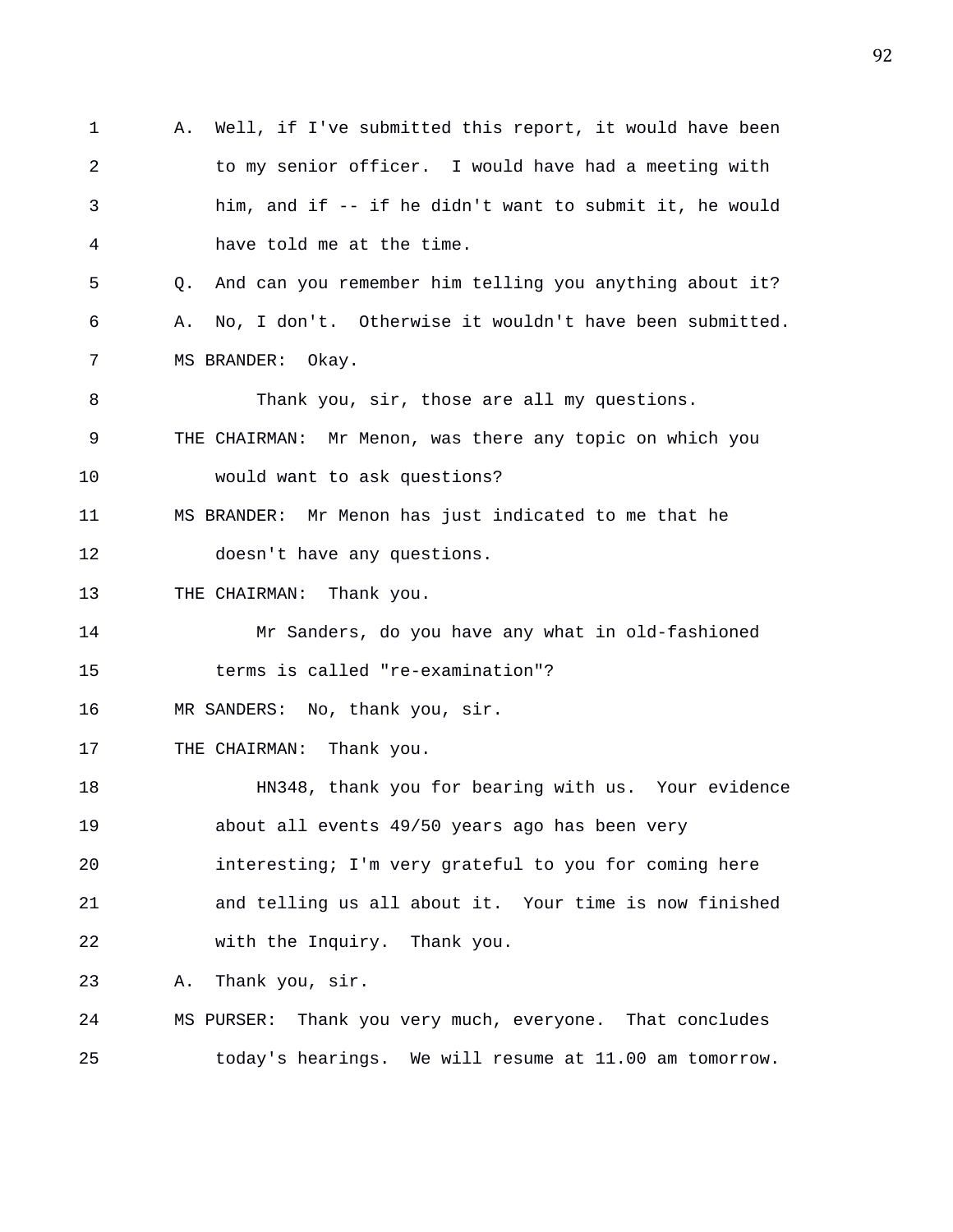| $\mathbf 1$    | You may leave the Zoom call or move into your break-out |
|----------------|---------------------------------------------------------|
| $\sqrt{2}$     | Thank you very much.<br>rooms.                          |
| $\mathsf 3$    | $(5.07 \text{ pm})$                                     |
| $\overline{4}$ | (The hearing adjourned until 11.00 am on Thursday,      |
| $\mathsf S$    | 19 November 2020)                                       |
| $\epsilon$     |                                                         |
| $\sqrt{ }$     |                                                         |
| $\,8\,$        |                                                         |
| $\mathsf 9$    |                                                         |
| $10$           |                                                         |
| 11             |                                                         |
| $1\,2$         |                                                         |
| $13\,$         |                                                         |
| 14             |                                                         |
| $15\,$         |                                                         |
| 16             |                                                         |
| $17$           |                                                         |
| $18\,$         |                                                         |
| 19             |                                                         |
| 20             |                                                         |
| 21             |                                                         |
| 22             |                                                         |
| 23             |                                                         |
| 24             |                                                         |
| 25             |                                                         |